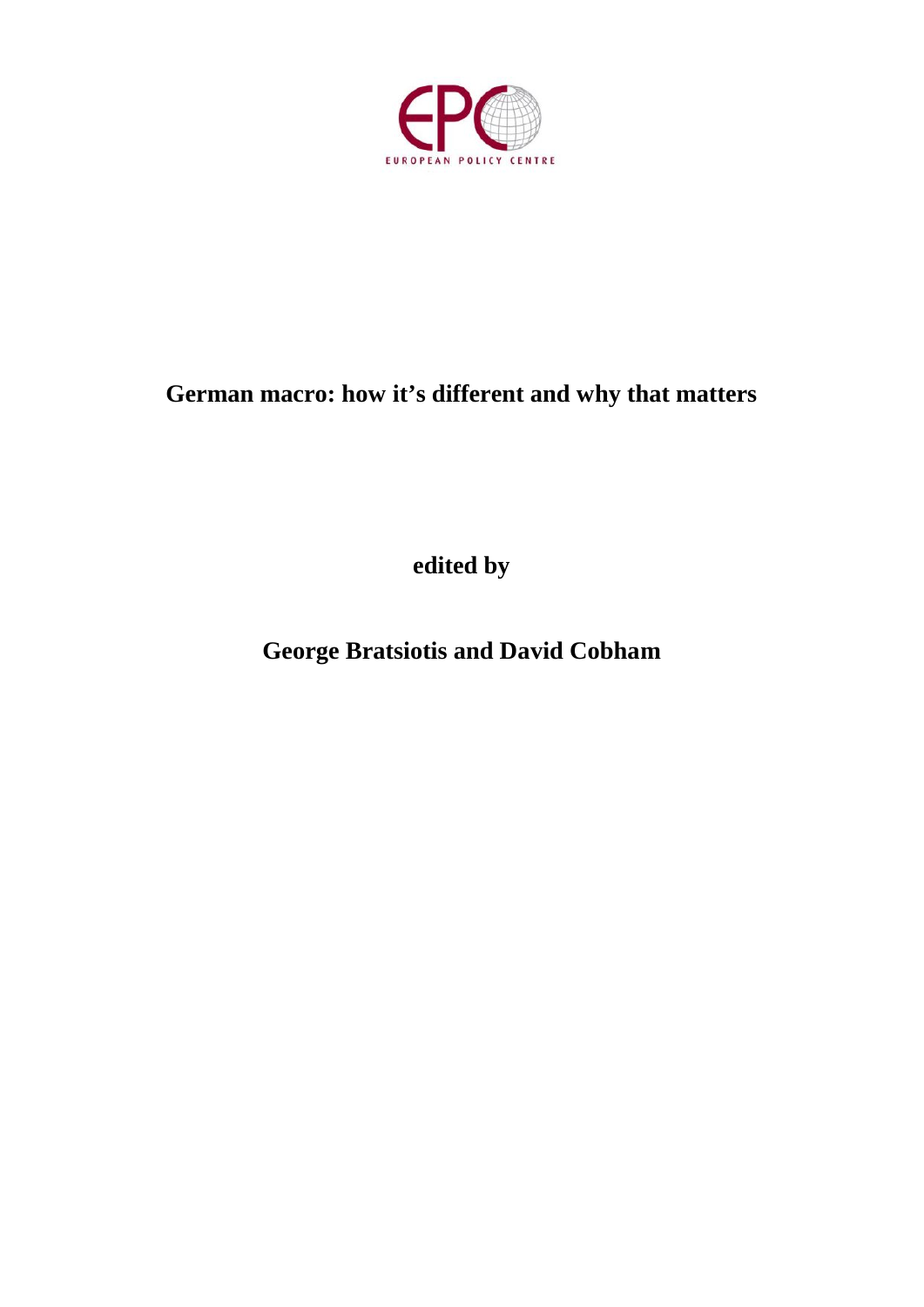

## **Contents**

| Introduction                                                                               | 3  |
|--------------------------------------------------------------------------------------------|----|
| George Bratsiotis and David Cobham                                                         |    |
| German macroeconomics: the long shadow of Walter Eucken                                    | 8  |
| Peter Bofinger                                                                             |    |
| German macroeconomics or German macroeconomists?                                           | 20 |
| Michael Burda                                                                              |    |
| The weakness of the academic case for austerity                                            | 29 |
| David Cobham                                                                               |    |
| German macroeconomics: channels of influence                                               | 36 |
| Panicos O. Demetriades                                                                     |    |
| Is German (macro-) economic policy different?                                              | 42 |
| Lars P. Feld                                                                               |    |
| Versailles in Athens: the implications of German government policy for Greece              | 55 |
| <b>Brigitte Granville</b>                                                                  |    |
| The social context for German economists: public attitudes towards macroeconomic policy in |    |
| Germany                                                                                    | 64 |
| <b>Bernd Hayo and Florian Neumeier</b>                                                     |    |
| The Germany-South fault line in EMU and the case for a second euro                         | 73 |
| Jacques Mélitz                                                                             |    |
| Property rights, moral hazard and hysteresis                                               | 83 |
| Charles Wyplosz                                                                            |    |
| The Eurocrisis response: towards a German Europe?                                          | 90 |
| <b>Fabian Zuleeg</b>                                                                       |    |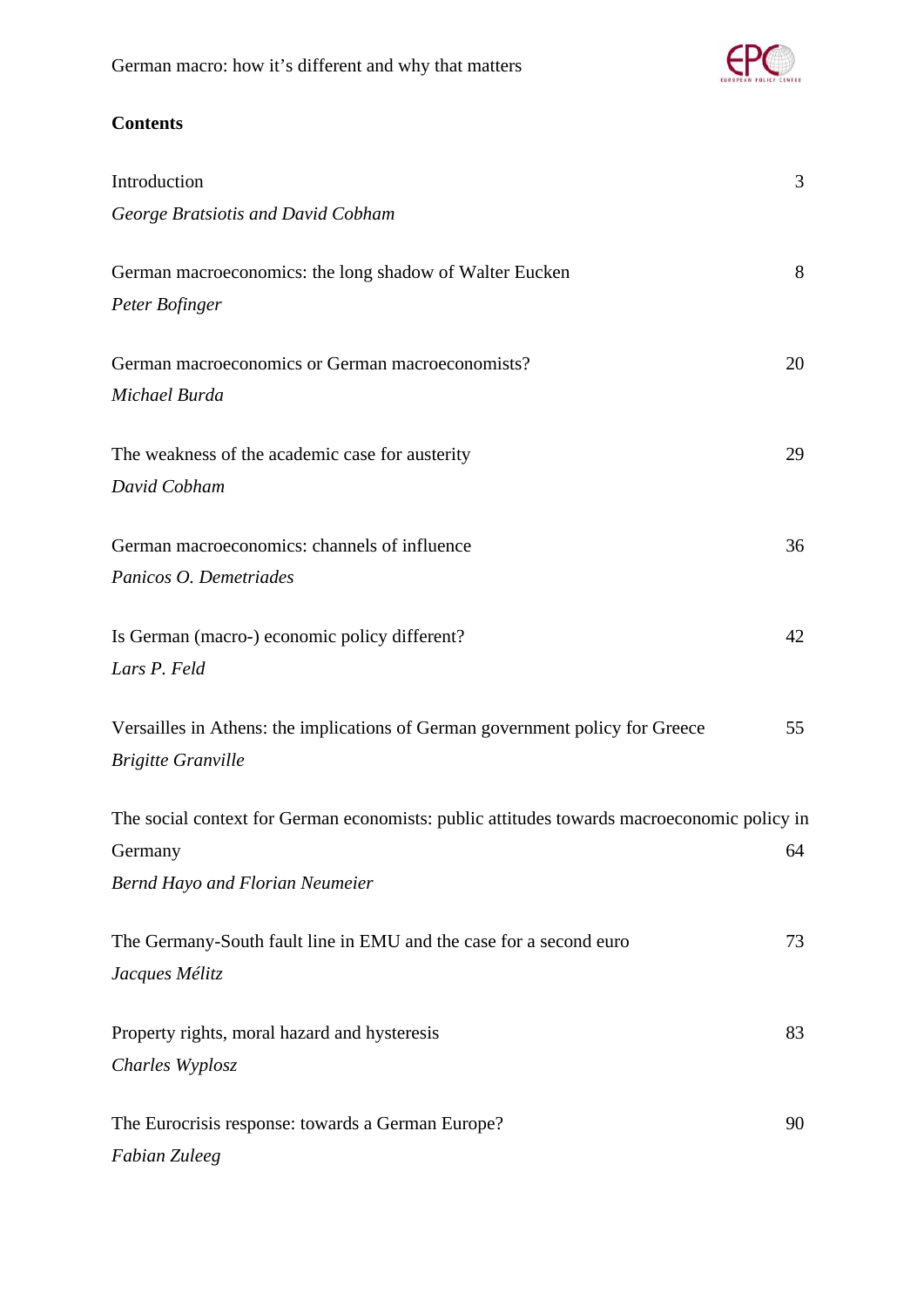

### **Introduction**

## **by George Bratsiotis**<sup>1</sup> **and David Cobham**<sup>2</sup>

The papers in this ebook arise from a seminar on 'German macro: *How it's Different and Why that Matters*', which was held at Heriot-Watt University in December 2015, with financial support from the Scottish Institute for Research in Economics (SIRE) and the Money, Macro & Finance Research Group (MMF). Six of the papers were presented there in earlier versions, and the editors sought some additional papers to complete the range of perspectives offered.

The starting point for the project was the question of whether the macroeconomics of the German political establishment does indeed differ, as it often seems to do, from standard western macroeconomics: in particular, the former appears to neglect demand management (although it may be quite interventionist in other ways), to reject debt relief and to emphasise structural reform designed to improve competitiveness as the (only) key to economic growth. How far is this true? How much of whatever difference exists is due to a well worked out set of ideas in the form of *Ordoliberalism*? How does it relate to Germany's own experiences in different periods? How far is this the result of political preferences and how much do the idiosyncrasies of these German views matter, for the development of the Eurozone and indeed the health of the German economy?

Of the papers included here (published in alphabetical order of authors), the two that deal most explicitly with the differences between conventional and German establishment macroeconomics are those by Peter Bofinger and Lars Feld. Both of these are members of the German Council of Economic Experts, but Bofinger is a dissenting member (see for example his minority statement in the Council's 2015 report on the consequences of the Greek crisis) whereas Feld is a leading member of the majority. Bofinger analyses the German 'macroeconomic policy paradigm' and relates it both to the views of Walter Eucken, whom he sees as having rejected Keynesian demand management and called for price and wage flexibility as the way to avoid demand deficiency, and to the policies actually undertaken in

<sup>&</sup>lt;sup>1</sup> University of Manchester, co-director of the Centre for Growth and Business Cycle Research.

<sup>&</sup>lt;sup>2</sup> Heriot-Watt University.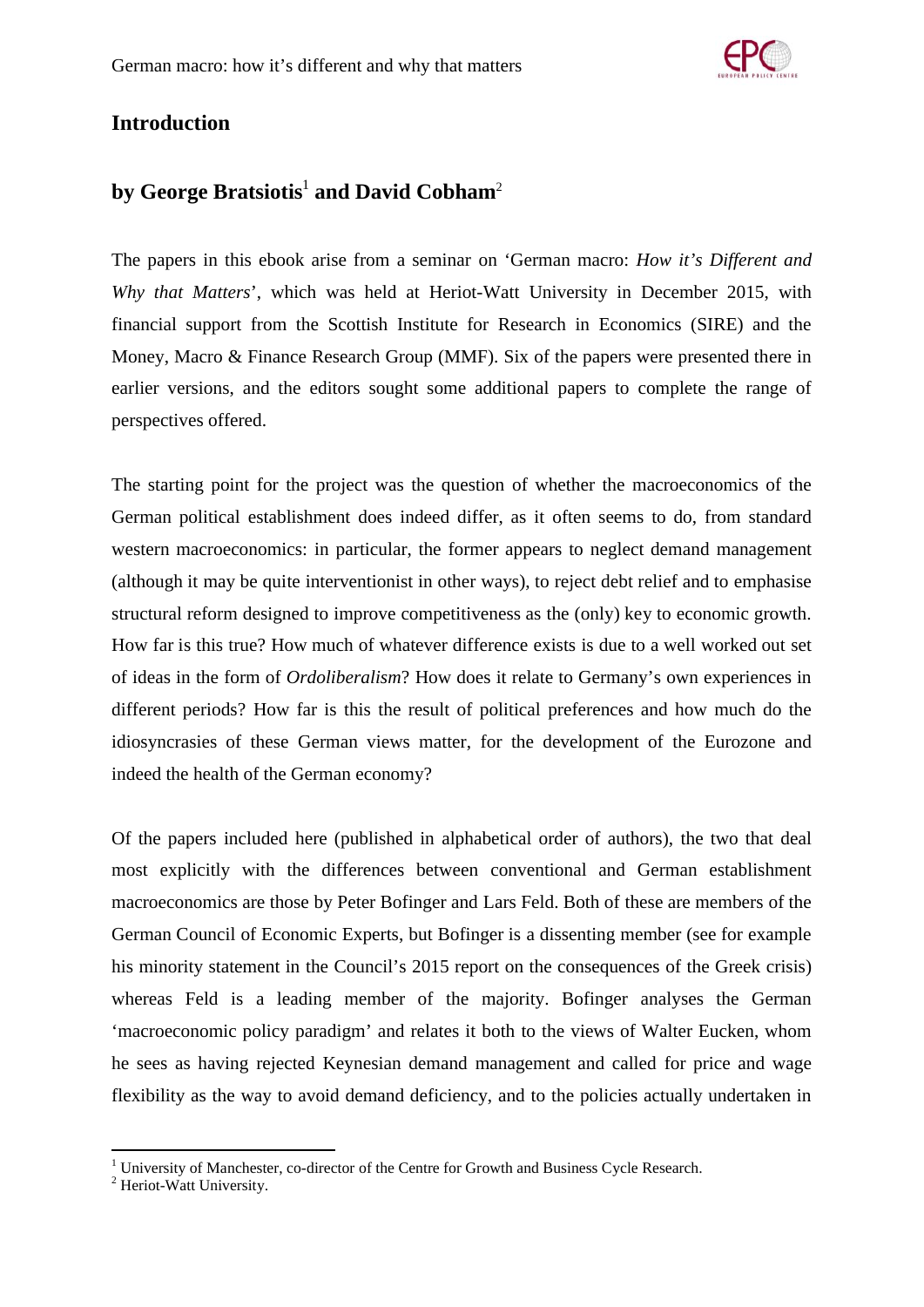

Europe in response to the crisis. Feld, on the other hand, argues that although Ordoliberalism may have played a distinctive role in the background, German macroeconomic thought is not so different from what can be found in the US. However, he makes no mention of the very different interventionist policies pursued by the US (and the UK) following the financial crisis, with immediate quantitative easing and other measures to boost the US economy. Feld also makes no mention of aggregate demand in connection with the Eurozone crisis or of the costs imposed on the peoples of Greece and elsewhere, and presents the widely criticized (particularly in the US) policies undertaken by Europe's leaders as fundamentally correct.

Michael Burda, who focuses more narrowly on German economists (as opposed to the political establishment), agrees with Feld in playing down the role of ordoliberal ideas, but argues that German economists differ from others in their failure to distinguish between positive and normative economics. In effect, he says, they support policies which are in the German national interest. One crucial point here, which is expounded most clearly by Bofinger, is that the German economy is significantly more open than the other large European economies, so that it has less to gain from national aggregate demand expansion. Bofinger and Burda, and Jacques Mélitz, also put emphasis on the wage moderation of Germany in the mid-2000s, which greatly improved Germany's competitiveness within the Eurozone and therefore provided an increase in external demand.<sup>3</sup>

Panicos Demetriades stresses the neglect of the role of aggregate demand, which he says has been prominent among German policymakers since 2005, when Angela Merkel became Chancellor. Bernd Hayo and Florian Neumeier relate the differences between German and other economists to the (strongly conservative) attitudes of the German public towards inflation and public debt, with these attitudes conceived as part of the 'socialisation' of German economists.<sup>4</sup> Brigitte Granville relates Ordoliberalism to Germany's inter-war experience of hyperinflation and the suppression of democracy, $5$  but points out that the rules do not always apply to Germany itself: the Macroeconomic Imbalance Procedure, for example, allows larger current account surpluses than deficits, but even so has not been applied to Germany (which has had an average surplus above the 6% limit for many years).

 $3$  On this see also Carlin and Soskice (2009) and Dustmann et al. (2014).

<sup>4</sup> See Howarth and Rommerskirchen (2015) for an alternative view. Charlotte Rommerskirchen presented some of this material in her contribution at the seminar, but was unable to write it up for the ebook.

<sup>&</sup>lt;sup>5</sup> At the seminar Wendy Carlin, who was unable to write up her contribution for this publication, related German attitudes also to the experience of the late 1940s and succeeding decades, in which strong German growth appeared to be based on structural reform and wage moderation, but benefited from a growing world economy.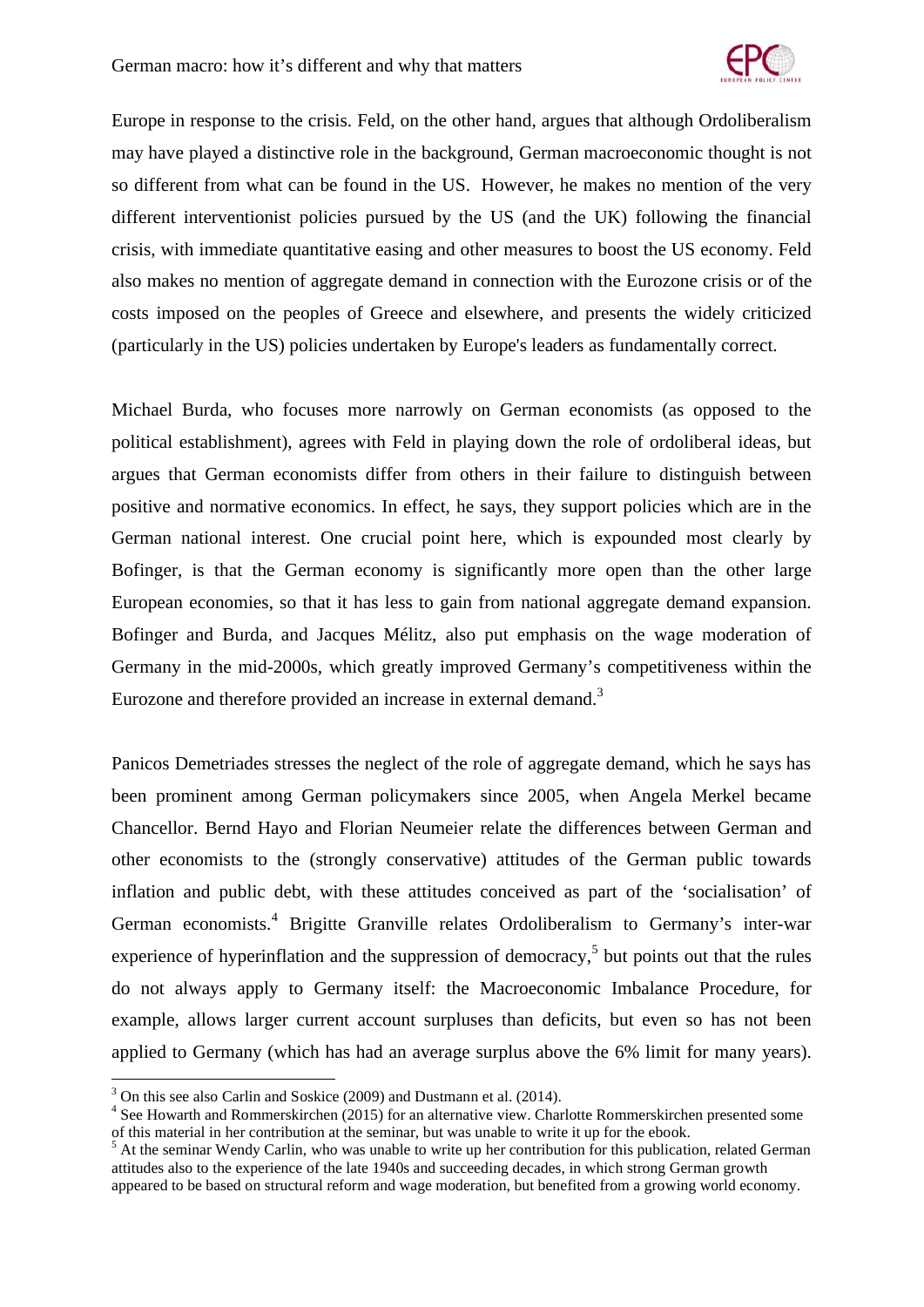

Granville's emphasis on German economists' pursuit of German national interests is also echoed, in part, by Charles Wyplosz (as well as Burda, as discussed above).

One common theme in establishment German discussions of the Eurozone crisis is the need to avoid arrangements which entail moral hazard, and this is key to the emphasis of the (majority of the) German Council of Economic Experts on the need for the 'unity of liability and control'6 (which can in turn be related back to Eucken's work, as argued by both Bofinger and Feld). However, the concept of moral hazard is sometimes used without much precision or explanation. Wyplosz, analyses it in some detail, highlighting the inappropriate way it which it has been applied; for example, with emphasis on the behaviour of borrowers rather than lenders (while bankers who stood to lose from their own bad lending decisions were advising core country governments to lend to periphery governments so that their loans could be repaid).

One lacuna in typical expositions of German macro views is the academic literature on expansionary fiscal contractions (EFCs) and on the growth effects of high public debt to GDP ratios. This literature is hardly referred to in these expositions, although curiously, one of the first writings on EFCs refers to the 'German view' (Giavazzi and Pagano, 1990). David Cobham provides a survey of recent work in this area, showing that the empirical case for expansionary fiscal contractions has been essentially refuted, while the argument, (originally due to Reinhart and Rogoff, 2010) that high debt ratios lead to a collapse of economic growth, has also been shown to be theoretically questionable and empirically misguided.

On the question of how much the different views held in Germany matter, Demetriades discusses the influence of these views on fiscal and monetary policy discussions in the Eurozone, not just via the arguments of government or Bundesbank representatives in Brussels or Frankfurt but also through the European Popular Party in the European Parliament and the views of German allies such as Finland, the Netherlands and Slovakia. There seems little doubt that German views have carried a lot of weight and led to policy decisions being different and/or taken later than they might otherwise have been. Granville argues that the club's rules are "stacked against the weakest members" and the "rebalancing mechanism is jammed", while many others of the authors here talk about the effects of such

 $6$  See, for example, German Council of Economic Experts (2015), or Feld et al. (2016)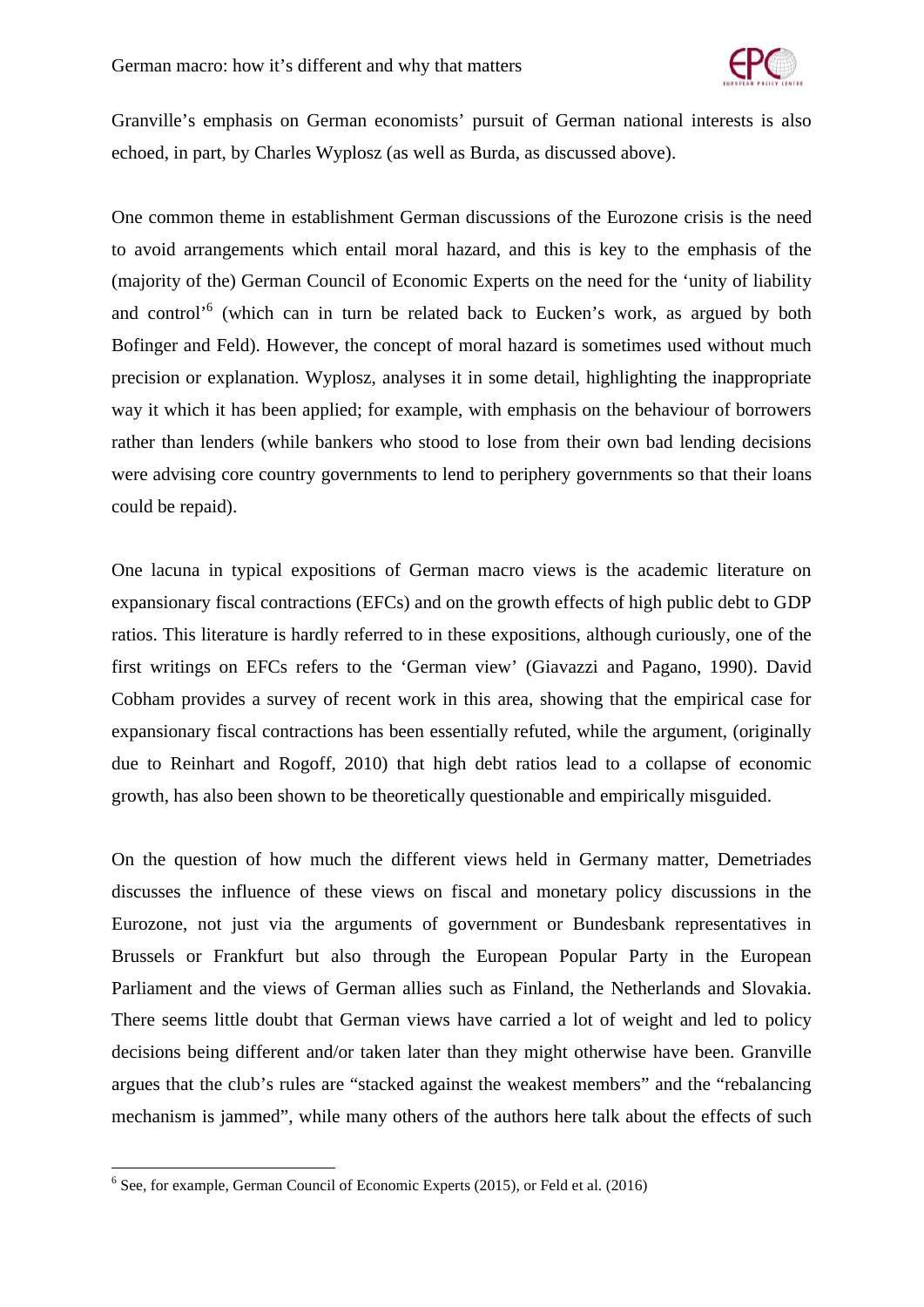

decision-making. Demetriades draws out most clearly the implications for Greece and other countries: a "never ending vicious cycle of austerity". Most authors take the view that German policy proposals are to the benefit of the German economy, but Granville points out that a permanent current account surplus cannot be to the advantage of the German population, while Fabian Zuleeg highlights the costs to all Eurozone countries of the current political stalemate.

In his contribution, Mélitz argues there is a fundamental fault line between Germany and the Southern members of the Eurozone. This fault line reflects Germany's ability to use wage discipline to control its competitiveness and hence the demand for its products, so that it has no need of independent monetary (or fiscal) policy. He suggests that this fault line can be handled only by the creation of two separate euros, one for the North, around Germany, and one for the South (including France), which would be allowed to move against each other, with the Southern euro managed by a new central bank, which would operate arrangements for joint deposit insurance and joint bank resolution.

Fabian Zuleeg focuses on the policy response to the Eurozone crisis and the extent to which it has been shaped by German views. He emphasises that Germany has not always got its way: there have been bailouts, and the European Central Bank is now finally doing quantitative easing. Moreover, its influence is stronger in crisis situations, where it wields some kind of veto, than in the day-to-day construction of new rules. The implication is that Europe is not becoming 'more German' in any simple way; rather, Europe is stymied: "what Europe needs is more Germany, but a Germany that recognises that its relative hegemony implies that it needs to take the lead in constructing European compromises", compromises which can enable the crisis to be overcome.

What should we conclude from all this? One clear message that emerged from this conference, particularly from contributors who have a good inside knowledge of the implementation of European economic policy, is that economic policy decisions are heavily affected by political and legal factors and processes, combined with conflicting economic preferences driven mainly by self-interest, but also by traditional views and different perceptions about 'debt'. Germany, being clearly the *economic*, but also to a large degree the *political,* 'hegemon' in this European Union, inevitably bears the greatest responsibility for Europe's policy responses to the 2007 global financial crisis and the subsequent Eurozone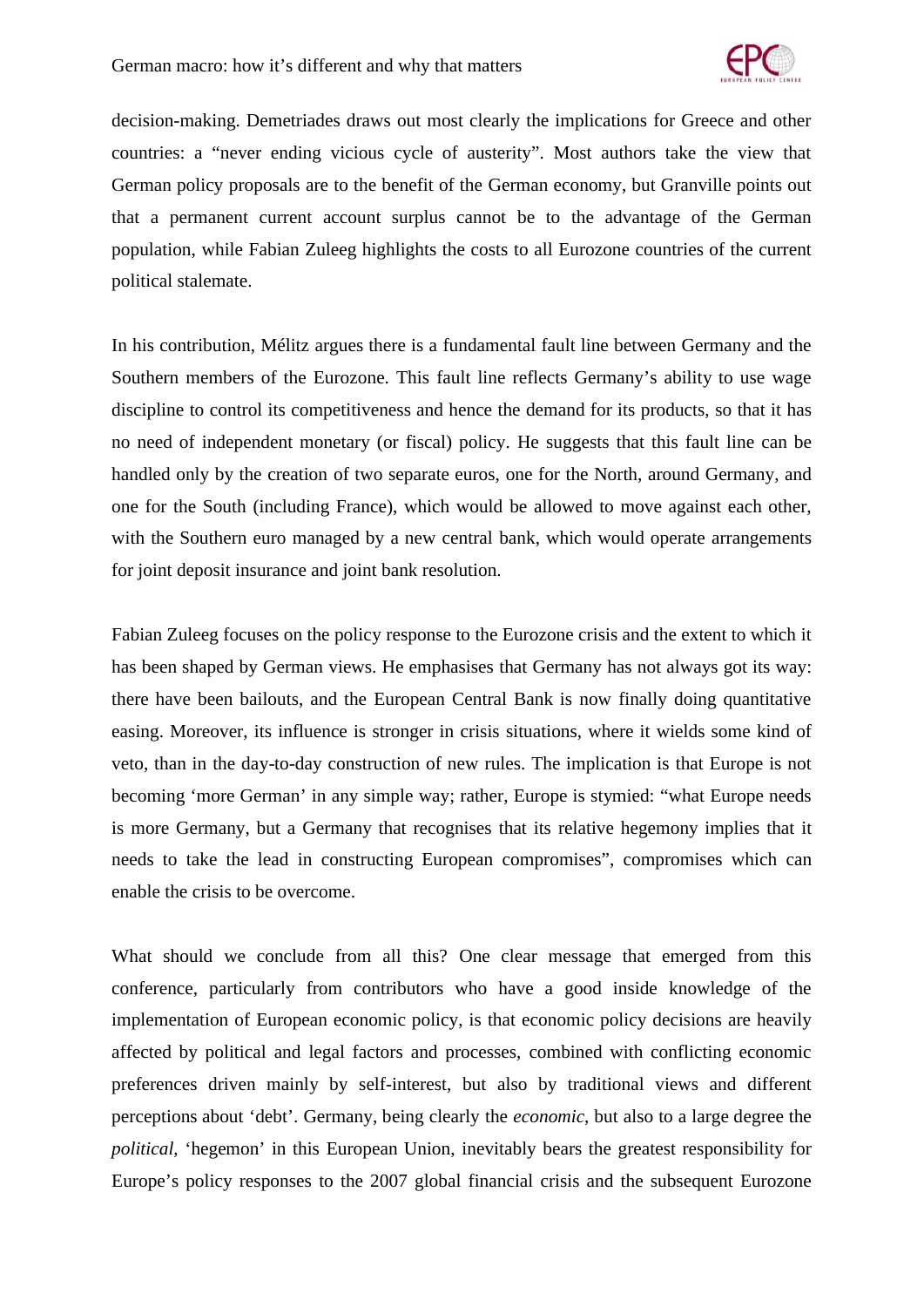

crisis. In the German political (and to a lesser extent academic) establishment, there is a preference for structural reform over demand management and a strong opposition to both debt relief and debt itself and these reflect perceived German national interests as well as specific economic perspectives. These preferences have in turn had a major influence on the policy response to the recent financial and Eurozone crisis and may fully explain the economic indecision and political stalemate that has characterised European economic policy in recent years.

Therefore, one clear conclusion from all this is that Europe has an urgent need for further debate and discussion that will help identify the economic policy and legislative reforms that need to be introduced in order to ensure that European economic policy will always place Eurozone-wide interests above national interests and perceived national populist views and traditions. We hope this small volume will contribute to this debate.

#### **References**

- Carlin, W., and Soskice, D. (2009), 'German economic performance: disentangling the role of supply-side reforms, macroeconomic policy and coordinated economy institutions', *Socio-Economic* Review, 7, 67-99
- Dustmann, C., Fitzenberger, B., Schönberg, U., and Spitz-Oener, A. (2014), 'From Sick Man of Europe to Economic Superstar: Germany's Resurgent Economy', *Journal of Economic Perspectives*, 28(1), 167-88
- Feld, L., Schmidt, C., Schnabel, I., and Wieland, V. (2016), 'Maastricht 2.0-: Safeguarding the future of the Eurozone', in R. Baldwin and F. Giavazzi (eds), *How to fix Europe's monetary union*, ebook, available at [http://www.voxeu.org/content/how-fix-europe-s](http://www.voxeu.org/content/how-fix-europe-s-monetary-union-views-leading-economists)[monetary-union-views-leading-economists](http://www.voxeu.org/content/how-fix-europe-s-monetary-union-views-leading-economists)
- German Council of Economic Experts (2015), *Consequences of the Greek Crisis for a More Stable Euro Area*, available at [http://www.sachverstaendigenrat](http://www.sachverstaendigenrat-wirtschaft.de/fileadmin/dateiablage/download/sondergutachten/sg2015_en.pdf)[wirtschaft.de/fileadmin/dateiablage/download/sondergutachten/sg2015\\_en.pdf](http://www.sachverstaendigenrat-wirtschaft.de/fileadmin/dateiablage/download/sondergutachten/sg2015_en.pdf)
- Giavazzi, F., and Pagano, M. (1990), 'Can Severe Fiscal Contractions Be Expansionary? Tales of Two Small European Countries," in *NBER Macroeconomics Annual*, 5, 75-122
- Howarth, D., and Rommerskirchen, C. (2015), 'Inflation aversion in the European Un ion: Exploring the myth of a North-South divide', University of Edinburgh Europa working paper 2015/06
- Reinhart, C., and Rogoff, K. (2010), 'Growth in a time of debt', NBER working paper 15639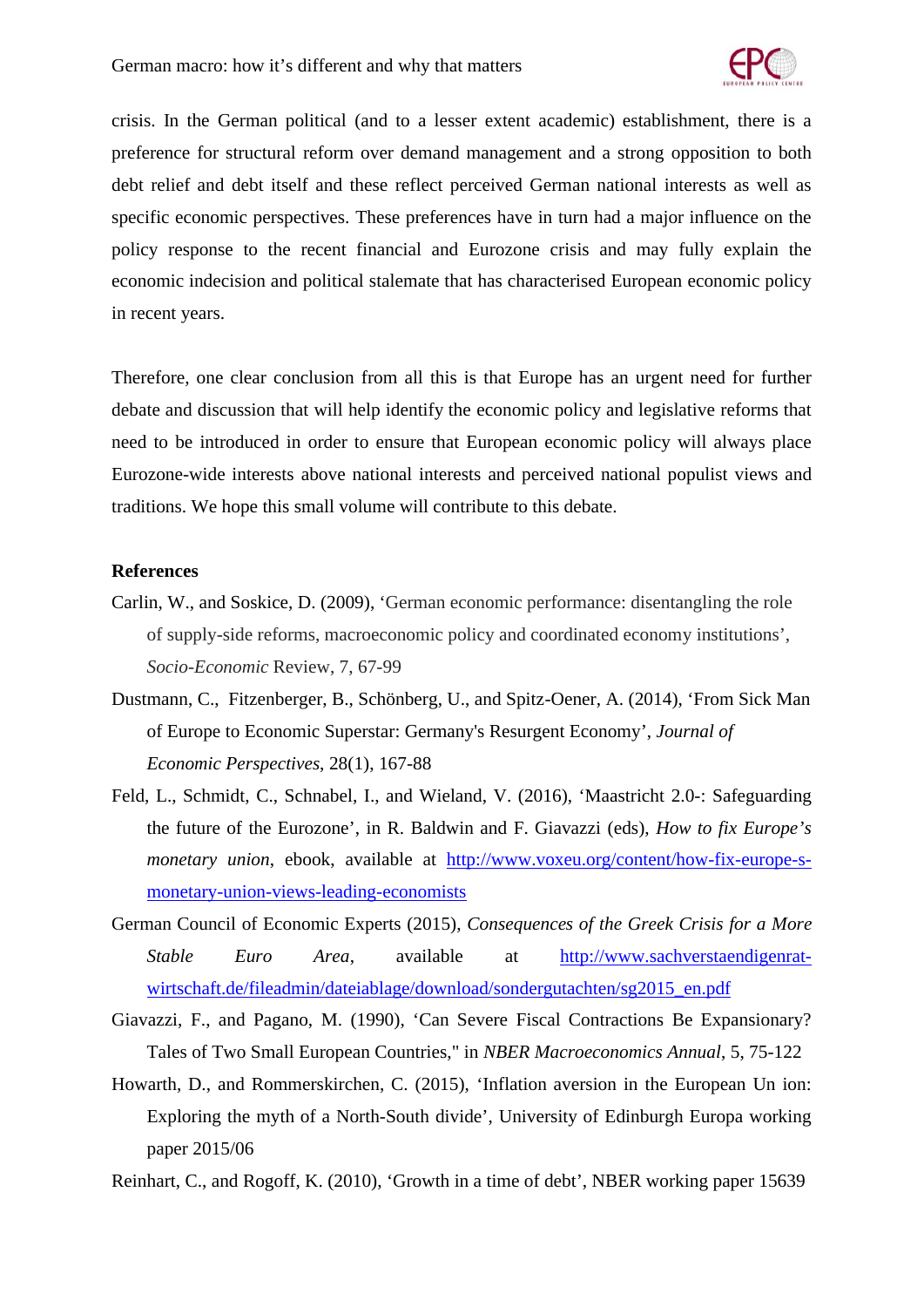

## **German macroeconomics: the long shadow of Walter Eucken**

## **by Peter Bofinger**<sup>1</sup>

### **1 Introduction**

There is no doubt that the macroeconomic debate and actual macroeconomic policy in Germany differ considerably from other countries. At first sight this is difficult to explain, as in academia the same textbooks and models are used as in other countries. But behind the formal theoretical apparatus stands a *specific paradigm of macroeconomics* which was developed by Walter Eucken and which is diametrically opposed to Keynesian economics. From the experience of the Great Depression Keynes drew the conclusion that active demand management is necessary. Eucken, however, developed from the specific German experience of the 1930s a theory according to which 'full employment policy' leads to a centrally planned economy. While Keynes saw the Depression as a result of the inherent instability of the market economy, Eucken attributed it to an insufficient flexibility of wages and an inadequate monetary order. In his view with flexible prices and wages and an adequate monetary order the instability of the market system can be avoided. Eucken's dismissal of macroeconomic policy helps to explain the German focus on balanced budgets, price stability and structural reforms and the neglect of aggregate demand at the German as well as at the European level. The obvious fact that the German economy did quite well with this approach can be explained by its very pronounced openness. Thus in spite of its size Germany can be regarded as a relatively small economy which can rely on the rest of the world to sustain its aggregate demand. As this is not the case with the Eurozone (EZ), the application of the German paradigm leads to negative outcomes.

### **2 The German macroeconomic policy paradigm**

The German *macroeconomic policy paradigm* rest on three pillars:

- An almost religious fixation<sup>2</sup> on *balanced fiscal budgets* which reflects a very sceptical assessment of the effectiveness of demand management and the ability of

<sup>&</sup>lt;sup>1</sup> Universität Würzburg and CEPR, member of German Council of Economic Experts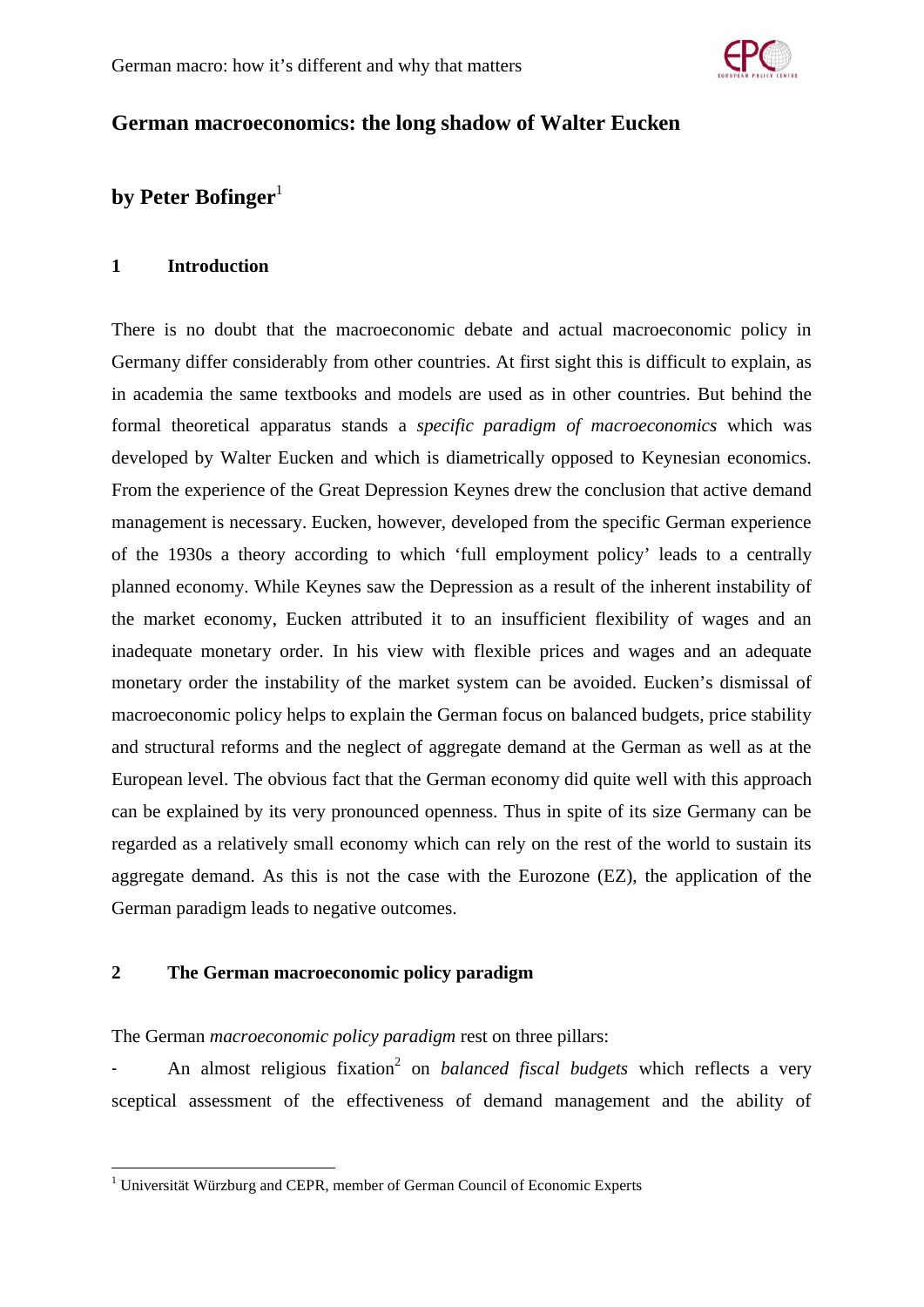

governments to identify profitable investment projects. In 2009 this philosophy was legally enshrined in the so-called *debt brake* which has become a part of the federal constitution. The 'fiscal compact' which was enacted in 2012 obliges the other member states to implement similar regulations in their national constitutions. The neglect of the demand side effects of fiscal policy shapes the German approach to the EZ crisis and the insistence on austerity at any price.3

- A very strong preference for *price stability* as the overarching target of monetary policy with an asymmetric tolerance for deviations. While inflation rates above the ECB's target of "below, but close to 2%" are regarded as dangerous, to many economists the actual EZ inflation rate of 1% is not a matter of concern (Issing 2016).

- A deep conviction that *flexible prices* are the most important contribution to the solution of unemployment problems. This is reflected in the German '*wage moderation'* of the years 2000 to 2007 which was designed as a strategy to reduce unemployment in Germany (Bofinger 2016). This also explains the plea of German economists for structural reforms as the main solution to the problems in the EZ.

This specific German paradigm has effectively shaped German *macroeconomic policy*, which stands in strong contrast to the policies of other major economies. This applies above all to fiscal policy since the crisis. While the United States, the United Kingdom and Japan allowed very high deficits for a prolonged period of time, in Germany the deficit was rather limited and already in 2011 it was almost back to balance (Chart 1).

A German influence can also be identified in the *monetary policy* of the ECB. Its reaction to the Great Recession was much weaker than the reaction of other major central banks. In 2011 the ECB even raised its policy rate although the EZ was in the middle of the crisis. And while the other major central banks had started comprehensive quantitative easing programs rather early, the ECB waited until 2015.

<sup>2</sup> This is reflected in the label of the '*black zero'* which describes the slight budget surplus of the German Federal Government since 2014. It is celebrated in the media and the public as an epochal achievement.

<sup>&</sup>lt;sup>3</sup> An example of the complete neglect of the demand side effects of austerity is provided by the analysis of the 'Greek Tragedy' by Hans-Werner Sinn (2015, p. 10). This leads him to the question: "At first sight, it may seem puzzling that Greece's economy, despite the huge financial help it has received, has not improved and actually appears sicker than ever." But instead of referring to the effects of an "unprecedented" budget consolidation (IMF 2013, p. 39 ), he presents an odd 'Dutch disease' story.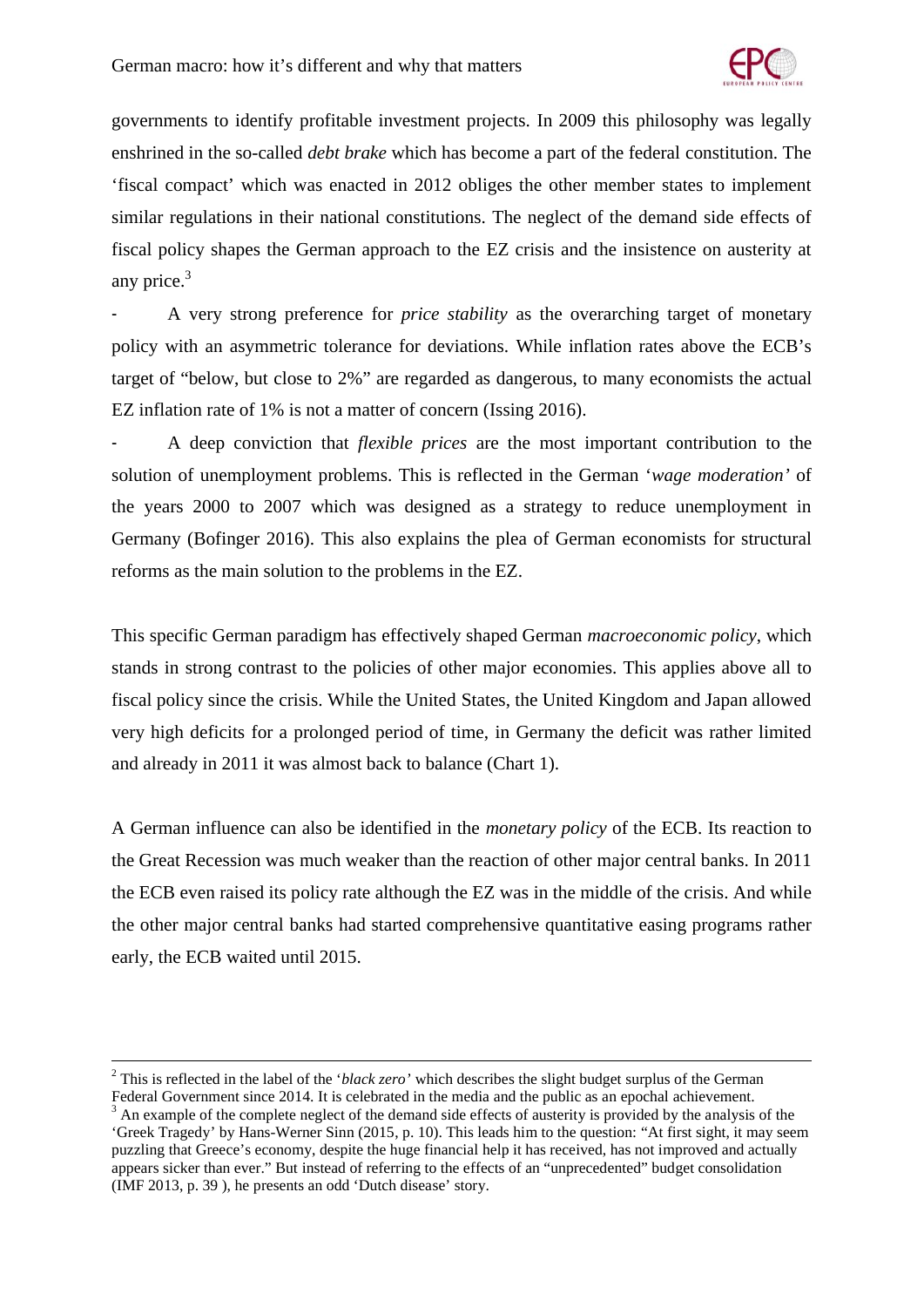





Source: OECD, *Economic Outlook*, Annex Tables

The German approach to unemployment is reflected in the development of *unit labour costs.* With the exception of Japan, since the start of the monetary union all the other major advanced countries have had much stronger increases in unit labour costs than Germany (Chart 2).



Source: *European Economy*, Statistical Appendix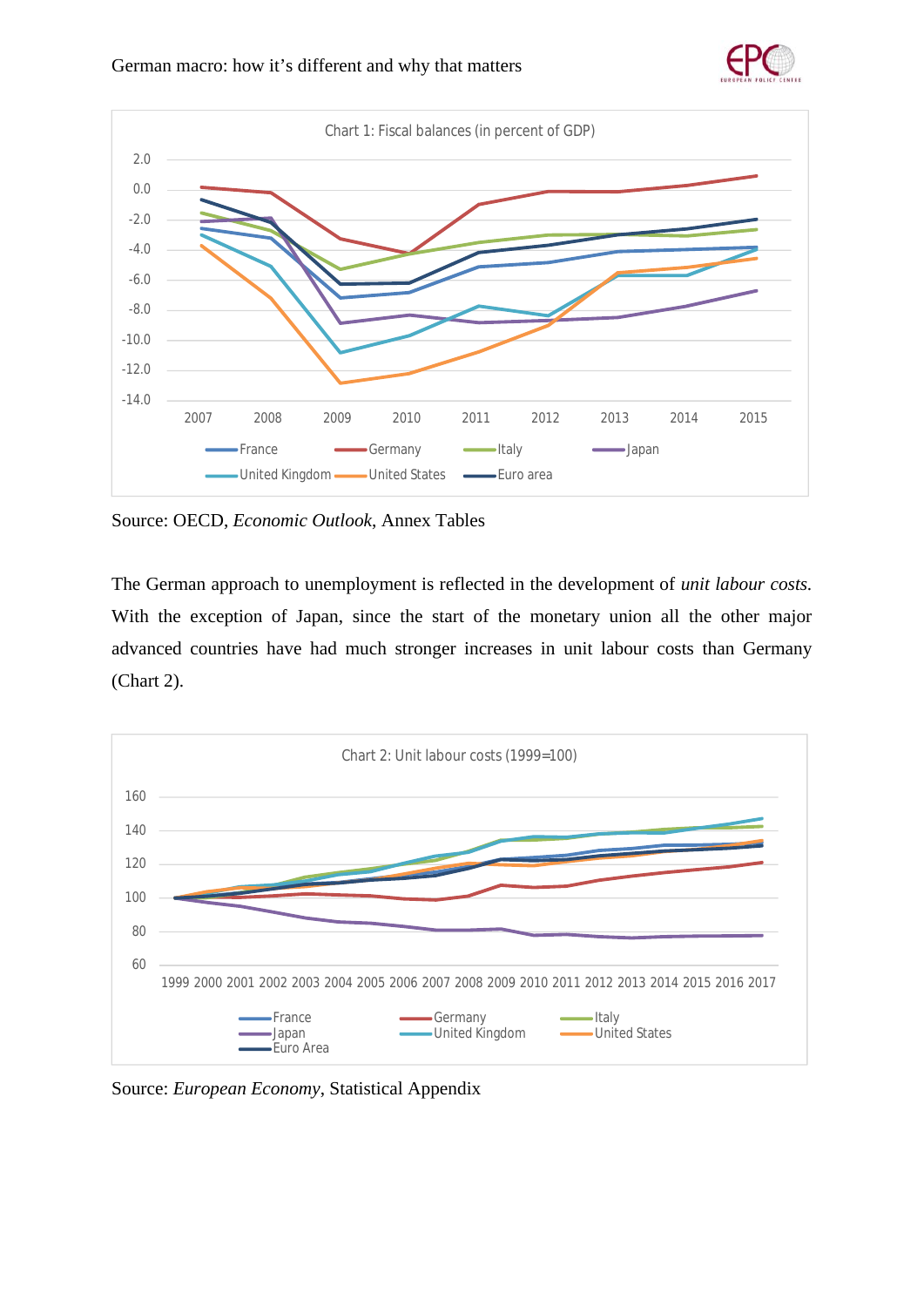

Whatever one may think of the German macroeconomic paradigm there is no doubt that it has been relatively beneficial for *German economic performance* at least in the longer run (Chart 3). While German growth was weaker than in the United States and the United Kingdom, it was in line with France and better than in Italy and Japan. Especially impressive is the reduction of unemployment in Germany since 2005.



Source: IMF, World Economic Outlook Database

### **3 The living heritage of Walter Eucken**

At first sight the specific macroeconomic policy paradigm is difficult to explain. German university students read the same macroeconomic textbooks as students in other countries and at the advanced level the standard DSGE models are taught and applied. But behind the formal theoretical apparatus one can identify a specific paradigm to economic policy which is called '*Ordnungspolitik*' and which in this form does not exist in other countries. While there are no university courses on this topic, 'Ordnungspolitik' plays an important role in German academic debate on policy issues and actual economic policy.

For an understanding of this paradigm it is useful to have a closer look at the works of Walter Eucken (1891-1950). Eucken taught at Freiburg University from 1927 until his death and he is regarded as the spiritus rector (guiding spirit) of the so-called 'Freiburger Schule'. The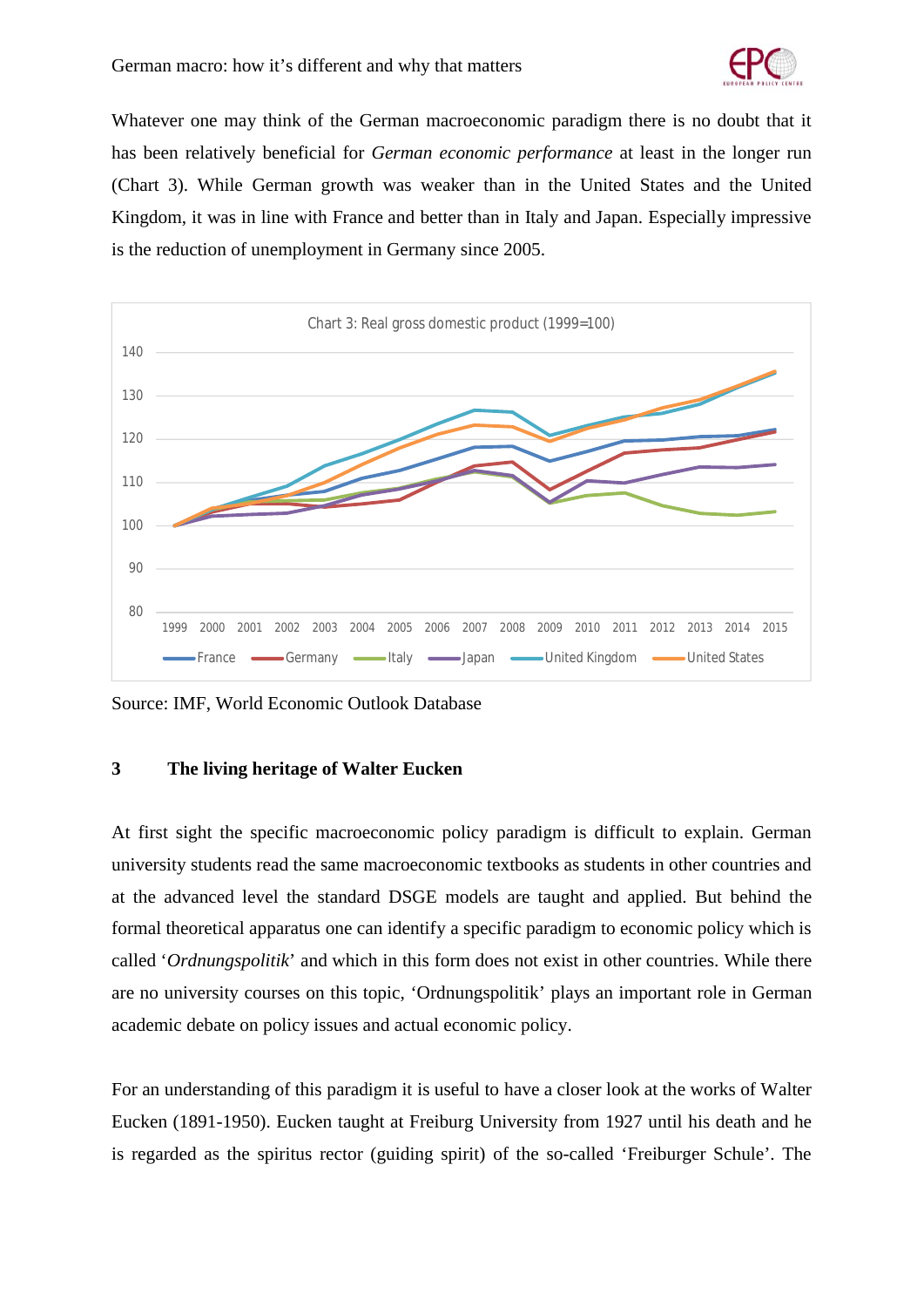

recent celebrations of his 125<sup>th</sup> birthday underline his impact for present-day policy makers. In her speech at this occasion Angela Merkel (2016) emphasized that the principles of the 'Freiburger Schule' had lost nothing in relevance and importance. <sup>4</sup>

Walter Eucken's philosophy of economics can be presented in *a positive and a negative message* (Oliver 1960). The *positive message* is presented in his 'constitutive' and 'regulatory principles'. Without going into detail these principles do not look very original, they are almost trivia.<sup>5</sup> As Oliver (1960) argues they are very similar to the programme which was developed by the Chicago School, above all by Henry Simons  $(1948)$ <sup>6</sup> In fact, most economists outside Germany would more or less agree with these principles as a precondition for an optimum allocation of resources.

| K1             | Functioning price system              |
|----------------|---------------------------------------|
| K <sub>2</sub> | Primacy of the monetary order         |
| K <sub>3</sub> | Open markets                          |
| K <sub>4</sub> | Private property                      |
| K <sub>5</sub> | Freedom of contract                   |
| K <sub>6</sub> | Liability [legal]                     |
| K7             | Continuity of economic policy         |
| R1             | Antitrust policy                      |
| R <sub>2</sub> | Income policy                         |
| R <sub>3</sub> | Correction of externalities           |
| R <sub>4</sub> | Correction of anomalous labour supply |

**Table 1: Eucken's constituent (K) and regulatory (R) principles**

Source: Van Suntum et al. (2011)

<sup>4</sup> "Die ordoliberalen Grundsätze der Freiburger Schule haben nichts an Aktualität und Bedeutung verloren." And: "Vieles, was heute aktuell ist, baut auf der Arbeit großer ökonomischer Vordenker auf, unter denen Walter Eucken zweifellos eine ganz besondere Rolle einnimmt. Seine ordnungspolitischen Grundsätze helfen immer wieder, den Blick für das Ganze nicht zu verlieren. Sie sind verständlich und geben Orientierung."

 $5$  See for instance Vanberg (2011, p.6): "The ordo-liberalism of the Freiburg School starts from the very premise that the market order is a constitutional order, that it is defined by its institutional framework and, as such, subject to (explicit or implicit) constitutional choice. It assumes that the working properties of market processes depend on the nature of the legal-institutional frameworks within which they take place, and that the issue of which rules are and which are not desirable elements of such frameworks ought to be judged as a constitutional issue, i.e. in terms of the relative desirability of relevant constitutional alternatives."

<sup>6</sup> See Henry C. Simons, *Economic Policy for a Free Society*, Chicago: University of Chicago Press, 1948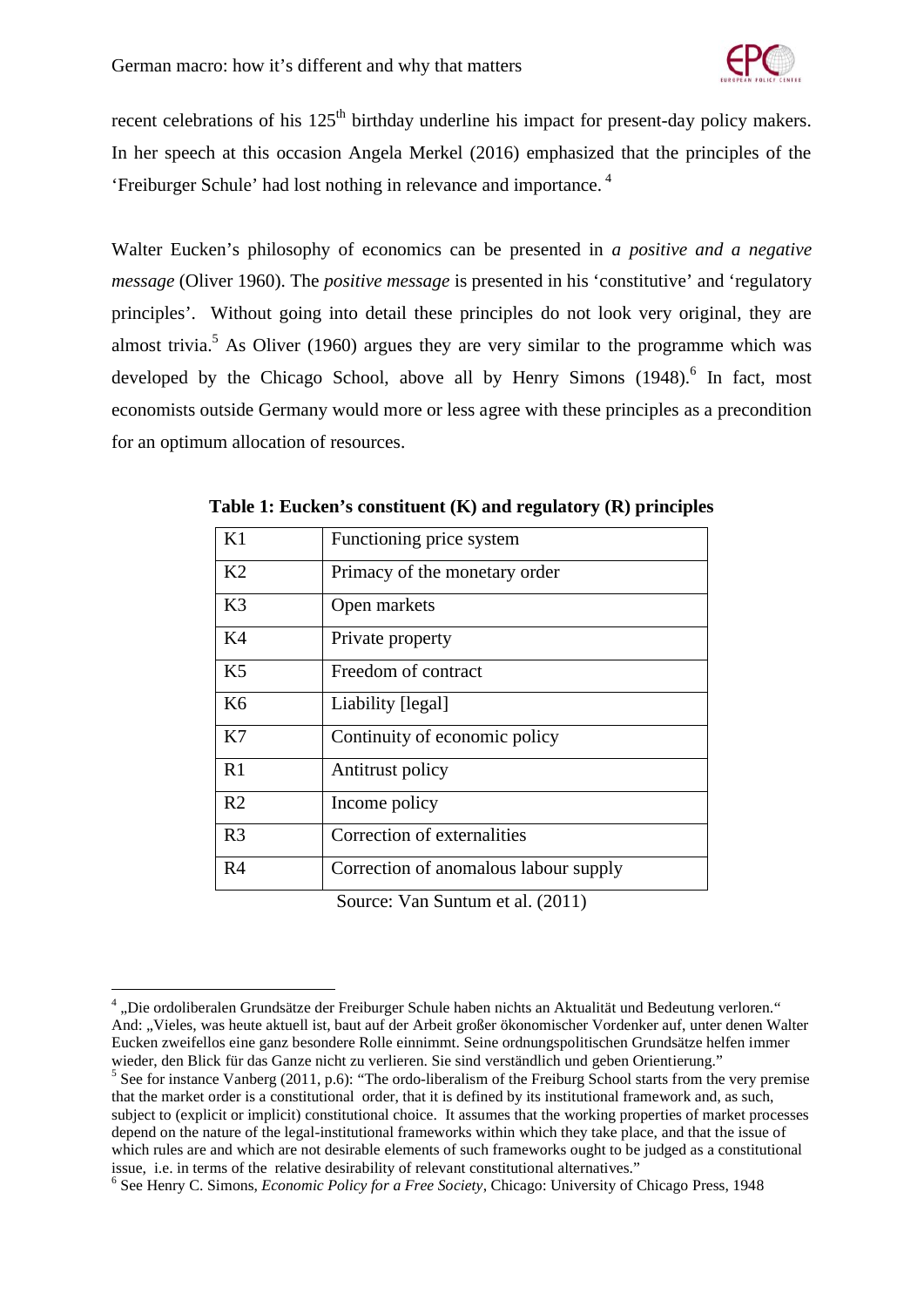

For the macroeconomic policy paradigm the more interesting elements of Eucken's philosophy concern his *negative messages*. They include not only an outright dismissal of *central planning* which was prevalent at the time when Eucken was active but also a very strong critique of what he calls the '*policy of full employment*'. He uses this term for a Keynesian style expansionary fiscal policy but without mentioning Keynes. In his works Eucken only discusses the German experience in the 1930s which was dominated by the takeover of the Nazi government in 1933. Eucken draws a direct line from the 'policy of full employment' to price controls, rationing and central planning:

"Thus the policy of full employment, like the corporative structure of the labour market, resulted in a marked tendency towards central control of the economy. The one, like the other, was conducive to an unstable economic system with a tendency to move in the direction of central control. So there were two strong historical forces impelling German economic policy along the path to central control: firstly, the formation of comprehensive economic and social pressure groups, and secondly, the policy of full employment." (Eucken 1952a, p. 60)

Thus, it was not the Nazis that brought Germany under dictatorship, but trade unions (the "corporative structure of the labour market") and Keynesian demand policies. The complete neglect of the extreme political situation in Germany in the years from 1933 to 1945 also becomes obvious in Eucken's analysis of the consequences of Hitler's economic policy:

"It is one [a disturbance, P.B.] in which, though all factors are engaged, human activities are not properly co-ordinated and investments are not in line with one another, with the result that bottlenecks form." (Eucken 1952a, p. 80)

A more awkward description of the German war economy is difficult to imagine. From this very flawed analysis of the German experience in the years 1933 to 1945 Eucken develops *a general theory of 'full employment policy'*.

"Thus, our review of the German experience leads us to a grave and serious conclusion: Economic policy is faced with a dilemma: on the one hand, mass unemployment necessitates a full employment policy; on the other the policy of full employment makes for an instability on other markets, which is extremely dangerous, and in addition forces economic policy in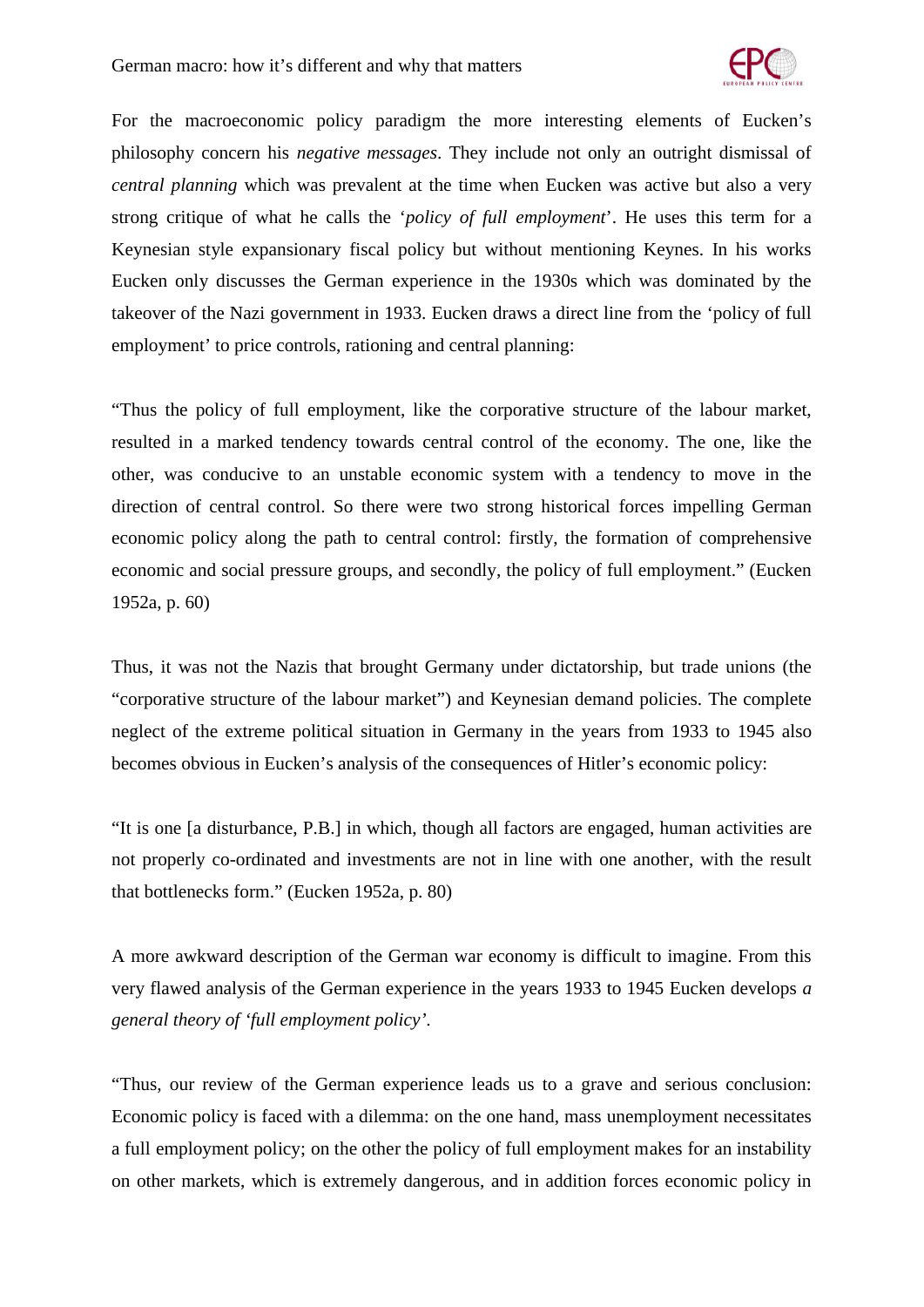

the direction of central planning. *This dilemma is perhaps the most crucial economic and social problem of our time*." (Eucken 1952a, p. 66).

In the path from 'full employment policy' to centralization Eucken sees an important role for *inflation*:

"Not only did the inflations destroy the price system and hence all free types of economic order, not only did they engender or decisively foster the tendency to central planning, but they were also a precondition for the existence of central planning." (Eucken 1952a, p. 73)

Eucken's *solution* to the dilemma is related to his analysis of the main *causes of the deflation* in the years  $1929-33$ .<sup>7</sup> In his view, price and wages were not sufficiently flexible:

"In the crisis year, 1931, Berlin builders, for instance, had to reckon with relatively firm prices of materials, such as iron and cement, which were fixed by syndicates, and also with relatively fixed wages, where housing prices were dropping rapidly." (Eucken 1952a, p. 78)

In addition, the *monetary system* had a destabilizing effect on the economy:

"When price fell, money contracted further, and so on indefinitely, the fall in prices causing contraction of money and a further fall in prices. " (Eucken 1952a, p. 67)

This leads Eucken to the conclusion:

"It can be firmly established that unstable market forms and monetary systems are bound to lead to cumulative depression and mass unemployment. This being so, economic policy should concentrate on developing systems conducive to market equilibrium, and in this respect the configuration of the monetary system is particularly important." (Eucken 1952a, p. 67)

And if this can be properly organised, a *permanently stable equilibrium* can be reached:

<sup>&</sup>lt;sup>7</sup> In his book "Grundsätze der Wirtschaftspolitik" (Eucken 1952b, p. 309) he even goes so far as to explain the outbreak of the Great Depression as the result of demand management in the United States, the United Kingdom and Germany.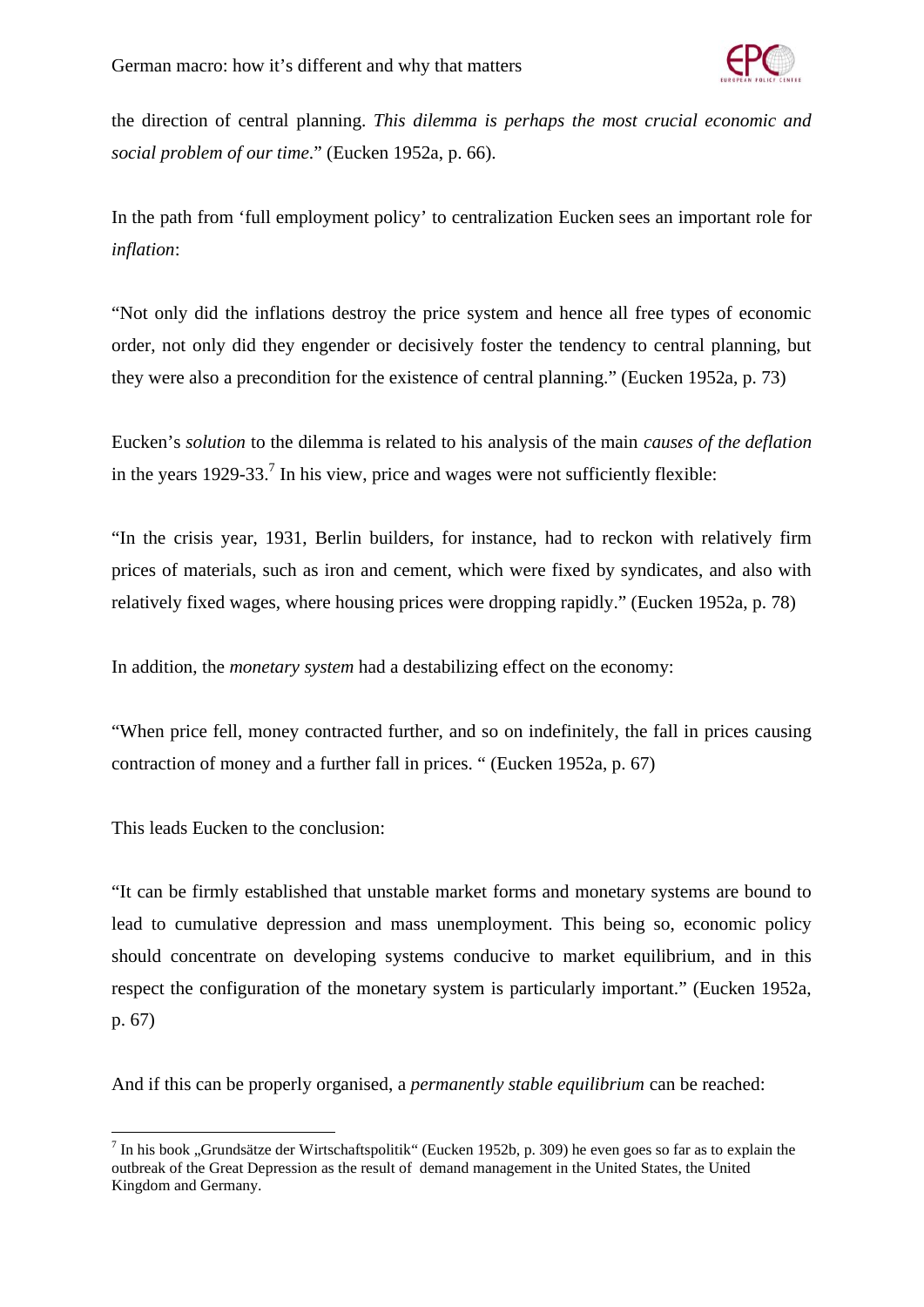

"The policy of full employment will then no longer be necessary and the great dilemma will have been overcome." (Eucken 1952a, p. 67)

These are strong conclusions. They stand in some contrast to Eucken's view on the theory of the business cycle that he develops in his book *Grundlagen der Nationalökonomie* (Principles of Economics). In this book (Eucken 1949) he adopts a completely *agnostic standpoint*. He maintains that theories trying to make general statements on seemingly regularly occurring changes in economic development are bound to fail.<sup>8</sup>

All in all Eucken's economic philosophy can be regarded as the complete *antithesis to Keynes*. As Riese (1972) argued, both Eucken and Keynes were children of the Great Depression.<sup>9</sup> But while Keynes developed a theory which explains why market economies are not perfectly self-stabilizing even if prices are fully flexible, Eucken saw the instability as caused by insufficient price flexibility and a destabilizing monetary system. Thus, Riese (1972, p. 45) is correct when he argues that the messages of Keynes and Eucken are incompatible. $10$ 

In retrospect it is quite astonishing that Eucken thought he could develop *general economic principles* from the very specific historical experience of Germany in the years 1933 to  $1945<sup>11</sup>$  It may be due to the difficult times when he was writing his books that he does not make any explicit reference to the dictatorship of the Nazis and the very specific economic and political conditions of a country that is in a 'total war'. It is also difficult to explain why Eucken does not discuss the writings of John Maynard Keynes that were published in the 1930s or, for example, those of Hayek (1929). In fact he does not make any specific reference to the leading economists of his time or to the vast theoretical literature on economic cycles

<sup>&</sup>lt;sup>8</sup> Eucken (1949, p. 182): *"Es gibt keinen Normal-Zyklus der Natur*. Daraus ergibt sich, dass "dynamische Theorien" oder "Konjunkturtheorien", die allgeingültige Aussagen über angeblich regelmäßig wiederkehrende

Verschiebungen des konkreten wirtschaftlichen Alltags versuchen, scheitern *müssen*." (Italics by Eucken) <sup>9</sup> Riese (1972, p. 45): "Während KEYNES die Grundlagen der damals herrschenden neoklassischen Theorie daraufhin untersuchte, ob sie noch zur Erklärung des Wirtschaftsablaufes ausreichte und aus der Einsicht in ihre Mängeleine Theorie der staatlichen Aktivität entstand, ergriff EUCKEN das Grauen über die Schlechtigkeit der Welt und er empfahl die Zuflucht zum Mythos einer natürlichen Ordnung. KEYNES ist, so gesehen, die angelsächsische, EUCKEN die deutsche Antwort auf die Weltwirtschaftskrise."

<sup>&</sup>lt;sup>10</sup> In the 1960s the German Finance Minister Karl Schiller tried to reach "a synthesis of the Freiburg imperative with the Keynesian message" ("Synthese zwischen Freiburger Imperativ und keynesianischer Botschaft"). But Eucken would not have agreed to this.

<sup>&</sup>lt;sup>11</sup> This is even more astonishing as Eucken (1949, p. 183) explicitly argues that economic developments should be regarded as elements of the concrete historical situation.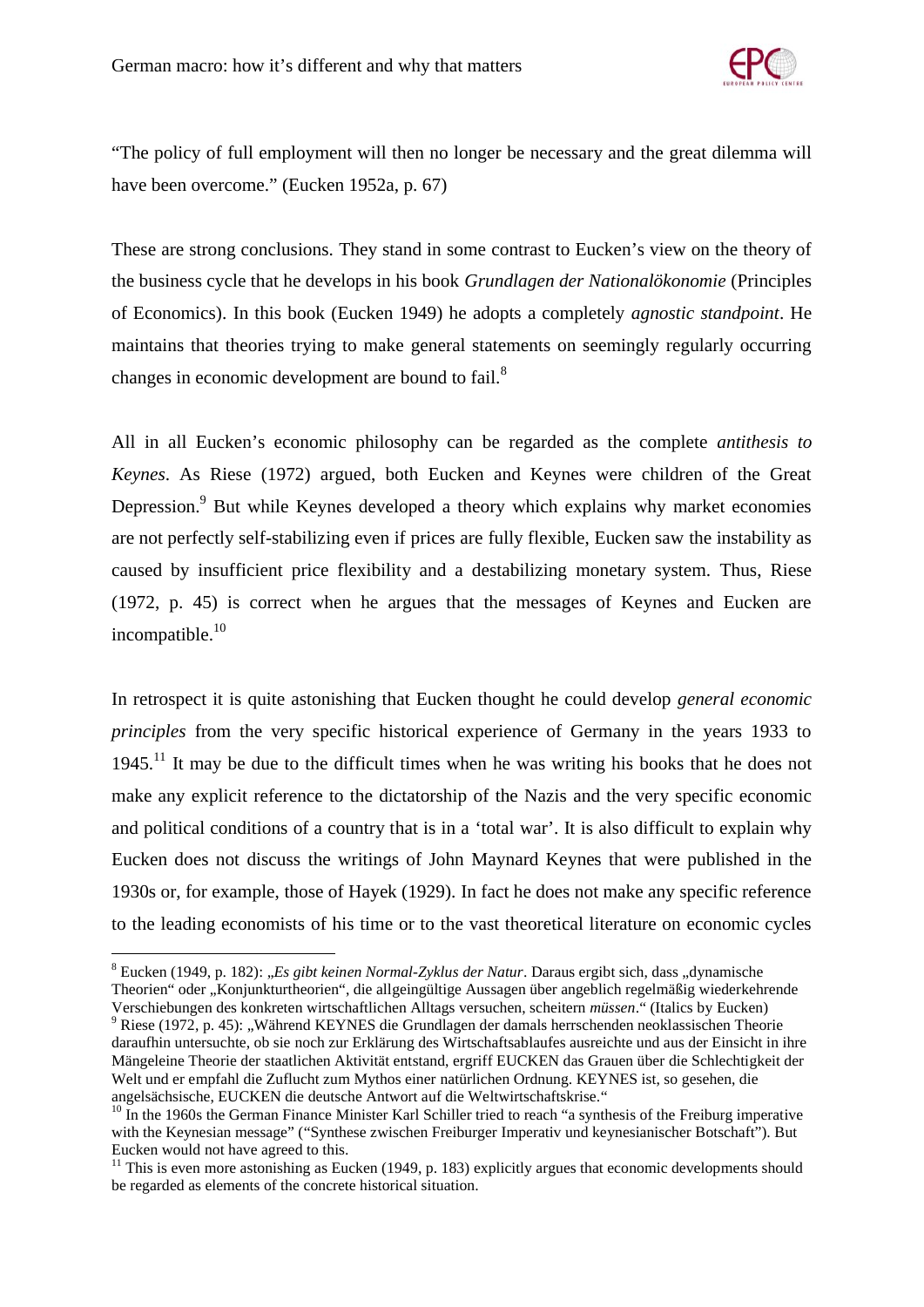

that was available at the time he worked. Eucken also makes no attempt to support his reasoning with any statistical material. The severe limitations of his analyses and his complete unawareness of this may be regarded as a symptom of the isolation of German intellectuals under the comprehensive totalitarianism of the Nazis and the growing devastations of World War II.<sup>12</sup> In fact, Eucken died as early as March 1950 so he had almost no chance to discuss his views with a broader international academic community.

If one compares Eucken's narrow macroeconomic analyses with the comprehensive theories of Keynes, Hayek or Schumpeter his long-standing popularity and reputation in Germany is hard to understand. Above all there is no doubt his crude dismissal of 'full employment policies' has been refuted by the evidence. Jewkes (1952a), who wrote an introduction to the English translation of Eucken's works, mentioned the rather successful full employment policies of the United States and the United Kingdom which did not lead to a centrally planned economy. And since then repeated applications of 'full employment policies' have contributed to macroeconomic stabilization in the global economy without leading to central planning. On the contrary, the centrally planned economies have lost ground in many countries.

In the 1950s Eucken's popularity in Germany can be explained by a lack of internationalisation of the German academic community. But today it is difficult to understand why German politicians and academics still regard him as an outstanding economist and why his philosophy still shapes the German paradigm of macroeconomics. One explanation could be that he is simply used as a symbol of a neoliberal approach and that most of his followers have never read his works on macroeconomic issues.

But there is no doubt that Eucken's heritage is very much alive in the German macroeconomic paradigm as it has been already described:

Eucken's aversion to 'full employment policy' by means of fiscal policy is reflected in the German approach to fiscal policy at the national and the European level;

<sup>&</sup>lt;sup>12</sup> This intellectual isolation is confirmed by Vanberg (2011, p.6): "(...) the Freiburg ordo-liberalism appears to be an essentially original German "invention" for which no significant direct influences from other sources can be discerned."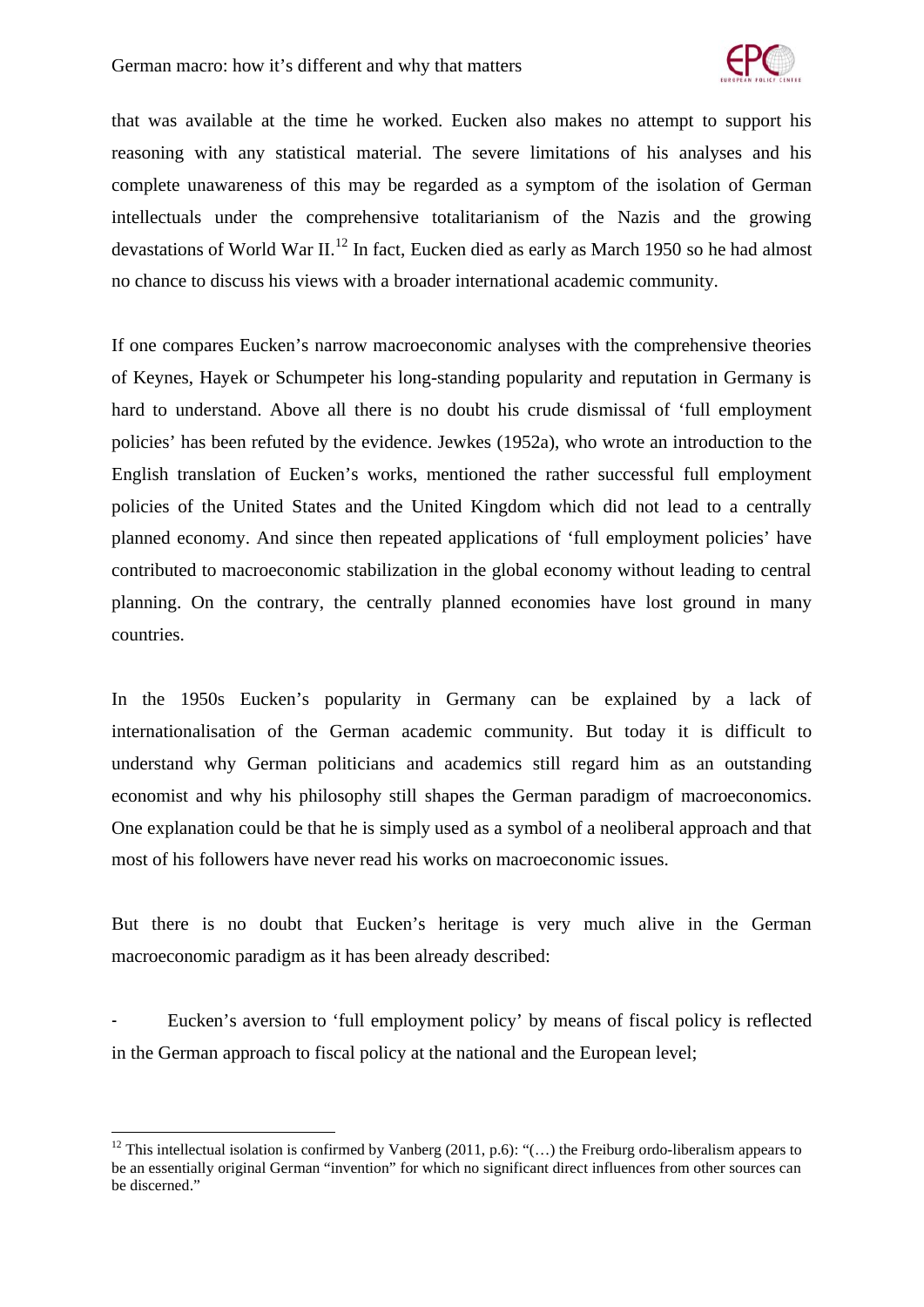

Eucken's negative attitude towards trade unions and corporatism is reflected in proposals for 'structural reforms' which reduce the bargaining power of trade unions;

Eucken's theory that inflation destroys "all free types of economic order" (p.73) shapes the German attitude towards monetary policy.

#### **4 Why has German macroeconomic policy been successful?**

The strong support for the anti-Keynesian paradigm in Germany can be explained by the quite successful economic performance of the German economy since World War II and again since the mid-2000s. Given the limitations of the theoretical framework of the German Ordnungspolitik this raises an obvious conundrum. It can be solved if one takes into account the relatively large size of the German economy and its pronounced openness. In terms of GDP German is the third largest economy in the group of advanced economies (Chart 4).



Source: IMF, World Economic Outlook Database

But in terms of openness (exports as percent of GDP) Germany ranks among relatively small economies (Chart 5). Due to this openness the German economy is able to follow a passive macroeconomic policy approach as it strongly benefits from macroeconomic policies pursued in other major countries. In other words the German economy is supported by the 'full employment policies' of other countries. This is reflected in the very large fiscal deficits in all other major economies in the period after 2007 which successfully helped to avoid a reappearance of the Great Depression. In other words, the German economy is supported by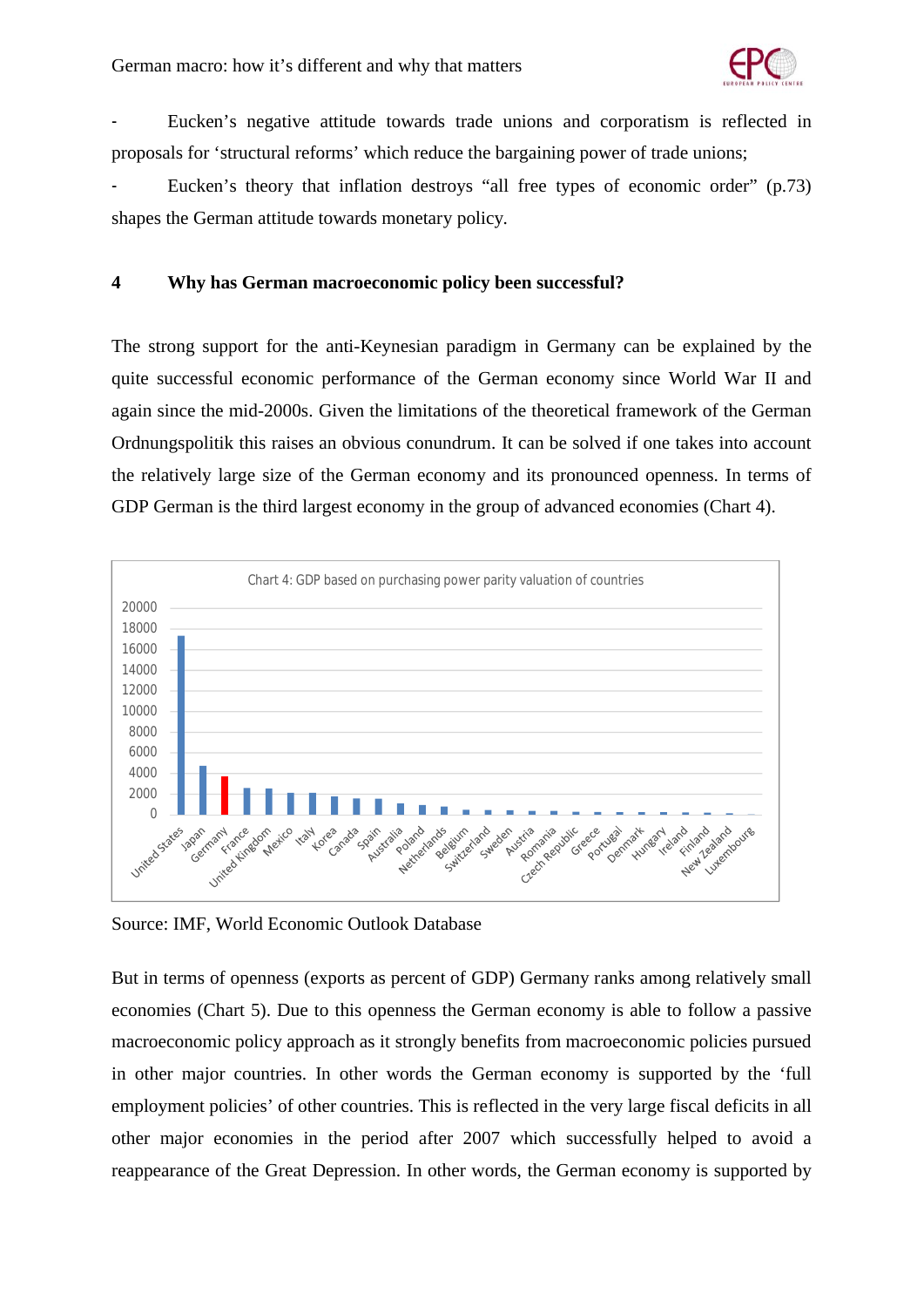

the demand management policies of other countries that are heavily criticized by mainstream German economists.



Source: World Economic Outlook Database

### **References**

Bofinger, Peter (2015), 'German wage moderation and the EZ Crisis', VoxEU, 30 November

Eucken Walter (1949), *Die Grundlagen der Nationalökonomie*, 9th edition, 1989, Springer, Berlin, Heidelberg, New York

- Eucken Walter (1952a), *This Unsuccessful Age or The Pains of Economic Progress*, Oxford University Press, New York
- Eucken, Walter (1952b), *Grundsätze der Wirtschaftspolitik*, 6<sup>th</sup> edition, J.C.B. Mohr, Tübingen

Hayek, Friedrich A. (1929), *Geldtheorie und Konjunkturtheorie*, Wien und Leipzig

- International Monetary Fund (2013), Greece, IMF Country Report No. 13/20
- Issing, Otmar (2016), Interview, "Nichts ist in Stein gemeißelt", Börsen-Zeitung vom 21.01.2016, Nr. 13, p. 7.
- Jewkes, John (1952a), Introduction to Walter Eucken, *This Unsuccessful Age*, Oxford University Press, New York
- Merkel, Angela (2016), Rede von Bundeskanzlerin Merkel beim Festakt zum 125. Geburtstag von Walter Eucken am 13. Januar 2016. Internet: [www.bundesregierung.de/Content/DE/Rede/2016/01/2016-01-14-rede-walter](http://www.bundesregierung.de/Content/DE/Rede/2016/01/2016-01-14-rede-walter-eucken.html)[eucken.html](http://www.bundesregierung.de/Content/DE/Rede/2016/01/2016-01-14-rede-walter-eucken.html)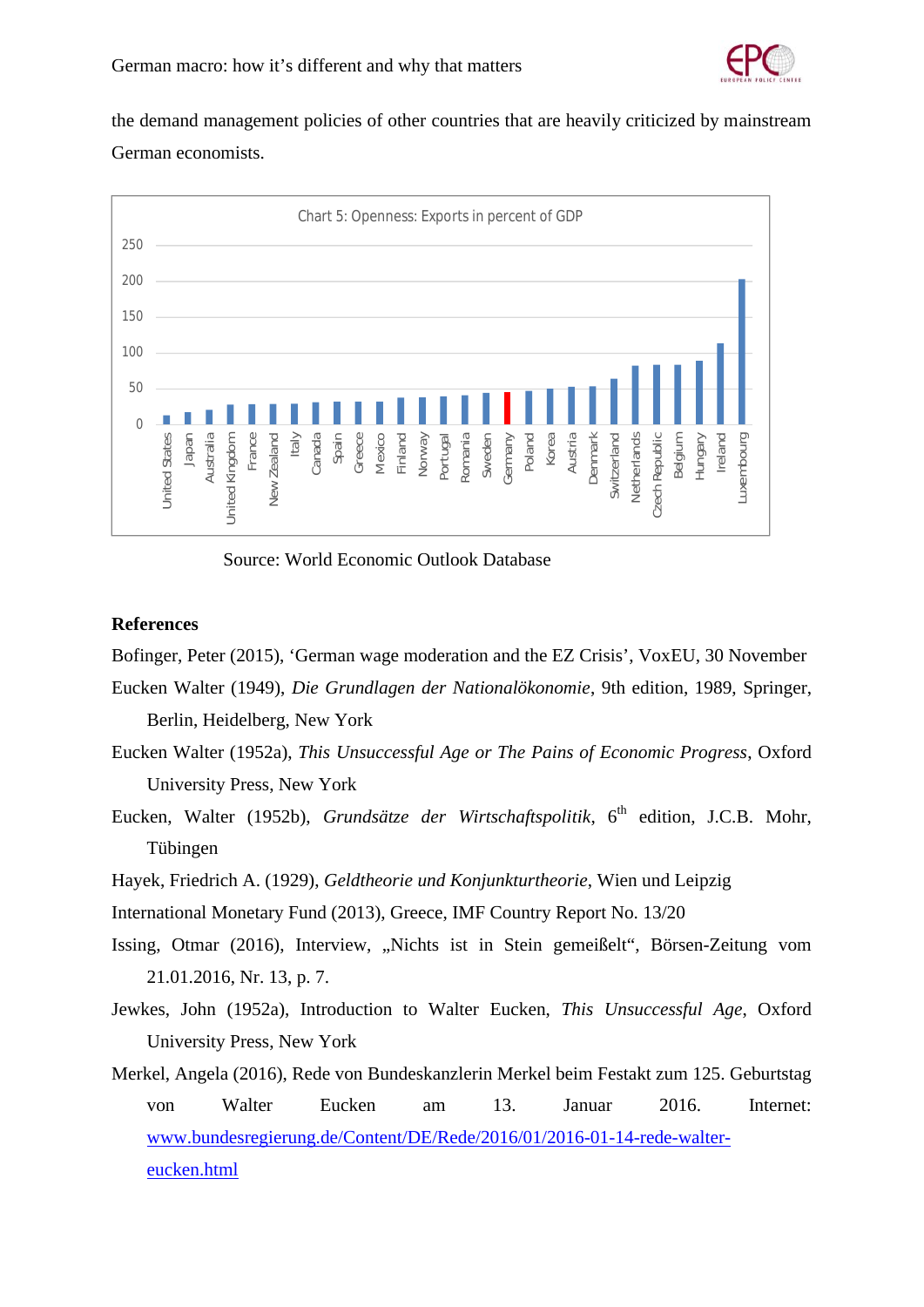

- Oliver, Henry (1960), 'German Neoliberalism', *Quarterly Journal of Economics*, 74 (1), 117- 149
- Riese, Hajo (1972), 'Ordnungsidee und Ordnungspolitik Kritik einer wirtschaftspolitischen Konzeption', *Kyklos*, 25 (1), 24–48
- Sinn, Hans-Werner (2015), 'The Greek Tragedy', CESifo Forum Special Issue, Munich 2015
- Simons, Henry C. (1948), *Economic Policy for a Free Society*, Chicago: University of Chicago Press, 1948
- Vanberg, Viktor J, (2011), 'The Freiburg School: Walter Eucken and Ordoliberalism', Freiburg Discussion Papers on Constitutional Economics
- van Suntum, Ulrich, Tobias Böhm, Jens Oelgemöller and Cordelius Ilgmann (2011), 'Walter Eucken's *Principles of Economic Policy* Today', CAWM Discussion Paper No. 49, August 2011. Internet: [www.wiwi.uni](http://www.wiwi.uni-muenster.de/cawm/forschen/Download/Diskbeitraege/DP-49_Euckens-Principles-of-Economic-Policy-Today.pdf)[muenster.de/cawm/forschen/Download/Diskbeitraege/DP-49\\_Euckens-Principles-of-](http://www.wiwi.uni-muenster.de/cawm/forschen/Download/Diskbeitraege/DP-49_Euckens-Principles-of-Economic-Policy-Today.pdf)[Economic-Policy-Today.pdf](http://www.wiwi.uni-muenster.de/cawm/forschen/Download/Diskbeitraege/DP-49_Euckens-Principles-of-Economic-Policy-Today.pdf)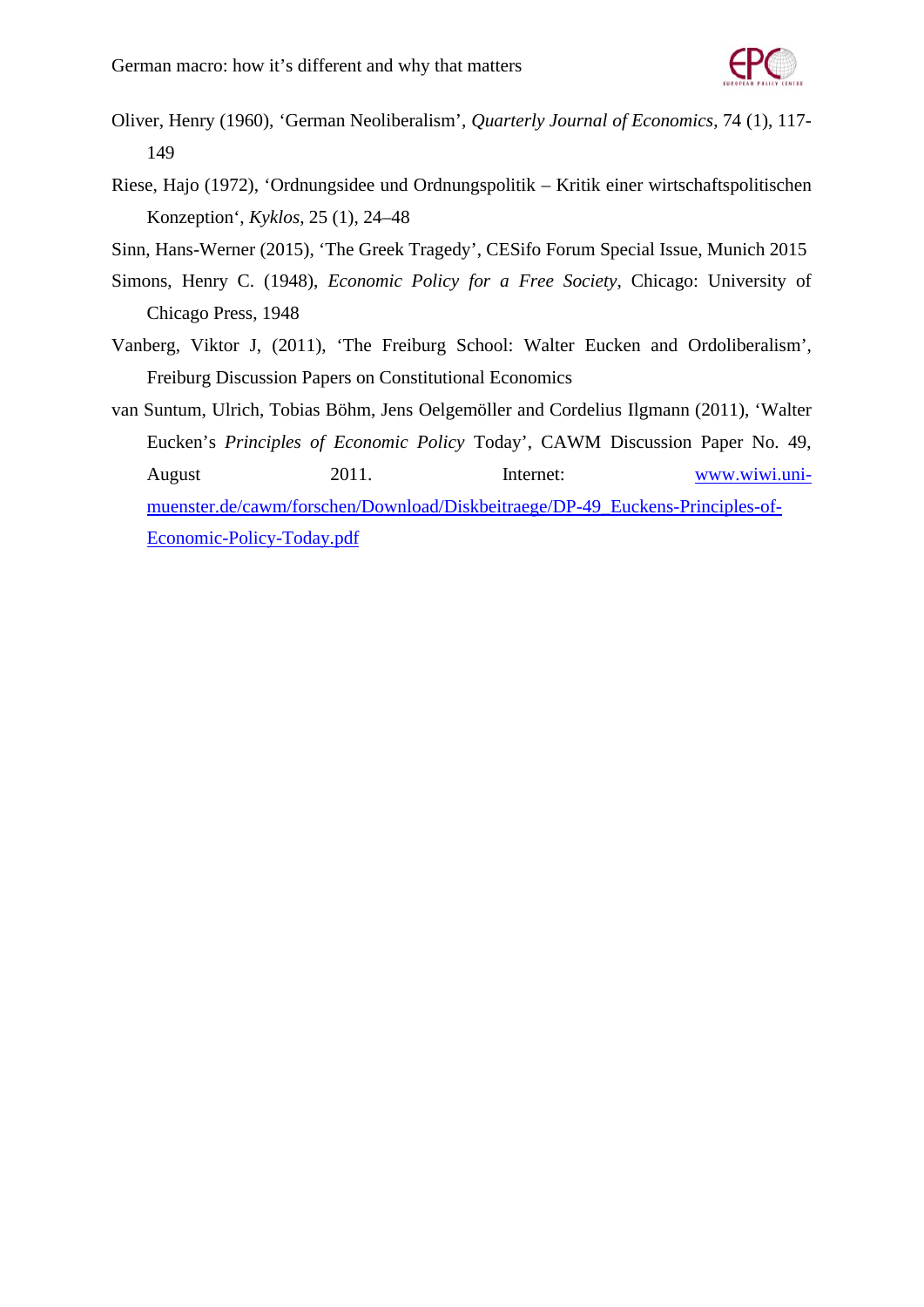

## **German macroeconomics or German macroeconomists?<sup>1</sup>**

## **by Michael C. Burda2**

### **1 Introduction**

It is an understatement to say that economics in Germany is getting a bad rap these days. Economists in this country are made out to be living in a different universe, harping on nonexistent problems, endorsing austerity when it is least needed, committing the fallacy of composition at every possible juncture, and simply getting it wrong. In particular, German macroeconomics has been under intense scrutiny in the international press. In this essay I would like to come to the defense of Germany's economists, at least partially, by arguing that the positions they take – especially in the public debate – reflect national interests in a very crowded and self-interested European theatre. Whether or not they should be doing it in the way they do is another, and not uncontroversial, matter. But they are doing it, and there can be little doubt about that.

### **2 The Wisdom of the Wise Men**

Let's start with the 'wise men' - the *Sachverständigenrat* (the German Council of Economic Experts). This independent advisory council was established in 1966 as an independent source of expertise, summarized in its weighty annual report. The Council has been the butt of considerable criticism, some in this volume; it has rejected debt relief for Europe's periphery, Eurobonds, and the minimum wage as well as, more recently, the continuation of monetary easing. It is often characterized by its detractors as a hotbed of voodoo economics detached from current academic research standards.<sup>3</sup>

Nothing could be further from the truth. Members of the Council publish in serious academic journals, belong to respectable international scholarly associations, and cook with the same

<sup>&</sup>lt;sup>1</sup> This essay is based on a "Letter from Germany" for the Royal Economic Society Newsletter, July 2015. I am grateful to Wolfgang Franz, Volker Wieland, and Charles Wyplosz for useful discussions.

Humboldt University Berlin.

<sup>&</sup>lt;sup>3</sup> See for example "Of Rules and Order" in the *Economist* 9 May 2015. The steady tirades of the New York Times' Paul Krugman and the FT's Martin Wolf have received support from Wolfgang Munchau, who wrote about "Wacky economics" in the *Financial Times* (FT, 16 November 2014) and Simon Wren-Lewis on his *mainly macro* blog about deranged Teutonic world views.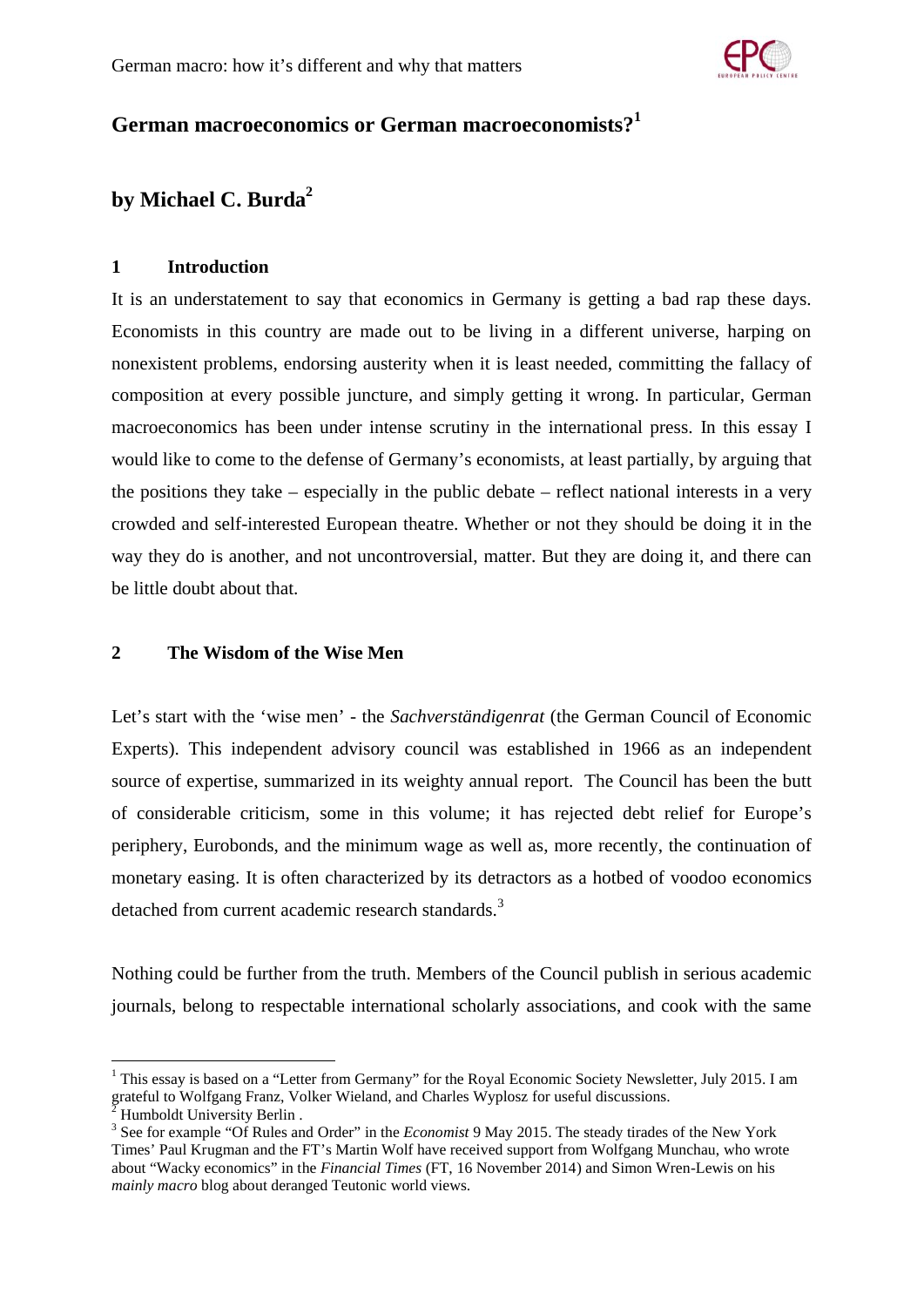

utensils as other economists. The 'wise men' are expected to provide independent and sometimes unwanted advice to the government in the form of an annual report. They are not partisan advocates of government policy; they are expected, however, to advise in the perceived interests of the country. While not specified in the original legislation, a tradition has emerged that sitting governments consider and consult with corporatist interests – labour, industry, finance – when nominating Council members. Evidently this is a tradition which ebbs and flows with the political importance of economic issues of the day. While my friends on the Council would certainly deny any influence-peddling or quids pro quo, it is seems unlikely that those appointed on the 'trade union ticket' (e.g. Peter Bofinger) would be more likely to criticize the minimum wage or increases thereof than a member nominated after consultation with employers' associations (e.g. Volker Wieland). If there is influence, however, it is orders of magnitude more subtle: rather than acting at the behest of those who nominated them, it is more probable that potential candidates are vetted beforehand and pass muster, meaning they may be nominated as much for their normative leanings as their positive prowess.4

Yet despite this, the Council has exhibited much more independence than might be expected. It is noteworthy that Wolfgang Franz, first nominated by the trade unions for the period 1994- 1999, was not asked to return for a second term.<sup>5</sup> This was a consequence of his public endorsement of wage moderation as a response to long-standing malaise in the German labour market in the 1990s, when unemployment more than doubled and could hardly be interpreted as demand-deficient. Most economists, including most in the UK, recognized the German situation as the consequence of an overvalued exchange rate caused by reunification and locked in by the adoption of the euro. Later Franz would be nominated by the 'employers' side' and actively supported the vaunted (and successful) 'Hartz' labour market reforms, effectively implementing the internal devaluation predicted by Calmfors (1995). Peter Bofinger, a contributor to this conference volume, was also nominated by the trade unions and has cast a number of dissenting pro-union votes on issues related to aggregate demand, minimum wage and other labour market policies. Similarly, Volker Wieland, a

<sup>4</sup> In the Council's enabling legislation ("Gesetz über die Bildung eines Sachverständigenrates zur Begutachtung der gesamtwirtschaftlichen Entwicklung" of 14 August 1963), it is stated explicitly that members of the Council may neither be members of the government or governmental bodies (except professors or heads of economic research institutes), nor represent or be employed by the trade unions or employers' associations directly.

<sup>5</sup> Private conversation with W. Franz, February 2016. This is oddly reminiscent of the fate suffered by Martin Feldstein when he, as Chairman of US President Reagan's Council of Economic Advisers, criticized the large deficits resulting from the administration's tax cuts.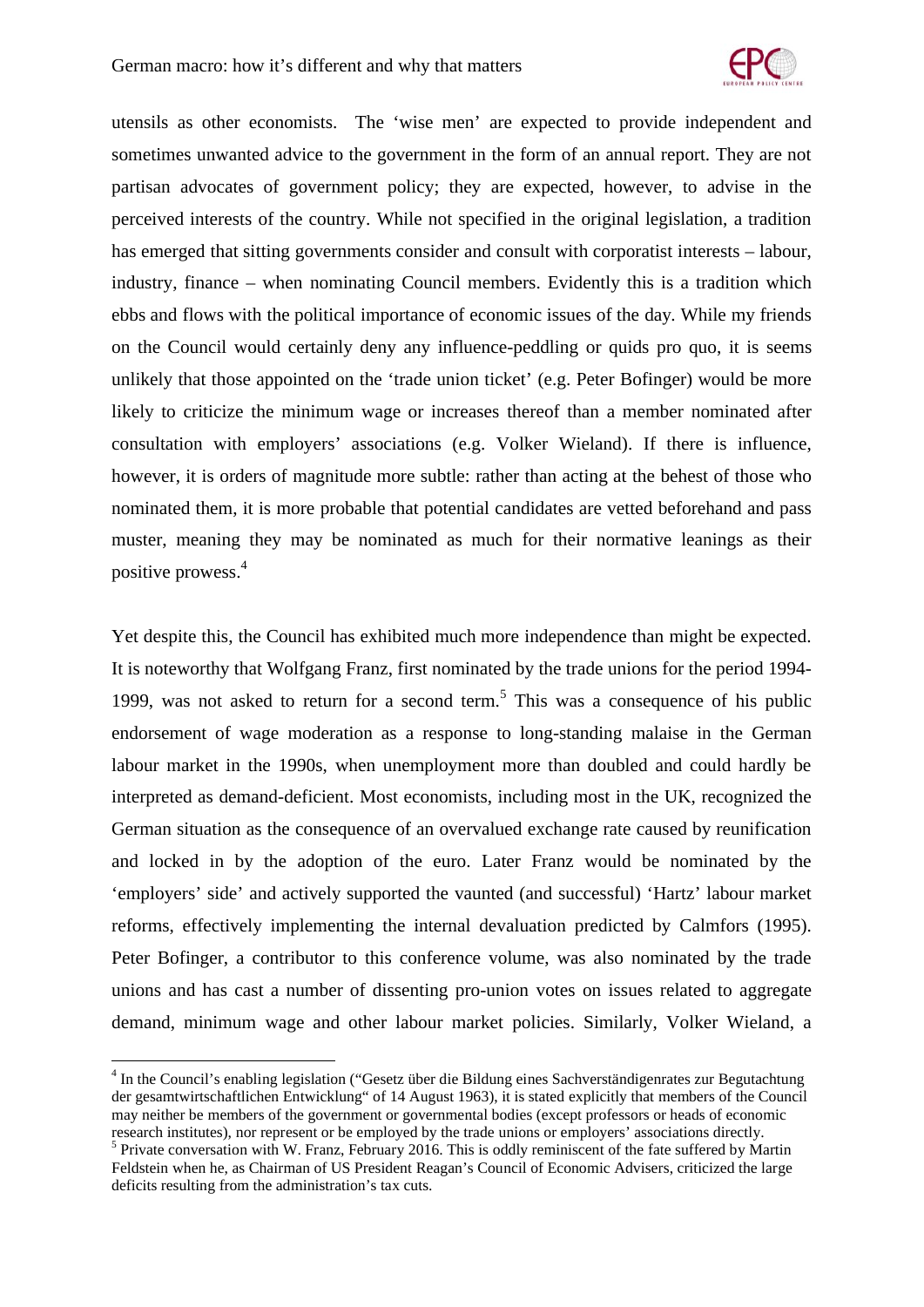

distinguished and widely-cited expert on monetary policy, recently endorsed an end to ECB quantitative easing in what could be interpreted as a Frankfurt-friendly position, as German banks and their business model have suffered under the regime of Mario Draghi. Under the aegis of Christoph Schmidt, the Council has frequently slammed the current Grand Coalition government's policy mix, especially its choice of minimum wage level and its backtracking on family and retirement policy.

#### **3 Positive v. Normative Economics**

Yet all this does not indict the state of economic science or research in Germany, but rather points to the perils of taking policy positions. Lionel Robbins famously enjoined us to refrain from normative judgments and to stick to 'positive economics':

"All this is not to say that economists should not deliver themselves on ethical or normative questions, any more than an argument that botany is not concerned with aesthetics is to say that botanists should not have views of their own on the laying-out of gardens. Whatever may be our philosophical views as to the possibility of scientific ethics, as social beings we have to assume some such conception, and there is no reason why economists alone among their fellows should deny themselves the liberty of dogmatising. On the contrary, it is highly desirable that they should not do so." (Robbins, 1927)

It is remarkably ironic that the original law which created the *Sachverständigenrat* in 1963 tasked its members with producing impartial economic assessment and analysis, while proscribing specific policy recommendations.<sup>6</sup> In practice, the Council frequently issues normative judgments that often contradict positions taken by the government, not to speak of economists from other Eurozone countries, the UK, or the United States. Salient examples are their anti-minimum wage stance, the criticism of quantitative easing, the endorsement of fiscal consolidation in face of flagging aggregate demand in the Eurozone, and their proposal of a Europe-wide sovereign debt relief programme. Yet it is natural to expect these

<sup>&</sup>lt;sup>6</sup> "Der Sachverständigenrat soll Fehlentwicklungen und Möglichkeiten zu deren Vermeidung oder deren Beseitigung aufzeigen, jedoch keine Empfehlungen für bestimmte wirtschafts- und sozialpolitische Maßnahmen aussprechen." (The Council of Experts should point out adverse developments and possible options towards ameliorating them, nevertheless make no recommendations for particular economic and social policy measures.") See Gesetz über die Bildung eines Sachverständigenrates zur Begutachtung der Gesamtwirtschaftlichen Entwicklung (1963) §2.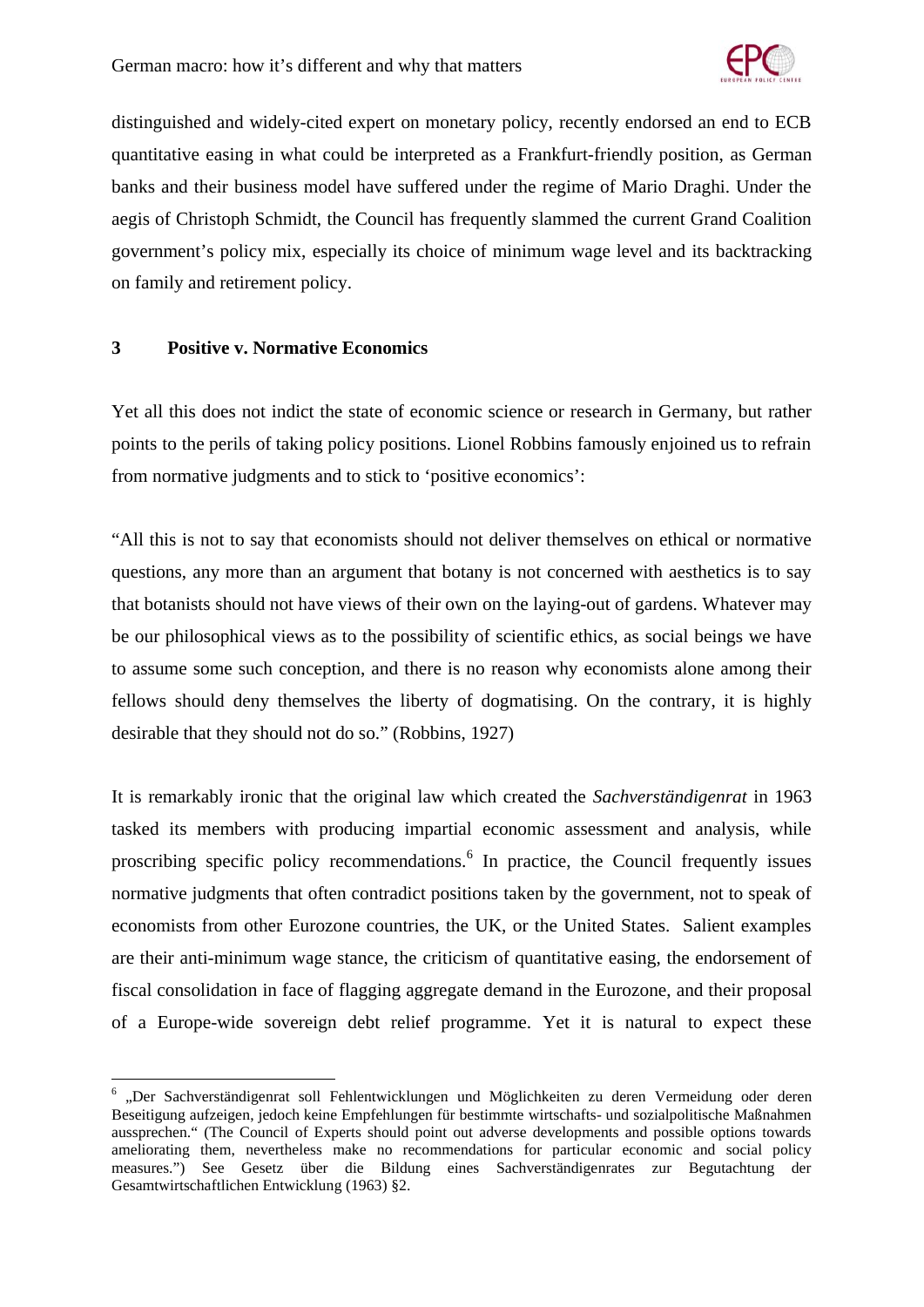

recommendations to reflect a national perspective, especially when national taxpayers are on the hook.

The members of the Council of Economic Experts are not lobbyists, but are chosen to assess the state of the economy and make recommendations, presumably in the interest of the nation's economic well-being. Thus, it would be completely wrong to claim that members of the Council are shills for the government's policies. In my two decades in Germany, I have observed an increasing tendency for the Council to issue policy recommendations and even criticize sitting governments. Clearly they are doing so because their writ is to further German national and economic interests, not to provide a pure positivistic evaluation of where the economy is going and what, for example, a fiscal expansion or tax cut would do to aggregate demand, inflation, and unemployment. This alone would be pretty uninteresting and significantly less glamorous, and it is not surprising that the Council has gone much further, and thus winds up on the front lines of political discussion.<sup>7</sup>

Nevertheless, there remains a significant mythology about German economics – also motivating this conference volume – which I would like to refute most vigorously. In what follows, I will try to de-mystify German economics by showing it to be a reflection of particular German economists, who in turn are thinking of national interests, for better or worse.

### **4 Myth #1: Economists in Germany fundamentally reject Keynesian ideas**

This is nonsense. The importance of aggregate demand in the short-run determination of output and employment is standard, not only in the courses I teach in Berlin, but in those given by all colleagues I know who teach macro. (That includes Peter Bofinger, who certainly knows better than to claim to be the 'last Mohican' of Keynesian thought). People conveniently forget that Germany was out front implementing Keynesian ideas in the years before the war - Keynes even said as much, somewhat ignominiously, in his preface to the first German edition of the *General Theory*. During post-war reconstruction, Economics Minister Karl Schiller's central focus was on *Globalsteuerung* (aggregate demand

<sup>&</sup>lt;sup>7</sup> When I was invited in 2003 to serve on the Council, the 'invitation' came from the 'industry ticket' and it was clear to me that members are under enormous political pressure inconsistent with my own research goals. I concluded that there would not be much room for manoeuvre and in the end, I declined the offer.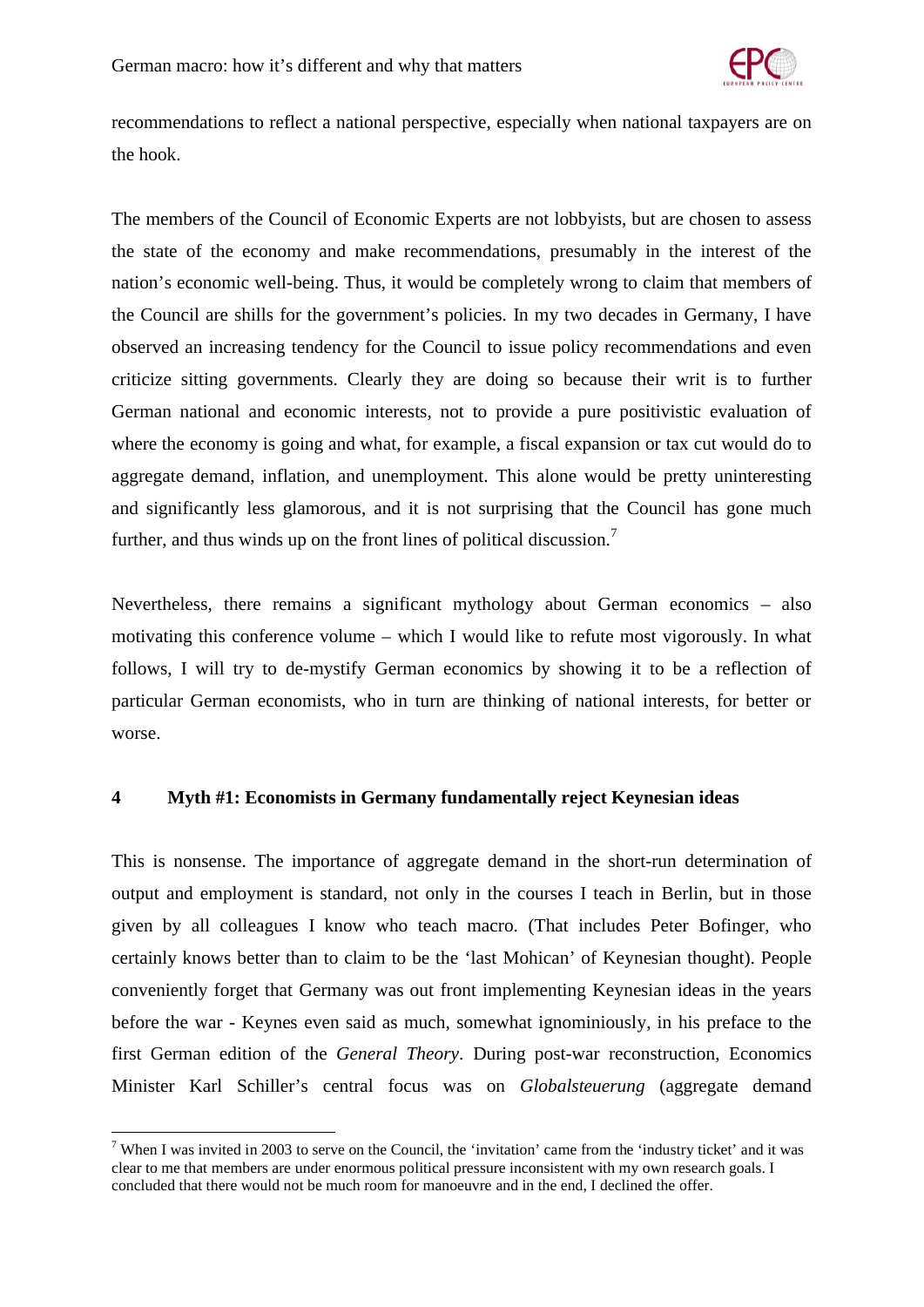

management). In fact, provisions of the *Stabilitätsgesetz* of 1967 (the law which mandated demand management policy) explicitly address economic growth, inflation, unemployment and the current account balance as the 'impossible square' and even provide for contingent fiscal policy projects off-the-shelf which could be implemented in times of recession or crisis. Germany reacted as vigorously to the Great Recession as its EU partners. Volker Wieland, a member of the Council, has contributed widely to a literature based on the premise that monetary policy has persistent and real effects on the economy in the short to medium run – hardly unorthodox.

So why the current stubborn resistance to *Globalsteuerung* in most German policy circles? My take on this – which the reader can take or leave - is simply national interest. First, the Anglo-Saxon world has an exaggerated view of Germany's role in the global economy (in fact, the share in world GDP is a whopping 4.9%), and even in EU Europe (only about 22%). An all-out Keynesian pump-priming binge in Germany would surely reduce its current account surplus, but wouldn't put much of a dent in world or even EU aggregate demand. Second, Germany is an open economy with the sum of exports and imports as a fraction of GDP equalling almost 90% - compare this with Italy, Spain, France and the UK, which range from 55 to 65%. Those who can still remember the old-fashioned multiplier know that it moves inversely with the marginal propensity to import. Even a 'Neanderthal' or 'hydraulic' Keynesian would have to question the benefits accruing to Germany from such a policy. It is disingenuous to expect individual sovereign countries to engage in aggregate demand policy for the benefit of others if domestic voters themselves can't be convinced of their own welfare gains.

Finally, most modern macroeconomists have a more nuanced view of fiscal demand management and the multiplier – and would reject the hydraulic Keynesian view of the world in which prices are constant and consumers mechanically spend a constant fraction of their income. A more modern perspective holds that only income-constrained households matter for the multiplier – it would be simply silly to argue that 100% or even half of highly banked German households consume hand-to-mouth from disposable income. While remarkable consensus has been reached that fiscal policy at the zero lower bound is effective, this also only applies to closed economies and only as long as the good faith and credit of borrowing countries remains intact. Incidentally, a lively discussion in Germany is currently underway among mainstream economists, led by Carl Christian von Weizsäcker and Marcel Fratzscher,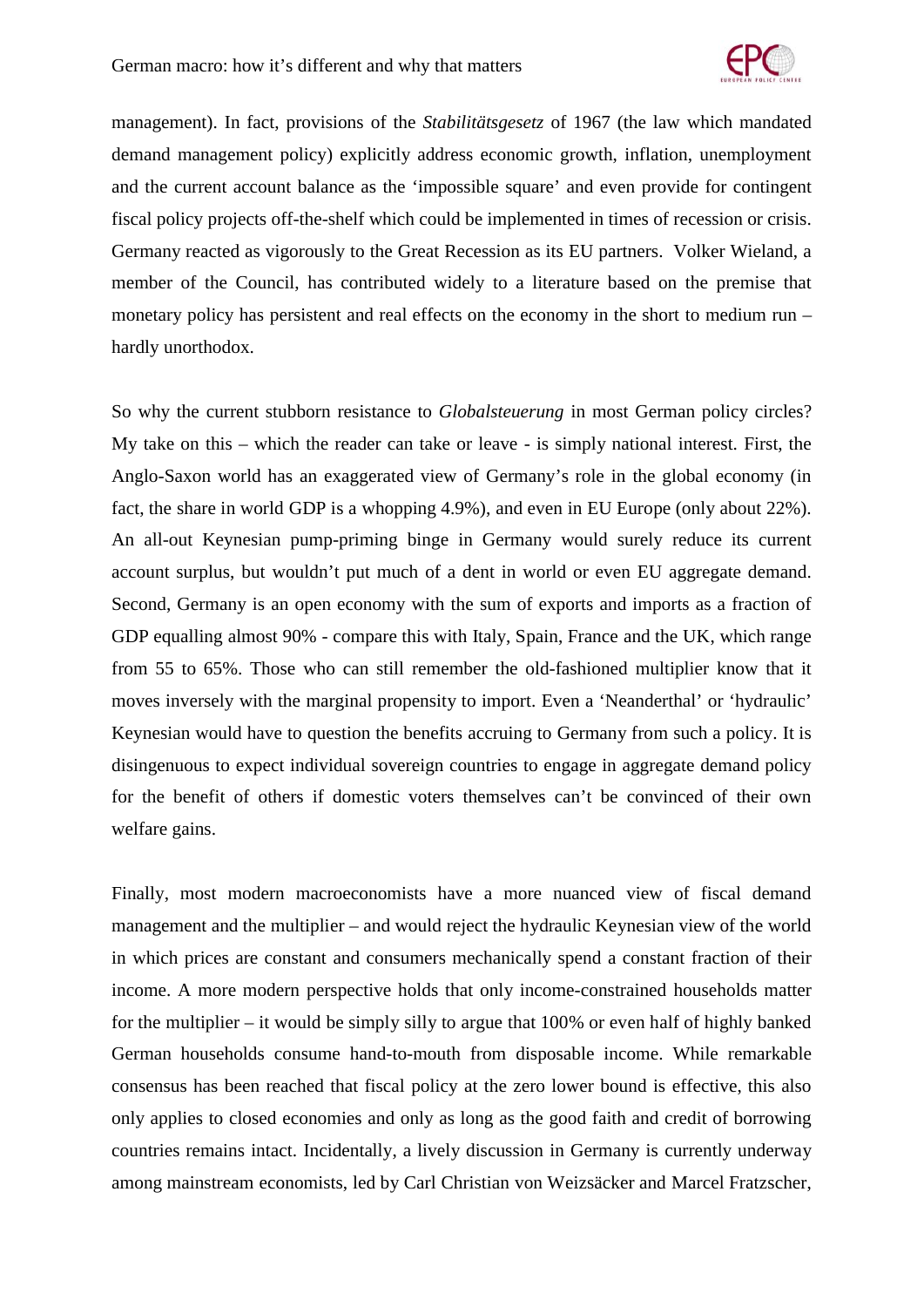

who have endorsed taking advantage of government low interest rates and investing in infrastructure, with both short-run Keynesian and long-term supply-side gains.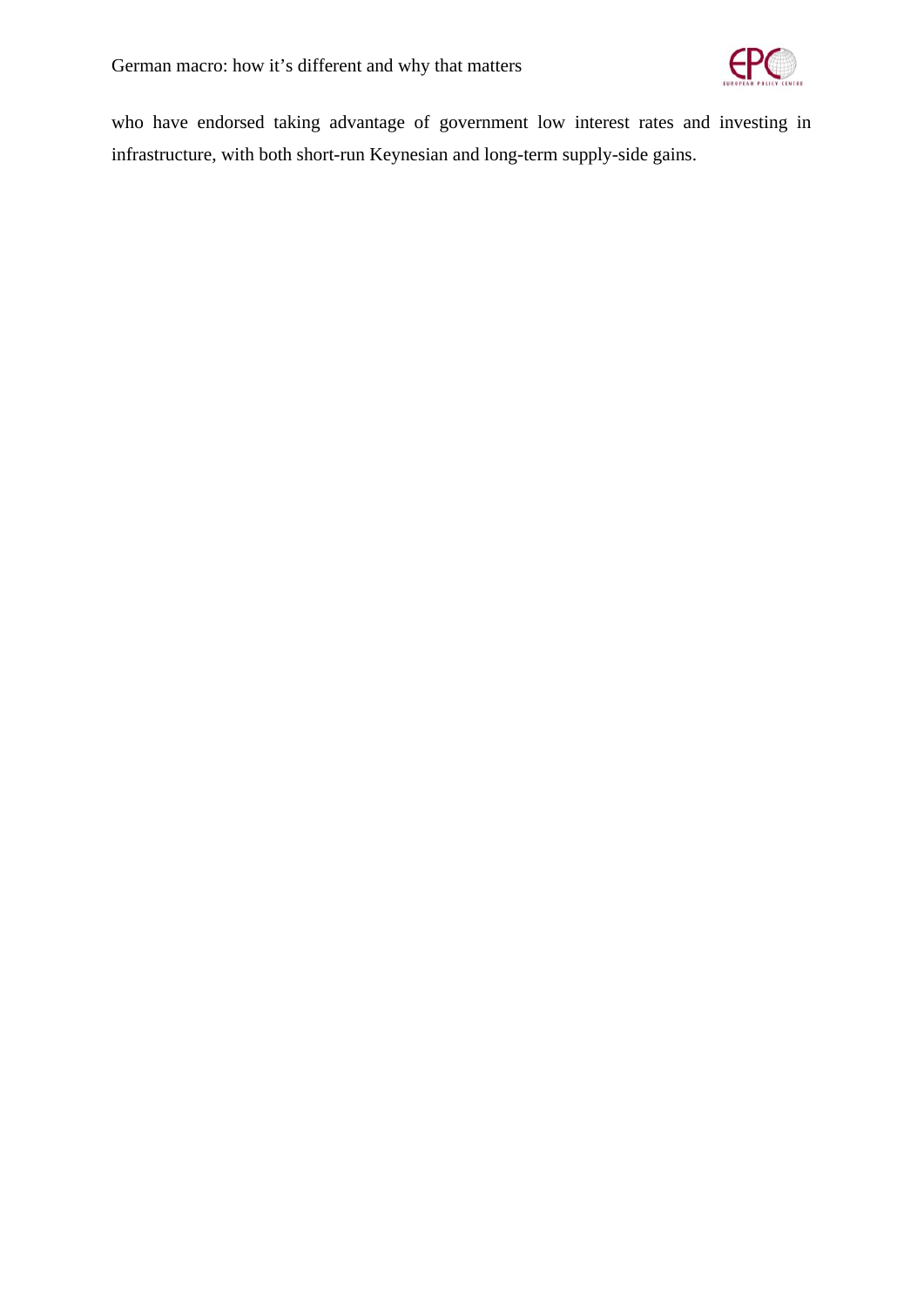

## **5 Myth #2: German economists feed at the trough of 'Ordoliberalism' and worship at the altar of supply side policies**

Many of the more disparaging articles I mentioned in the introduction criticize 'Ordoliberalism.' Ordoliberalism is defined in Wikipedia (presumably by its proponents) as a liberal (i.e. free market) regime with relatively stable rules to control the excesses of unbridled capitalism. Allegedly, it arose around the rejection of state socialism under the Nazi regime, and embodies ideas of Hayek, in particular a strong preference for decentralized market outcomes over state planning as well as an endorsement of the rule of law. Going after anti-trust violators and supporting a framework for stable contractual relations (especially loan contracts) are favourite elements of *Ordnungspolitik*; a friendly interpretation would draw in macroeconomic principles favouring rules over discretion. While this sounds harmless, it doesn't represent economic science based on mainstream methods of our field, and never was. While it might be interpreted as a normative analysis of regulatory regimes, *Ordnungspolitik* does not stem from the rigorous analysis we are accustomed to, but derives from an Austrian (i.e. Hayekian) rejection of formal analysis of these questions. Ordoliberalism is best described as a strong policy preference, perhaps even elevated to the status of religion. I have never seen a serious analysis of the welfare effects of an ordoliberal regime. But maybe I am reading the wrong journals.

As far as the supply side is concerned, the story is different. There is very good rigorous analysis – also from Germany, on how changes in labour market regulations, the welfare state, taxation, and the efficiency of job search can affect the long-term productive potential of economies. The success of the Hartz labour market reforms a decade ago is proof that supply-side policies can work; it is no accident that since 2003 employment, stagnant for decades, has risen by 13% (Burda 2016). In the decade after unification, Germany had lost enormous competitiveness and was the *Economist's* sick man of Europe. Post-unification inflation had raised nominal wages while European integration was putting downward pressure on prices. Paying for unification without explicit tax increases meant going through the back door of social security contributions, which led to elevated payroll taxes and severely distorted labour markets. The reforms of 2003-2005 addressed those problems at the expense of political careers; a decade later Germany can celebrate its labour market successes.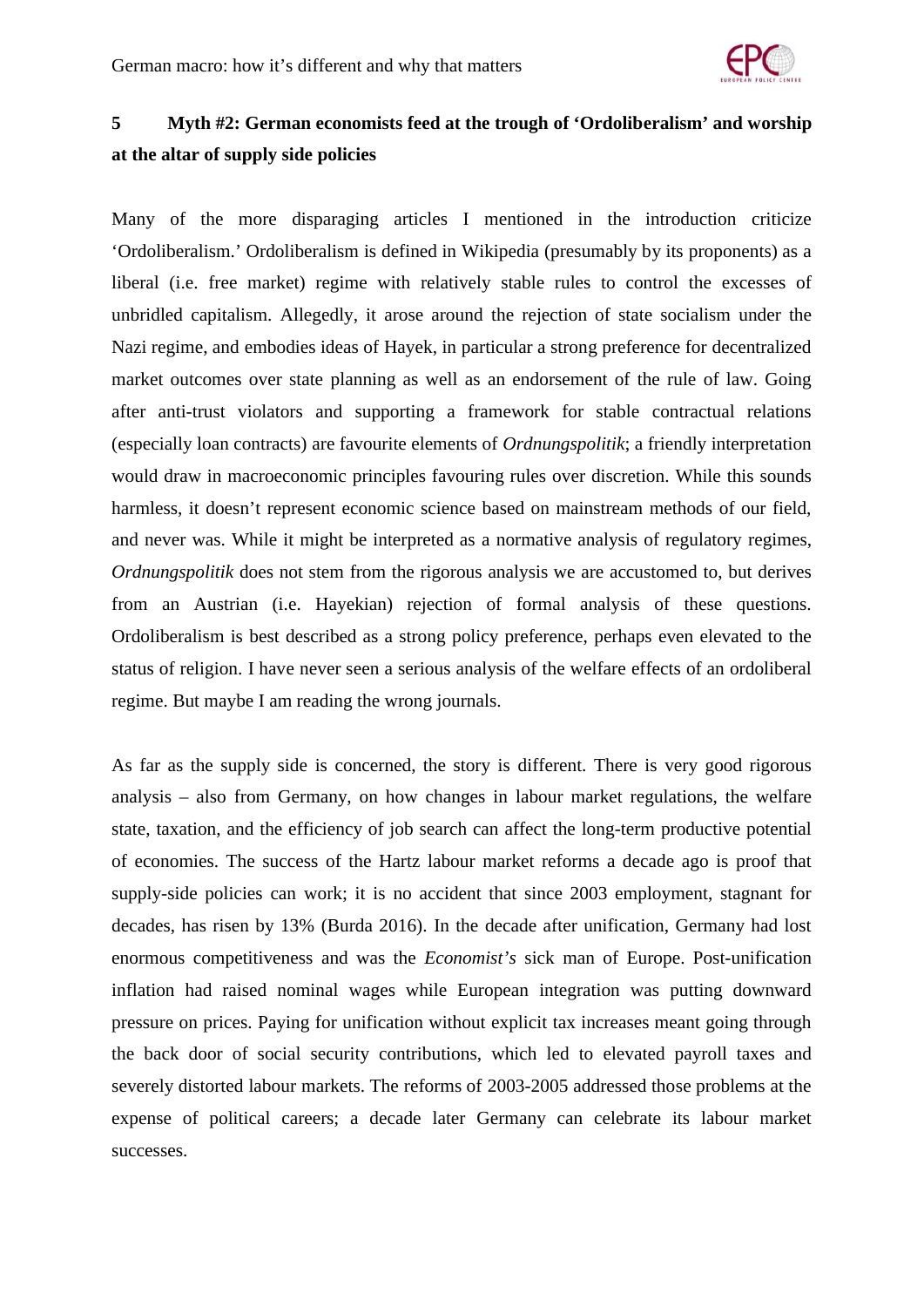

It is not surprising that Germans, who had to wait long enough for their own supply-side reforms to work, have considerably less patience for short-term views of the world and tend to think in terms of chains of Keynesian short runs, which eventually must be made consistent with what policy wants to do in the long run. This may be hard to deal with, but it is not voodoo economics, and goes pretty far in explaining Germany's focus on reforms in the current Greek drama.

#### **6 Myth #3: Economists in Germany obsess on moral hazard and austerity**

Attitudes towards moral hazard and austerity are always in the eyes of the beholder. It's hardly surprising that Germany is more interested in sustainable solutions to southern European problems (and hopefully the lending practices in the north that gave rise to them) as opposed to the recipient perspective of kicking the can down the road and hoping that structural problems go away on their own. In principle, governments should practice austerity in good times, not bad. Along with France, Germany failed to impose the stability rules and sanctions on themselves in 2003 – after insisting throughout the Maastricht Treaty negotiations on tough membership criteria for monetary union as well as the Stability and Growth Pact. The obiter dictum of consistency now dictates that Germany toe the line on austerity or risk losing all credibility on fiscal discipline in the monetary union. The coming fiscal consequences of the refugee crisis will challenge this fiscal discipline, possibly at the risk of losing the monetary union in the process.

To the extent that policymaking is the product of the interactions of hard-nosed politicians and policymakers, a positive analysis of economic policy yields high returns. Economists here certainly do take a much more cynical view of policy and political economy. When I arrived in Berlin in the early 1990s, the discussion surrounding the European Monetary Union project was uniformly sceptical. The suspicion was that politicians do what they please in response to short-term political incentives, not what our models predict for policy in a vacuum. In view of current events, those sceptics were pretty much on the mark.

Germans understand intimately the pitfalls and political economy of moral hazard and it is hardly surprising that their economists have similar views. The states of Germany are jointly and severally liable for each other's debt; predictably, the smaller states have allowed their debt to soar since the 1980s in the aftermath of structural decline and despite promises to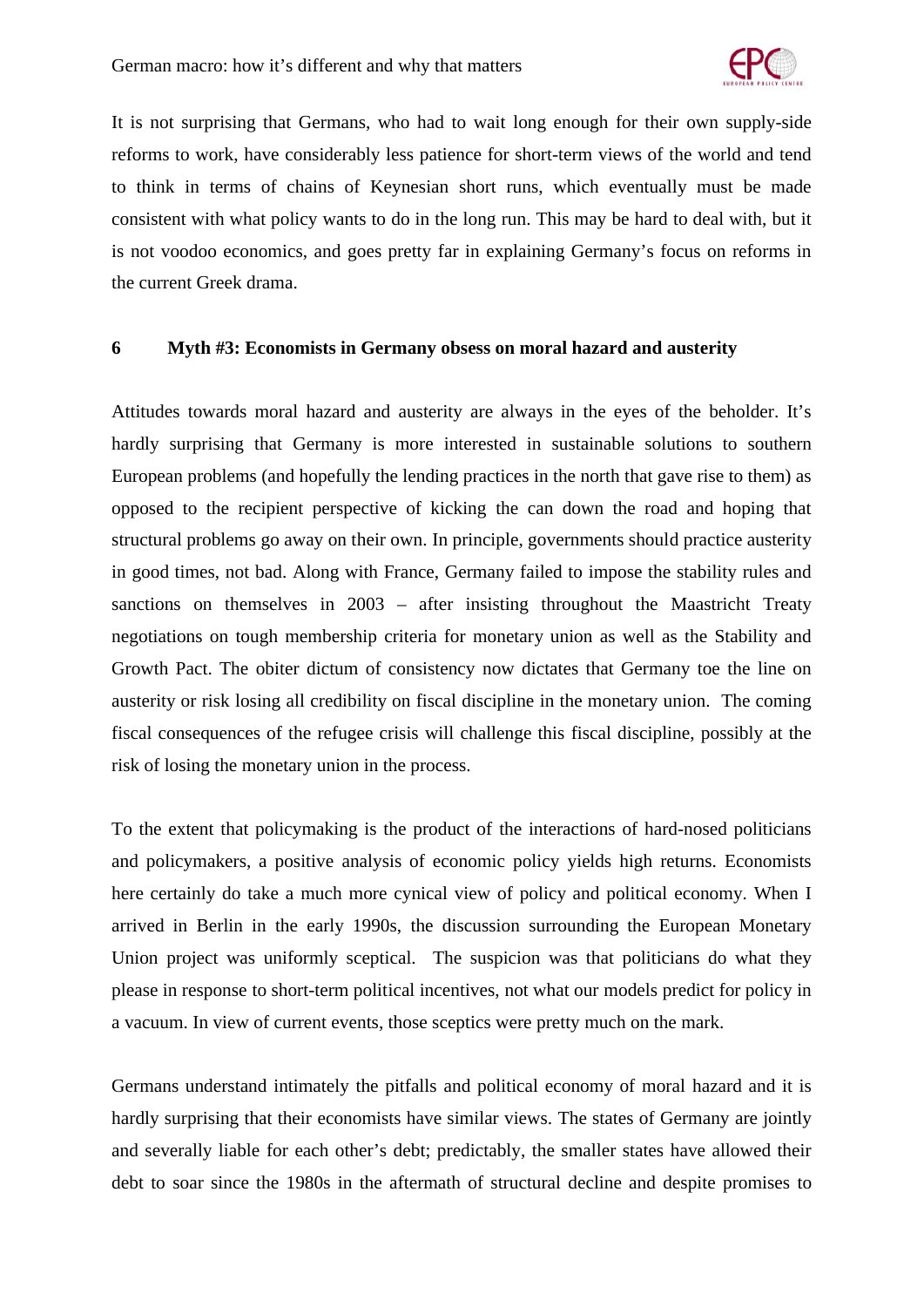

balance budgets. Bremen's debt per capita increased from about 5000 EUR in 1980 to 30000 in 2015, or 500%; in Saarland, it rose from 1600 EUR per capita to almost 14000 EUR or 775% (for the country, debt per capita increased 'only' by 200% over the same period). While it appears plausible and perhaps unavoidable to bail out Bremen, Saarland (or Berlin), doing the same for 10 million Greeks is another question. Understandably, moral hazard becomes a categorical imperative.

#### **7 Conclusion: National Interests trump positive economics**

An important line of defence of German economists is simply projection of national interests. To paraphrase Clausewitz, national economic policy is war prosecuted by other means. Because many German academics cannot separate the normative from the positive, simple patriotism can wind up expressed as bad economics. Yet it is surely disingenuous and certainly incorrect to implicate the belief system of economists of a country when one disagrees with the policies their government is following, even if these policies sometimes fly in the face of mainstream economics and economists.

I have tried to debunk myths circulating in the media and the blogosphere about 'the way German economists think,' and argue that the input of those economists into many national policies is greatly exaggerated. This does not exonerate Germany for choosing policy advising institutions which claim to be independent and non-partisan on the one hand, yet are tasked with advocating German interests on the other. Nor does it excuse economists in Germany for the sin of making gratuitous policy pronouncements without cleanly separating the normative from the positive. But the facts remain: For its size, Germany is more open than any other European country, and thus is likely to be sceptical about the national benefits of demand stimulus; Germany cheated on the Maastricht criteria in 2003 with France and destroyed considerable credibility regarding fiscal probity; Germany has had a string of bad experiences with its own federal states in a system of joint and collective liability.

Rather than ordoliberal religion, economics in Germany is a mixture of national self-interest and healthy mistrust informed by experience. Like every European nation and above all the UK, Germany sees itself as part of a mosaic of self-interested sovereign nations. The sober reality is that each has its own history of "long-standing animosities based on history, nationality, and religion" (Feldstein 1997). In the end, German economists who can't refrain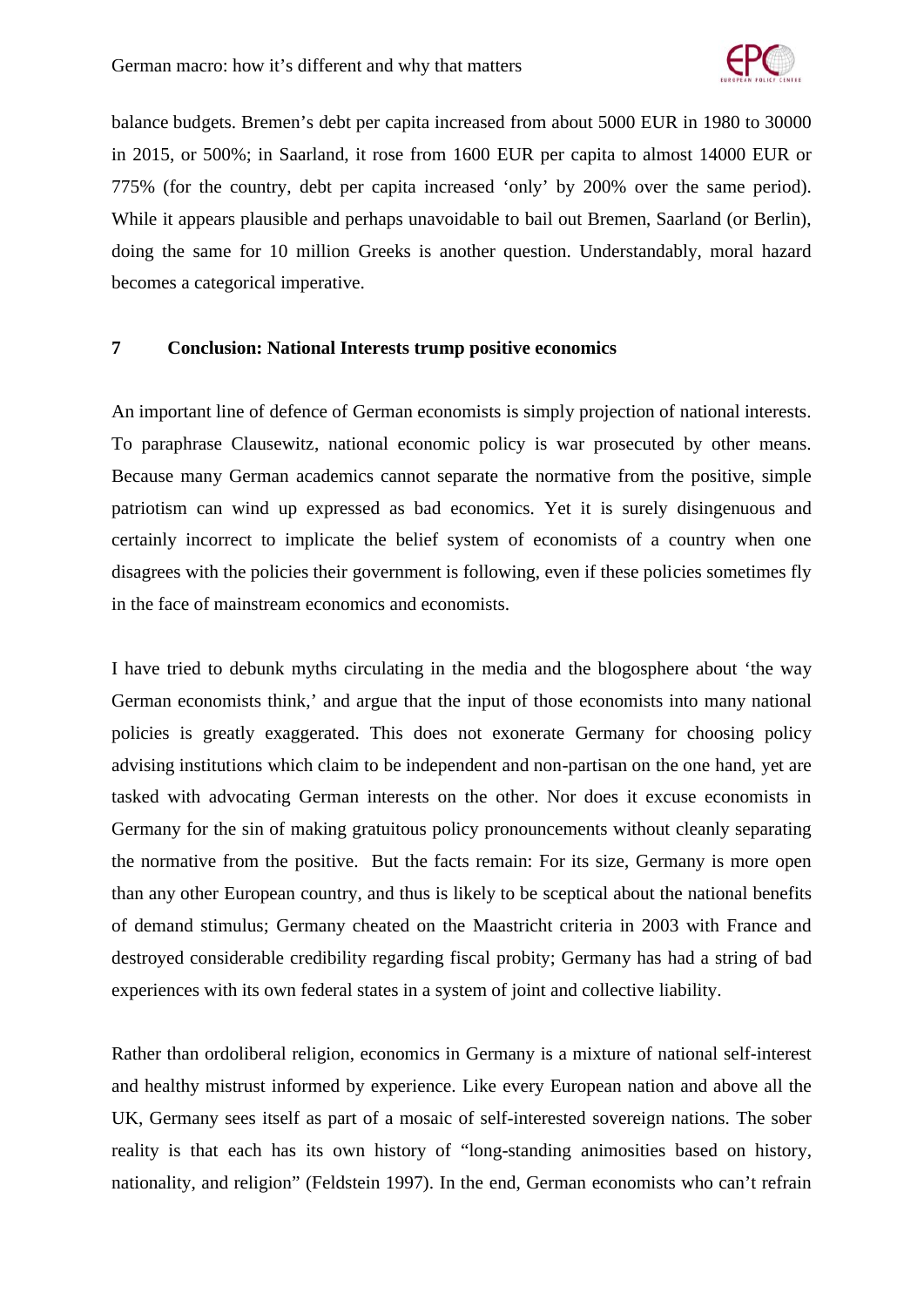

from voicing their opinions will tend to peddle economics that serve Germany's own selfinterests, just as we'd expect of the British if and when they decide to leave the EU, of the Irish when it comes to synchronizing tax rates, or of the US when interest rates are finally raised. If it is to succeed, the European project needs to intensify its efforts in those areas where national interests are synchronous and leave the difficult bit on the table for future generations to resolve.

#### **References**

- Burda, Michael C. (2016). The German Labour Market Miracle, 2003-2015: An Assessment, SFB 649 Discussion Paper 2016-005, February (https://sfb649.wiwi.huberlin.de/fedc/discussionPapers.php).
- Calmfors, Lars (1998). 'Macroeconomic Policy, Wage Setting, and Employment What Difference Does the EMU Make?', *Oxford Review of Economic Policy* 14(3), 125-51.
- Feldstein, Martin (1997). EMU and International Conflict. *Foreign Affairs* 76: (November December).
- Gesetz über die Bildung eines Sachverständigenrates zur Begutachtung der Gesamtwirtschaftlichen Entwicklung (1963). Online at https://www.gesetze-iminternet.de/sachvratg/BJNR006850963.html
- Robbins, Lionel C. (1927), Mr. Hawtrey on the Scope of Economics, *Economica* 20, S. 172 178.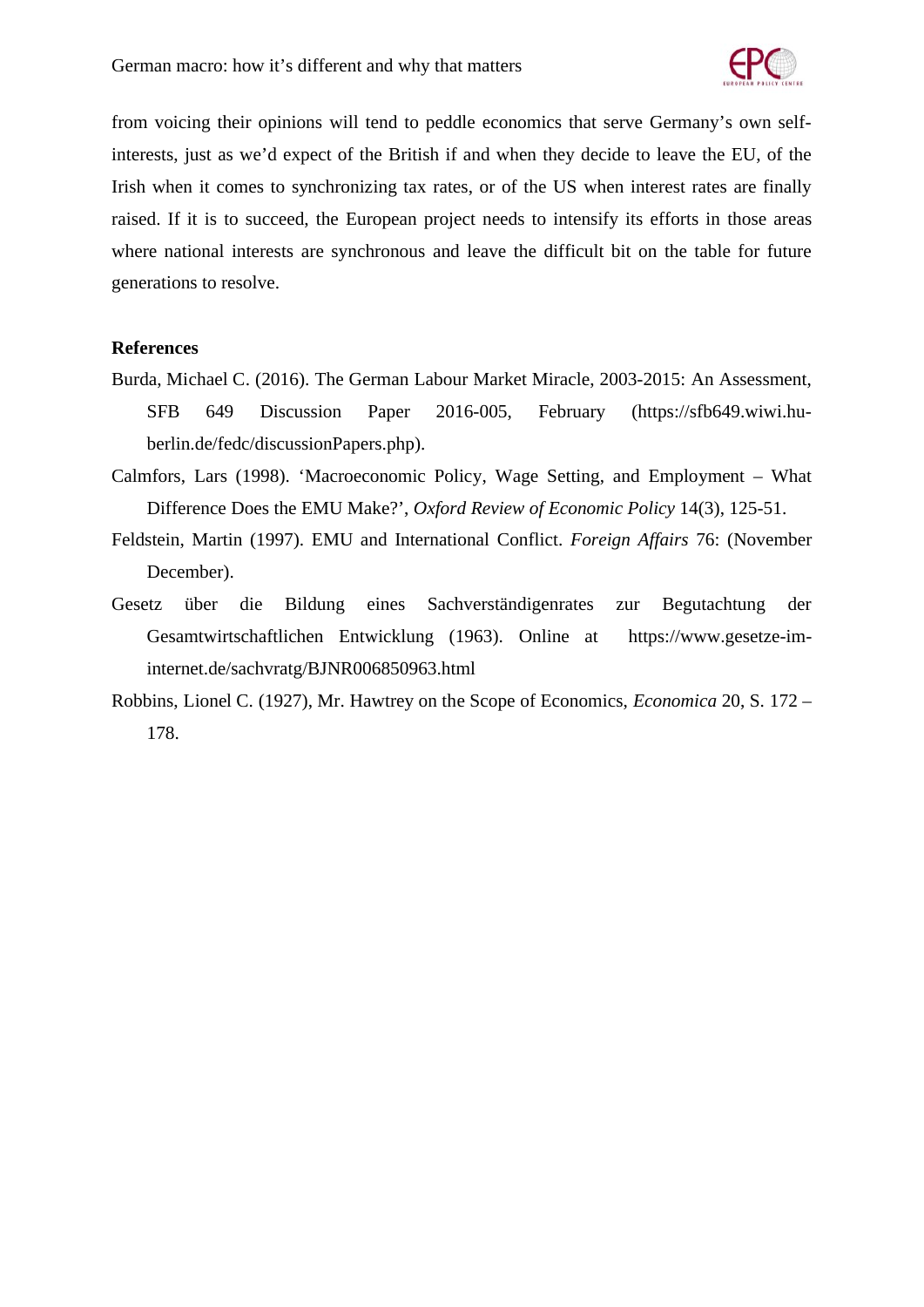

## **The weakness of the academic case for austerity**

## by David Cobham<sup>1</sup>

### **1 Introduction**

One of the puzzles of the last few years is that public opinion in many European countries has bought the argument that fiscal austerity is somehow necessary and unavoidable, while the academic case for it is so weak. This paper provides a short and simple review of the (general, rather than specifically German) academic literature on both (the possibility of) expansionary fiscal contractions (EFCs) and the relationship between debt ratios and growth rates (the related question of the size of the fiscal multiplier is covered briefly in Panicos Demetriades' contribution).

### **2 Expansionary fiscal contractions**

An early contribution on EFCs is that of Giavazzi and Pagano (1990). They contrasted a standard Keynesian view of the effects of fiscal consolidation with what they called the 'German view', though it should be said that that view has been taken forward in the subsequent academic literature mainly by Italian economists, notably Alberto Alesina, and it is not clear how important this literature is to the 'German macro' ideas discussed elsewhere in these papers. In the Keynesian view tax rises and public expenditure cuts must have a direct negative effect on aggregate demand and hence, via the multiplier, on income. But in the German view fiscal consolidation could also have indirect positive effects on expectations which would lead to increases in investment that would generate increases in output and income. This argument can be reinforced by appeal to 'Ricardian Equivalence', whereby consumers understand that tax rises will be followed in due course by tax cuts so that they do not reduce their consumption in response to the tax rises, and this eliminates the direct part of the fall in aggregate demand; to the proposition that cuts in public expenditure will free up resources for private economic activity which is supposedly more productive; and to an IS-LM-based argument that fiscal contraction will lead to falls in interest rates which 'crowd in'

<sup>&</sup>lt;sup>1</sup> Heriot-Watt University.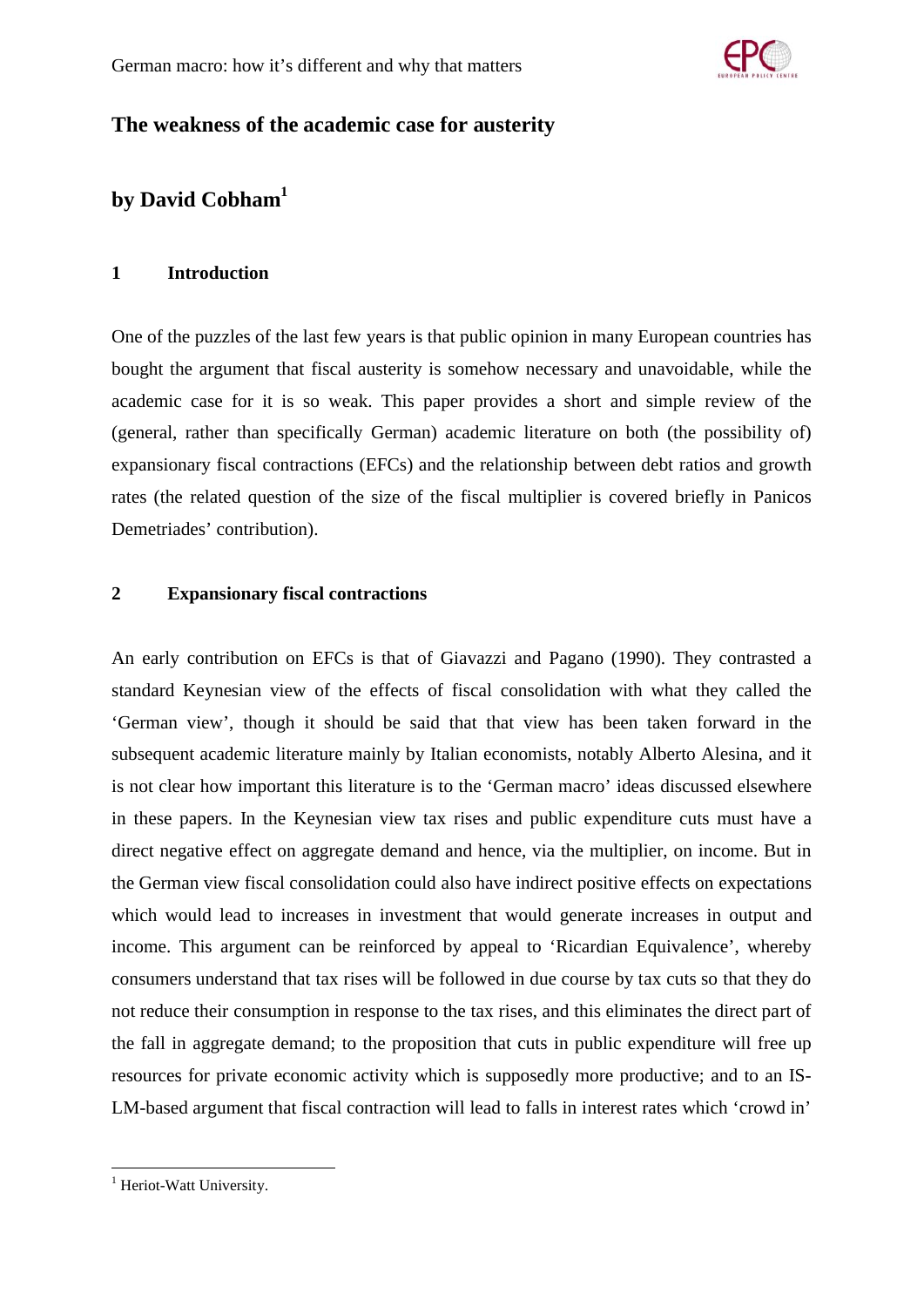

investment in a way that partly offsets the immediate negative effect on income of fiscal consolidation.

It is widely recognised that the conditions required for Ricardian Equivalence to hold are unlikely to be satisfied, particularly in the midst of a severe recession: consumers need to be far-sighted and to be concerned about their legacies to the next generation, and they need to have perfect access to capital markets (so that they can dissave during the tax rise and repay when the taxes are cut again). But the long-term existence of unemployment benefit schemes in most industrialised countries and the widespread emergence of food banks in the aftermath of the financial crisis surely demonstrate not just that those conditions are not fulfilled, but that society in general does not believe they are fulfilled.

However, much of the work on EFCs has revolved around empirical evidence: Giavazzi and Pagano had studied two particular cases of alleged EFC, and a series of papers by Alesina (e.g. Alesina and Perotti, 1995; Alesina and Ardagna, 1998, 2010, 2013) took this much further. While the initial focus of these papers was on the finding that expenditure-cut-based fiscal consolidations were less damaging and/or more beneficial than tax-rise-based consolidations, the emphasis soon switched to the claim that in many cases expenditure-cutbased fiscal contractions had been followed by expansions in output and income, and also by successful and lasting reductions in fiscal deficits. This work, as Islam and Chowdhury (n.d.) have pointed out, came to be highly influential in European policymaking circles, even though the expansionary and deficit-improving findings typically held for less than half of the cases considered; and other research came to question even those findings.

The crucial issue in the empirical debate is that, because tax revenues tend to rise when income rises and fall when income falls, while social security benefits tend to be higher in recessions and lower in booms, it is difficult to separate the effect of the economy on the budget from the effect of the budget on the economy. For example, if the deficit data that are used contain cyclical effects then some cases of large falls in the deficit will be cases where the deficit is falling partly because the economy is expanding: these cases will not be ones where sharp budget cuts contributed to good growth, rather the opposite. Alesina and his coauthors typically made rather simple cyclical adjustments, based on movements in unemployment rates, in their identification of the sharp fiscal contractions they went on to examine. But there is a widespread suspicion that the resultant series of tax revenues and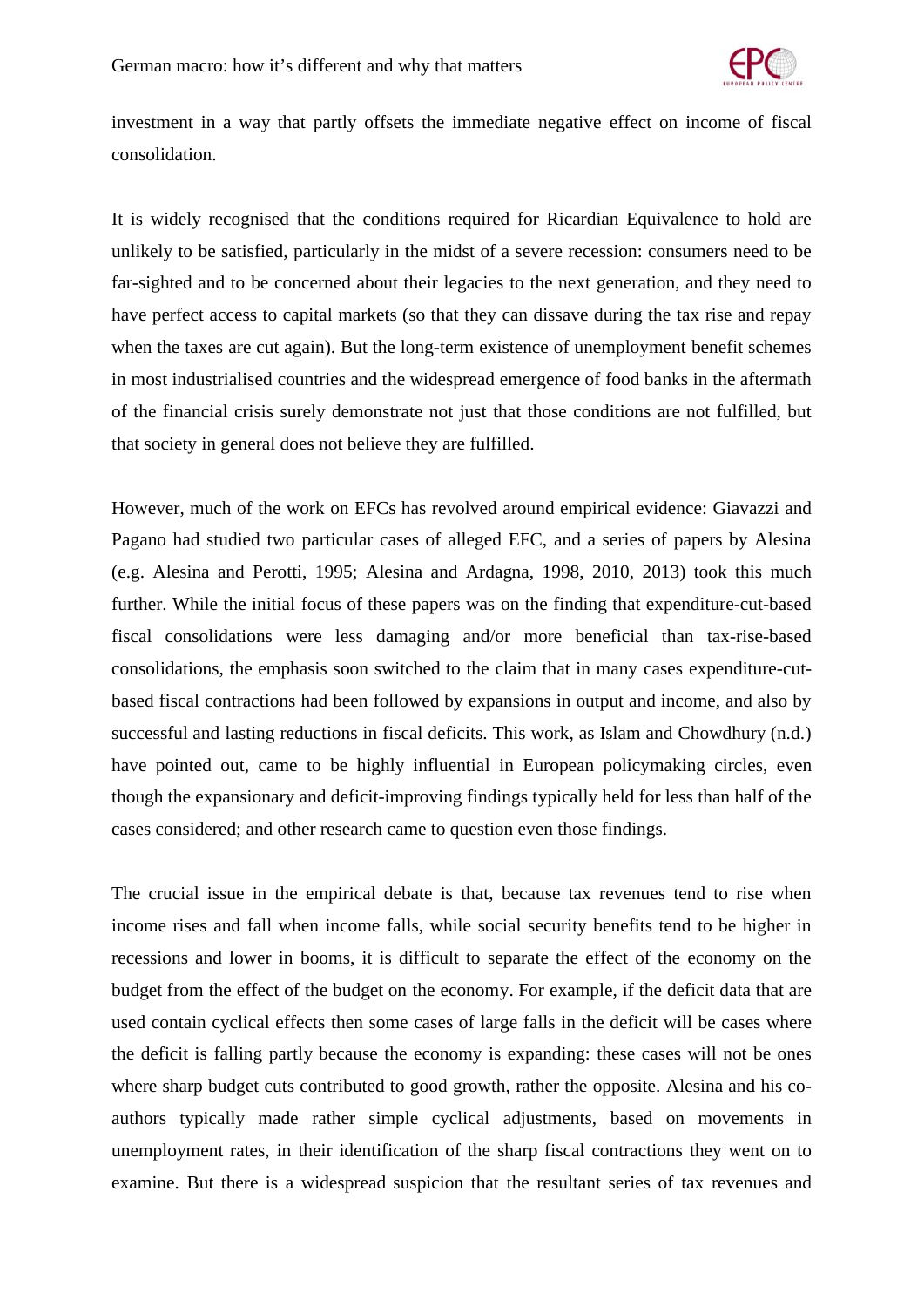

expenditures still show significant cyclical effects.<sup>2</sup> The IMF's (2010) mea culpa offered an alternative identification of such contractions which used published government statements and plans to pinpoint deliberate government actions designed to reduce the deficit, as set out in more detail in Guajardo et al (2011). With this dataset these authors found unequivocally that fiscal contractions were indeed contractionary rather than expansionary. Their methodology was endorsed by Perotti (2011) in his retraction of the views set out in, or at least attributed to, his (1995) paper with Alesina. Perotti (2011) also re-examined four of the episodes of alleged EFC, argued that the discretionary consolidations (and the share of public expenditure cuts within them) were smaller than Alesina and Perotti (1995) had thought, and emphasised the crucial role played in these cases by changes in exchange rates or interest rates or wage growth which were caused by or associated with the fiscal consolidations. As he points out, such changes are not likely in the context of fiscal consolidations within the Eurozone – and the required interest rate changes cannot occur when interest rates are already at their effective lower bound.

Jorda and Taylor (2013; see also Taylor, 2013) provide a striking review and extension of these debates. They first use the change in the cyclically adjusted primary deficit, the variable used by Alesina and his colleagues. Overall, they are able to replicate the result that fiscal contractions are expansionary, but when they distinguish between consolidations occurring when the economy is in a boom (positive output gap) and those occurring when the economy is in a slump (negative output gap), they find that the expansionary finding applies only in the former cases; in the latter cases the fiscal multiplier (the effect on GDP of a deficit reduction) is negative but insignificant. On the other hand when they use the IMF/Guajardo et al dataset to identify fiscal consolidations they find that the fiscal multiplier is significantly negative in slumps and positive but insignificant in booms. They then present evidence that even the IMF dataset is not completely purged of cyclical effects. This leads them to employ more sophisticated two-stage econometric techniques to get closer to a genuinely randomised experiment, and here they find that fiscal contractions are contractionary in both booms and slumps, but considerably more so in slumps. Finally, they use their estimates to undertake a counterfactual simulation for the UK, to see how differently output would have grown in the absence of austerity: the answer is that 3 percentage points of the 5.2 points gap between the

<sup>&</sup>lt;sup>2</sup> The question of cyclical adjustment is taken even further in work by Darby and Melitz (2008), who show that elements of government expenditure other than social security payments show systematic cyclical variations. Their insights have not been incorporated into this debate.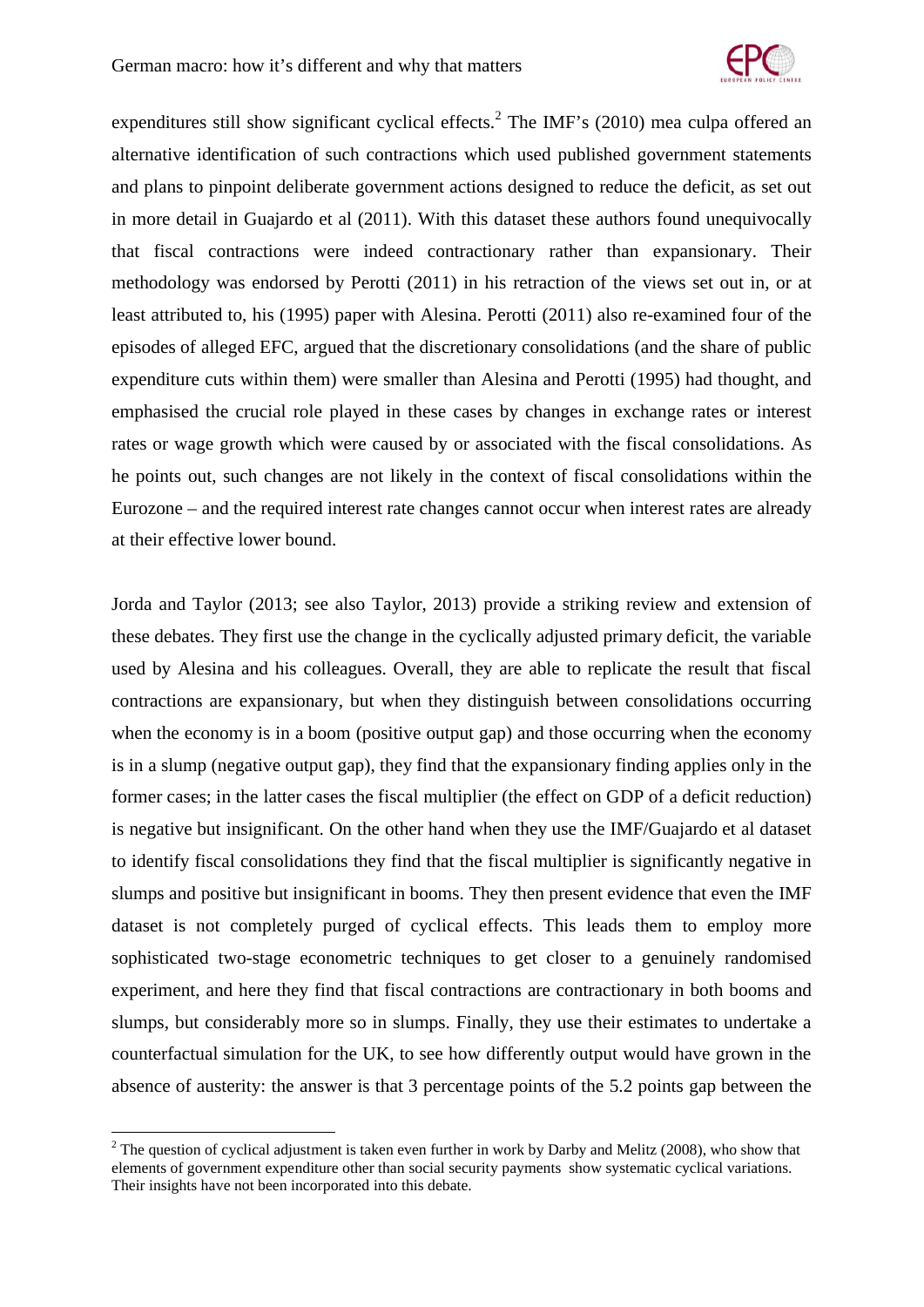

Office for Budget Responsibility's 2010 forecast of GDP in 2013 and the outturn for that year were due to the austerity measures. Alesina et al (2015) have focused on the austerity measures introduced in various countries since the crisis, using a new dataset and some new methods; their results suggest that the measures did indeed contribute to the output fluctuations countries experienced and confirm their previous findings that expenditure cuts are less damaging to output than tax rises, but they offer no statement about the optimality of the austerity measures introduced. As discussant of this paper, Taylor (2015, p431) argued that the evidence produced by the authors implied they had now come into line with the emerging consensus that the case for expansionary austerity is "effectively over", although they had not said so in as many words.

#### **3 Debt ratios and growth rates**

A second strand of the pro-austerity argument is due to Reinhart and Rogoff (R&R, 2010, 2012), who raised the question of whether there is a threshold to the government debt/GDP ratio such that beyond that threshold growth deteriorates significantly: if such a threshold exists governments would be justified in taking strong action to avoid hitting the threshold. Using a new dataset on government debt and considering ratios in the bands 0-30%, 30-60%, 60-90% and over 90%, Reinhart and Rogoff identified the growth rate for each advanced country in the year for which its debt ratio fell in each band. When they put their results together they found that when the government debt/GDP ratio exceeds 90% the economic growth rate is sharply lower. This finding was seized on by politicians seeking to defend austerity policies, such as the UK finance minister George Osborne and the European Commissioner Olli Rehn.

However, Herndon et al (2011) found a number of errors in the R&R spreadsheet. First, R&R omit Australia for the years 1946-9, New Zealand for 1946-9, and Canada for 1946-50. The New Zealand exclusion is particularly important because those years were all years of over 90% debt, with growth of 7.7, 11.9, -9.9 and 10.8%, i.e. an average over the four years of 5.1%. Secondly, the R&R spreadsheet which Herndon et al accessed had a 'coding error': Australia, Austria, Belgium, Canada and Denmark (i.e. the first five countries of the alphabet) were omitted from the averages. Thirdly, the R&R method uses a rather odd weighting: R&R assign each country in each year to one of their four debt ratio categories, then average for each country the growth in each year for each category, then weight those averages equally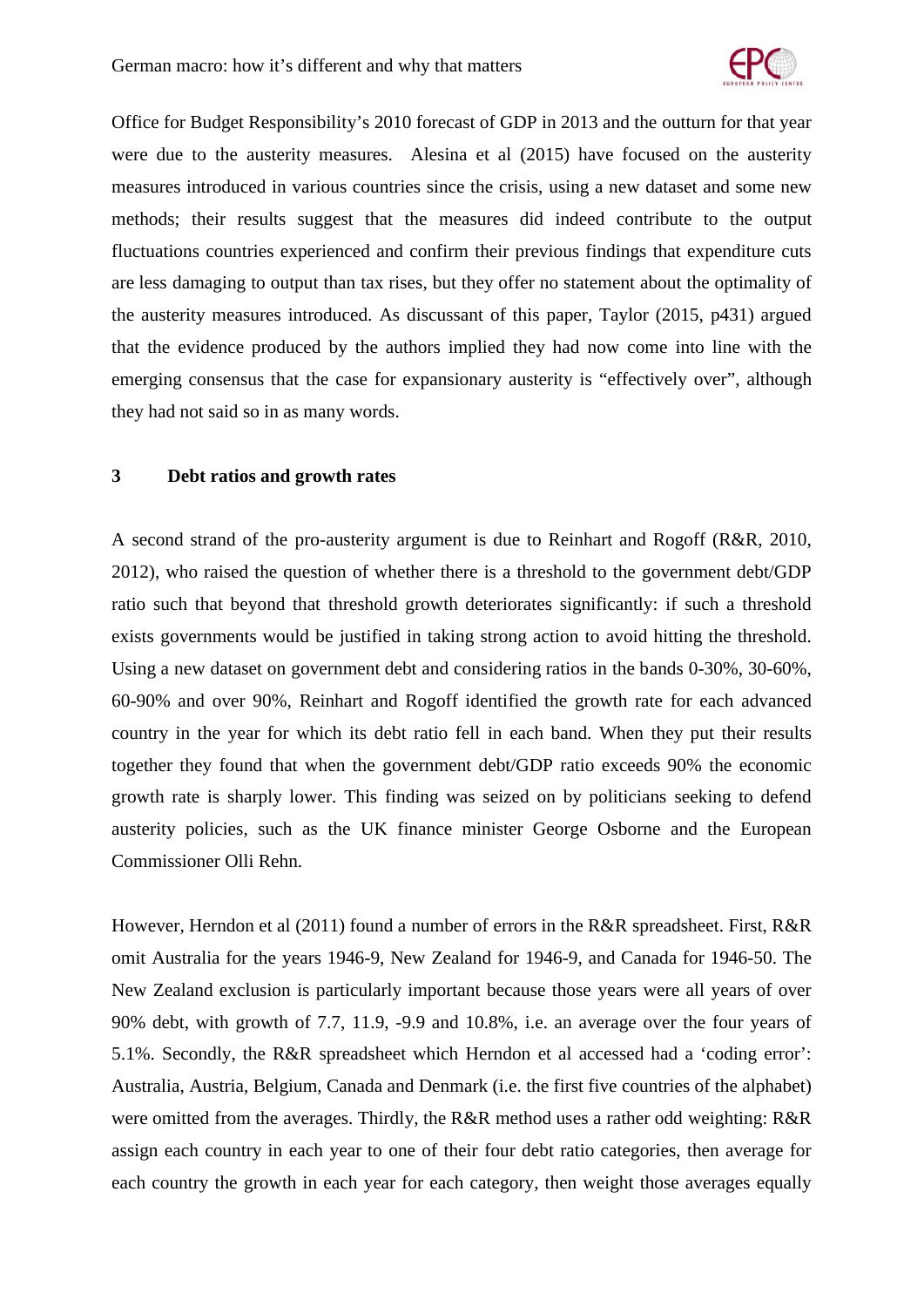

when they combine different countries: for example, the UK had an average of 2.4% growth over 19 years when in the >90% category, while the US had -2.0% growth for its four years in the same category, but those two numbers are weighted equally. In addition, these errors interact to make the results 'stronger' in R&R's direction. When the growth data are corrected by Herndon et al in line with the above, then the growth for the four bands is 4.2, 3.1, 3.2, and 2.2%, which contrasts with R&R's 4.1, 2.9, 3.4, and 0.1%: there is still some slowdown as the debt ratio rises but there is no sharp falling off a cliff of the kind R&R found. Reinhart and Rogoff's (2013) reply to Herndon et al. essentially accepts that they have identified serious errors, but insists that the basic finding, that growth is typically lower when debt ratios are higher, still holds even if the deterioration is now gradual rather than dramatic.

Further light is thrown on these issues by Pescatori et al (2013) who use another new dataset but provide a more comprehensive perspective. First, they consider growth over time horizons of one, five, ten and fifteen years in order to minimise the reverse causality effects from growth on the debt/GDP ratios (higher/lower growth of GDP tending to lower/raise the ratio, when what we want to analyse is the effect of the ratio on the growth rate). Secondly, they consider a finer set of debt ratio thresholds – 10, 20, 30…140% - rather than the four bands considered by R&R. Thus they identify episodes where a country's debt goes above each threshold, and look at the growth rate over each of their time horizons. A country can have multiple but not overlapping episodes, so each country has a relatively small number of episodes. These episodes are then pooled together and weighted equally when computing the averages. Their result for the one year time horizon is broadly consistent with R&R: growth is much lower, in fact negative, in the year after the debt ratio hits 90%; but their results for longer horizons are very different: growth tends to decline for the 5-year time-horizon, but only very slightly for the 10- and 15-year horizons, and in all cases remains positive. They also differentiate between when debt ratios are rising and when they are falling: growth turns out to be much better when the ratio is falling than when it is rising. They are therefore able to conclude that there is no simple debt ratio beyond which a country's medium-term prospects deteriorate sharply.<sup>3</sup>

However, this issue also needs to be placed within a wider perspective. If we ask what are the determinants of economic growth, any economist will offer a range of factors which may

 $3$  However, they argue, this does not mean that debt ratios do not matter: higher debt ratios are typically associated, for example, with greater GDP volatility, which is also undesirable.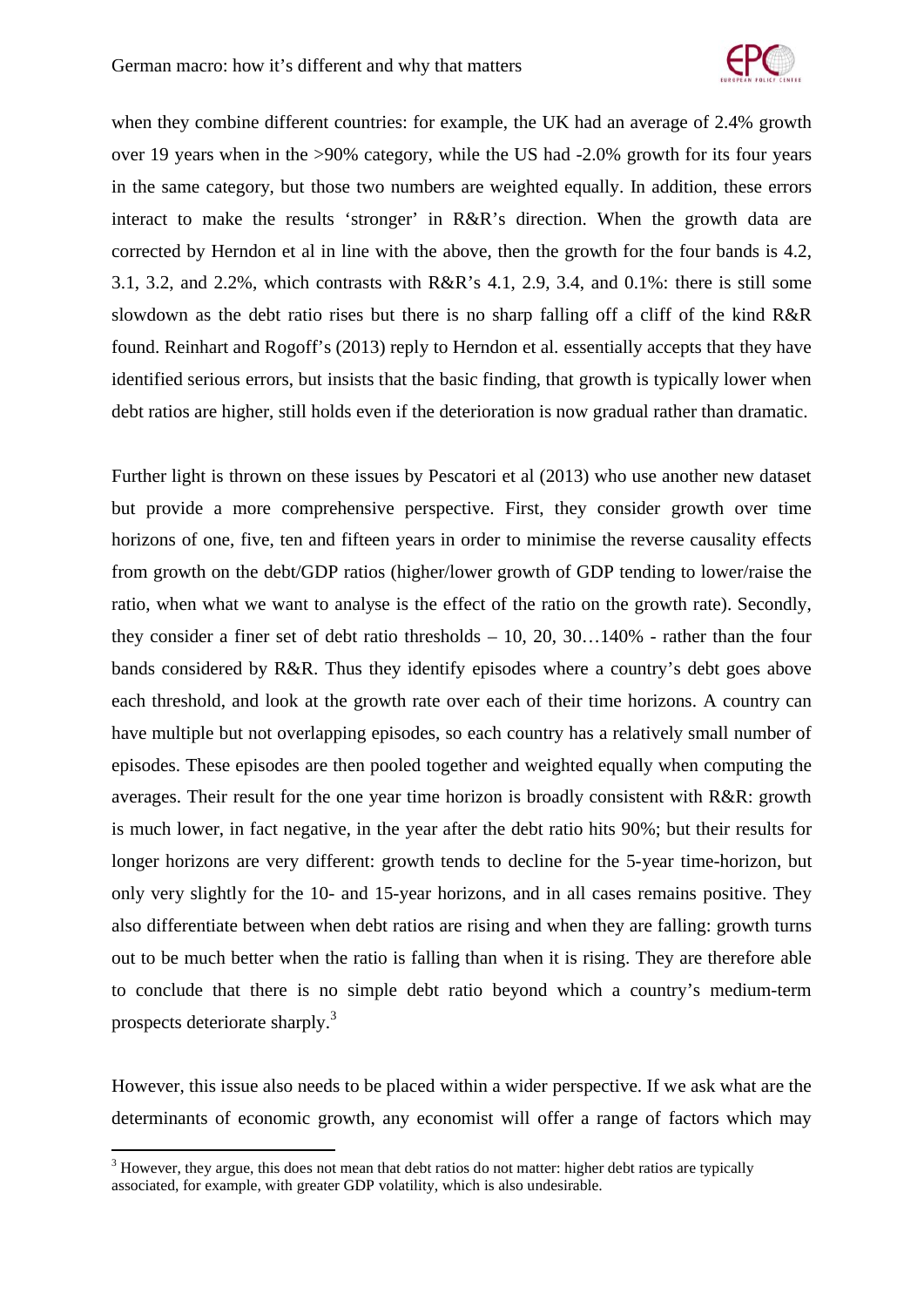

even not include the government debt/GDP ratio. Moreover, much of the data that generates the threshold finding clearly reflects particular historical developments. For example, the fast-growing European countries in the 1950s and 1960s were growing fast because their economies had suffered so severely during and immediately after the Second World War (from military activity and from punitive confiscations by the victors) and they were catching up again. They also had low debt ratios because of high inflation in the immediate aftermath of the war. On the other hand, countries like the UK had much higher debt ratios, because of war finance that had not been much reduced in value by inflation, and did not have the same distance to catch up because their economies had suffered less. Considerations like this suggest that the simple question raised by R&R was too simple to be genuinely fruitful, even without spreadsheet errors.

#### **4 Conclusion**

What comes out of all this is that the academic case for austerity is weak. The evidence does not show clearly that fiscal contractions result in economic expansion, and there are good reasons both analytical and empirical to the contrary. The evidence that higher debt/GDP ratios lead to substantial declines in growth is also unconvincing. In that case there is a serious question as to why politicians have often insisted on austerity – a question for another day, perhaps – but the immediate conclusion is that the fiscal austerity imposed in so many countries has no serious intellectual justification.

#### **References**

- Alesina, A., and Perotti, R. (1995), 'Fiscal expansions and adjustments in OECD economies', *Economic Policy*, 10(2)
- Alesina, A., and Ardagna, S. (1998), 'Fiscal adjustments: why they can be expansionary', *Economic Policy*, 13(27)
- Alesina, A., and Ardagna, S. (2010), 'Large changes in fiscal policy: taxes versus spending', in *Tax Policy and the Economy*, 24, 35-68
- Alesina, A., and Ardagna, S. (2013), 'The design of fiscal adjustments', in *Tax Policy and the Economy*, 27, 19-67
- Alesina, A., Barbiero, O, Favero, C., Giavazzi, GF., and Paradisi, M. (2015), 'Austerity in 2009-13', *Economic Policy*, 30, 383-437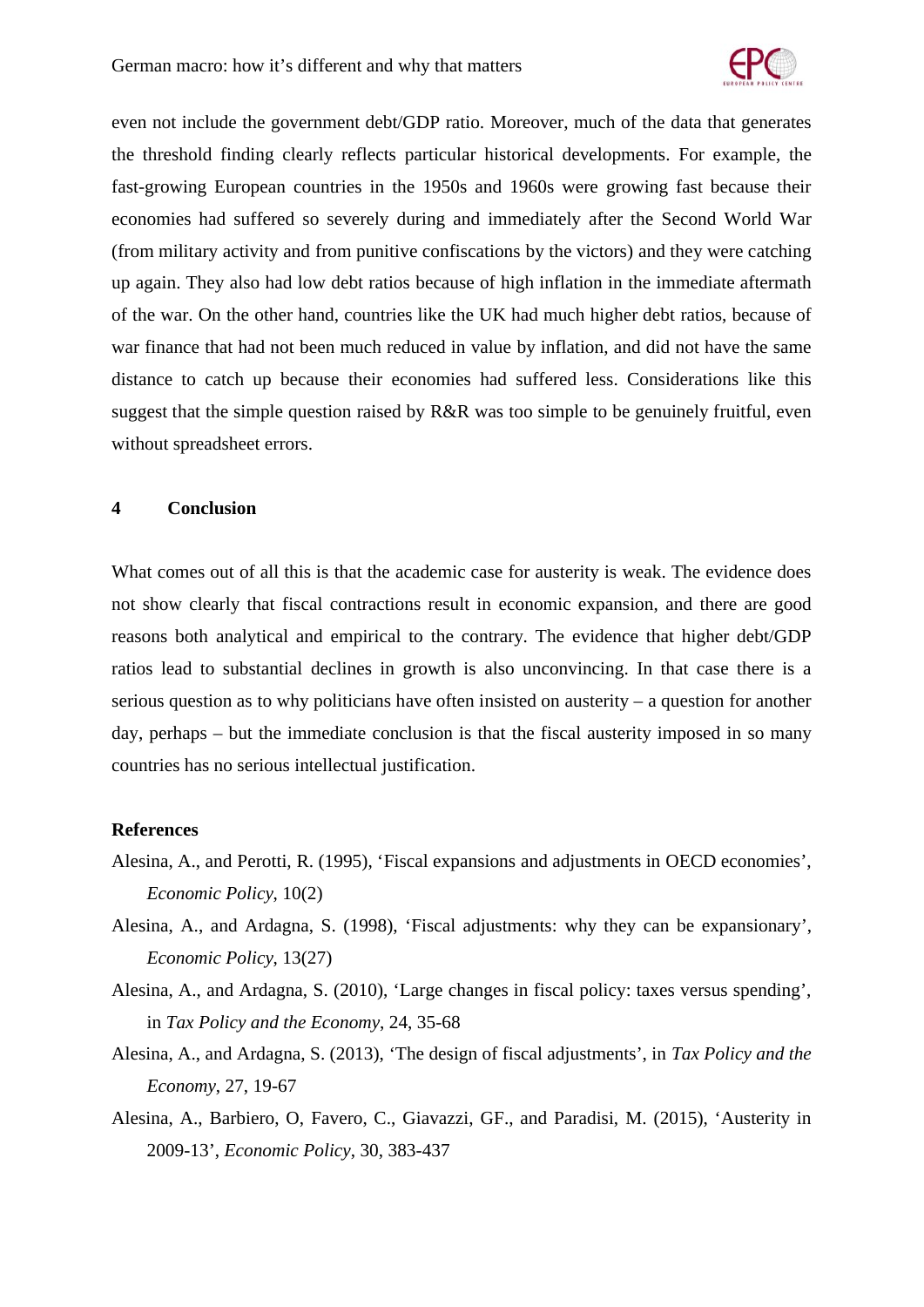

- Darby, J., and Mélitz, J. (2008), 'Social spending and automatic stabilizers in the OECD', *Economic Policy*, 23, 715-756
- Giavazzi, F., and Pagano, M. (1990), 'Can Severe Fiscal Contractions Be Expansionary? Tales of Two Small European Countries," in *NBER Macroeconomics Annual*, 5, 75-122
- Guajardo, J., Leigh, D., and Pescatori, A. (2011), 'Expansionary austerity: new international evidence', IMF working paper 11/158
- Herndon, T., Ash, M. and Pollin, R. (2014), 'Does high public debt consistently stifle economic growth? A critique of Reinhart and Rogoff', *Cambridge Journal of Economic*s, *38 (2): 257–279*
- IMF (2010), 'Will it hurt? Macroeconomic effects of fiscal consolidation', chapter 3 of *World Economic Outlook*, October 2010
- Islam, I., and Chowdhury, A. (n.d.), 'Revisiting the evidence on expansionary fiscal austerity: Alesina's hour?' available at [http://www.voxeu.org/debates/commentaries/revisiting](http://www.voxeu.org/debates/commentaries/revisiting-evidence-expansionary-fiscal-austerity-alesina-s-hour)[evidence-expansionary-fiscal-austerity-alesina-s-hour](http://www.voxeu.org/debates/commentaries/revisiting-evidence-expansionary-fiscal-austerity-alesina-s-hour)
- Jordà, O. and Taylor, A. (2013), ['The Time for Austerity: Estimating the Average Treatment](https://ideas.repec.org/p/nbr/nberwo/19414.html)  [Effect of Fiscal Policy'](https://ideas.repec.org/p/nbr/nberwo/19414.html), NBER working paper 19414
- Perotti, R. (2011), 'The "Austerity Myth": gain without pain', NBER working paper 17571
- Pescatori, A., Sandri, D., and Simon J. (2014), 'Debt and growth: is there a magic threshold?', IMF working paper 14/34Taylor, A. (2013), 'When is the time for austerity?' available at<http://www.voxeu.org/article/when-time-austerity>
- Reinhart, C., and Rogoff, K. (2010), 'Growth in a time of debt', NBER working paper 15639
- Reinhart, C., and Rogoff, K. (2013), 'Full response [to Herndon, Ash and Pollin] from Reinhart and Rogoff', *New York Times*, 27 April, at [http://www.nytimes.com/interactive/2013/04/17/business/17economix-response.html\]](http://www.nytimes.com/interactive/2013/04/17/business/17economix-response.html)
- Reinhart, C., Reinhart, V., and Rogoff, K. (2012), 'Public Debt Overhangs: Advanced Economy Episodes since 1800', *Journal of Economic Perspectives*, 26(3), 69–86
- Taylor, A. (2013), 'When is the time for austerity?' available at <http://www.voxeu.org/article/when-time-austerity>
- Taylor, A. (2015), Comment on Alesina et al. (2015), *Economic Policy*, 30, 429-32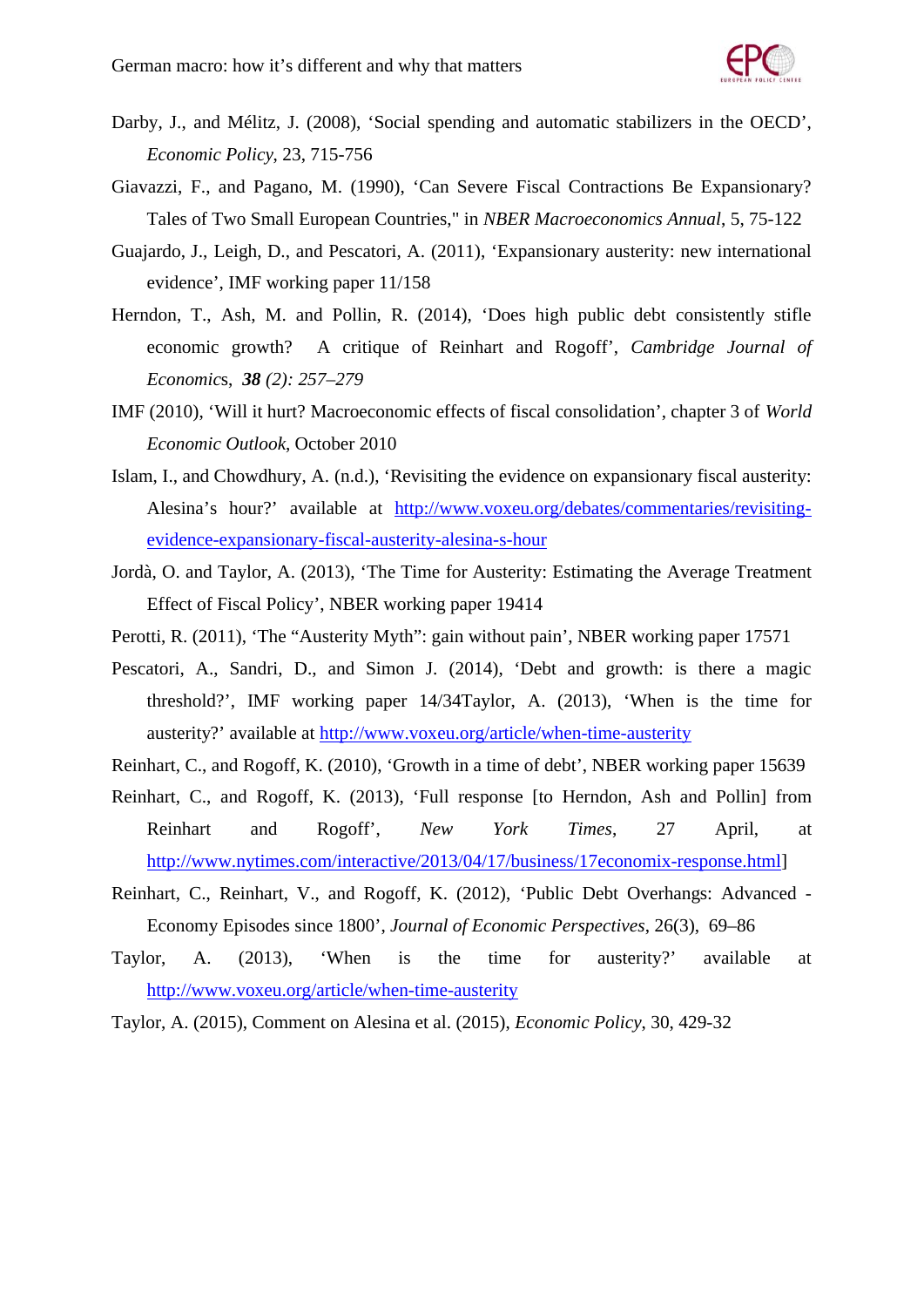

### **German macroeconomics: channels of influence**

# **By Panicos O. Demetriades**<sup>1</sup>

### **1 The fiscal policy channel and political mechanisms**

Although 'German macroeconomics' may or may not exist as a school of thought in economics, the term itself, rightly or wrongly, has come to be synonymous with fiscal austerity and, more generally, neglect of the role of aggregate demand in the macroeconomy. Such views are certainly not confined to Germany. In all likelihood they have emanated elsewhere, since they can easily be rationalised within the context of the New Classical school. They have, however, certainly been embraced by German policy makers since 2005 when Angela Merkel became the Chancellor of Germany. This matters because German policy makers have been able to 'export' them to the rest of the European Union and especially so to the euro area. Euro area programme countries, namely Portugal, Ireland, Greece and Cyprus have had to adhere to strict austerity policies as part of their economic adjustment programmes, which were intended to address economic and banking sector imbalances. The Eurogroup - the 'informal' meeting of euro area finance ministers - has been particularly instrumental in imposing these policies, as it has overseen the design and implementation of these programmes. Compliance was regularly monitored by teams of technical experts from the European Commission, the ECB, and the IMF who report to the Euro Working Group, a technical committee that makes recommendations to the Eurogroup. Loan instalments to the recipient country were only released when positive assessments were made by technical experts. Programme implementation was particularly problematic in the case of Greece, which led to many delays and much uncertainty that escalated to frequent open discussions of the possibility of Greece exiting the euro area ('Grexit').

While fiscal consolidation was necessary to address fiscal imbalances, it is now clear that austerity may have gone too far, particularly in the case of Greece, in effect by relying - often implicitly - on underestimates of the fiscal multiplier. Typically, proponents of austerity had assumed values of the multiplier that are less than unity, drawing on studies of increases in

<sup>&</sup>lt;sup>1</sup> Professor of Financial Economics, University of Leicester. Formerly: Governor of the Central Bank of Cyprus and member of the ECB Governing Council (3 May 2012-10 April 2014). The views expressed in this article are personal.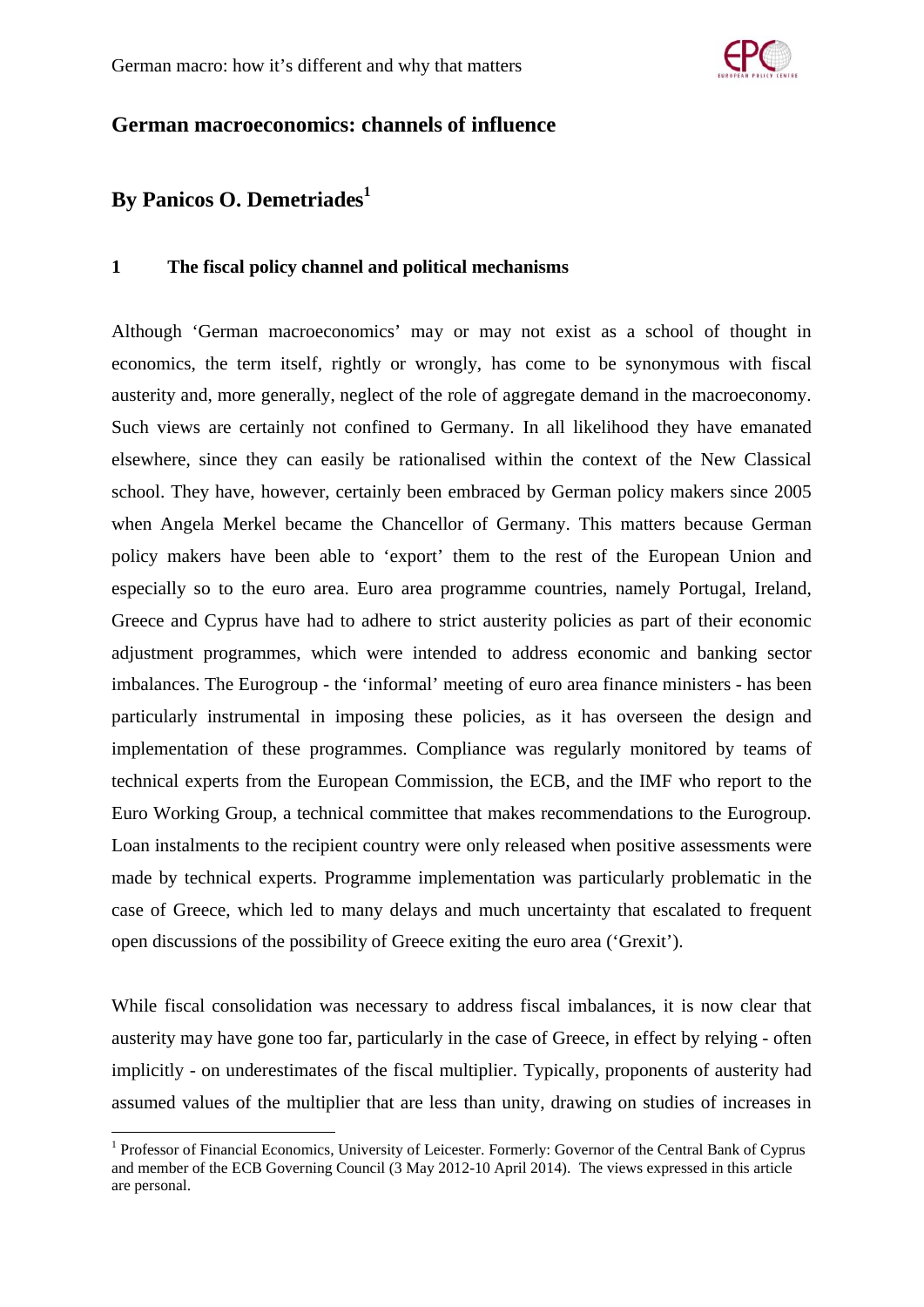

defence spending in the United States (e.g. Barro and Redlick, 2010). Assuming the multiplier is less than 1 allows cuts to government spending to be more draconian, as the effects of such cuts in GDP are mitigated by increases in private spending. The reality has, of course, been rather different, which seems to have surprised the  $IMF<sup>2</sup>$  and other advocates of austerity but hasn't surprised Keynesian economists who have long argued that the value of the multiplier can be especially large during recessions.<sup>3</sup> In the case of Greece, the IMF's own forecasts which were based on low values of the multiplier were responsible for successive rounds of austerity. With GDP falling much faster than the expenditure cuts, GDP and fiscal deficit targets were regularly missed, as tax revenues are dependent on economic activity. Even more tragically, unemployment kept rising to socially unsustainable levels whilst the public debt ratio showed no sign of declining. The never ending vicious cycle of austerity, causing greater and greater pain with no sight of correcting the problem it is meant to address, has brought austerity policies into disrepute, if not to an end. Proponents of austerity have often emphasised the need for structural reforms focusing on the supply side to restore economic growth.

Programme countries and their experiences, as well as the political mechanisms through which austerity was 'exported', are a good example of why German macroeconomics matters. They are not, however, the only one. Another political mechanism that has helped to shape the landscape of fiscal policy in the European Union in the style dictated by German macroeconomics has been the European Popular Party (EPP), which has the largest representation in the European Parliament. German Christian Democrats play a central role in the EPP and are able through the EPP to have a major influence on decisions at ECOFIN - the EU finance minister's meetings - and at EU Council meetings. It is no coincidence that EPP leaders' meetings usually precede EU Council meetings.<sup>4</sup> Germany is certainly not on its own in the EU and that is why it is able to influence economic policy at EU level much more effectively than perhaps any other country. The EPP is of course not the only channel through which German macroeconomics is exported. Bilateral channels have also traditionally been very important, particularly the alliance with France, although the relationship between the

See, for example, Blanchard and Leigh (2013).

<sup>&</sup>lt;sup>3</sup> A recent empirical study that finds a value of the multiplier that is substantially higher than unity is Acconcia, Corsetti and Simonelli (2014).

<sup>&</sup>lt;sup>4</sup> This can also explain the UK's inability to influence economic policy at EU level (the Conservative party is not part of the EPP).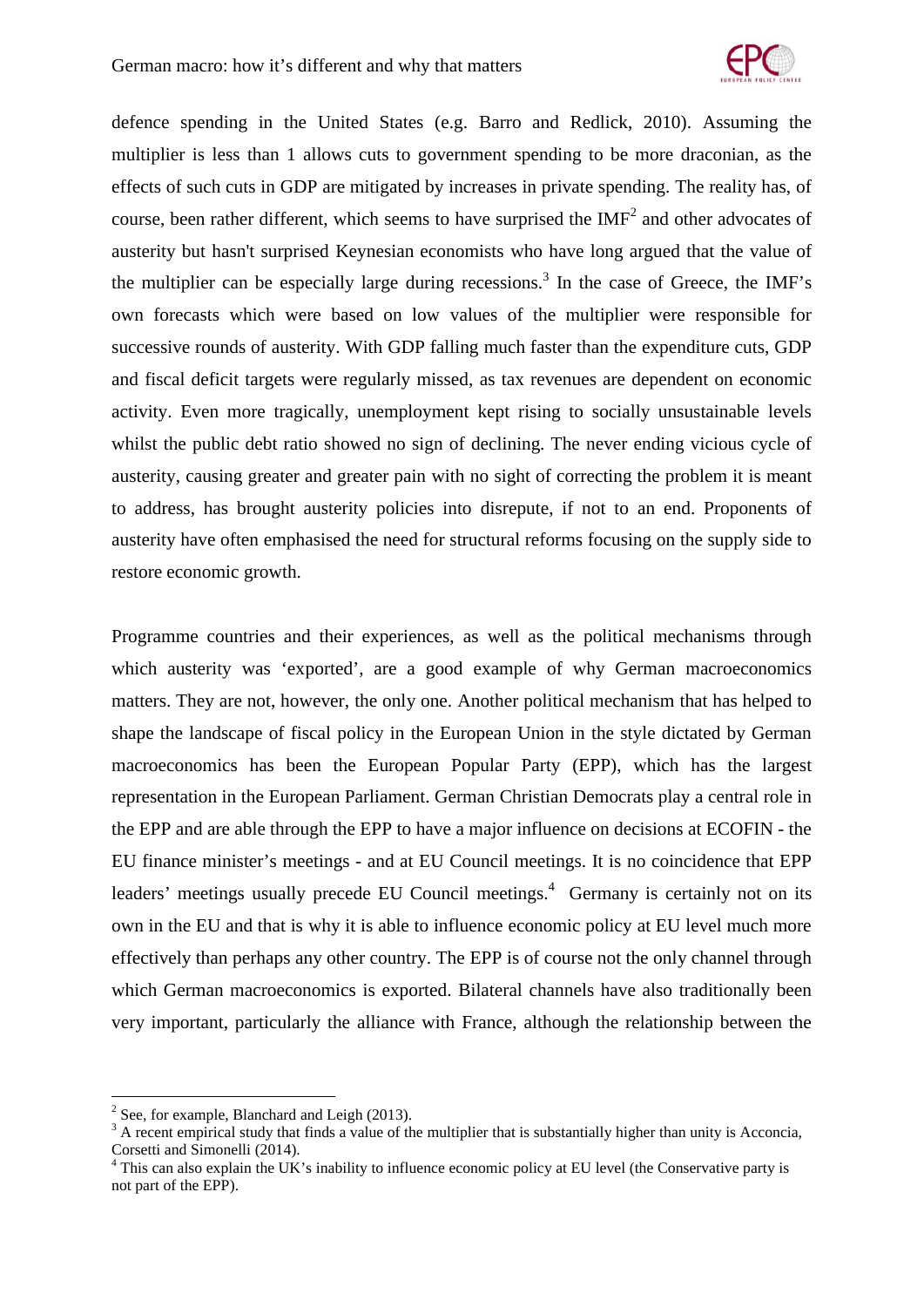

two countries has been strained more recently over disagreements about the stance towards fiscal policy.

### **2 Monetary policy**

A second and equally important channel of influence of German macroeconomics on economic policy, albeit a less transparent one, is monetary policy in the euro area. Monetary policy in the euro area is, of course in the hands of the ECB, which is an independent institution in which Germany has little, if any, direct say. This is because the Governing Council of the ECB comprises the governors of 19 euro area countries' central banks and the six members of the ECB's executive board, all of whom act in an individual capacity and not as representatives of any given country. Moreover, there are only two German voices on the ECB's Governing Council: in addition to the Bundesbank president, one member of the executive board has traditionally been selected by the German government. The influence of German macroeconomics on the ECB's Governing Council should thus be expected to be minimal. In reality, however, German macroeconomics has a disproportionate influence on monetary policy in the euro area for the following reasons:

(i) The two German voices on the ECB tend to reflect the views of the German macroeconomics school of thought, even if acting in an individual capacity, since they are both selected by the German government and are subject to the daily scrutiny of German public opinion. Moreover, the Bundesbank President reports to the Board of the Bundesbank and is accountable to the German Parliament; although this is not meant to be on matters relating to monetary policy, what is and what is not monetary policy is not always very clear. For example, when the ECB introduced the OMT programme in 2012 to address the risk of a euro break up, various parties in Germany launched a constitutional challenge against the ECB, claiming that the OMT was outside its mandate, that it contravened the prohibition of monetary financing and that the involvement of the Bundesbank breached the German constitution.

(ii) The German macroeconomics school of thought and its views are quite popular in other countries in the euro area (e.g. Finland, Luxembourg, the Netherlands and Slovakia). As such, they are likely to resonate well with several other members of the Governing Council.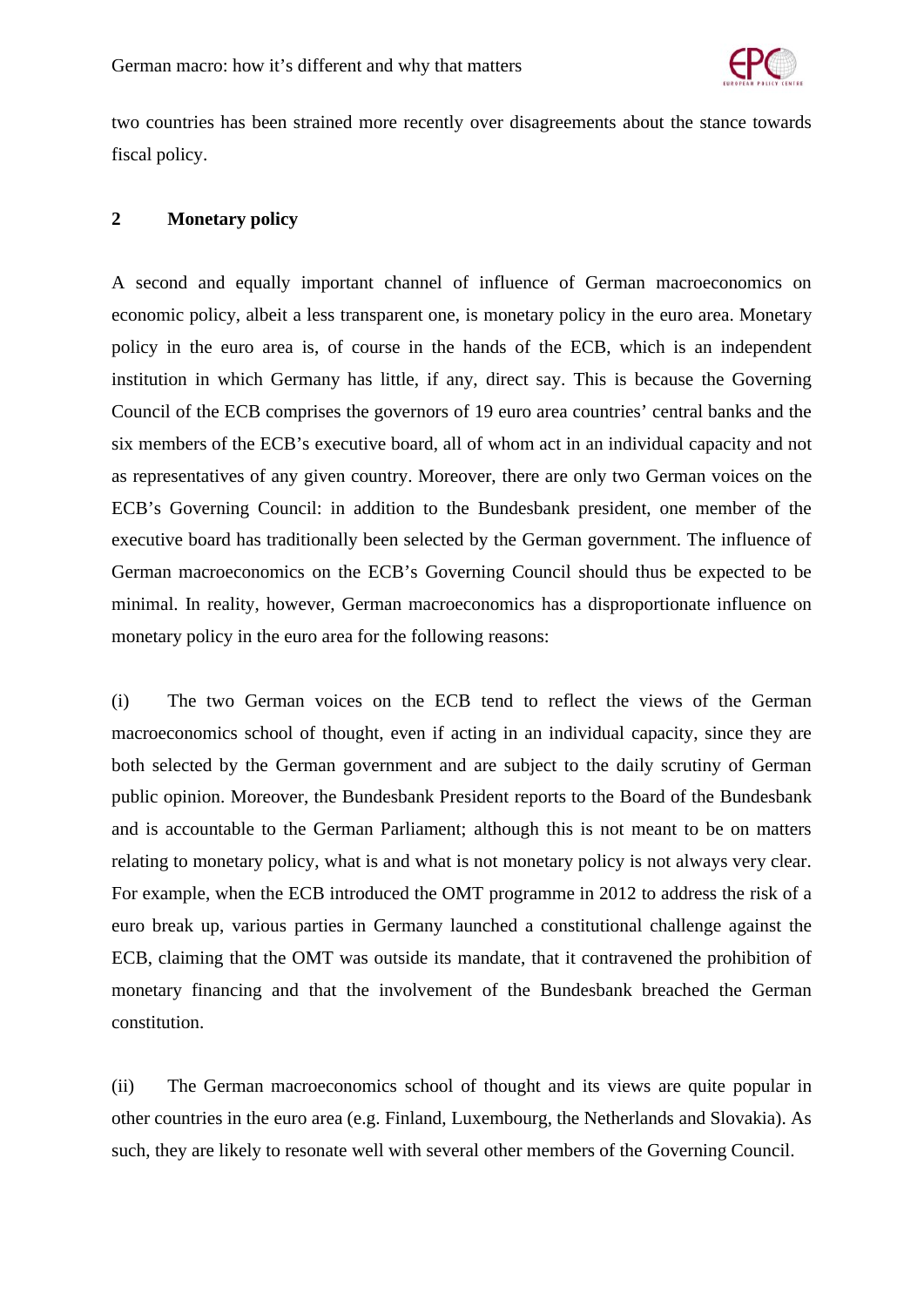

(iii) The ECB is located in Frankfurt, the financial hub of Germany. As such, it is, in some sense, 'surrounded', if not altogether 'infiltrated' (for example through staff recruitment), by German macroeconomic views. A related, if not altogether separate, reason is that the German media have a keen interest in the ECB and are always keen to spot what they see as the softer stance of the ECB as compared to the Bundesbank's hardline views, which are highly respected.

(iv) The occasional open dissent by the German members of the Governing Council on monetary policy decisions, which has brought disagreement into the open, has helped to generate further suspicion of the ECB from within Germany. Such public discord undermines the effectiveness of monetary policy by raising questions over the commitment of the Governing Council to medium term issues, such as the commitment to non-standard measures and the credibility of its forward guidance, making the task of the ECB's President at the monthly press briefings even more difficult.<sup>5</sup> Given the challenges this entails, the ECB's executive board and the President are known to work hard to accommodate the views of the Bundesbank's President in order to reach consensus, or at least to prevent frequent public dissent.

Evidence on whether German macroeconomics is having a disproportionate influence on the ECB's monetary policy can be obtained by close examination of the ECB's record on meeting its inflation target of 2%. The average inflation rate since the introduction of the euro has been 1.8%, which is consistent with the objective of maintaining price stability, interpreted by the ECB as an inflation rate that is below but close to 2%. However, the average inflation rate of 1.8% masks considerable variation over time, which is depicted in Figure 1. Specifically, at the time of writing [2 February 2016] the inflation rate has been less than 1.0% since October 2013, which represents a period of 25 months. By contrast, the longest period for which the inflation rate was above 3.0% was November 2007-October 2008, i.e. twelve months. An uncomfortable asymmetry has, therefore, emerged which suggests that the ECB is less comfortable with significant upward deviations from the inflation target than with downward ones.

<sup>5</sup> See, for example, a recent article in the *Financial Times* (24 January 2016) by Wolfgang Munchau, "Mario Draghi's inflation targets miss the mark", which argues that the ECB keeps failing because it is not fully committed to the inflation target.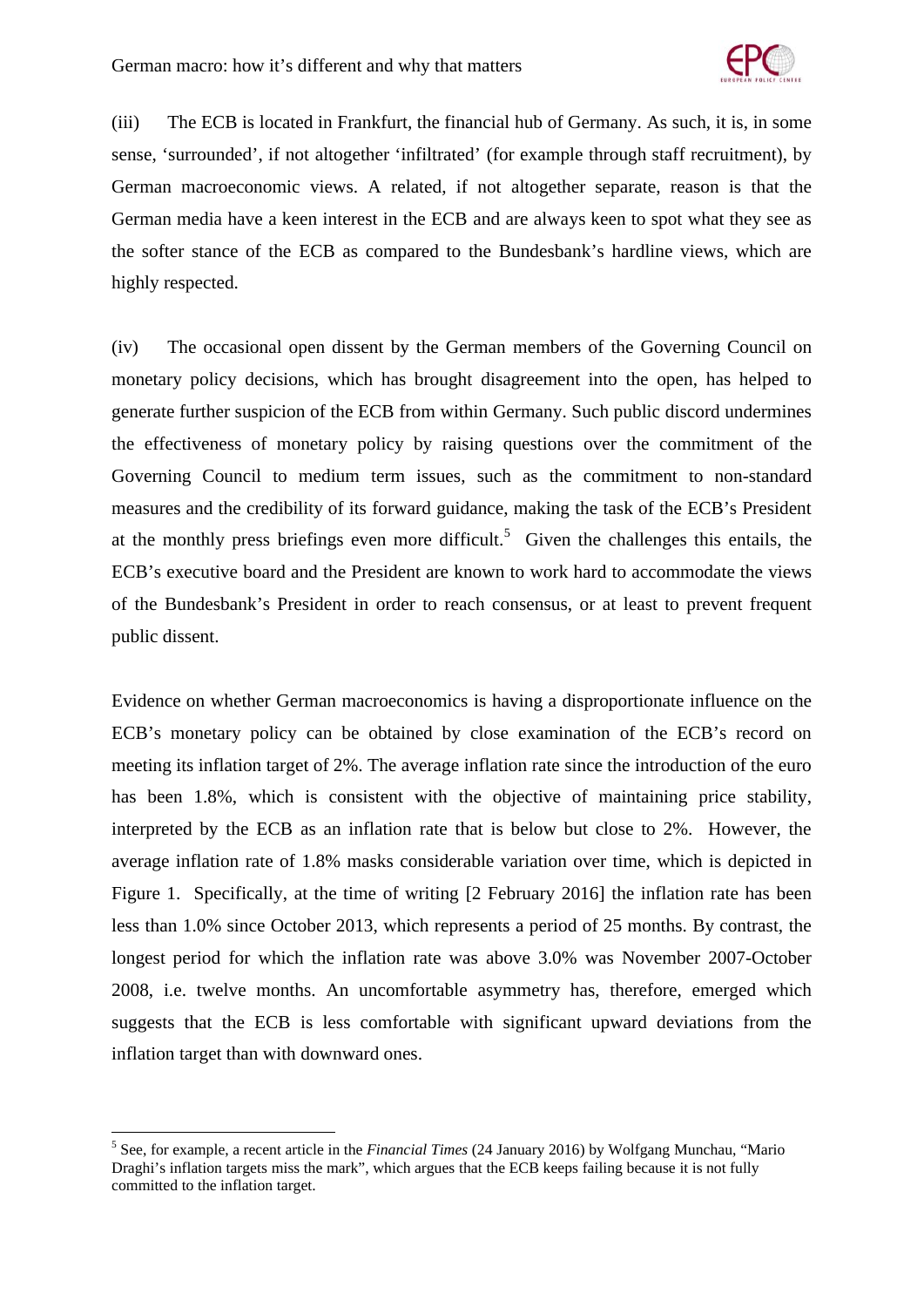



#### **Figure 1. Inflation rates in the euro area**

Euro area (changing composition) - HICP - Overall index, Annual rate of change, Eurostat, Neither seasonally nor working day adjusted

It is highly unlikely that the ECB would have been equally comfortable or uncomfortable with inflation rates exceeding 3.0% for such an extended period. Such an asymmetry indicates that monetary policy in the euro area may have been unduly tight, which is consistent with the view that German macroeconomics, given its relative neglect of aggregate demand factors, may be having a disproportionate influence on monetary policy. It also suggests that the ECB should have acted earlier not only in reducing interest rates but also in introducing its asset purchase programme (QE), which has been the source of considerable public dissent from German members of the Governing Council since its inception. Although the programme was in the end introduced, the 'wait and see' stance adopted by the ECB on both standard and non-standard policy measures may reflect an understandable desire to achieve consensus, which, ultimately, provides the dissenting minority with a disproportionate influence on monetary policy.

#### **3 Concluding remarks**

German macroeconomics matters not just for Germany but for the entire euro area and also for the rest of the EU. This article has explained the channels and mechanisms through which it has had a disproportionate effect on both fiscal policy in the EU and monetary policy in the euro area. While German policy makers may be proud that they have been successful in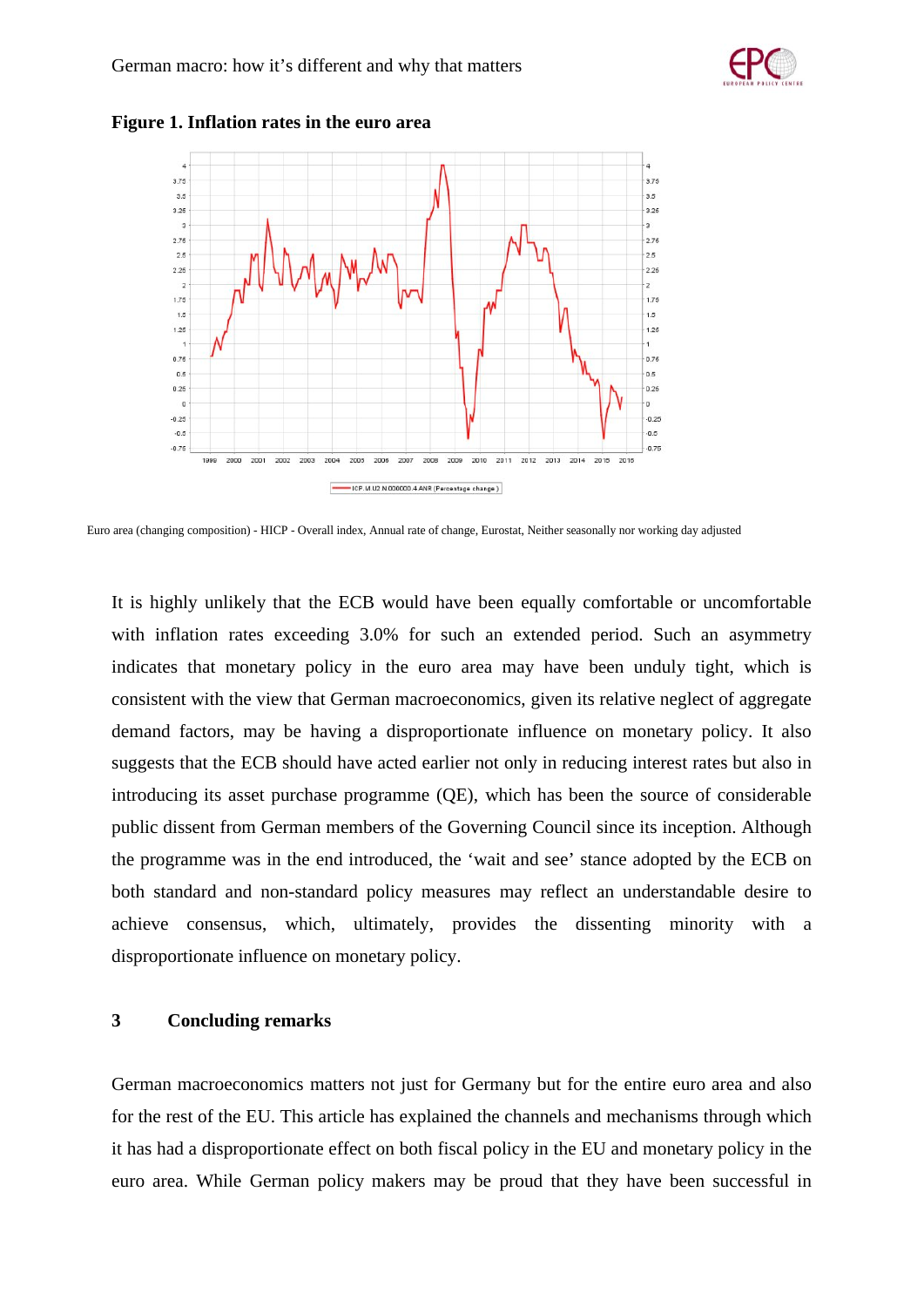

exporting their policy preferences to their partners in the rest of Europe, they need to also consider the possibility that the true model may be different from what they believe. If indeed the true model of the economy is one in which aggregate demand plays a greater role than is afforded by German macroeconomics, their success may have deleterious longer-term consequences. The SYRIZA government in Greece, elected on the back of anti-austerity sentiment in January 2015, is a good example of this. Its election nearly led to the break-up of the euro when negotiations between Greece and its creditors came close to collapsing in the summer of 2015. The risks are possibly even greater when it comes to the influence of German macroeconomic views on monetary policy. As the ECB's ability to demonstrate its commitment to price stability and to protect the singleness of monetary policy is increasingly coming under question, deflation risk and financial fragility in the euro area can easily resurface and so can the risks of the euro unraveling.<sup>6</sup> History has taught us that unnecessarily tight monetary policy can have as devastating consequences as excessively easy monetary policy. In a monetary union without 100% political commitment to its irrevocability, any such errors can prove lethal.

### **References**

- Acconcia, Antonio, Giancarlo Corsetti, and Saverio Simonelli (2014). 'Mafia and Public Spending: Evidence on the Fiscal Multiplier from a Quasi-experiment', *American Economic Review*, 104(7): 2185-2209.
- Barro, R.J. and C.J. Redlick (2011), 'Macroeconomic Effects from Government Expenditure and Taxes', *Quarterly Journal of Economics*, 126(1): 51-102.
- Blanchard, Olivier and Daniel Leigh (2013), 'Growth Forecast Errors and Fiscal Multipliers', IMF Working Paper 13/1.

<sup>6</sup> Financial fragility is, in fact, already surfacing in Italy, where the authorities have recently created a complex scheme to deal with €350 billion of problem loans. See, for example, Wolfgang Munchau, "Athens and Rome expose Europe's greatest faultlines", *Financial Times*, 31 January 2016.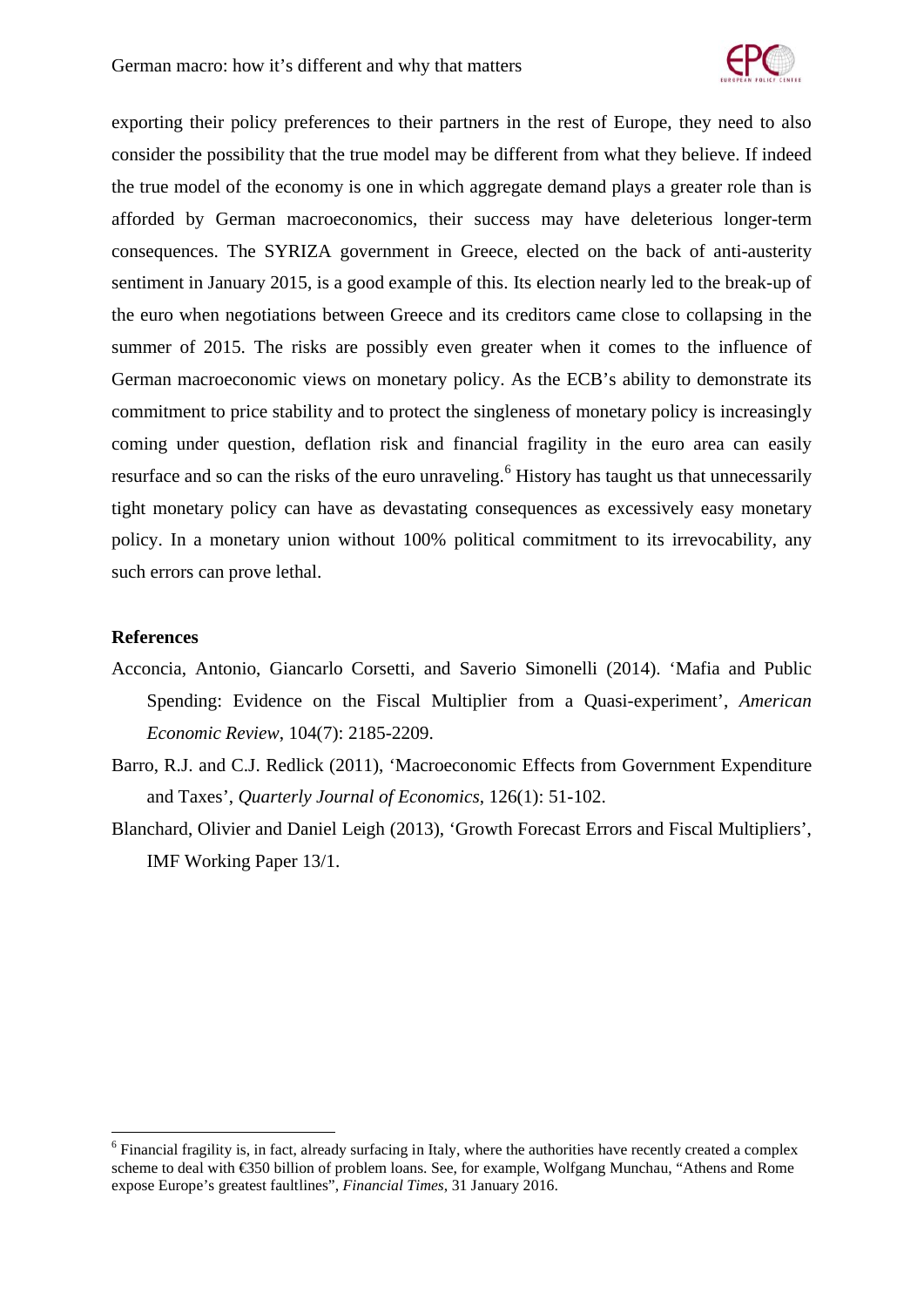

### **Is German (macro-) economic policy different?**

# by Lars P. Feld<sup>1</sup>

Some observers in the Anglo-Saxon world wonder why German economic policy, in particular regarding solutions for the Eurocrisis, strongly emphasizes structural reforms and improvement of competitiveness instead of demand management and debt relief. Is there a difference between German macroeconomics and the rest of the world? Does the particularly German, ordoliberal school of economics play a role in Germany's policy? Or is it its own historical experience, perhaps even pure political preferences, that shape this position? For some commentators, German ordoliberalism has to be accused as the main suspect leading to "the wacky economics of Germany's parallel universe" (Wolfgang Munchau, *FT*, 17 November  $2014$ ).<sup>2</sup> In this paper, I will argue that there is nothing special about German macroeconomics or its economic policy, but that it follows basic political preferences, not heavily depending on the parties in power at the federal level. However, German emphasis of rules as guiding principles of economic policy has to do with German ordoliberalism.

Before outlining this argument, a caveat is in place. The following discussion focuses on economic policy. There is no argument in this paper as to whether German economists as part of European economics are competitive as compared to their American colleagues. A longranging academic debate has provided empirical evidence on the American domination among eminent economists, the reasons for it, but also a reduction of U.S. economists' dominance across time (Frey and Pommerehne 1988, Frey and Eichenberger 1993, Kocher and Sutter 2001, Frey and Rost 2010, Haucap and Muck 2015). Meanwhile, journal publications of German, Swiss or Austrian economists, e.g., in the fields of experimental economics or public economics, show that there is no longer much difference.

Moreover, it should be noted that there is no German economics as such. A look at the distribution of the research activities of German-speaking economists quickly reveals how diverse their interests and views are. This also holds with respect to macroeconomics. As

<sup>&</sup>lt;sup>1</sup> Prof. Dr. Lars P. Feld is Professor of Economic Policy at the University of Freiburg, Director of the Walter Eucken Institute and Member of the German Council of Economic Experts (GCEE).

<sup>2</sup> See also the following contributions from *The Economist*: 'Slow, but popular' (8 December 2012), 'Ordoliberalism revisited' (18 October 2014), 'The sputtering engine' (22 November 2014) and 'Of rules and order' (9 May 2015, Vol. 415, No. 8937, pp. 21-22).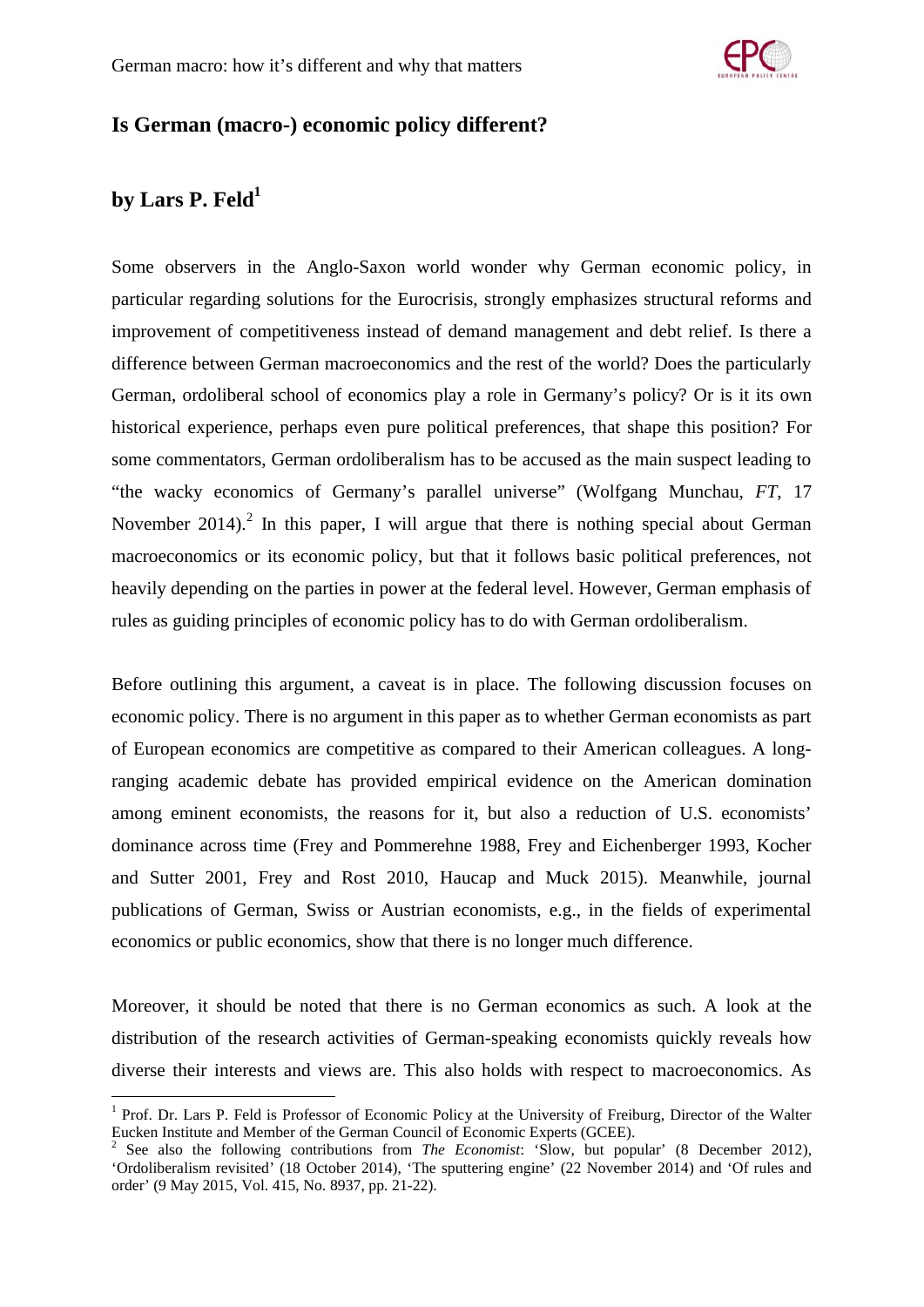

generally observed, the New Keynesian paradigm dominates the research of German macroand monetary economists. However, as the views of Stanford University's John Taylor and New York Times columnist Paul Krugman diverge, so do the views of Peter Bofinger and Volker Wieland, both members of the German Council of Economic Experts (GCEE). Just as those American economists have strong views and express them, but also use wellestablished methods from positive economics in conducting their research, German economists also cross the dividing line between normative and positive economics.

Thus, the question to be addressed in this paper should be properly stated: Is the dominant view in German macroeconomic *policy* different, and, if so, why is it? When it comes to economic policy, the dividing line between positive and normative economics becomes fuzzy anyway. To understand current macroeconomic policy positions in Germany, it is necessary to provide an overview of the development of economic thinking in German politics since the Second World War, beginning with a brief explanation of what ordoliberalism is, followed by a necessarily personal discussion of the development of German macroeconomic policy across time. Finally I will interpret German positions during the Eurocrisis in the light of this analysis, taking into account political preferences and historical experiences.

### *What Is Ordoliberalism?*

At first sight, Ordoliberalism seems to be a purely German particularity, but this is too shortsighted. German ordoliberals aimed at distinguishing their liberal economic thinking from the classical liberalism of the  $19<sup>th</sup>$  century. Laissez-faire economic policy should be replaced, according to ordoliberal authors like Walter Eucken, Wilhelm Röpke or Alexander Rüstow, by a government providing a rules-based (constitutional) framework under which market forces could operate, but without intervening in day-to-day economic decisions. Most important to Eucken and the Freiburg School of Economics was competition policy.<sup>3</sup> Based on their analysis of the cartelization and monopolization of the economy during the Weimar Republic and the disastrous impact of those processes on economic performance, Eucken asked for a rigorous competition policy requiring a state that is strong enough to stand above

<sup>&</sup>lt;sup>3</sup> For an introduction to the Freiburg School, see Vanberg (2004). The Freiburg School is one branch of German Ordoliberalism in addition to the conservative Ordoliberalism of Wilhelm Röpke and Alexander Rüstow as well as the social Ordoliberalism of Alfred Müller-Armack.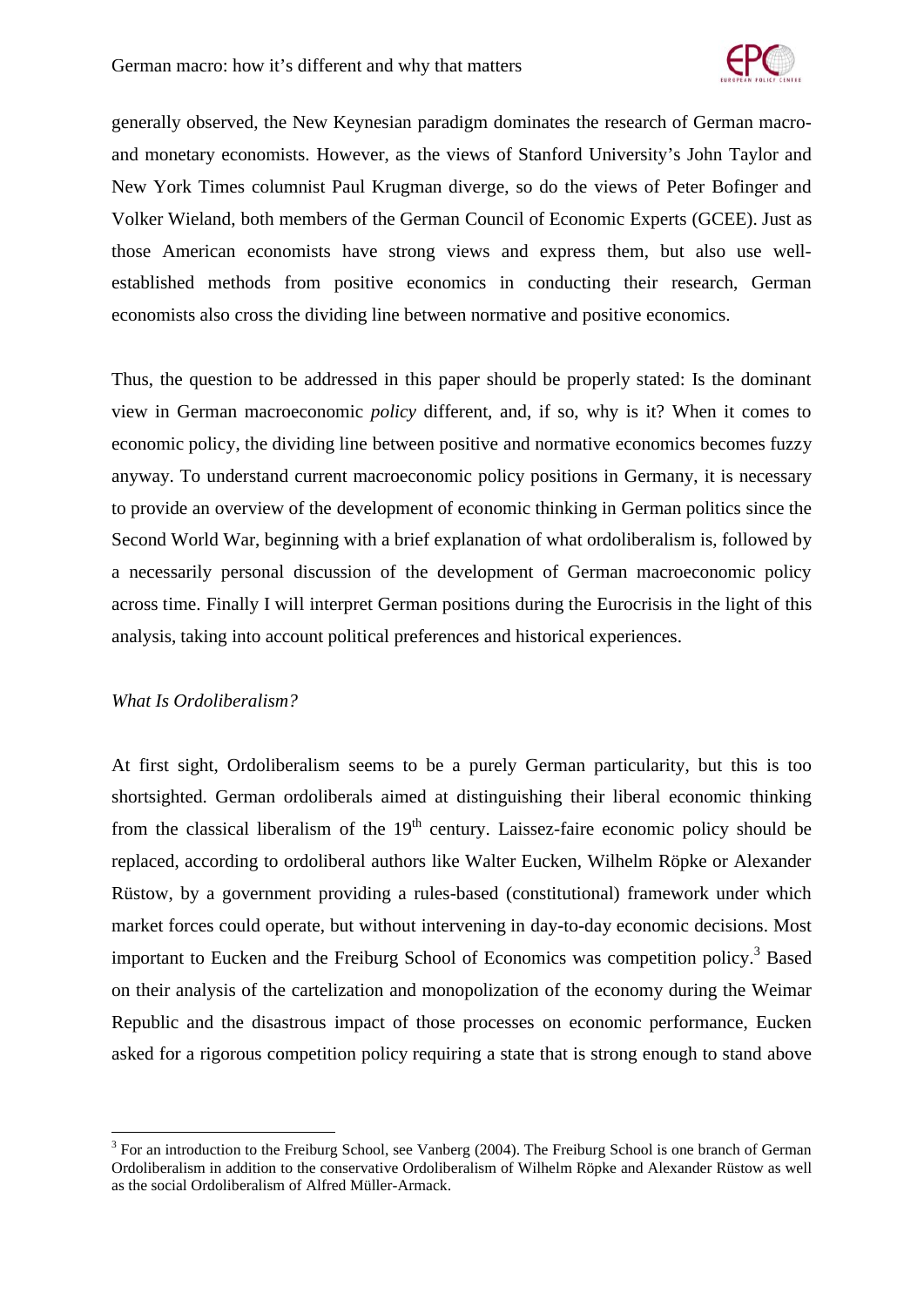

special interests (Eucken 1952/2004).<sup>4</sup> In addition, Eucken's principles of economics allow for a range of government policies correcting market failures or undesired market outcomes. Keeping in mind the state of economic thinking at that time, much of his analysis could well be embedded into modern welfare economics, but also provides arguments for a welfare state. A distinguishing element of Eucken's thinking, however, is his insistence that government policy should be focused on the rules-based framework enabling market forces to result in efficient outcomes, provided these outcomes are the result of market competition.

Essentially, these arguments are not different from the general equilibrium Arrow-Debreumodel in microeconomics. The rules-based thinking is indeed different and rather related to the Old Chicago School of Henry Simons and Frank Knight that similarly influenced the public choice and constitutional economics school founded by James Buchanan (Vanberg  $2014$ <sup>5</sup>. Three of Eucken's principles of economics provide additional support for this contention. First, Eucken was convinced that a prudent economic constitution must be based on monetary stability (the "primacy of currency policy"). Second, Eucken emphasized the liability principle, i.e., those who reap the benefits of their economic conditions must also bear the costs and thus the risks of making losses. Third, the constancy of government policy completes Eucken's set of principles of economics. The importance of stable money and the liability principle in Eucken's work may support the claim that German macroeconomic policy during the Eurocrisis corresponds to ordoliberal thinking (Weidmann 2014). The constancy of government policy rather alludes to time inconsistency problems and thus precedes the debates of rules vs. discretion in macroeconomic policy (Kydland and Prescott 1977, Barro and Gordon 1983).

Eucken's views about Keynesian economic thinking are not generally known. This may be due to the outbreak of the Second World War after the publication of Keynes' (1936) General Theory, but is perhaps rather the result of Eucken's early death in 1950, sometime before the economic debate in Germany seriously adopted Keynesianism. Again, the contention that Eucken would probably be opposed to Keynesian thinking, e.g. because his views appeared to be close to Hayek's or Röpke's in other respects, may be premature. Eucken supported the

<sup>4</sup> Eucken opted for methodological reasons to take the political process as given (Eucken, 1940/1950, pp. 213- 216), leaving his concept of the state largely unexplained. This has been interpreted to conceal an authoritarian conviction (Kirchgässner 1988). For a recent evaluation of Eucken's stance on democracy, countering the accusation of authoritarianism, see Nientiedt and Köhler (2016).

<sup>&</sup>lt;sup>5</sup> For similarities between research programmes in Chicago and Freiburg in the 1930s, see Köhler and Kolev (2013), but also see Simons (1934/1948).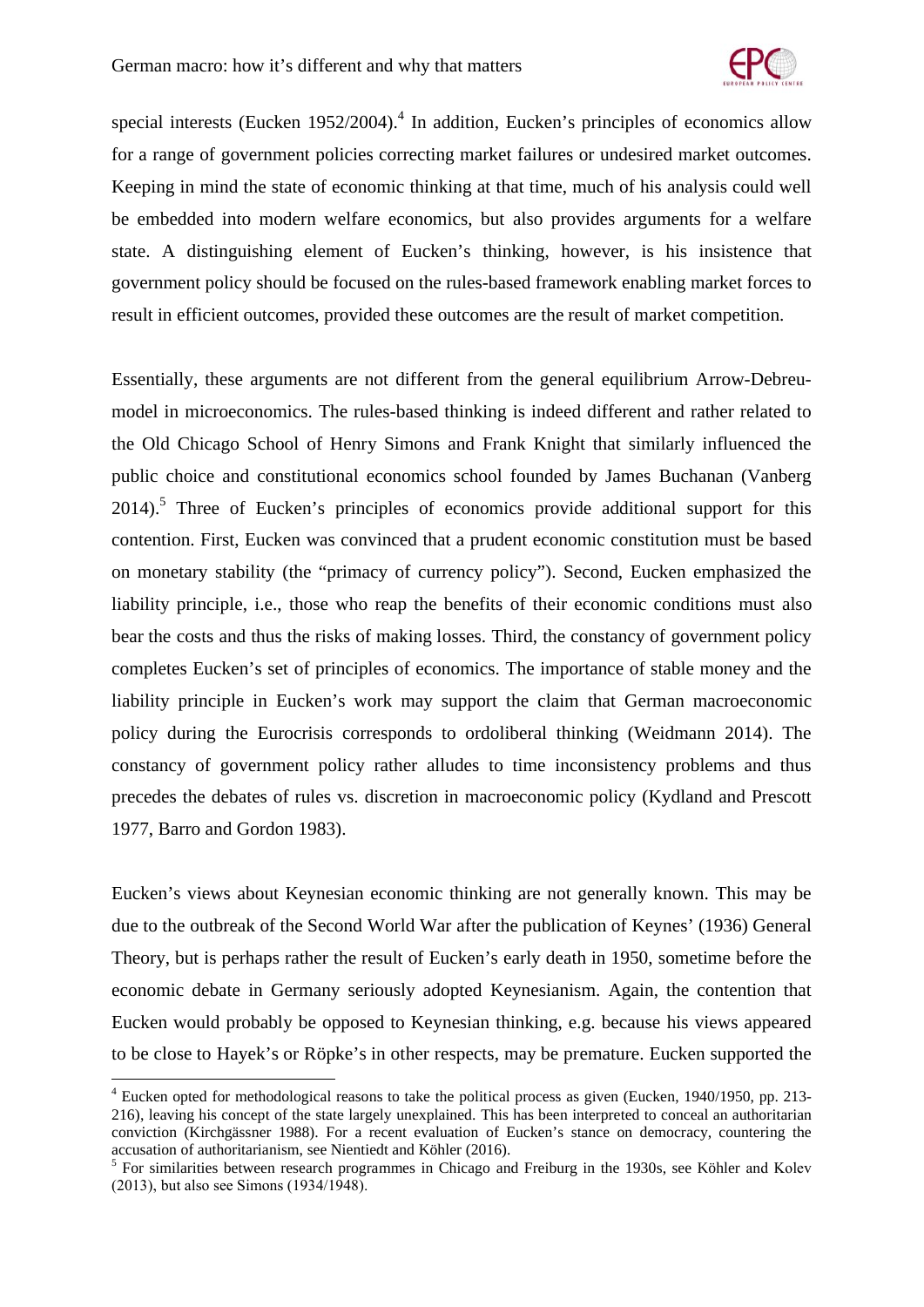

so-called Lautenbach plan, a proposal aimed at preventing a liquidity trap in 1931, thus being in opposition to Hayek's thoughts about policies to overcome the Great Depression. Wilhelm Lautenbach was Keynesian before Keynes' General Theory and proposed expansionary fiscal policies to overcome the Great Depression, having these views reflected in the report of the Brauns Commission to chancellor Brüning.<sup>6</sup> Wilhelm Röpke, who was a member of the Brauns Commission and thus supported the proposal of a credit expansion, opposed Keynesian policies of full employment later (Röpke 1952). He thus serves as example of an ordoliberal opposition to Keynesian thinking, but Eucken does not.

In the time that remained to him after the Second World War, Eucken indeed had other things to do than to grapple with Keynes and his thoughts. Germany was destroyed and divided, it had to be rebuilt, and its economy had to be revived. Moreover, the plans of the Allies were fluid as the Cold War cast its shadows. In that period after the war Eucken's principles of economic policy directly gained political influence. Eucken was one of the founding members of the Scientific Advisory Board to the Administration of Economic Affairs and later the German Federal Ministry of Economic Affairs, and regularly corresponded with Ludwig Erhard, from 1948 onwards director of the Administration of Economic Affairs in the common economic zone. More importantly, one of Eucken's students, Leonhard Miksch, held a position in Erhard's administration. Miksch, intensively exchanging views with Eucken, drafted the law that liberalized prices together with the currency reform in June 1948.7

The German 'economic miracle' after these reforms has been attributed ever since to Ludwig Erhard and his ordoliberal advisers, in particular the Freiburg School of Economics. Whether this contention holds in this strong version may be contestable. Some influence on German economic development after the war must, for example, be attributed to the London debt agreement in 1953. Still, the immediate transition from a system of administered prices, inherited from the National Socialists, to a market economy together with a new stable currency certainly played an important role. All of a sudden, the rationing and shortages prevailing before Erhard's reforms were replaced by full windows in the shops.

 $6$  For the Lautenbach plan, see Lautenbach (1931, 1952), for the Brauns Commission see Röpke (1931).

<sup>7</sup> Miksch's influence on Ludwig Erhard at the 'Verwaltung für Wirtschaft' during the spring of 1948 has been recently discussed with new archival material (Feld and Köhler 2015).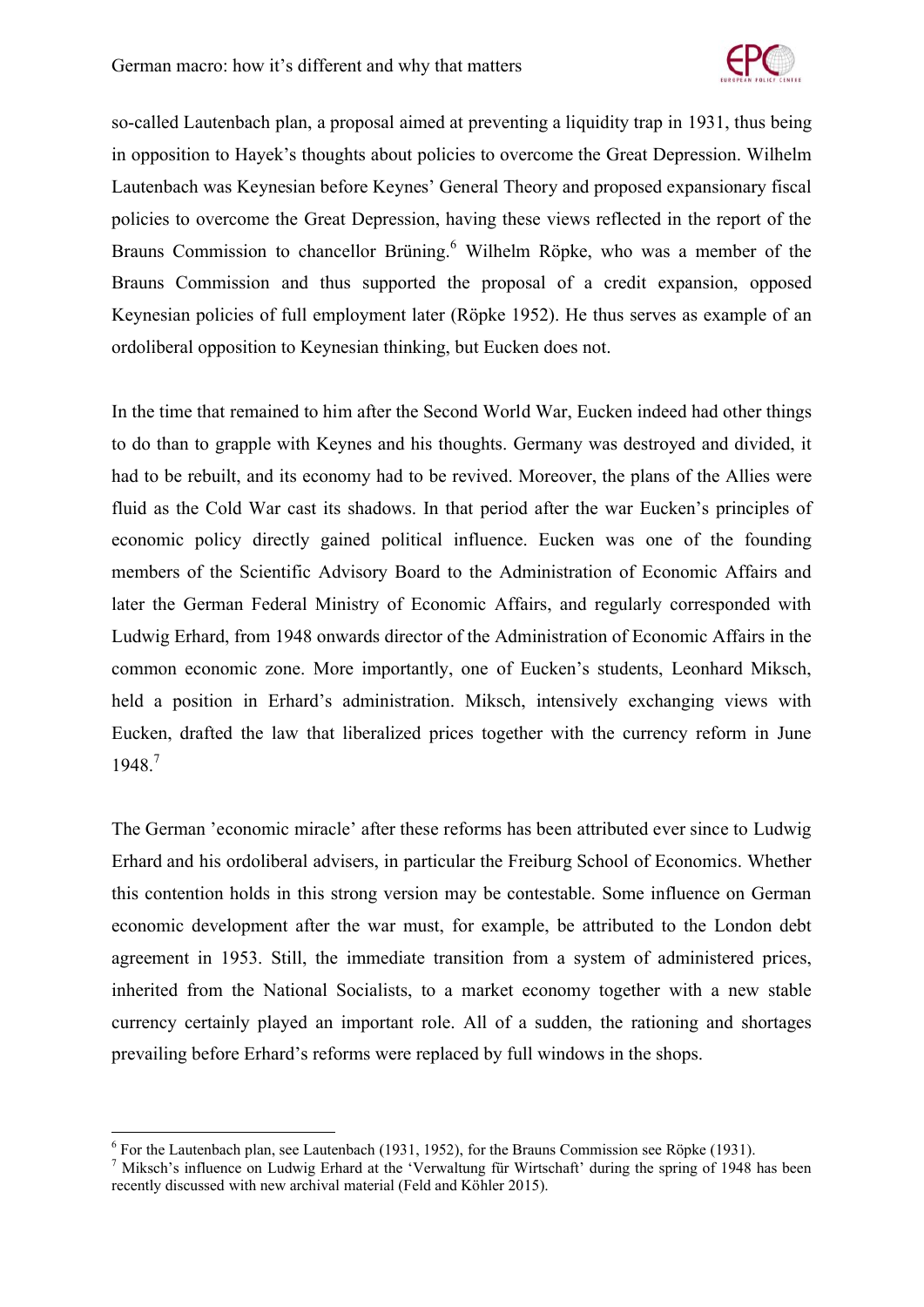

### *The Development of German Macroeconomic Policy*<sup>8</sup>

While the beginning of economic policy in Germany after the Second World War was influenced by ordoliberalism, Keynesianism quickly replaced it in the next two decades. This can also be inferred by an analysis of the reports and the protocols of the Scientific Advisory Board to the Federal Ministry of Economic Affairs. The board initially supported Erhard's ordoliberal reforms, but moved to the adoption of Keynesian ideas during the 1950s and 1960s. Eucken and Miksch had already passed away in 1950 when the Scientific Advisory Board to the Ministry of Economic Affairs and its sister institution, the Scientific Advisory Board to the Federal Finance Ministry, in 1956 proposed to pool economic policy advice in a German Council of Economic Experts (GCEE).<sup>9</sup> Erhard was at first critical of this proposal because he feared an emerging influence of Keynesianism or even economic planning. In the end, he supported the proposal and the GCEE became founded by law in 1963.

I mention these three economic advisory institutions prominently because they have brought together the dominant economic thinking in Germany, and perhaps also influenced economic policy since their foundation. In contrast to other advisory boards or commissions of the federal government in Germany (and to most other similar institutions in the world), all three economic advisory institutions are independent in several dimensions. It has thus happened frequently that they have criticized the economic or fiscal policies of the government. In their hybrid construction, they advise the government, but also have influence on economic policy through the public and the media. Following their reports and comparing them with actual policy reveals interesting patterns of the changing economic paradigms in German economic policy.

The GCEE is certainly a child of post-war Keynesian thinking in Germany. The GCEE law requires it to analyse the macroeconomic situation in Germany by studying whether price stability, external balance and high employment could be achieved with continuous and decent economic growth. These different macroeconomic goals were also included in the Law to Promote Stability and Growth in 1967. Although Karl Schiller, Minister of Economic Affairs and the architect of this Law, viewed his concept as merely supplementing the

<sup>8</sup> In this section, I draw on Feld, Köhler and Nientiedt (2015).

<sup>9</sup> For a detailed discussion, see Blesgen's (2000) biography of Erich Preiser, Professor at the Universities of Heidelberg from 1947 to 1956 and of Munich from 1956 to 1967, founding member of the Scientific Advisory Board to the Ministry of Economic Affairs and an early Keynesian. He was key to the foundation of the GCEE.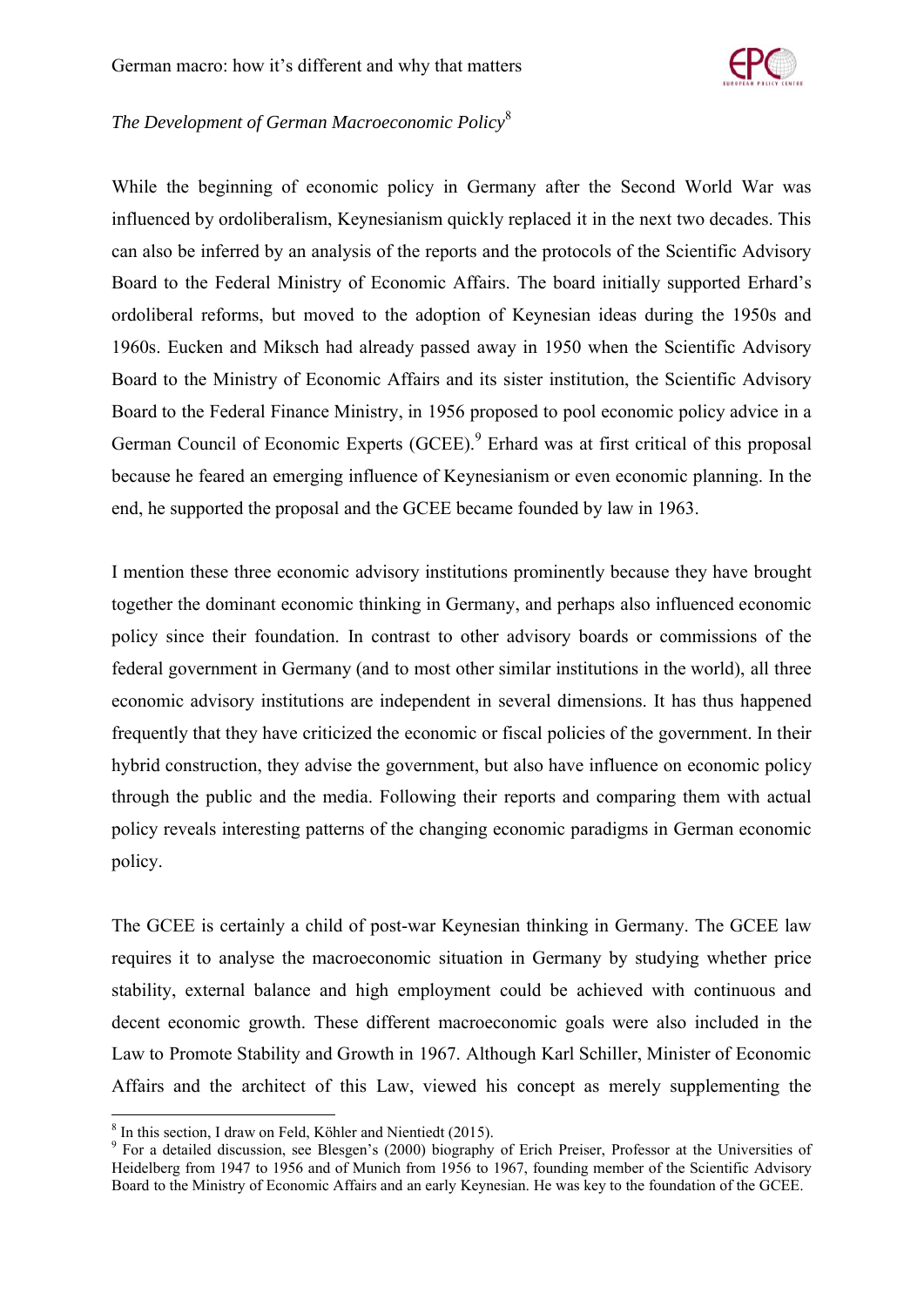

Freiburg imperative with Keynesian demand management, modern observers of this policy stress the dominance of Keynesianism (Giersch, Paqué and Schmieding 1992, Hagemann 2000, p. 115).

In his analysis of German monetary policy after the war, Richter (1999, pp. 19-20) notes that monetary policy was also regarded as being part of an overall concept of full employment policy. Specifically, the central bank was expected to foster economic growth by keeping interest rates low (Richter 1999, pp. 48-50). In line with this approach, the Bundesbank employed a measure of bank liquidity to guide its monetary policy decisions. This policy was aimed at three goals simultaneously: price stability, high employment and external balance (ibid, pp. 55-59). Notably, the German central bank deviated from the goal of price stability in order to boost aggregate demand: when confronted with the first recession after the war in 1967, the bank found it necessary to stabilize the business cycle by monetary measures (ibid, p. 65). Moreover, Richter underlines that ordoliberal arguments did not play an important role in the monetary policy debates of the late 1940s and 1950s.

In the beginning of the 1970s, Monetarism emerged as a major intellectual force in the German discussion of monetary policy (Giersch, Paqué and Schmieding 1992). Following the arguments by Milton Friedman and (Swiss economist) Karl Brunner, economists such as Hans Monissen and Manfred J.M. Neumann strongly recommended that the expansion (or contraction) of the quantity of money should be used as an indicator of monetary policy measures (e.g. Neumann 1972). Monetarist theory also maintained that central banks should primarily be concerned with price stability (Friedman 1968, pp. 14-17). When Germany had to redesign its monetary policy approach after the end of the Bretton Woods system in 1973, the Bundesbank accepted the monetarist prescription and chose monetary targeting as its modus operandi (Richter 1999, p. 78). In 1974, the German central bank announced a money supply target for the first time – and continued to do so even after a number of central banks adopted inflation targeting in the 1990s. Thus, from the mid-seventies onwards, the Bundesbank followed a monetary policy rule reflecting the ideas of Friedman.

The German Council of Economic Experts was influential in developing concepts for monetary targeting which supported the Bundesbank's policy change (GCEE 1973). More importantly, it induced the paradigm shift in German economic policy from Keynesianism to Supply-side Economics. In its annual report in 1976, the GCEE wrote that it is the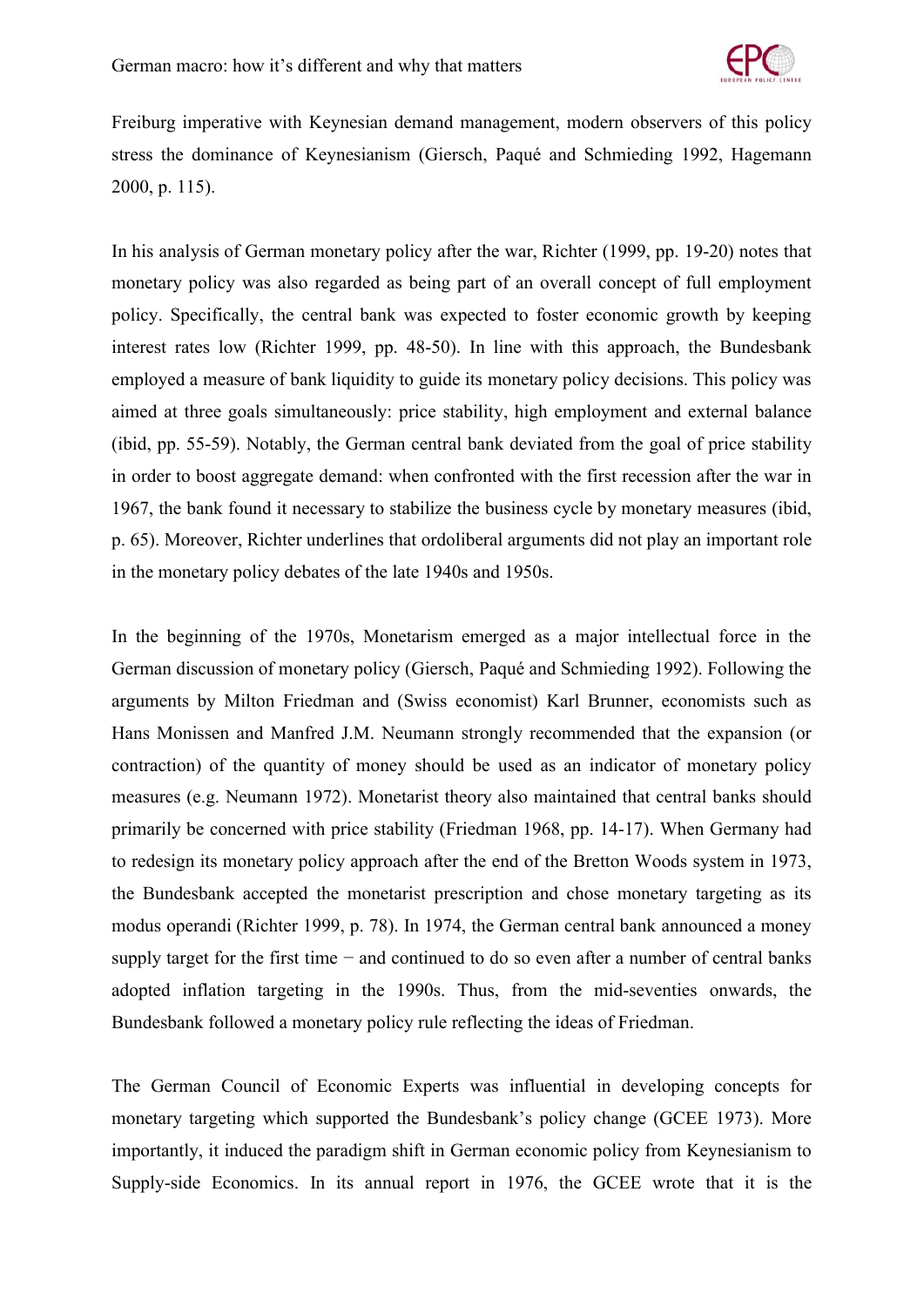

responsibility of supply-oriented economic policy to improve the conditions for private investment and structural change such that decent economic growth and high employment are achieved (GCEE 1976, paragraph 296). This was the same year as that when Herbert Stein coined the term Supply-side Economics in the U.S., but sometime before it became popular under Ronald Reagan. In Germany, the new government of Helmut Kohl in 1982 slowly adopted the new concept by the GCEE.

The coalition between Christian Democrats and Free Democrats came to power after the Social-Liberal coalition of Helmut Schmidt broke up, triggered by the so-called Lambsdorff paper by the then Minister of Economic Affairs, Otto Graf Lambsdorff. The paper demanded a shift to supply-side policy, in particular reforms of the labour market, the social security system, tax reforms and a consolidation of public finances (Feld 2013). The Kohl government accomplished the latter two, but did not manage to reform the labour market and social security. Interestingly, it was Gerhard Schröder who undertook the reforms partly proposed already in the Lambsdorff paper. Schröder's reforms were informed by another report of the GCEE (2002), but preceded by a decentralization of wage setting (Dustmann et al 2014).

These brief remarks on three decades of economic policy, affected by important economic shocks like reunification, the introduction of the Euro or the financial crisis, indicate that the discussions about economic policy following from the supply-side oriented concept of the GCEE have continued until today. German macroeconomic policy continued to develop along international lines, quickly following the rational expectations revolution, but also New Keynesian modelling strategies. For example, in a discussion of economic policy in Germany, Hellwig and Neumann (1987) argue that fiscal consolidation may lead to non-Keynesian effects depending on the strength of rational expectations, thus preceding Alesina and Perotti (1997) or Alesina and Ardagna (1998) by ten years. Issing and Wieland (2013) provide a broader discussion with a focus on monetary economics. There is actually no difference between German and Anglo-Saxon macroeconomics. German economic policy adopted Keynesianism a bit more slowly than Monetarism or New Classical Macroeconomics. This does not, however, hold for New Keynesian macroeconomics, and the time lags followed the need for macroeconomic policy: Germany faced its first recession after the war in 1967.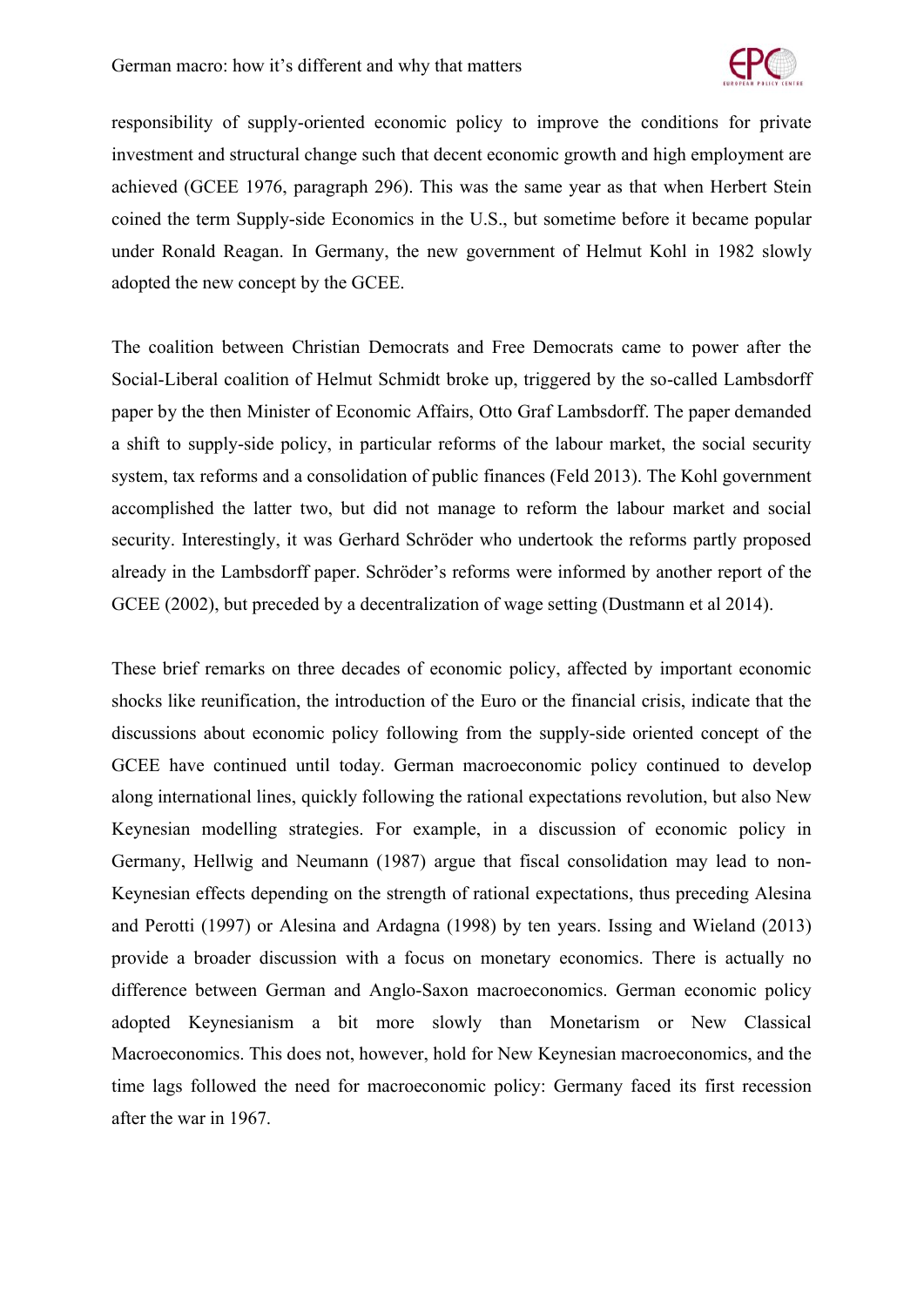

However, ordoliberalism always played a role in the background. Despite the changing macroeconomic paradigms, Olaf Sievert, a long-time member and former chairman of the GCEE, the architect of German supply-side economics, emphasized that the council has always focused on the microeconomic foundations of economic activity as well as on ordoliberal − rather than interventionist – policy-making (Sievert 2003, p. 35). Other prominent examples of German economists who argue in favour of Ordnungspolitik include the members of the Kronberger Kreis, $^{10}$  the Bundesbank, exemplified by their past presidents such as Hans Tietmeyer and their current president Jens Weidmann, as well as Hans-Werner Sinn, who reasoned at the height of the financial crisis that the U.S. needed to subject their banks to a strong regulatory framework in the ordoliberal tradition (Sinn, 2009).<sup>11</sup>

#### *German Positions During the Eurocrisis*

This tour d'horizon of the adoption of new ideas in macroeconomics by German economists, economic policy advisers and politics highlights that German macroeconomics is not different from any other and that ordoliberalism played a second order role. Political necessities and preferences have shaped particular economic policies in Germany across time. Directly after the Second World War, Germany had to be rebuilt and the transition to a (social) market economy, informed by ordoliberal thought, was the best way to cope with these problems. With the first recession in 1966, Keynesianism had its breakthrough in German economic policy. After the fall of the Bretton Woods system, the Bundesbank used its newly gained discretion and quickly adopted the concepts of Monetarism. Additionally, Germans have had a difficult relationship with the idea of inflation for most of the  $20<sup>th</sup>$ century. Paul Samuelson (1961, p. 677) famously remarked that whoever experienced the hyperinflation of the Weimar Republic could not discuss a compromise between price stability and growth. Thus, the Bundesbank's strategy also reflected popular opinion. The adoption of supply-side economics also followed political necessities, opportunities and preferences as would be expected given the results of more than fifty years of research in the

<sup>&</sup>lt;sup>10</sup> The Kronberger Kreis is a circle of ordoliberal economists and lawyers founded in 1981. I am currently  $\frac{1}{2}$ speaker of this circle.

<sup>11</sup> Before he concluded his career as President of the Bundesbank, Hans Tietmeyer worked at the Federal Ministry of Economic Affairs from 1962 to 1982. From 1982 to 1989, he was Secretary of State in the Federal Finance Ministry. He drafted the law to establish the GCEE, drafted the so-called Lambsdorff paper, and was important in the negotiations for German unification and EMU. In 1988, he escaped an assassination attempt by the Rote Armee Fraktion (RAF). Another influential person in the Federal Ministry of Economic Affairs was Otto Schlecht. Both Tietmeyer and Schlecht were strongly influenced by Ordoliberalism when studying economics.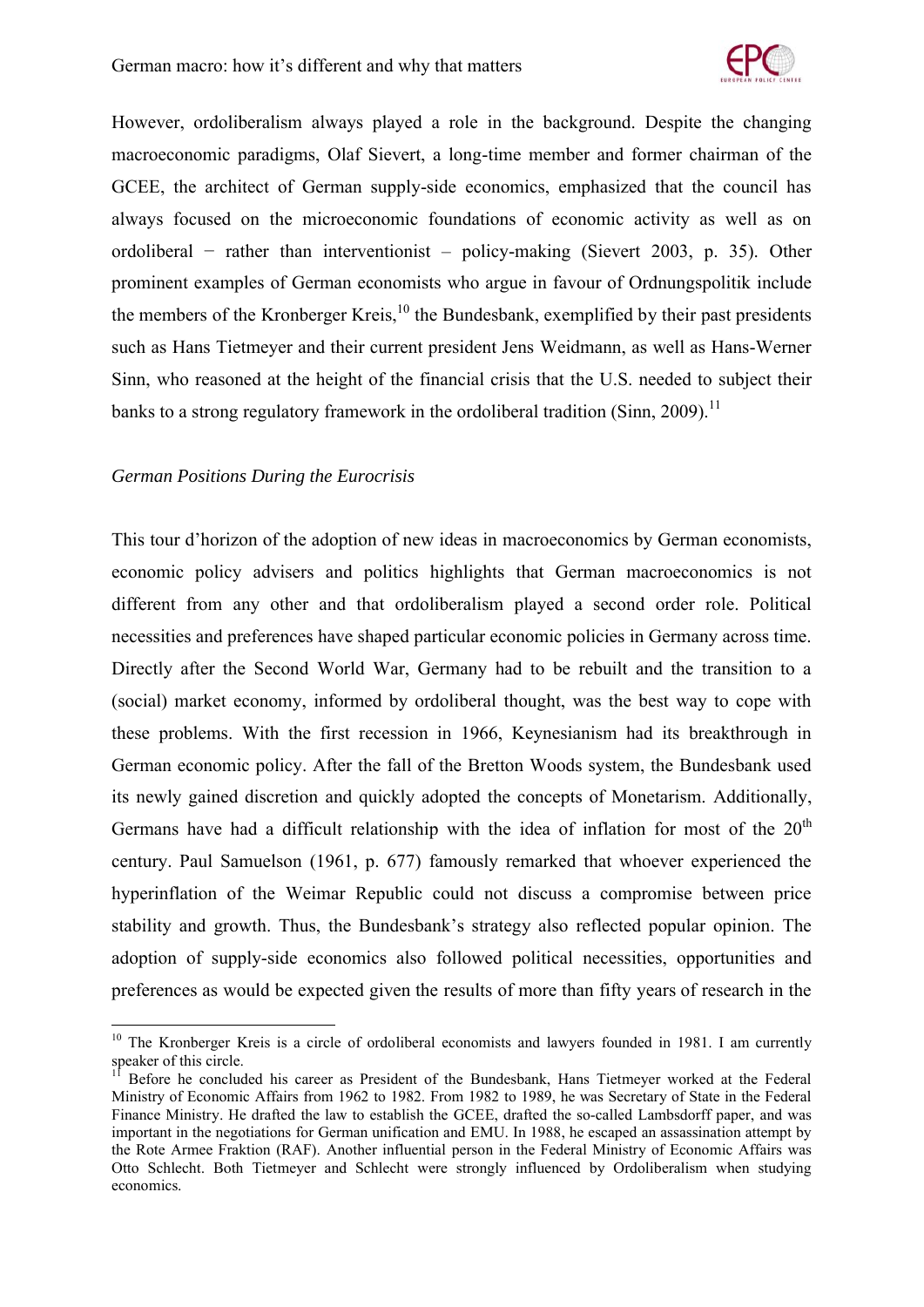

fields of public choice, constitutional economics and political economics with its emphasis on the self-interest of political decision-makers. The influence of ideas should not be exaggerated.

The same holds with respect to German positions during the Great Recession following the financial crisis and followed by the Eurocrisis. During the Great Recession, the German government (and the Bundesbank) supported the expansionary monetary policy of the ECB, quickly started to rescue the German banking system and adopted expansionary fiscal policy measures. The GCEE (2008) and the Scientific Advisory Board to the Federal Finance Ministry (2008) advocated such a strategy. As the federal government feared adverse effects on its refinancing conditions because of this deficit spending, the latter additionally proposed the introduction of the debt brake in order to stabilize expectations of market participants that Germany would return to solid public finances. This may have helped Germany to become a safe haven during the Eurocrisis.

The position the German government took in the Eurocrisis to date also follows such pragmatism (Feld, Köhler and Nientiedt, 2015). It has accepted the policy of the ECB, although it is becoming more and more reluctant to do so. It has taken a prominent role in the rescue policy providing funds to Greece, Ireland, Portugal, Spain and Cyprus, although this may have infringed on the no bailout-clause of the European Treaties. It has pushed towards a banking union in order to reduce the connection between sovereigns and banks. It has even accepted a restructuring of Greek debt, in the beginning of 2012 in the form of private sector involvement and in the end of 2012 by facing maturity extension and interest rate reduction on its own loans to Greece. The first restructuring amounted to a debt reduction in presentvalue terms of about 70 percent, the second to about 50 percent.

The underlying rationale of EFSF and ESM programmes follows along the lines of IMF programmes. Countries that do not have access to finance anymore get fresh money in exchange for the promise to conduct reforms of their labour and product markets as well as a consolidation of their budgets. There is nothing particularly German or even ordoliberal in it. It is simply common practice in international finance. The conditions of such rescue programmes are always debated among the participating parties. No creditor wants to lose money. It is thus no surprise that the IMF urges Germany to accept another Greek restructuring while it does not accept a haircut on its own loans. No debtor country wants to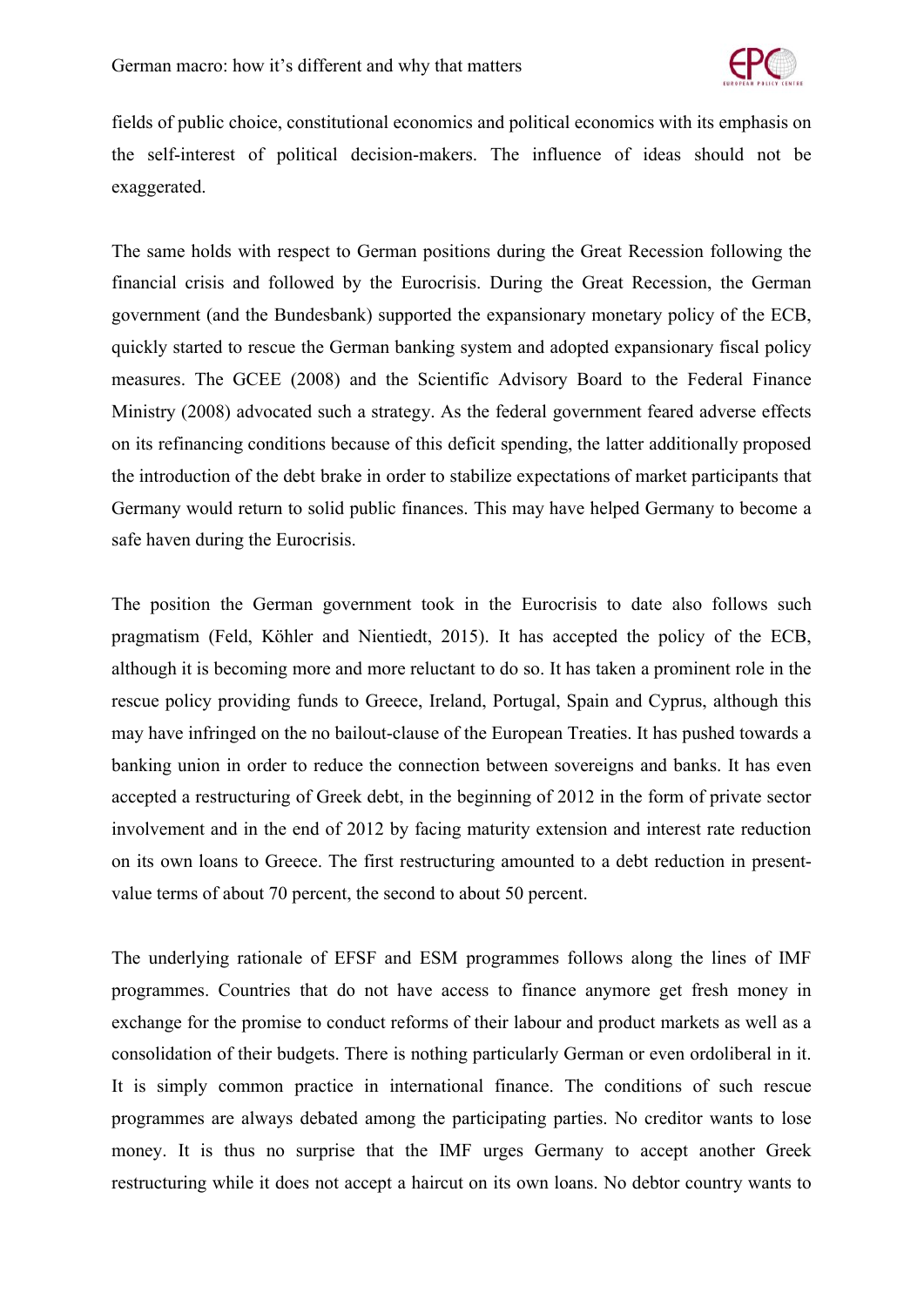

impose too harsh reform measures on its own population which is demonstrating against them. Many of the accusations that Germany faces are driven by the strong interests of the different players, especially those active in financial markets. Without the willingness of public creditors to provide funds to countries in trouble, they would have had to impose real austerity.

Germany's emphasis on structural reforms and sound public finances does not simply follow from ordoliberalism. Of course, the rules-based framework of EMU is open to a reinterpretation in ordoliberal thinking (Feld, Köhler and Nientiedt, 2015). Monetary policy is centralized, with fiscal and other economic policies on purpose remaining with the national authority, but in the hope that national policies are disciplined by the financial markets. The Maastricht criteria and the Stability and Growth Pact, and later the Fiscal Compact, serve as devices that help countries to achieve sound fiscal policies and avoid harsh reactions in the financial markets. These are all clear ordoliberal principles aiming at a congruence of liability and control. However, as the broad discussion about fixed and flexible exchange rates since the 1950s shows, a monetary union is only sustainable if there is a minimum degree of convergence of the economic policies of its members. If the instrument of exchange rate adjustments is no longer available, other mechanisms of adjustment become more important. If member states do not want to establish a fiscal transfer system between themselves, wage and price flexibility on the one hand and mobility of labour and capital on the other hand have to manage the necessary adjustment to economic shocks. Put differently, alternatives to the current policy in the Eurozone rely on additional finances external to each country in trouble. Germany's position as unwilling to establish policies that lead to such transfer systems should be understood as in its own interest. If any other country were willing to step in and pay, be it the US, Britain or France, it is not a bold hypothesis that Germany would be happy to accept that.

### **References**

- Alesina, A. and S. Ardagna (1998), 'Tales of Fiscal Adjustment', *Economic Policy* 21, 205 247.
- Alesina, A. and R. Perotti (1997), 'Fiscal Adjustments in OECD Countries: Composition and Macroeconomic Effects', *IMF Staff Papers* 44, 210 – 248.
- Barro, R.J. and D.B. Gordon (1983), 'Rules, Discretion and Reputation in a Model of Monetary Policy', *Journal of Monetary Economics* 12, 101 – 121.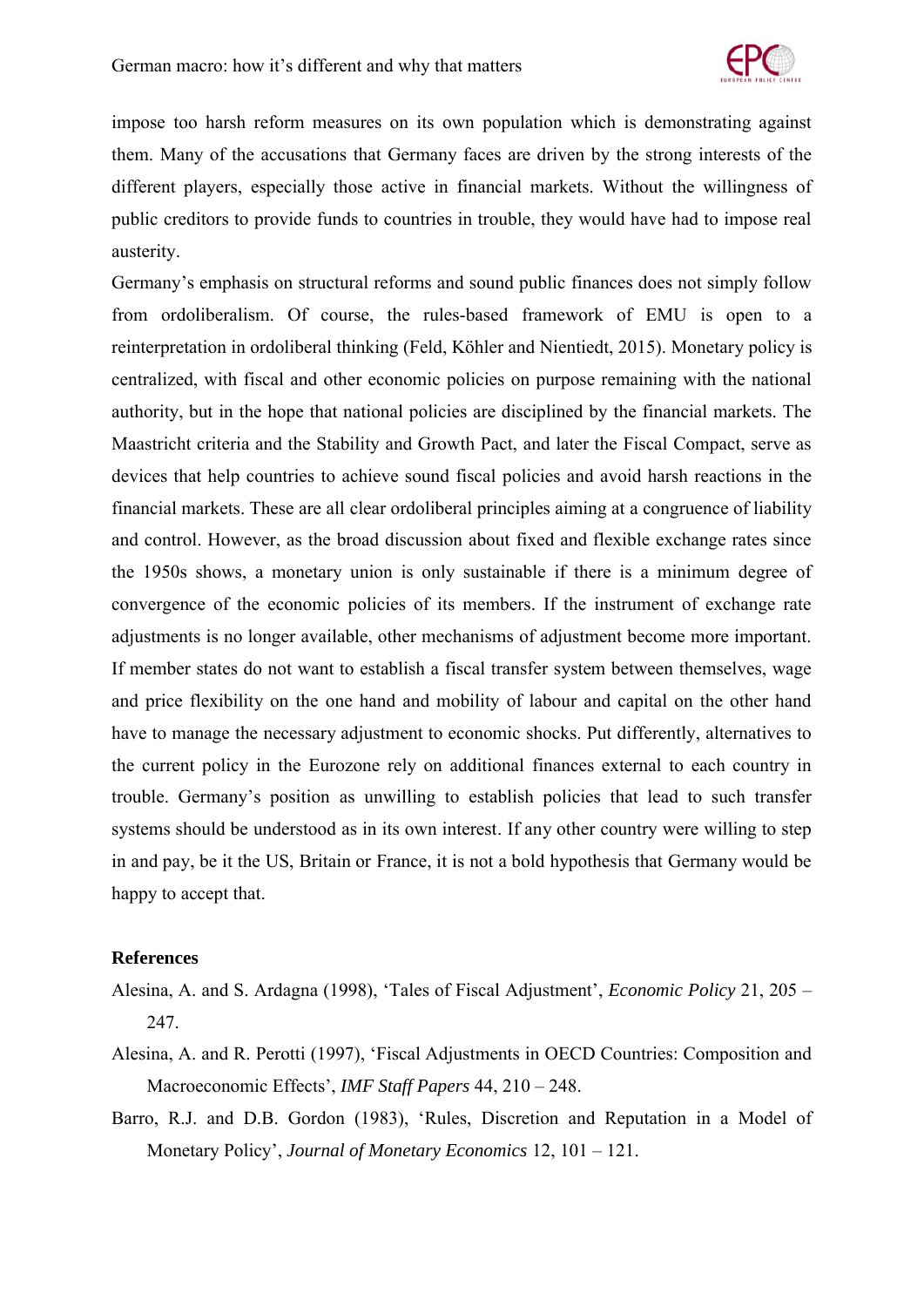

- Blesgen, D.J. (2000), *Erich Preiser: Wirken und wirtschaftspolitische Wirkungen eines deutschen Nationalökonomen (1900–1967)*, Springer, Berlin et al.
- Dustmann, C., B. Fitzenberger, U. Schönberg and A. Spitz-Oener (2014), 'From Sick Man of Europe to Economic Superstar: Germany's Resurgent Economy', *Journal of Economic Perspectives* 28 (1), 167 – 188.
- Eucken, W. (1940/1950), *The Foundations of Economics: History and Theory in the Analysis of Economic Reality*, William Hodge and Company, London.
- Eucken, W. (1952/2004), *Grundsätze der Wirtschaftspolitik*, Mohr Siebeck, Tübingen.
- Feld, L.P. (2013), Zur Bedeutung des "Manifests der Marktwirtschaft", oder: das Lambsdorff-Papier im 31. Jahr, *Zeitschrift für Wirtschaftspolitik* 62, 227 – 243.
- Feld, L.P. and E.A. Köhler (eds.) (2015), *Wettbewerbsordnung und Monopolbekämpfung: Zum Gedenken an Leonhard Miksch (1901 – 1950)*, Mohr Siebeck, Tübingen.
- Feld, L.P., E.A. Köhler and D. Nientiedt (2015), 'Ordoliberalism, Pragmatism and the Eurozone Crisis: How the German Tradition Shaped Economic Policy in Europe', forthcoming in: *European Review of International Studies* 2 (3), 2015, 48 – 61.
- Frey, B.S. and R. Eichenberger (1993), 'American and European Economics and Economists', *Journal of Economic Perspectives* 7 (4), 185 – 193.
- Frey, B.S. and W.W. Pommerehne (1988), 'The American Domination among Eminent Economists', *Scientometrics* 11, 97 – 110.
- Frey, B.S. and K. Rost (2010), 'Do Rankings Reflect Research Quality?', *Journal of Applied Economics* 13, 1 – 38.
- Friedman, M. (1968), 'The Role of Monetary Policy', *American Economic Review* 58, 1 17.
- German Council of Economic Experts (GCEE) (1973), *Mut zur Stabilisierung*, Annual Economic Report 1973/74, Kohlhammer, Stuttgart.
- German Council of Economic Experts (GCEE) (1976), *Zeit zum Investieren*, Annual Economic Report 1976/77, Kohlhammer, Stuttgart.
- German Council of Economic Experts (GCEE) (2002), *Zwanzig Punkte für Beschäftigung und Wachstum*, Annual Economic Report 2002/03, Statistisches Bundesamt, Wiesbaden.
- German Council of Economic Experts (GCEE) (2008), *Die Finanzkrise meistern – Wachstumskräfte stärken*, Annual Economic Report 2008/09, Statistisches Bundesamt, Wiesbaden.
- Giersch, H., K.-H. Paqué and H. Schmieding (1992), *The Fading Miracle: Four Decades of Market Economy in Germany*, Cambridge University Press, Cambridge, 2nd revised ed., 1994.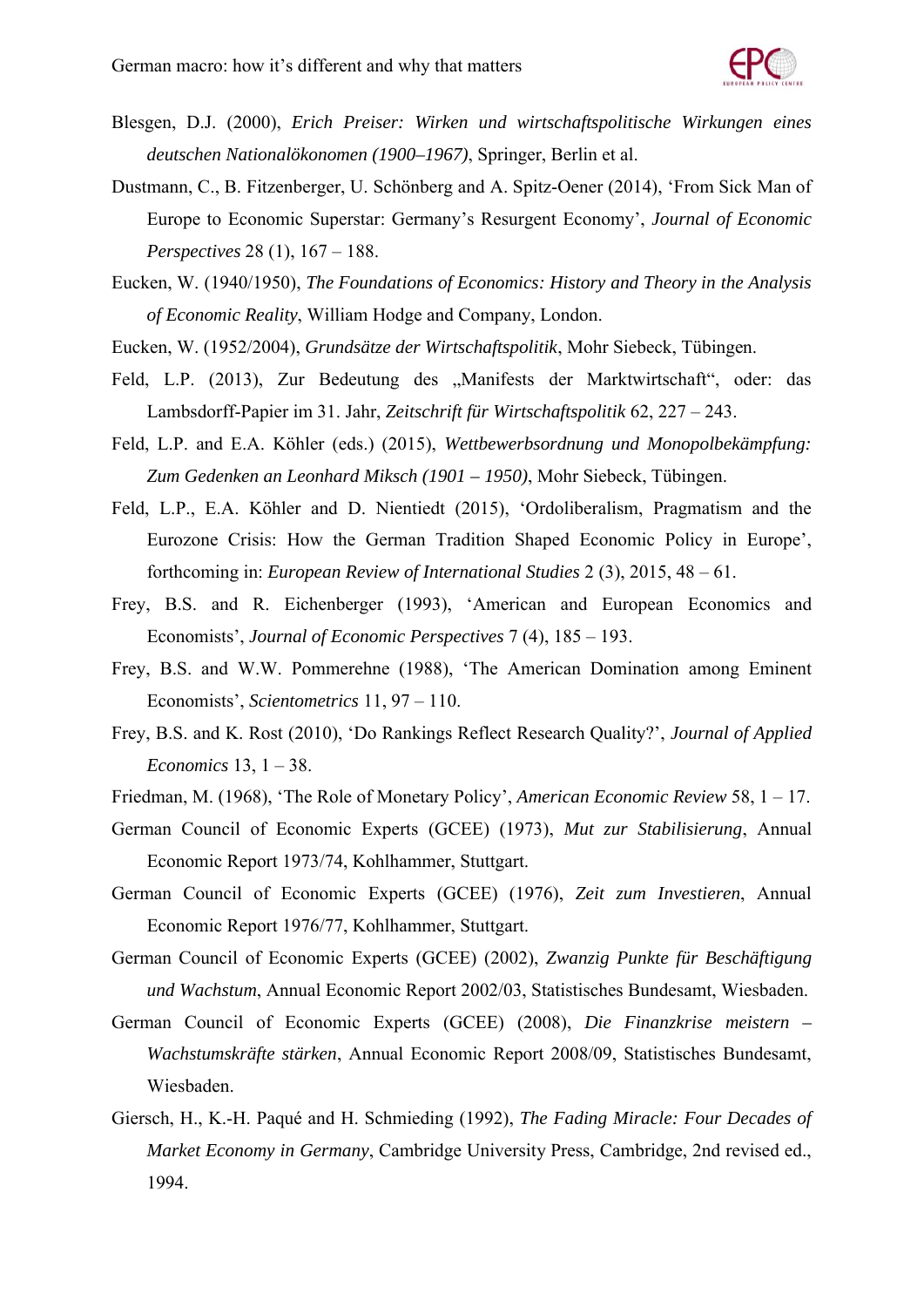

- Hagemann, H. (2000), 'The Post-1945 Development of Economics in Germany', in: A. Coats, (ed.), *The Development of Economics in Western Europe Since 1945*, Routledge, London,  $110 - 124$ .
- Haucap, J. and J. Muck (2015), 'What Drives the Relevance and Reputation of Economics Journals? An Update from a Survey among Economists', *Scientometrics* 103, 849 – 877.
- Hellwig, M. and M.J.M. Neumann (1987), 'Economic Policy in Germany: Was There a Turnaround?', *Economic Policy* 2 (5), 103 – 145.
- Issing, O. and V. Wieland (2013), 'Monetary Theory and Monetary Policy: Reflections on the Development over the Last 150 Years', Jahrbücher für Nationalökonomie und Statistik/ Journal of Economics and Statistics 233, 423 – 445.
- Keynes, J.M. (1936), *The General Theory of Employment, Interest and Money*, MacMillan, London.
- Kirchgässner, G. (1988), Wirtschaftspolitik und Politiksystem: Zur Kritik der traditionellen Ordnungstheorie aus der Sicht der Neuen Politischen Ökonomie , in: D. Cassel, B. Ramb and H. Thieme (eds.), *Ordnungspolitik*, Vahlen, Munich, 53 – 75.
- Kocher, M.G. and M. Sutter (2001), 'The Institutional Concentration of Authors in Top Journals of Economics During the Last Two Decades', *Economic Journal* 111, 405 – 421.
- Köhler, E.A. and S. Kolev (2013), 'The Conjoint Quest for a Liberal Positive Program', in: D. Levy and S. Peart (eds.), *The Modern Economy – Economic Organization and Activity*, Palgrave MacMillan, Basingstoke, 211 – 228.
- Kydland, F.E. and E.C. Prescott (1977), 'Rules Rather than Discretion: The Inconsistency of Optimal Plans', *Journal of Political Economy* 85, 473 – 492.
- Lautenbach, W. (1931), 'Möglichkeiten einer Konjunkturbelebung durch Investition und Kreditausweitung', Paper presented at the secret conference of the List Society, September 9, 1931.
- Lautenbach, W. (1952), *Zins, Kredit und Produktion*, (ed. by W. Stützel), Mohr Siebeck, Tübingen.
- Neumann, M. (1972), 'Bank Liquidity and the Extended Monetary Base as Indicators of German Monetary Policy', in: K. Brunner (ed.), *Proceedings of the First Konstanzer Seminar on Monetary Theory and Monetary Policy*, Duncker & Humblot, Berlin pp. 165-217.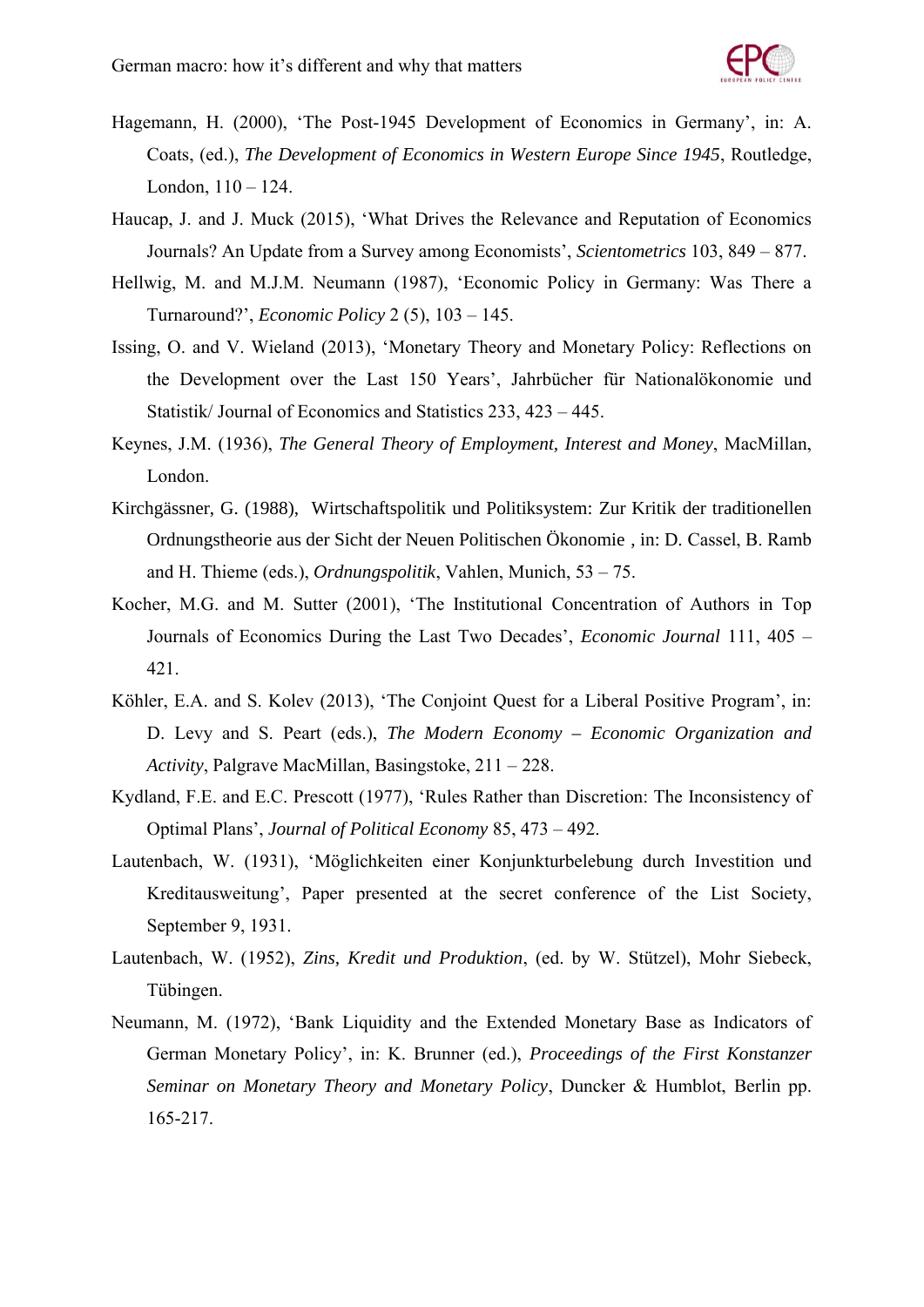

- Nientiedt, D. and E. Köhler (2016), 'Liberalism and Democracy − A Comparative Reading of Eucken and Hayek', forthcoming in: *Cambridge Journal of Economics*, doi:10.1093/cje/bev081.
- Richter, R. (1999), *Deutsche Geldpolitik 1948-1998*, Mohr Siebeck, Tübingen.
- Röpke, W. (1931), 'Praktische Konjunkturpolitik. Die Arbeit der Brauns-Kommission', *Weltwirtschaftliches Archiv* 34, 423 – 464.
- Röpke, W. (1952), 'The Economics of Full Employment: An Analysis of the U.N. Report on National and International Measures for Full Employment', reprinted in: H. Hazlitt (ed.), *The Critics of Keynesian Economics*, University Press of America, Lanham, 1960, 362 – 386.
- Samuelson, P. (1961), Die Wirtschaftswissenschaft in Amerika', *Journal of Institutional and Theoretical Economics* 117, 658 – 678.
- Scientific Advisory Board tot he Federal Finance Ministry (2008), *Besteht in Deutschland weiterer fiskalpolitischer Handlungsbedarf zur Stabilisierung der Konjunktur?*, Letter to Finance Minister Peer Steinbrück, Berlin, December.
- Sievert, O. (2003), 'Vom Keynesianismus zur Angebotspolitik', in: Sachverständigenrat zur Begutachtung der gesamtwirtschaftlichen Entwicklung (eds.), *Vierzig Jahre Sachverständigenrat 1963-2003*, Statistisches Bundesamt, Wiesbaden, 34 – 46.
- Simons, H. (1934/1948), 'A Positive Program for Laissez Faire: Some Proposals for a Liberal Economic Policy', reprinted in: H. Simons (1948), *Economic Policy for a Free Society*, University of Chicago Press, Chicago, 40 – 77.
- Sinn, H.-W. (2009), 'Stuffing the Goose Strategy', *ifo viewpoint* No. 104, Munich.
- Vanberg, V. (2004), 'The Freiburg School: Walter Eucken and Ordoliberalism', Freiburg Discussion Papers on Constitutional Economics 04/11.
- Vanberg, V. (2014), 'Ordnungspolitik, the Freiburg School and the Reason of Rules', *i-lex* 9,  $205 - 220$ .
- Weidmann, J. (2014), ,Marktwirtschaftliche Prinzipien in der Währungsunion', Acceptance Speech at the Wolfram Engels Prize Award Ceremony, Kronberg, 28 March 2014.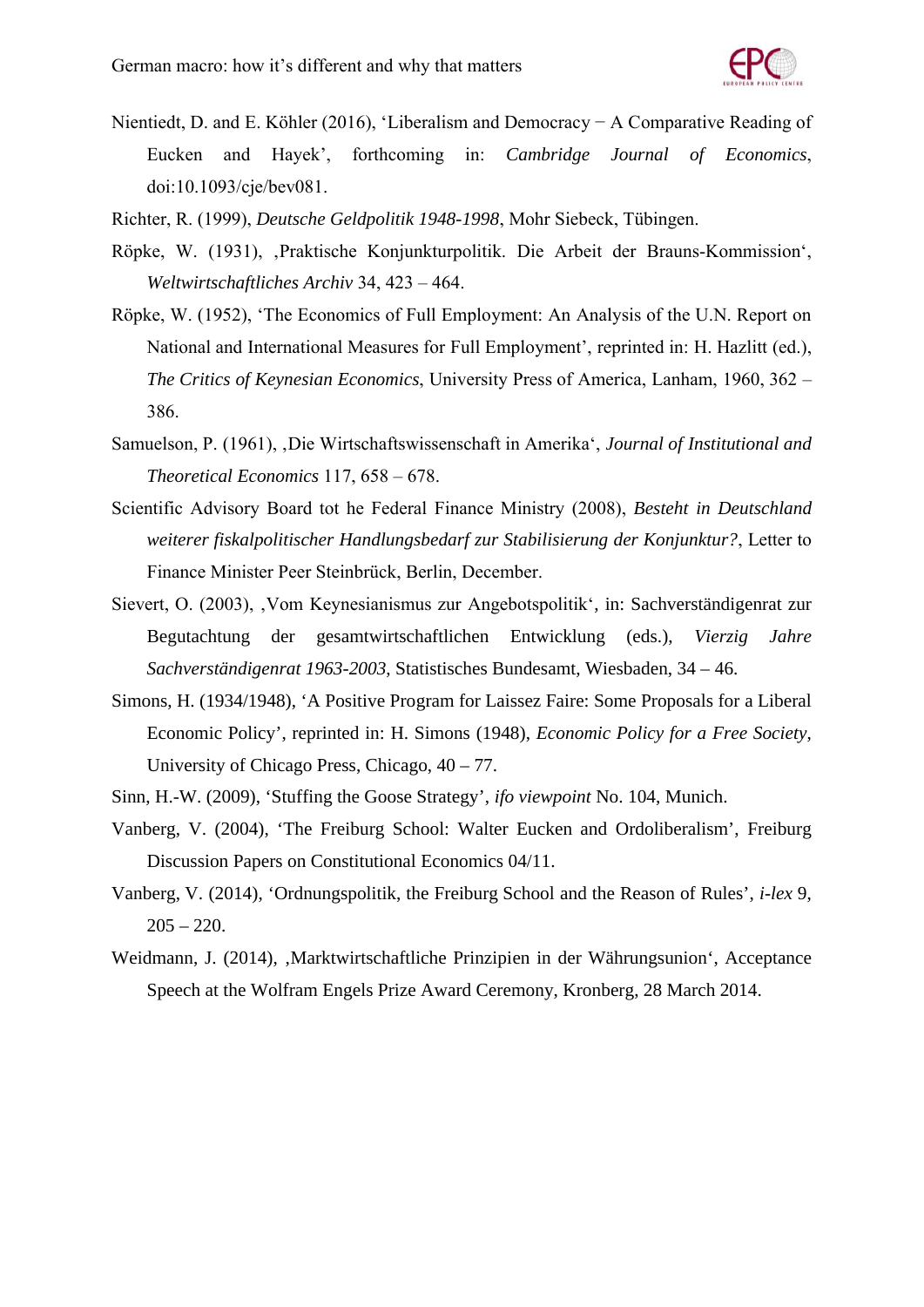

# **Versailles in Athens: The implications of German government policy for Greece**

## by Brigitte Granville<sup>1</sup>

### **1 Collective Memory**

In Granville, Martorell Cruz and Prevezer (2015) we focus on the way that history and culture interact (Boldizzoni, 2011; Douglas, 1986 and Temin, 1997) to form a collective memory or a 'shared mental model' comprising a set of prior assumptions and categorizations used by people in making choices (Tversky and Kahneman, 1974). Drawing on the social psychology literature, decision-making is explained not by rationality but by individuals and groups being conditioned by a country's shared mental model (Denzau and North, 1994; Mantzavinos, North and Shariq, 2004).

Although this concept of 'shared mental model' could quickly degenerate into national stereotypes, the cognitive process lying at the foundation of the social order cannot be explained by rational choice theory, as Mary Douglas (1986) argued. In this short essay, the historical event which is the most widely identified as being part of the collective German memory and at the roots of German policy towards the Greek and wider Eurozone (EZ) crisis is the country's inter-war experience of hyperinflation and the destruction of democracy (Ferguson and Granville, 2000). The lesson drawn from those calamities was that a strong state was needed to create the framework for the economy to function through rules and laws (Bonefeld, 2012).

### *Collective memory and economic patterns*

The rules-based tenets of Ordoliberalism leave open the question of the actual content of the rules concerned: this question was answered in practice by the nature of Germany's growth model. For reasons that may be traced back partly to the Weimar experience and partly to the post-war reconstruction period, Germany committed itself to balancing the government

<sup>&</sup>lt;sup>1</sup>Queen Mary University of London, Center for Globalization Research.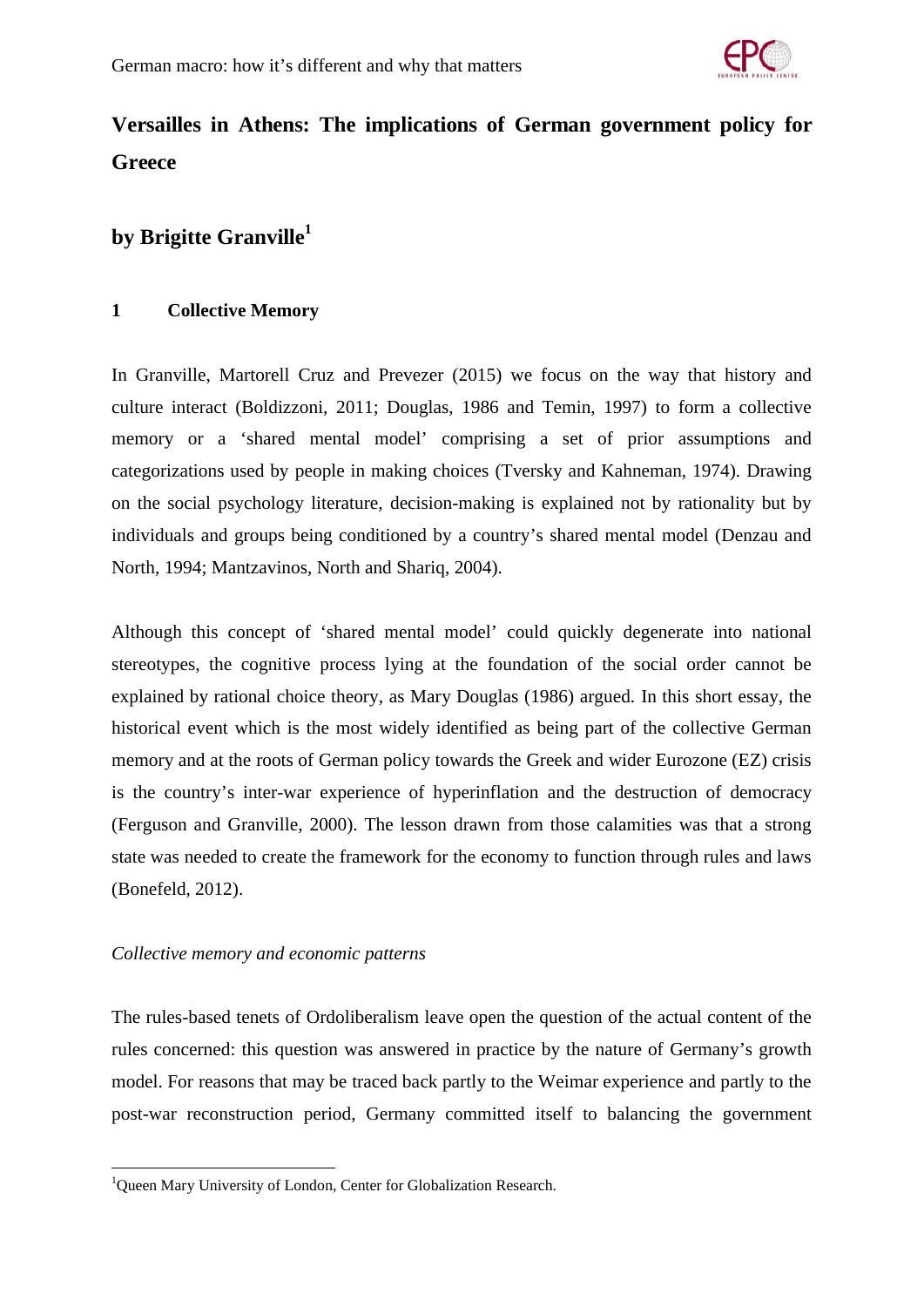

budget and using interest rates to fight inflation. The social security and cohesion that came from high levels of employment and reliable wages was achieved at the cost of a long-term bias against domestic demand and a reliance on external demand. Streeck (2010) argues that in addition to Ordoliberalism collective memory is influenced by a Durkheimian concept of the state which led in the post-war reconstruction period to the idea of social obligations. This Durkheimian spirit of collective public and national interest which infused the economic policies accompanying reunification in 1990 gave rise to fiscal pressures and loss of competitiveness that were then corrected by a striving to return to the 'Order' – only now, according to Streek (2010), in the Williamson (1985) framework of increased efficiency associated with the Hartz reforms under the Schroder government in 2001-02.

For Streeck (2010), this Williamsonian framework was developed during the 1980s, under pressure of the liberalization of capital markets. The hold of the Durkheimian ideas of solidaristic social obligations gave way to a more segmented approach, where coordination and cooperative alliances on a company basis between employers and workforce are pursued for the sake of mutual efficiency gains for those in the core economy, at the cost of what Streeck calls disorganization in the fringe sectors. These Williamsonian ideas of the state's role bear some comparison with the earlier ideas of Ordoliberalism, but there is less emphasis in Williamson (1985) on order and more on contractual individual advantage.

Those Hartz reforms nevertheless maintained the German tradition of demand repression – and, as it happened, they coincided with the launch of the euro. Thus it was that the core conceptual error of the single currency was gravely aggravated. This error may be labelled 'mythical convergence'.

### **2 Mythical convergence<sup>2</sup>**

The motivations of the founders of the economic and monetary union (EMU) – France and Germany – was the quest for stability (James, 2012) in the spirit of "the discipline and certainty of the gold standard" (Bordo and James, 2013: 1) to ensure the smooth functioning of the common market. By fixing the nominal exchange rate and therefore eliminating exchange risk, convergence between the stronger and weaker economies that share the euro –

 $2$  This section draws on Granville and Nagly (2014 and 2015).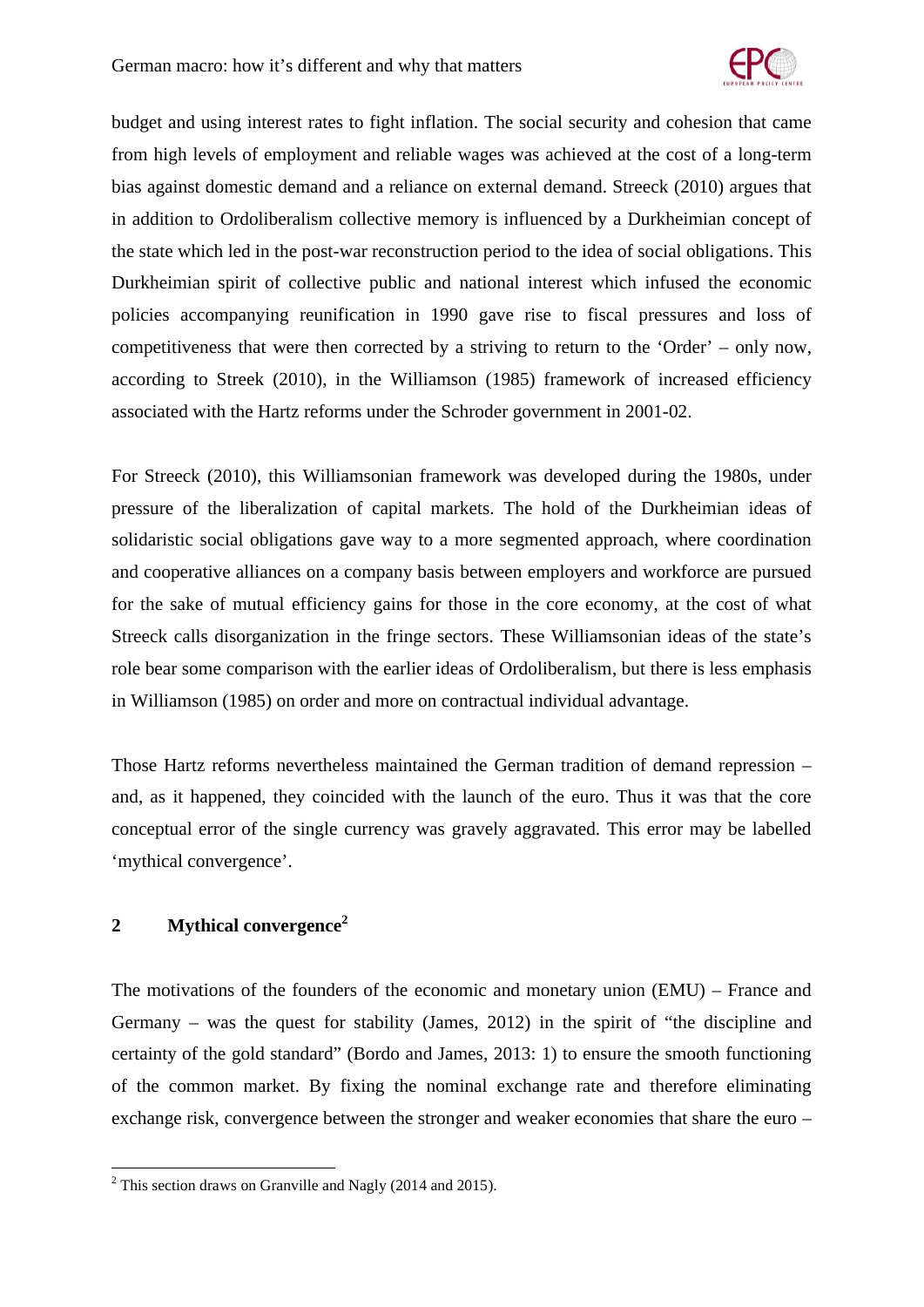

the so called 'core' and 'periphery' – would be achieved through the smooth flow of capital from the surplus to the deficit countries loosening the latter's external constraint and improving their output capacities and productivity (James, 2012).

The very opposite has turned out to be the case. The early literature (Thirlwall, 1991; Feldstein, 1992; Godley, 1992; Gourinchas, 2002), warned that balance of payments problems within the monetary union – far from disappearing – would steadily deepen in the event of economic divergence between EZ members, especially diverging levels of competitiveness (proxied by unit labour costs). Indeed, divergence in trade and competitiveness performance has been exacerbated by real effective exchange rate (REER) appreciation, largely driven by nominal appreciation of the common currency post-1999 (Chen, Milesi-Ferretti and Tressel, 2012).

Without the 'safety valve' of external devaluation, divergent competitiveness is addressed in two ways: internal devaluation that is "a depreciation of the real exchange rate in the deficit countries via a cut in their unit labour costs, either through higher productivity or lower nominal wages" (Belke and Dreger, 2013:14) or cross-border financial flows – that is, transfers.

As already mentioned, however, pre-existing ULC divergence was aggravated by Germany's Hartz reforms at the very onset of the euro. Germany engaged in a new wave of internal devaluation, by depressing its real wage growth in order to enhance its price competitiveness (Cesaratto and Stirati 2010). Table 1 shows the deepening of the divergence of competitiveness measured by unit labour costs (ULC) with Germany.

|                | France | Germany   Greece |       | Italy | Portugal |
|----------------|--------|------------------|-------|-------|----------|
| <b>ULC</b>     | 5.2    | $-15.94$         | 19.79 | 12.54 | 10.03    |
| relative<br>to |        |                  |       |       |          |
| Germany        | 21.14  |                  | 35.73 | 28.48 | 25.98    |

TABLE 1 - UNIT LABOUR COST, PERCENT CHANGE BETWEEN Q3 1999 AND Q4 2008

Note: Competitiveness indicator: relative unit labour costs, overall economy. Index: 2005=100, seasonally adjusted.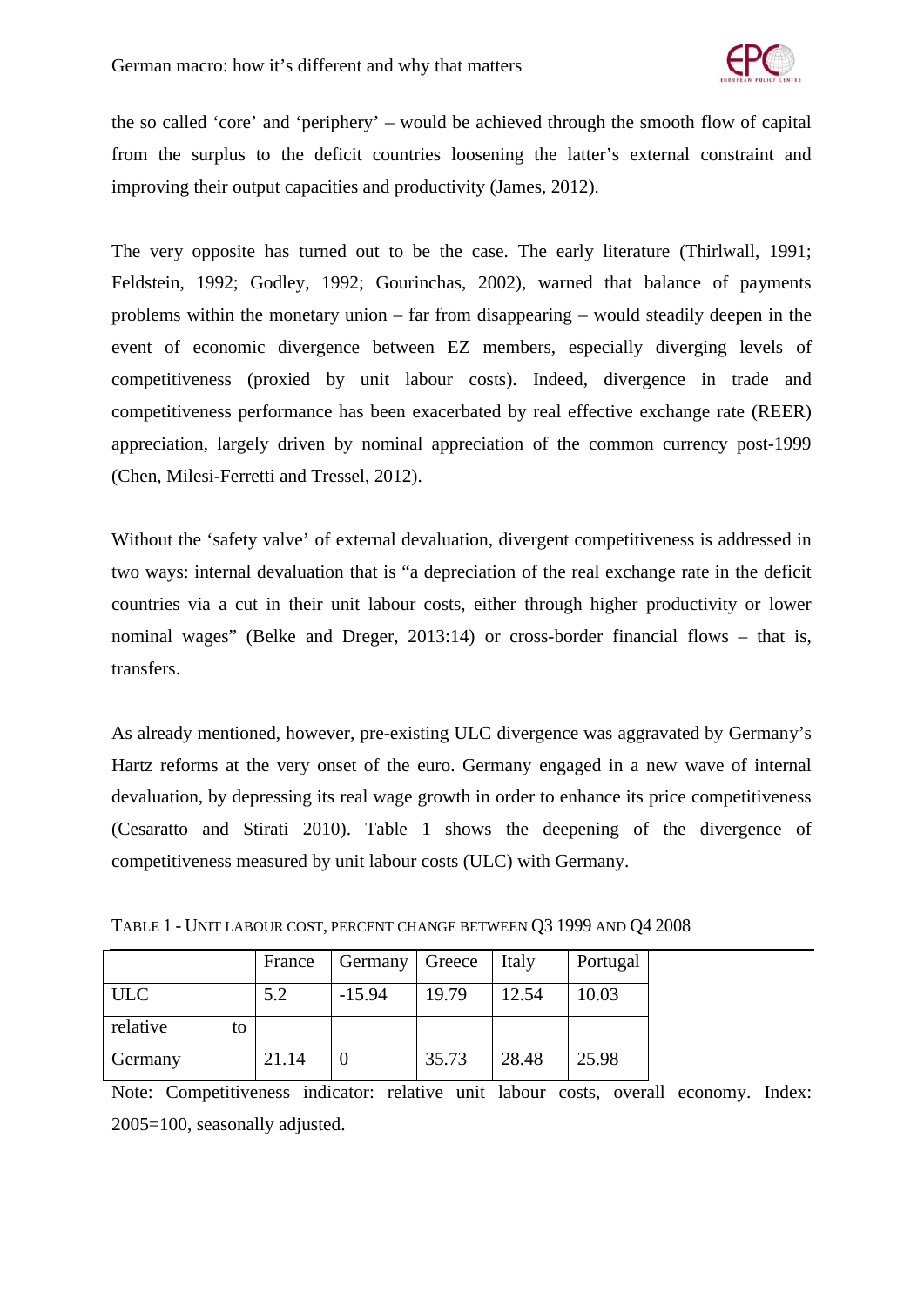

Source: Authors' calculation in Granville and Nagly (2014) on data from OECD Economic Outlook

When, after the 2008 global financial crisis, this divergence could no longer be papered over by private sector transfers and the public sector had to step in to rescue Greece and the other countries that had lost market access, Germany presided over what has become a rules-based transfer union – that is, in accordance with the 'no bail-out' principles of the monetary union, official transfers are made conditional on fiscal tightening designed to ensure compliance with the rules laid down in the relevant treaties from Maastricht to the Fiscal Compact which entered in force in January 2013.

In this way, Greece and the other troubled countries of the EZ periphery were dragged into the inferno of internal devaluation with small competitiveness gains and dramatic consequences in terms of output losses and unemployment (Bagnai, 2015; Papanikos, 2015). Greece experienced a depression comparable to the decline in output and employment that Germany suffered from 1930 to 1932.

The way out of this spiral lies in a fiscally-led demand expansion in Germany. And, as it happens, such an expansion is called for by the rules of the Eurozone – specifically, the EU's Macroeconomic Imbalance Procedure (MIP).

### **3 The rebalancing mechanism is jammed**

In a rules-based monetary union, the adjustment mechanism of nominal exchange rate realignments has to be replaced by the implementation of rules in a fair and symmetrical manner. But the rules-based monetary union stopped at the core. The situation may be compared to a club, whose initial rules were set according to the collective memory and economic structure of the club's core member, Germany. Many of the club's rules are consequently stacked against the weakest members – that is, the countries caught in the cycle of inferior competitiveness. Two examples illustrate how the rebalancing mechanism is jammed.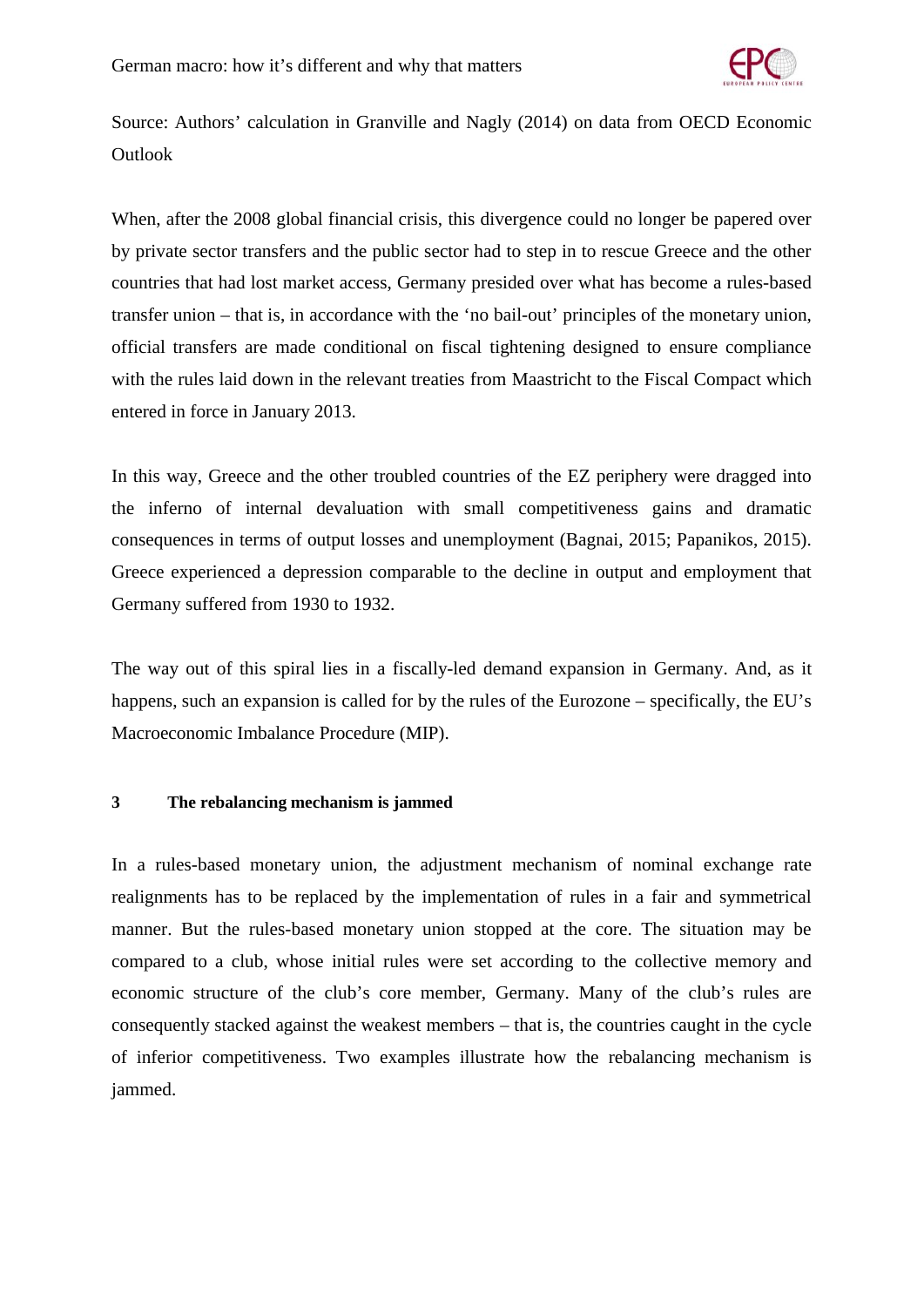

### *Germany's macroeconomic imbalances*

The relevant rule is the Macroeconomic Imbalance Procedure. The MIP states that the European Commission should launch infringement proceedings against countries that run:

"3 year average of the *current account balance* as a percentage of GDP, with indicative thresholds of +6% and - 4%." (European Commission, 2014).

In other words, the rules should apply to Germany too where according to the European Commission (2015: 14):

"The current account surplus increased from 6.7 % of GDP in 2013 to 7.4 % in 2014, well above the Macroeconomic Imbalance Procedure indicative three-year threshold of 6 % of GDP."

Since 2004, that is for 11 years, Germany has had an average current account surplus of 6 per cent of GDP (IMF, 2015: 11). The surplus not only makes it harder for the Eurozone crisis countries to claw their way out of trouble; it is not in Germany's own economic interest. The surpluses are being recycled into capital flows abroad with a negative rate of return, eroding the wealth base that the country will need over the next ten years as it goes into precipitous demographic decline. Germany's jobless rate fell in 2015 to a post-reunification low of 4.7%. The country should therefore be enjoying a surge of consumption. But the German finance ministry is instead running a budget surplus of 0.6% of GDP.

If the rules were applied symmetrically to both core and periphery members of the Eurozone, under the MIP, an excessive imbalance procedure would be launched whereby Germany could be ordered to present an 'action plan' to cut the surplus. If that failed, Berlin could be forced to pay a deposit of up to 0.1% of GDP into a special account, while it is on probation. Ultimately, this money can be seized if nothing is done.

### *Greece's liquidity crisis*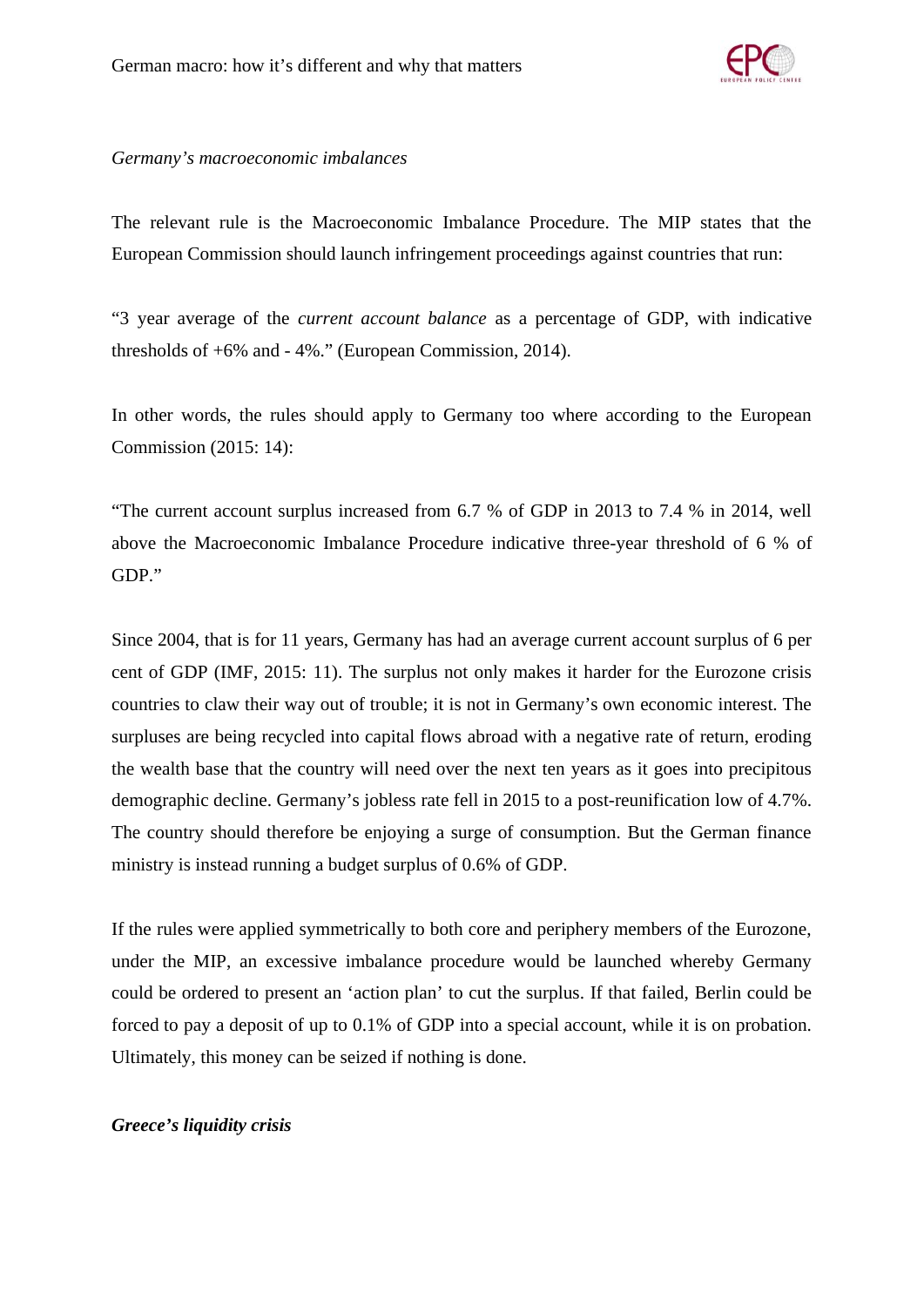

The perfect example as regards Greece is the European Central Bank (ECB)'s emergency liquidity assistance (ELA) facility, which the Greek banks were forced to tap through the Greek central bank from February 2015 onwards, when the ECB decided to stop accepting Greek banks' collateral. The rules governing the ELA facility state that:

"responsibility for the provision of ELA lies with the NCB [national central bank] concerned. This means that any costs of, and the risks arising from, the provision of ELA are incurred by the NCB . . ." (ECB, 2014)

and therefore not shared according to the NCBs' capital keys in the ECB. Yet, while the NCB must take the lending risk of ELA, the final say lies with the ECB:

"Article 14.4 of the Statute of the European System of Central Banks and of the European Central Bank (Statute of the ECB) assigns the Governing council of the ECB responsibility for restricting ELA operations if it considers that these operations interfere with the objectives and tasks of the Eurosystem. Such decisions are taken by the Governing Council with a majority of two-thirds of the votes cast."

As a result, the ECB was able to bring about a partial shut-down of the Greek banking system at the peak of the crisis in July-August 2015.

### **4 Conclusion**

In areas where the rules might be applied in a way that runs counter to the policy preferences of the German elite – as in the case of the Macroeconomic Imbalance Procedure – those rules are not applied. The reason for this is that the paramount political priority is to hold the Eurozone together, and this means working within the limits of the politically possible in Germany.

One obvious way out of this situation would be for one or more of the economically depressed Eurozone countries to say that they no longer wish to remain in this rules-based club whose rules are selectively applied. In other words, they wish to opt out.

The prospect of the Eurozone breaking up has economic and financial dimensions. On the one hand, if a club member decides to leave the club because he cannot abide by the rules,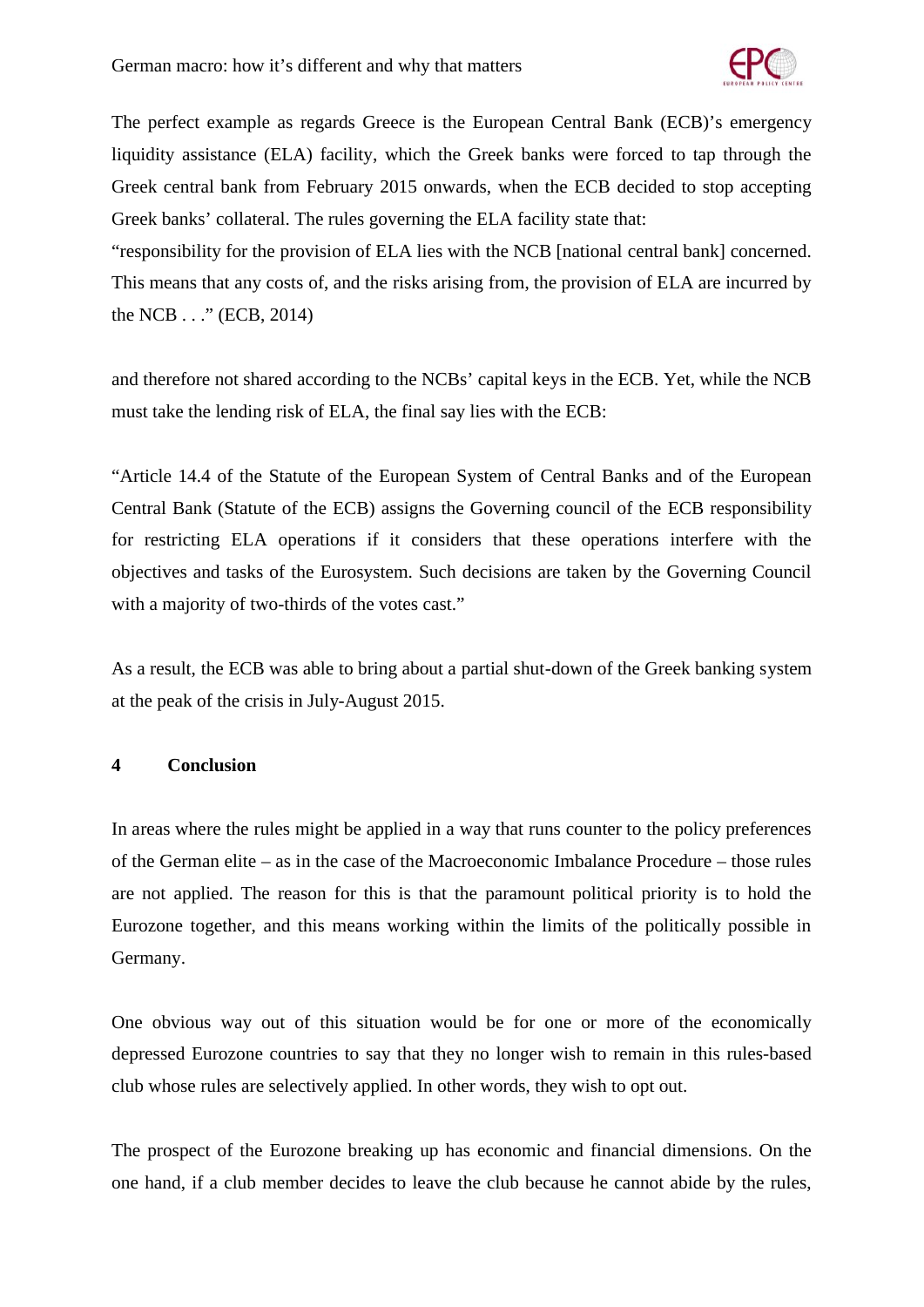

that decision should be perfectly acceptable to the ordoliberal mind. On the other hand, the consequences of a Eurozone break-up might jeopardise the price stability priority of German Ordoliberalism.

The reason for this is that ECB refinancing facilities have made the deficit EZ members dependent on central bank money. These credits as stressed by Buiter et al (2011) are extended without clear technical assessment of central bank equity and collateral. Thus if Greece (and/or other troubled EZ countries) were to leave the monetary union, the collateral used for Target2 and ELA would be depreciated upon conversion into reinstated local currencies. The European System of Central Banks would therefore see its equity reduced, if not wiped out. Since neither the ECB nor the NCBs are required to hold positive equity, a Greek exit does not imply recapitalizing the ECB. The decision on how to react to any such equity loss would depend on whether the ECB was principally concerned with its own solvency on paper, or whether it continued to stick to its operational mandate, as examined by Buiter and Rahbari (2012: 45). If the ECB decided to correct a negative net worth position on its balance sheet by recapitalizing itself, this could be inflationary.

Germany would thus be faced with the unappetizing choice of tolerating a formally insolvent central bank or inflationary recapitalization of the central bank and probably also several commercial banks. It may be for this economic reason that the July 2015 Schäuble Grexit proposal was overruled by Chancellor Merkel or was never serious in the first place but designed rather to deter major Eurozone members in economic difficulty such as France and Italy from pressuring Germany to accept a different kind of Eurozone by implying that Germany would be relaxed about the alternative of a Eurozone break-up – when, in reality, Germany would be far from relaxed.

### **References**

- Bagnai, A. (2015). 'Italy's decline and the balance-of-payments constraint: a multicountry analysis.' *International Review of Applied Economics* **30**(1): 1-26.
- Belke, A. and C. Dreger (2013). 'Current account imbalances in the Euro area: does catching up explain the development?' *Review of International Economics* **21**(1): 6-17.
- Boldizzoni, F. (2011). *The poverty of Clio, resurrecting economic history*. Princeton and Oxford, Princeton University Press.

Bonefeld, W. (2012). 'Freedom and the Strong State: On German Ordo-liberalism.' *New*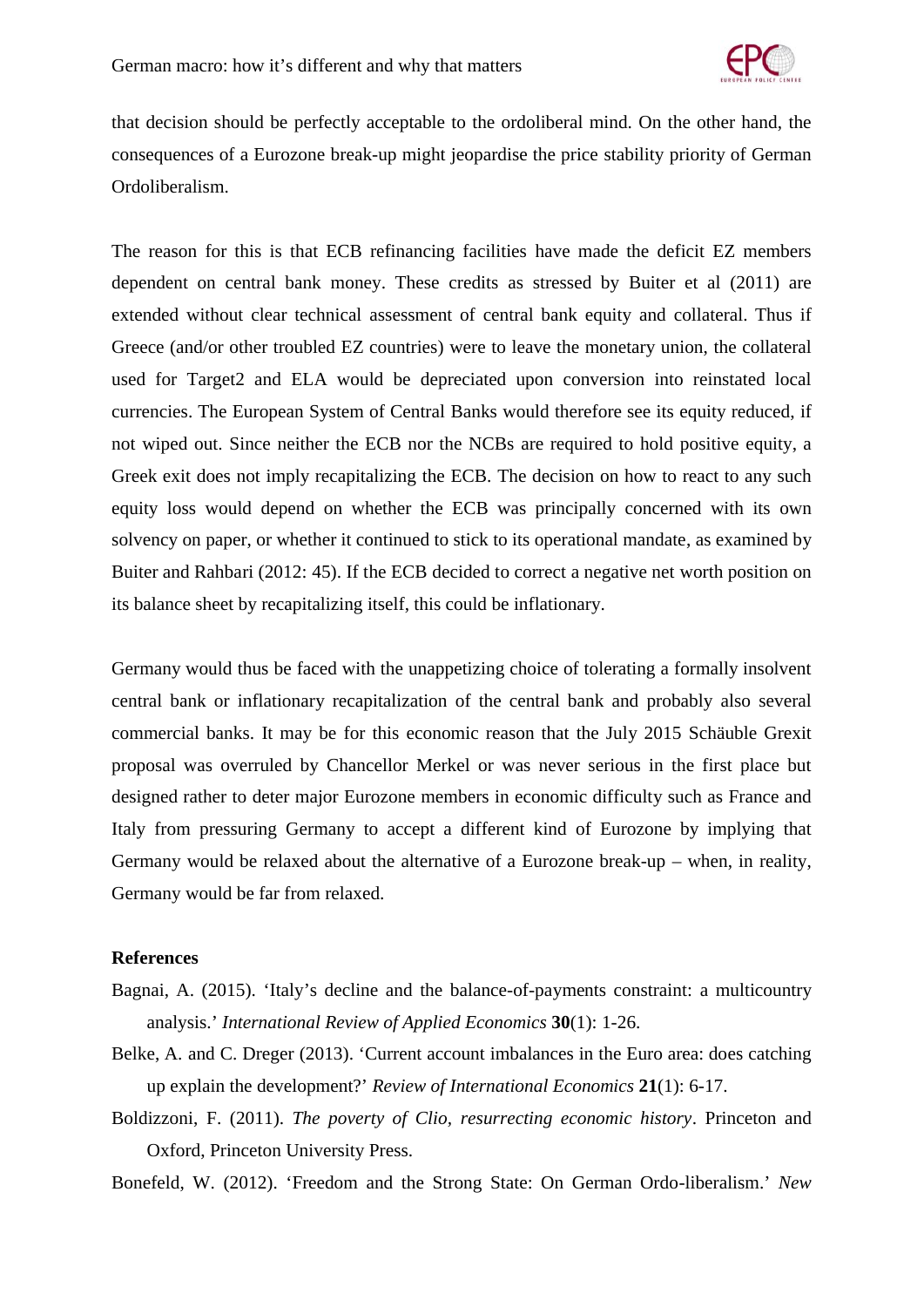

*Political Economy* **17**(5): 633-656.

- Bordo, M. D. and H. James (2014). 'The European crisis in the context of the history of previous financial crises.' *Journal of Macroeconomics* **39**: 275-284.
- Buiter, W. H. and E. Rahbari (2012). 'Target2 Redux: The Simple Accountancy and Slightly More Complex Economics of Bundesbank Loss Exposure Through the Eurosystem.' CEPR Discussion Papers, November (9211).
- Buiter, W., E. Rahbari and J. Michels (2011). 'The implications of intra-euro area imbalances in credit flows.' *Centre for Economic Policy Research Policy Insight* **57**(August).
- Cesaratto, S. and A. Stirati (2010). 'Germany and the European and Global Crises.' *International Journal of Political Economy* **39**(4): 56-86.
- Chen, R., G.-M. Milesi-Feretti and T. Tressel (2012). 'External imbalances in the euro area.' IMF working paper **236**(September).
- Denzau, A. and D. C. North (1994). 'Shared Mental Models: Ideologies and Institutions.' *Kyklos* **47(1)**: 3-31.
- Douglas, M. (1986). *How institutions think*. Syracuse, Syracuse University Press.
- European Commission (2014). 'Fourth Alert Mechanism Report on macroeconomic imbalances in EU Member States', Fact Sheet (28 November): [http://europa.eu/rapid/press-release\\_MEMO-14-2231\\_en.htm](http://europa.eu/rapid/press-release_MEMO-14-2231_en.htm)
- European Commission (2015). 'Macroeconomic imbalances, Country Report Germany 2015', *European Economy Occasional Papers* **214** (June).
- ECB (2014). 'ELA procedures.' https://www.ecb.europa.eu/pub/pdf/other/201402\_elaprocedures.en.pdf.
- Feldstein, M. S. (1992). 'Europe's monetary union: the case against EMU'. *The Economist*. London. **June 13**.
- Ferguson, N. and B. Granville (2000). '"Weimar on the Volga": Causes and Consequences of Inflation in 1990s Russia Compared with 1920s Germany.' *The Journal of Economic History* 60(4): 1061-1087.
- Godley, W. (1992). Maastricht and all that. *London Review of Books*, **14** (19). http://www.lrb.co.uk/v14/n19/wynne-godley/maastricht-and-all-that.
- Gourinchas, P.O. (2002). Comments on 'Current account deficits in the Euro area: The end of the Feldstein-Horioka puzzle?' *Brookings Papers on Economic Activity* **2**:187-209.
- Granville, B. and D. Nagly (2014). 'Conflicting incentives for the public to support the EMU.' Working Papers 50, Queen Mary, University of London, School of Business and Management, Centre for Globalisation Research.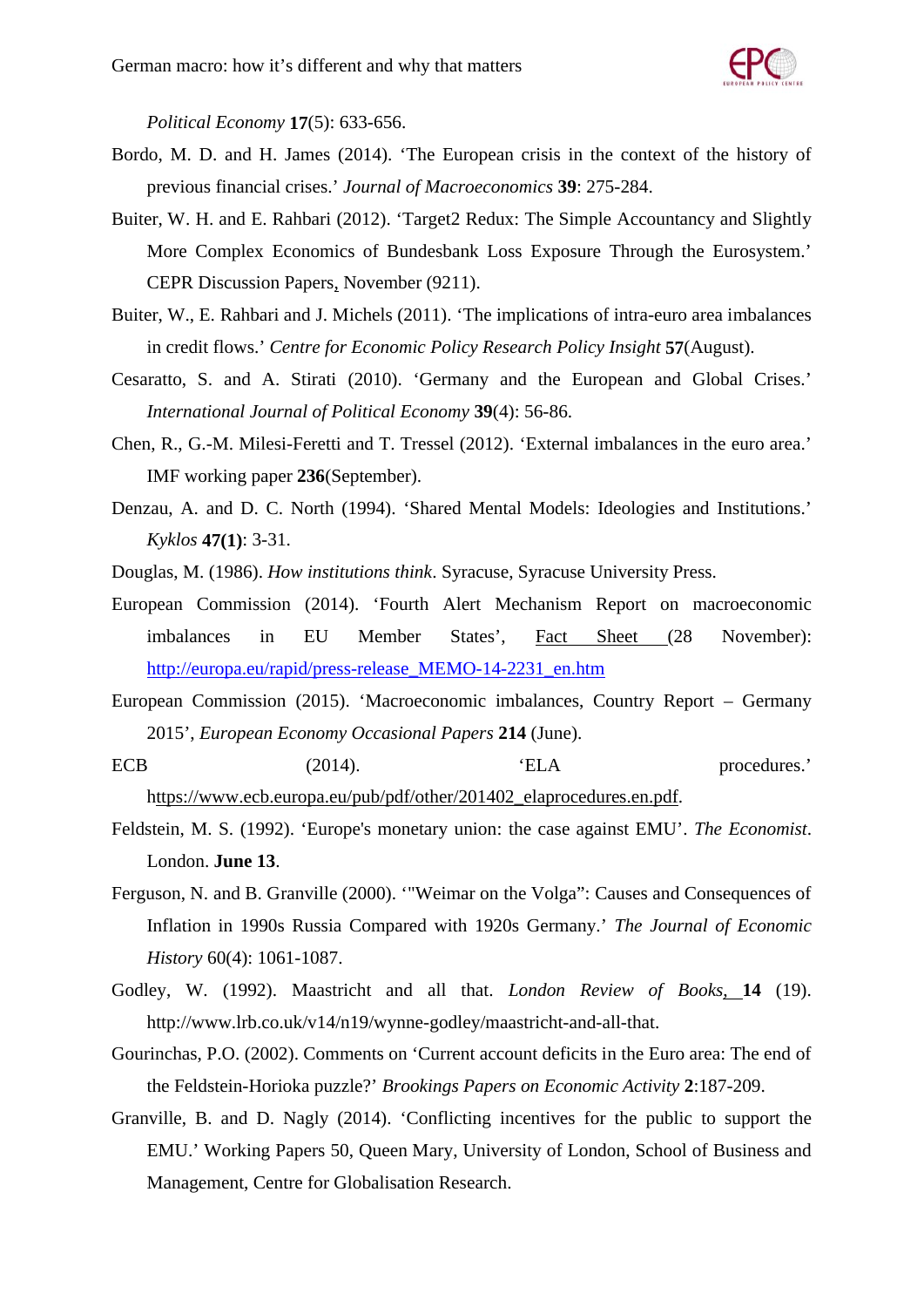

- Granville, B. and D. Nagly (2015). 'Conflicting incentives for the public to support the EMU.' *The Manchester School* **83**: 142-157.
- Granville, B., J. Martorell Cruz and M. Prevezer (2015). 'Elites, Thickets and Institutions: French Resistance versus German Adaptation to Economic Change, 1945-2015 'Working Papers 63, Queen Mary, University of London, School of Business and Management, Centre for Globalisation Research.
- IMF (2015). Germany, Selected issues, IMF Country Report. Washington D.C., International Monetary Fund. **15/188**.
- James, H. (2012). *Making the European Monetary Union*. Cambridge, Massachussetts, and London, England, Harvard University Press.
- Mantzavinos, C., North, C. and S. Shariq (2004). 'Learning, Institutions, and Economic Performance'. Perspectives on Politics, 2(1): 75-84.
- Papanikos, G.T. (2015). 'The real exchange rate of euro and Greek economic growth.' *The Journal of Economic Asymmetries* **12**: 100–109.
- Streeck, W. (2010). 'Taking capitalism seriously: towards an institutionalist approach to contemporary political economy.' MPIfG Discussion Paper **10/ 15**(November).
- Temin, P (1997). 'It is Kosher to Talk About Culture?' The Journal of Economic History **57**(2): 267-287.
- Thirlwall, T. (1991) 'EMU is no cure for problems with the balance of payments', *Financial Times*, 9 October.
- Tversky, A. and D. Kahneman (1974). 'Judgment under uncertainty: heuristics and biases.' *Science, New series* **185**(4157): 1124-1131.
- Williamson, O. (1985). *The Economic Institutions of Capitalism: Firms, Markets, Relational Contracting*. New York, Free Press.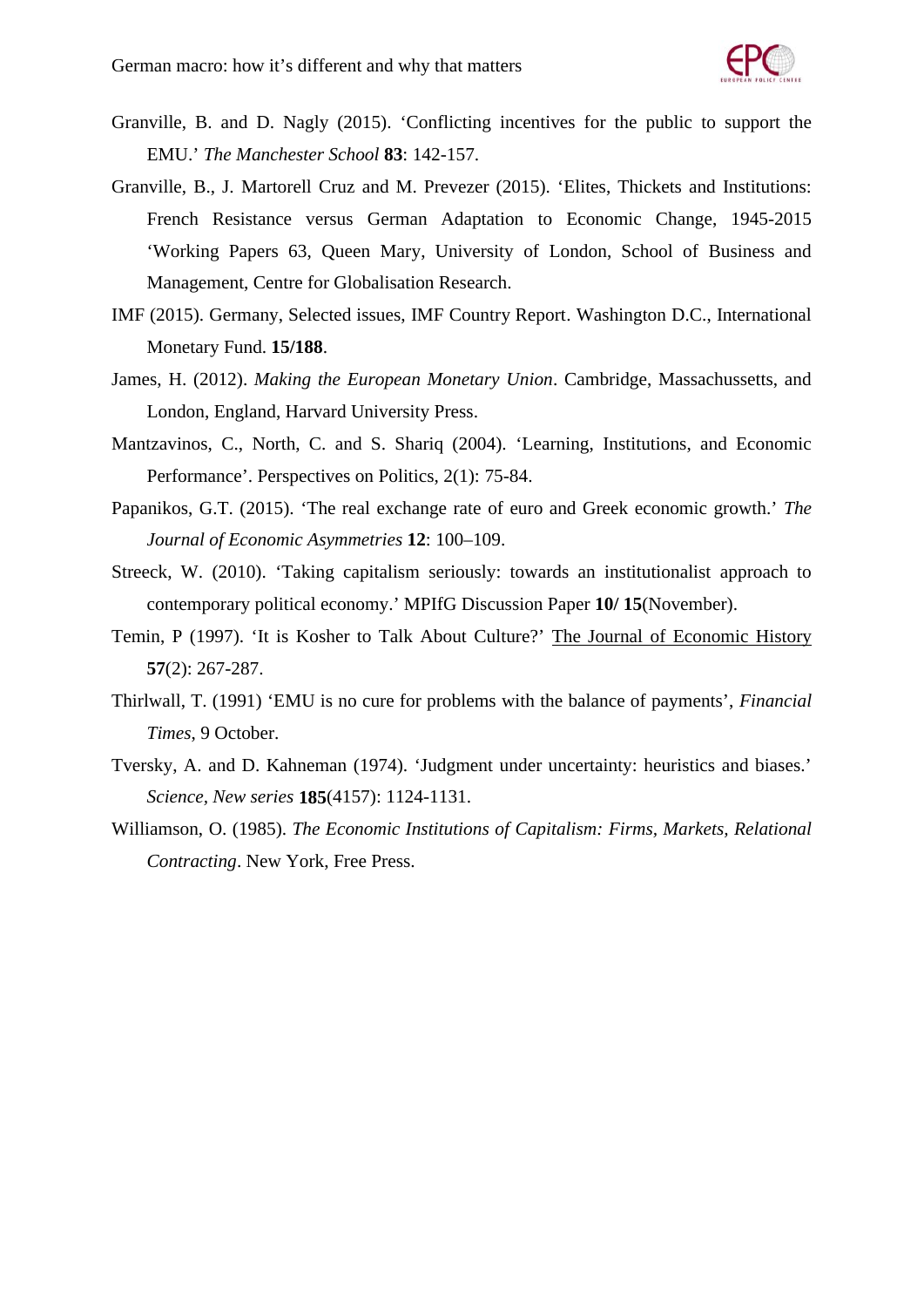

# **The social context for German economists: Public attitudes towards macroeconomic policy in Germany**

### **by Bernd Hayo and Florian Neumeier<sup>1</sup>**

### **1 Introduction**

German economists appear to give macroeconomic policy advice that is different from that offered by economists in other countries such as France or the United Kingdom. For example, casual observation suggests that many German economists are relatively more critical of monetary policies that have the potential to endanger price stability and relatively more favourably disposed toward 'austerity'-based fiscal policy. Why is this the case? Perhaps it is due to a different reading of economic theory and empirical evidence in Germany's academic institutions. Or, in other words, maybe the difference between German economists and their counterparts in other countries is due to purely rational differences in training and education. This is an interesting line of thought, but not the one we pursue in this paper.

Instead, we explain the positions taken by German economists based on a broader social science perspective. Our starting point is that economists are part of the society in which they live and work. We argue that their mode of thinking about and perception of economics is influenced by how they were socialised as well as by their everyday social environment. Most personal experience occurs in structured social contexts, leading sociological theory (e.g., Berger and Luckmann, 1966; Bourdieu, 1984; Giddens, 1984; Bourdieu and Wacquant, 1992) to posit that the social environment plays a decisive role in the development of an individual's system of lasting, transposable dispositions, also called habitus. Agents of socialisation, such as the family, peer groups and educational institutions, as well as any other community or association with which an individual is affiliated, are particularly important in this process. Through social interaction, these agents predispose individuals to interpretations, meanings, appraisals, and patterns of behaviour, manifested in rules, codes of conduct, common ends, beliefs, ideals, and the like (Berger and Luckmann, 1966). Thus, socialisation shapes an individual's cognition and, when internalised, operates below the level of consciousness (Elias, 1994; Crossley, 2001). In addition, sociological research

<sup>&</sup>lt;sup>1</sup> University of Marburg.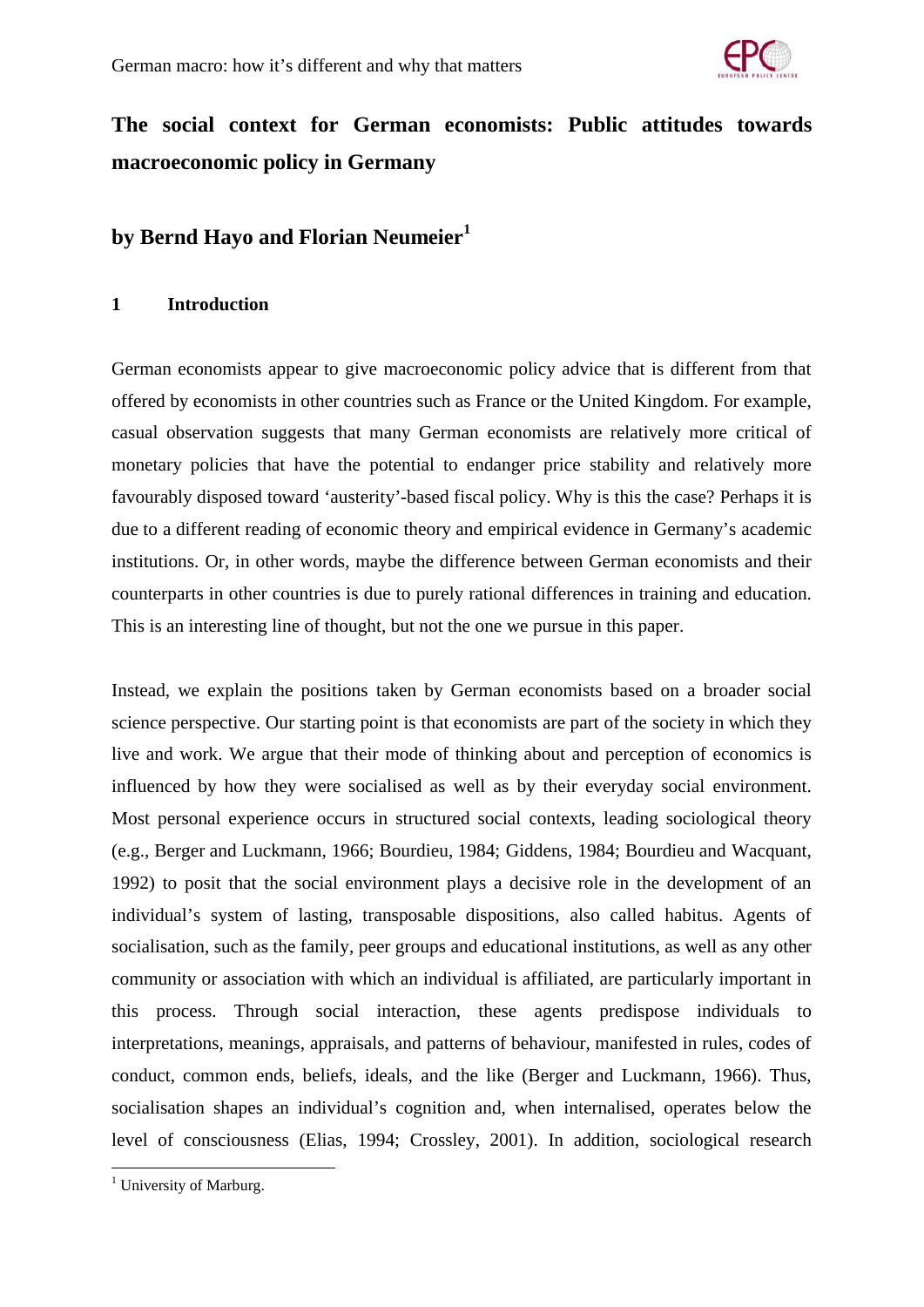

suggests that educational and occupational choices may depend on the social environment, too (e.g. Bourdieu, 1984).

In our paper, we attempt to understand the specific macroeconomic positions of German economists by studying the beliefs held by the human community in which they live, based on the idea that these beliefs will have had an influence on the economists' personal habitus. This is an admittedly broad-brush attempt, of course, as the specific socialisation of individuals will differ, sometimes significantly. However, since we are trying to understand widely-held beliefs of economists, we think that this procedure is valid. In the remainder of the paper, we first study attitudes towards inflation (Section 2) and then attitudes towards fiscal consolidation (Section 3). Section 4 concludes.

### **2 Inflation Aversion**

Between 1976 and 1993, on average, about 20 per cent of Germans thought fighting inflation should be the government's most important goal.<sup>2</sup> Has that changed more recently? Table 1 reports answers to the question about what Germany's goals should be in 2011, which was asked of a representative sample of the German population.<sup>3</sup> The table shows that even during periods of very low inflation rates, fighting rising prices is still an important policy issue for Germans.

| <b>Answer Categories</b>     | <b>Proportion</b> |
|------------------------------|-------------------|
| Fighting rising prices       | 32%               |
| Maintaining order            | 27%               |
| More democracy               | 27%               |
| Protecting freedom of speech | 14%               |
| Total                        | 100%              |

**Table 1: Distribution of attitudes towards Germany's goals**

Notes: Results based on 2,006 observations. The face-to-face interviews were conducted by GfK in October 2011.

 $2$  Source: Hayo (1998), reported value derived from Eurobarometer data.

<sup>&</sup>lt;sup>3</sup> See Havo and Neuenkirch (2014) for a description of the dataset.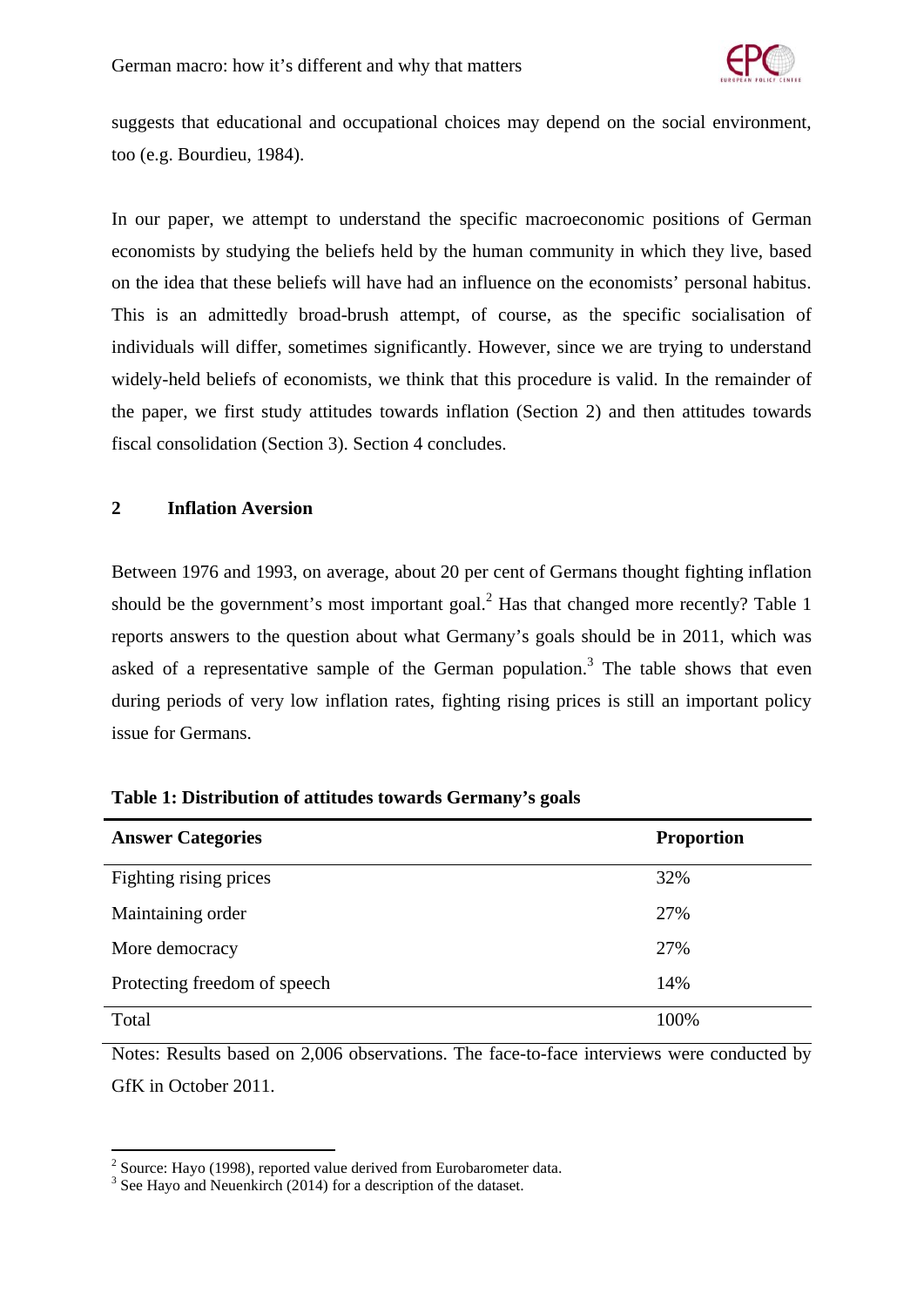

Hayo (1998) argues that in a comparative analysis of inflation attitudes, it is important to control for the current inflation rate. Using a regression approach, he derives estimates of inflation sensitivity for various EU countries. In Figure 1, these estimated inflation sensitivities are plotted on the horizontal axis and the average rate of inflation in 10 EU countries is plotted on the vertical axis.

According to Figure 1, there is a sizeable negative correlation between a country's 'inflation sensitivity' and its average inflation rate. Two countries are highlighted in the figure: Italy, reflecting a 'low inflation sensitivity–high inflation' combination in the upper-left corner and Germany, reflecting a 'high inflation sensitivity–low inflation' combination in the lower-right corner. Thus, when compared to other Europeans, Germans appear to be particularly concerned about price stability.

**Figure 1: Inflation sensitivity in the EU 10 and average inflation rates (1976–1993)**



But why should Germans be more inflation averse than members of other societies? There are at least two reasons for why inflation attitudes may differ: (i) personal experience and (ii) inflation culture. Regarding personal experience, Ehrmann and Tzamourani (2012), based on World Values Survey data, present evidence that both the experience of relatively high inflation rates as well as the specific experience of hyperinflation can result in relatively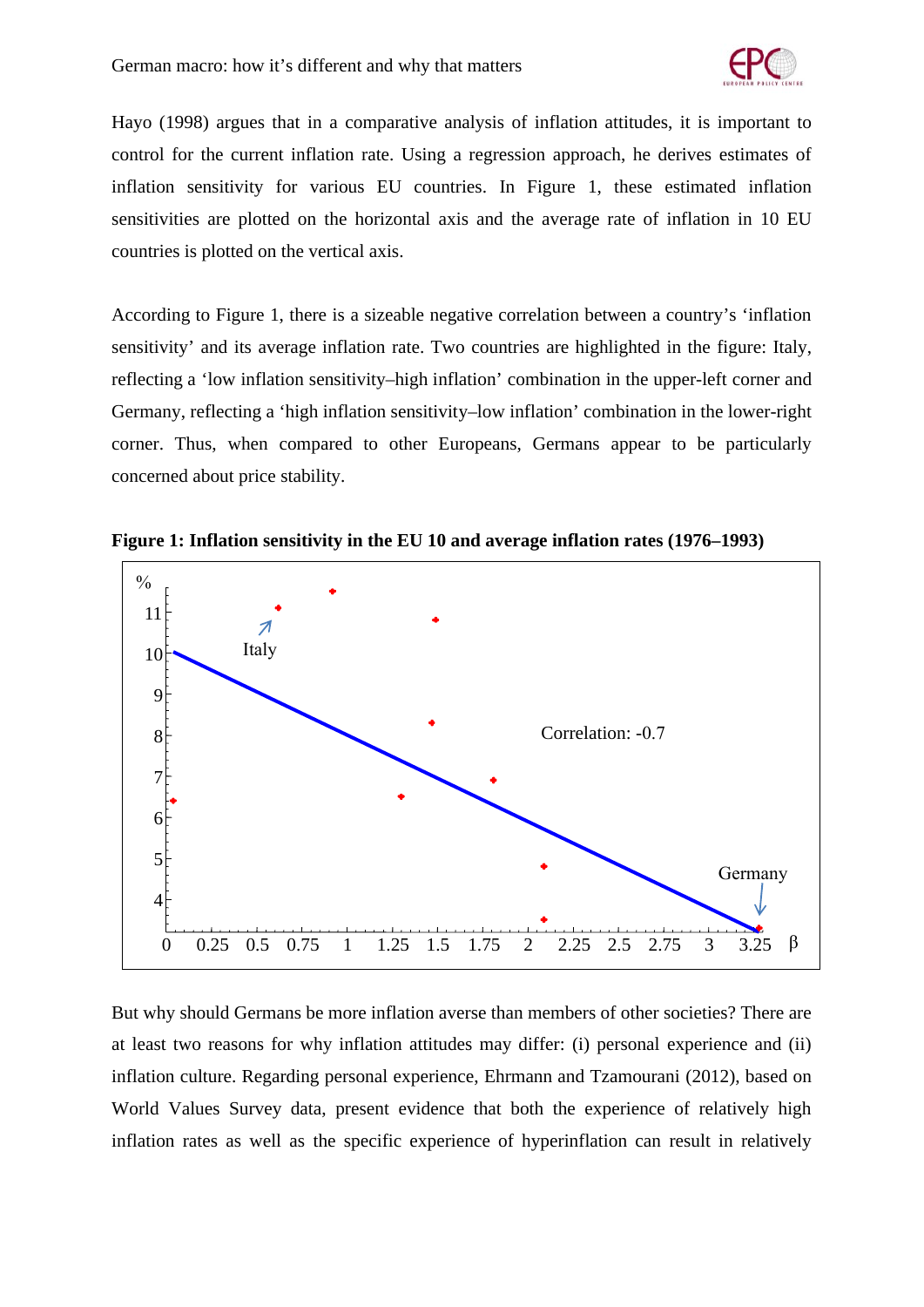

stronger aversion to rising prices. Thus, personal experience may translate into specific and long-lasting attitudes toward inflation.

We do not find this explanation fully satisfactory, however. For one thing, it is based on the assumption that first-hand experience is needed to sustain social institutions. In light of the existence of many age-old formal and informal institutions in society, this assumption simply does not hold in general. For example, certain important events inscribe themselves on the 'memory of societies' to such an extent that, with time, the event stands alone, even though everyone who experienced it has died. This is likely to be the case with hyperinflation in Germany in the 1920s. Thus, inflation aversion may have become an integral part of people's primary or secondary socialisation, through, for example, their parents, which then works as a substitute for personal experience. Moreover, positive experiences with an institution could make it self-supporting. For example, after people see that stable prices are possible given a specific design of the central bank, they may start supporting the institution itself.

A more general issue is the question of how individual memories feed into the political decision-making process. For instance, the hyperinflations listed in Ehrmann and Tzamourani (2012) occurred in Germany in the 1920s and in Greece, Italy, and Japan in the mid-1940s. Yet, despite these personal inflation memories, Greece and Italy had some of the highest inflation rates in Europe in the decades after World War II.

Thus, it seems likely that over and above any personal memories of inflation, it is a country's 'inflation culture' that explains differences in inflation attitudes. For instance, De Jong (2002) uses a cultural classification developed by Hofstede (1980) to show that basic cultural attributes (in the sense of common norms and values), for example, acceptance of an unequal power distribution in a society or degree of risk aversion, matter. Countries in which inhabitants prefer an order of inequality and a centralisation of authority are characterised by low central bank independence; inflation is lower in countries populated by people who dislike uncertainty.

Applying a cultural sociology approach, Tognato (2012) argues that a 'Stabilitätskultur' (stability culture) emerged in Germany following World War II. The impossibility of continuing to identify with symbols associated with a morally corrupt political regime generated a desire for a new national focal point. The German 'Wirtschaftswunder'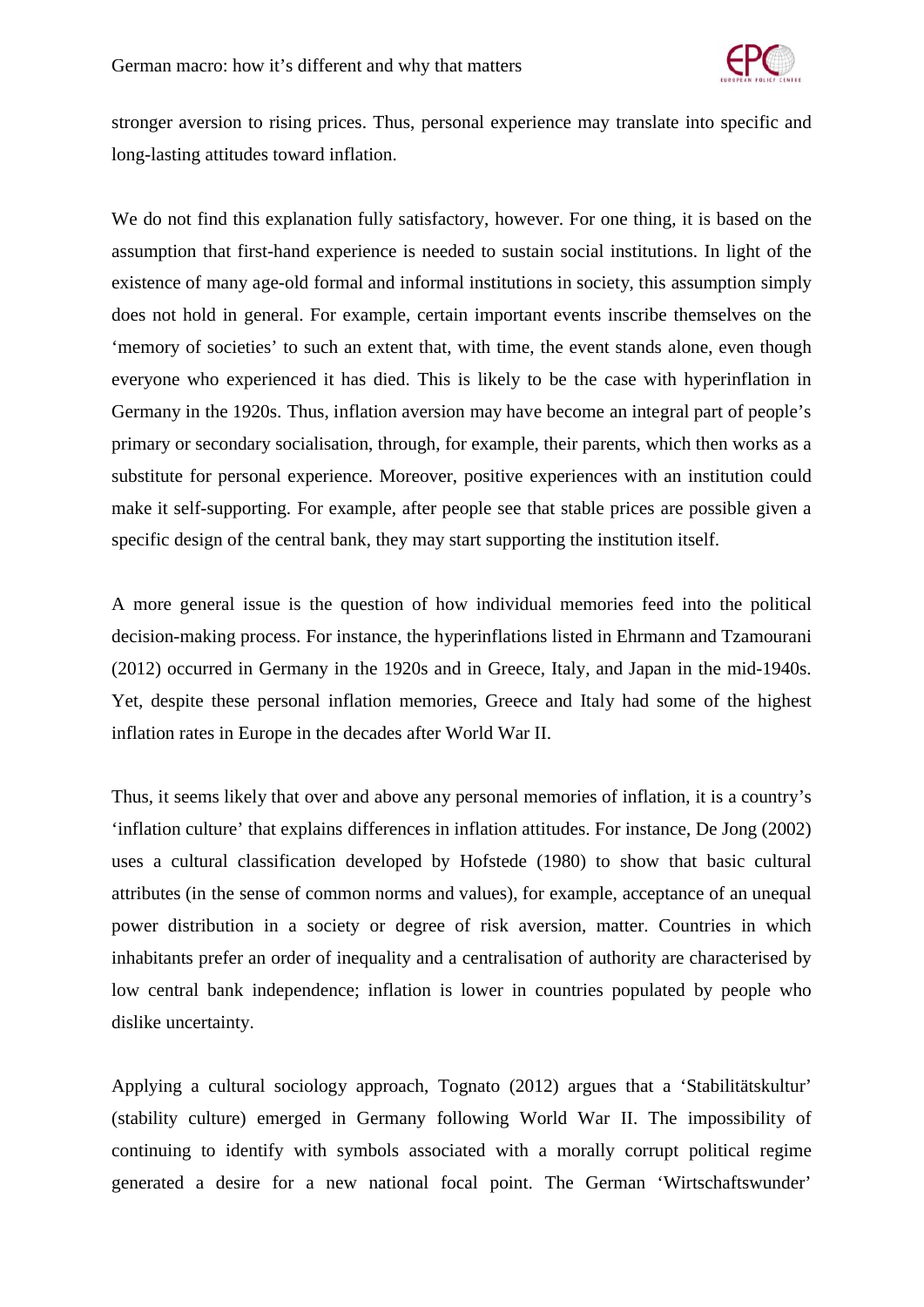

(economic miracle) provided exactly that and the Deutsche Mark became its symbol. The Bundesbank developed into the guardian of this symbol of the 'new' Germany, thereby winning public acceptance and trust. Hence, the Deutsche Mark evolved from being a mere vehicle for facilitating economic exchange to a socially relevant symbol that even had the power to unleash emotion such as respect, affection, or even fear.

To summarise, German economists have been socialised in a society steeped in inflation aversion and thus it is not a big surprise that they tend to be concerned about monetary policies perceived to endanger price stability.

### **3 Public Debt**

Our next area of interest is the German public's attitude towards public debt and fiscal consolidation. By means of a telephone survey conducted in Germany in 2011, Heinemann and Henninghausen (2012) study individuals' support for the German federal government's intention not to incur any additional debt in the coming years. The authors discover that roughly 68 per cent of the respondents support the government's consolidation efforts even if it means higher taxes or fewer benefits.

In 2013, we conducted a specially designed representative survey of the German population using an extensive questionnaire. In one section of the survey, we asked about respondents' attitude towards fiscal consolidation (Hayo and Neumeier, 2016a). First, we wanted to know whether they think the government should reduce public debt, keep the amount of public debt at the current level, or incur additional public debt. Second, if respondents were in favour of reducing public debt, we asked about their preferred speed of consolidation, that is, overproportional debt repayment in the near future, equal repayment over the years, or underproportional debt repayment in the near future. Table 2 summarises the relative frequency of the various answers, which are sorted from strong to weak consolidation preference.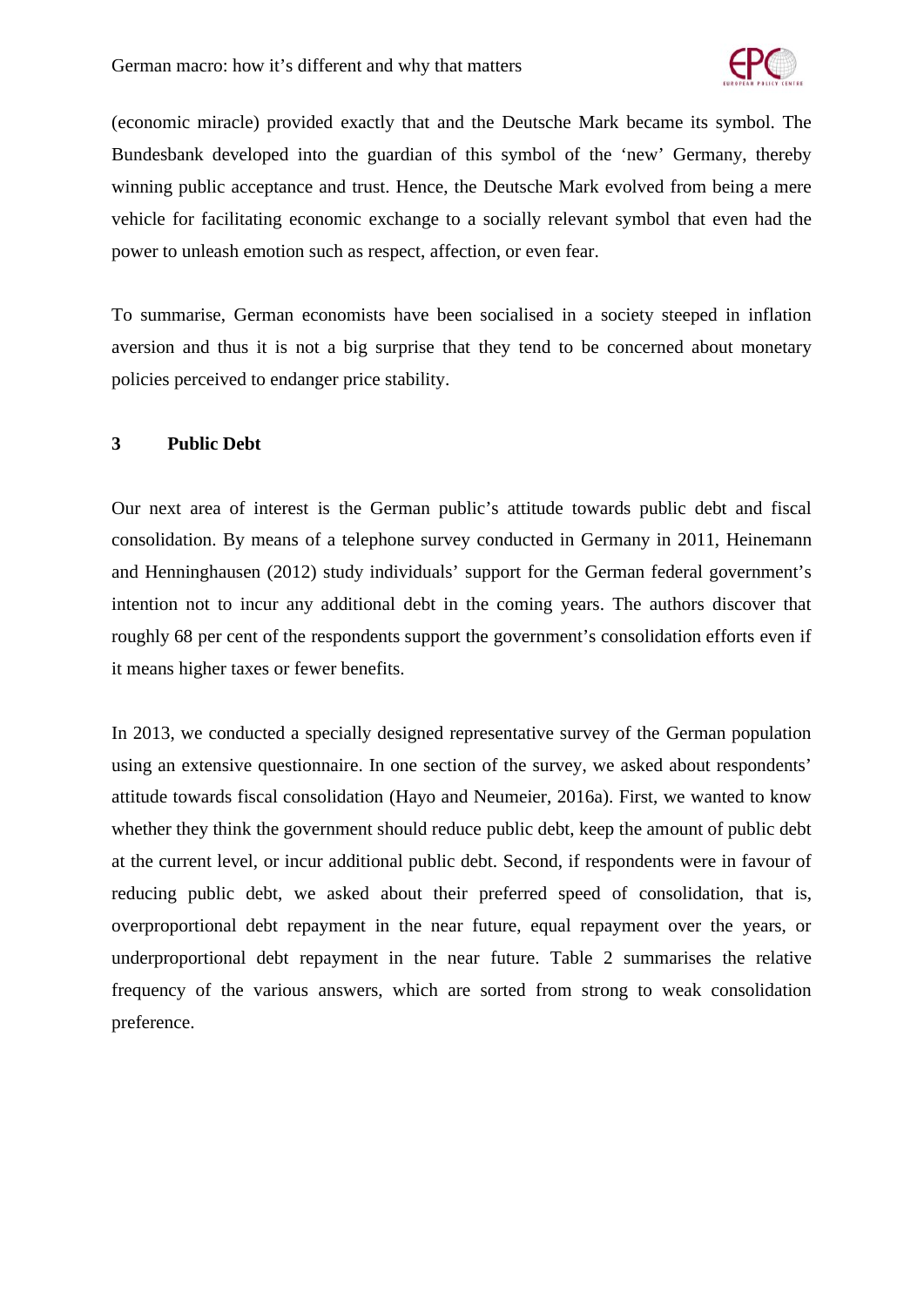

| <b>Answer categories</b>                                                                     | <b>Proportion</b> |
|----------------------------------------------------------------------------------------------|-------------------|
| Reducing a <i>larger</i> part of debt in the <i>near</i> future and a <i>smaller</i> part of | 15%               |
| debt in the <i>far</i> future                                                                |                   |
| Reducing debt evenly over the years                                                          | 47%               |
| Reducing a <i>smaller</i> part of debt in the <i>near</i> future and a <i>larger</i> part of | 8%                |
| debt in the <i>far</i> future                                                                |                   |
| Hold amount of debt constant                                                                 | 24%               |
| Incur additional debt                                                                        | 2%                |
| Don't know/no answer (coded as missing values)                                               | 5%                |
| Total                                                                                        | 100%              |

#### **Table 2: Distribution of attitudes toward fiscal consolidation**

Notes: Results based on 2,042 observations. The face-to-face interviews were conducted by GfK in February 2013.

We found that a vast majority of Germans—70 per cent—would like to see the amount of public debt reduced. More than 45 per cent of all respondents would like to see an even distribution of debt repayment over time and 15 per cent prefer reducing a larger part of debt in the near future and a smaller part of debt in the far future. Thus, a substantial share of the German population favours fiscal consolidation even during the economic crisis in Europe. This may help explain why 'austerity' measures are viewed rather favourably by both German economists and policymakers.

Regarding fiscal policy flexibility, we asked the respondents about their views on the introduction of a balanced-budget rule, the 'debt brake', at the constitutional level (Hayo and Neumeier, 2016b). From 2016 onward, the structural public budget deficit at the federal government level must not exceed 0.35% of GDP. Exceptions can be made only in times of economic crises or in the event of a natural disaster. Figure 2 shows the relative frequencies of the answer categories.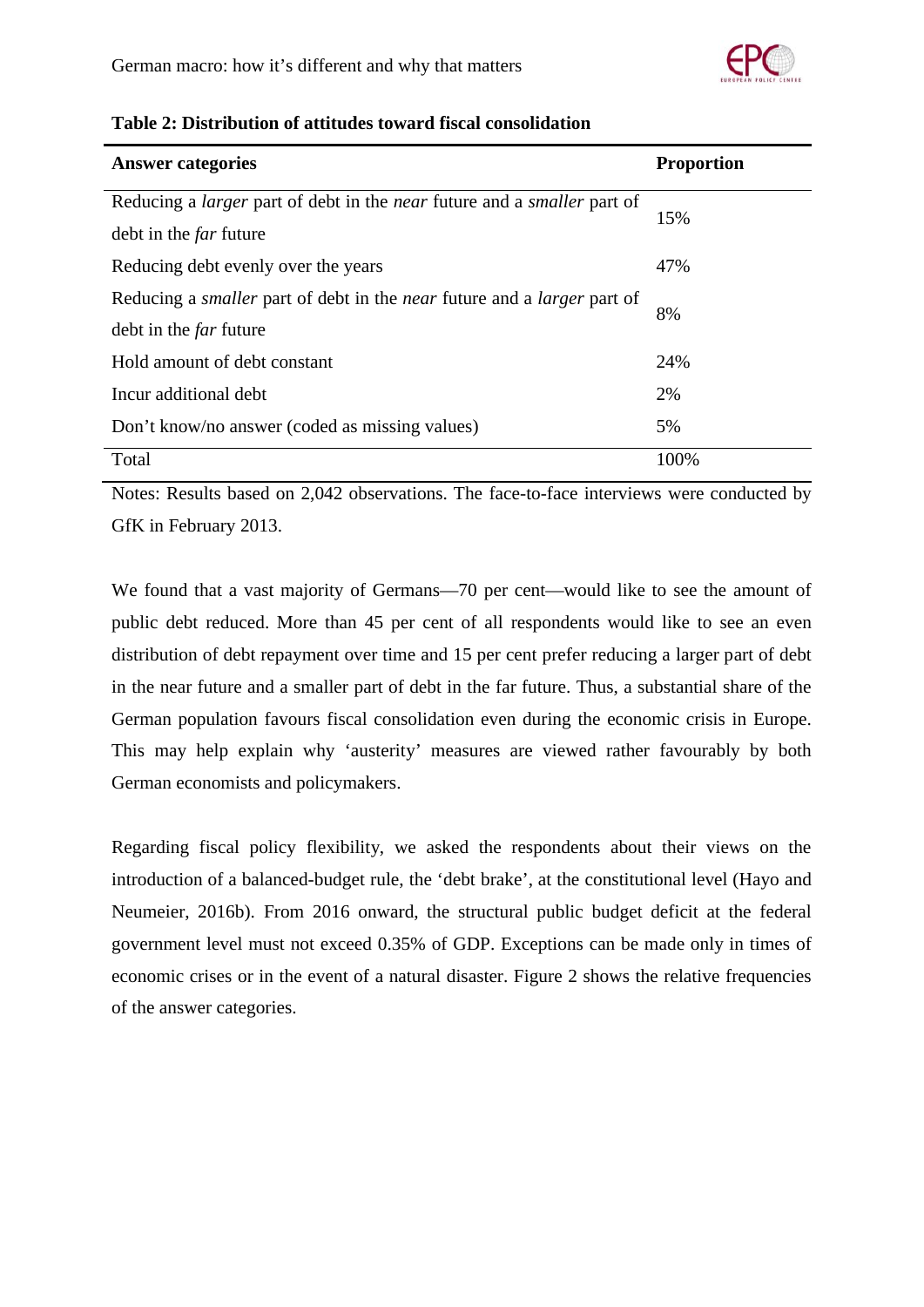

**Figure 2: Distribution of attitudes towards the German debt brake**

Notes: Results based on 2,042 observations. The face-to-face interviews were conducted by GfK in February 2013.

Figure 2 shows that a vast majority, more than 60 per cent, of the population is in favour of the debt brake. Moreover, almost 20 per cent of the respondents think that the fiscal constraint implied by the debt brake does not go far enough, whereas less than 10 per cent are against it. Again, we believe that there is a striking correspondence between these attitudes and the positions taken by many German economists and policymakers during the European debt crisis. In fact, the German proposal to avoid a repetition of the debt crisis in the future was the Fiscal Compact, which is based on the idea of the debt brake.

### **4 Concluding Remarks**

In this paper, we have taken a look at how the socialisation of German economists influences their policy stances. We posit that the relevant social environment for German economists will be similar to that of the majority of the German population. Using attitudes towards price stability and fiscal consolidation as examples, we show that Germans have clear opinions about these specific macroeconomic policy issues. Germans are characterised by a strong focus on keeping prices stable, which stands in sharp contrast to a number of other societies in Europe. When looking at fiscal consolidation, we find that in the middle of the European debt crisis, the German population wanted to see the government making substantial headway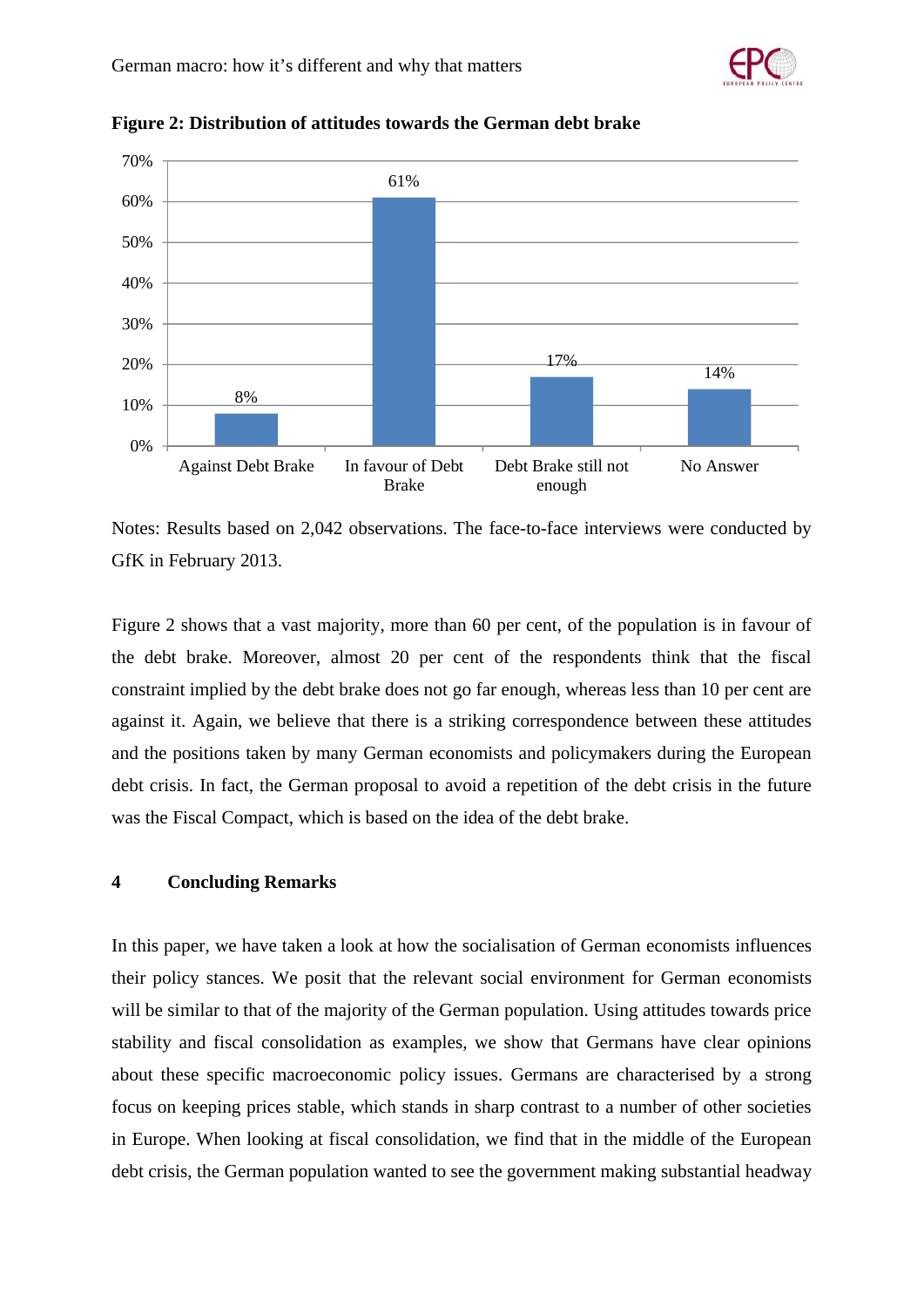

in terms of reducing public debt. Furthermore, they favoured severe restraints on fiscal policy at the constitutional level, as evidenced by the 'debt brake'. Thus, we believe it is possible to make a strong case for the existence of a 'stability culture' in Germany. And, unsurprisingly, at least to us, the various views that characterise this stability culture are strikingly similar to the positions advocated by German economists and economic policymakers during the recent crises in Europe. These include, for instance, their critical stance towards the ECB's decision to adopt quantitative easing and their insistence that Greece begin consolidating its budget in the middle of a deep economic recession.

Assuming a straightforward causal effect from public opinion to the professional views of economists and policymakers is probably too simple. It is likely that German economists take into account research and opinions from countries other than just Germany. They also play some role in shaping the public debate and educating the public. Indeed, it is quite possible that some views expressed by the public are simply reflections of what economists advocate. However, we doubt economists have much of an impact on the broader German public. Very few professional economists appear regularly in mass media; they are not exactly 'household names'. In addition, according to sociologists, the views and values acquired during socialisation operate below the level of consciousness and may even affect career decisions. That is, individuals who are socialised in an environment where economic questions are discussed may later choose to become economists. By then, however, they may already be predisposed to certain perspectives about the economy that will have an influence on their own views during their professional life.

#### **References**

- Berger, P. L. and Luckmann, T. (1966), *The social construction of reality: A treatise in the sociology of knowledge*, New York: Anchor Books.
- Bourdieu, P. (1984), *Distinction: A social critique of the judgement of taste*, Cambridge: Harvard University Press.
- Bourdieu, P. and Wacquant, L. J. D. (1992), *An invitation to reflexive sociology*, Chicago: University of Chicago Press.
- Crossley, N. (2001), 'The phenomenological habitus and its construction', *Theory and Society* 30, 81–120.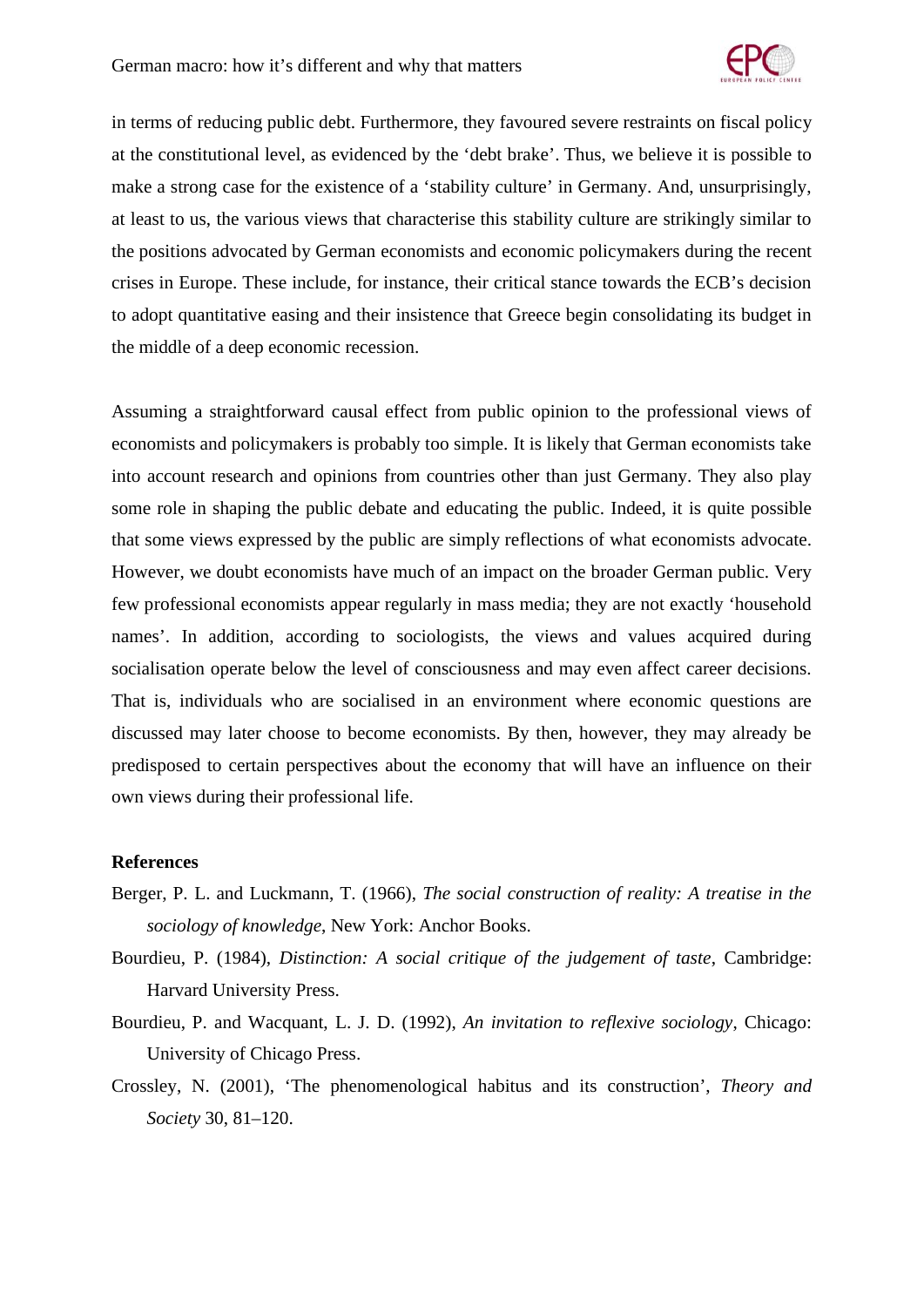

- De Jong, E. (2002), 'Why are price stability and statutory independence of central banks negatively correlated? The role of culture', *European Journal of Political Economy* 18, 675–694.
- Ehrmann, M. and Tzamourani, T. (2012), 'Memories of high inflation', *European Journal of Political Economy* 28, 174–191.
- Elias, N. (1994), *The civilizing process: The history of manners and state formation and civilization*, Oxford: Blackwell.
- Giddens, A. (1984), *The constitution of society: Outline of the theory of structuration*, Cambridge: Polity Press.
- Hayo, B. (1998), 'Inflation culture, central bank independence and price stability', *European Journal of Political Economy* 14, 241–263.
- Hayo, B. and Neuenkirch, E. (2014), 'The German public and its trust in the ECB: The role of knowledge and information search', *Journal of International Money and Finance* 47, 286–303.
- Hayo, B. and Neumeier, F. (2016a), 'Public attitudes toward fiscal consolidation: Evidence from a representative German population survey', *Kyklos,* forthcoming.
- Hayo, B. and Neumeier, F. (2016b), 'The debt brake in the eyes of the German population', *International Economics and Economic Policy*, forthcoming.
- Heinemann, F. and Henninghausen, T. (2012), 'Understanding public debt preferences', *Public Finance Analysis* 68, 406–430.
- Hofstede, G. (1980), *Culture's consequences: International differences in work-related values*, Beverly Hills: Sage.
- Tognato, C. (2012), *Central bank independence: Cultural codes and symbolic performance*, Basingstoke: Palgrave Macmillan.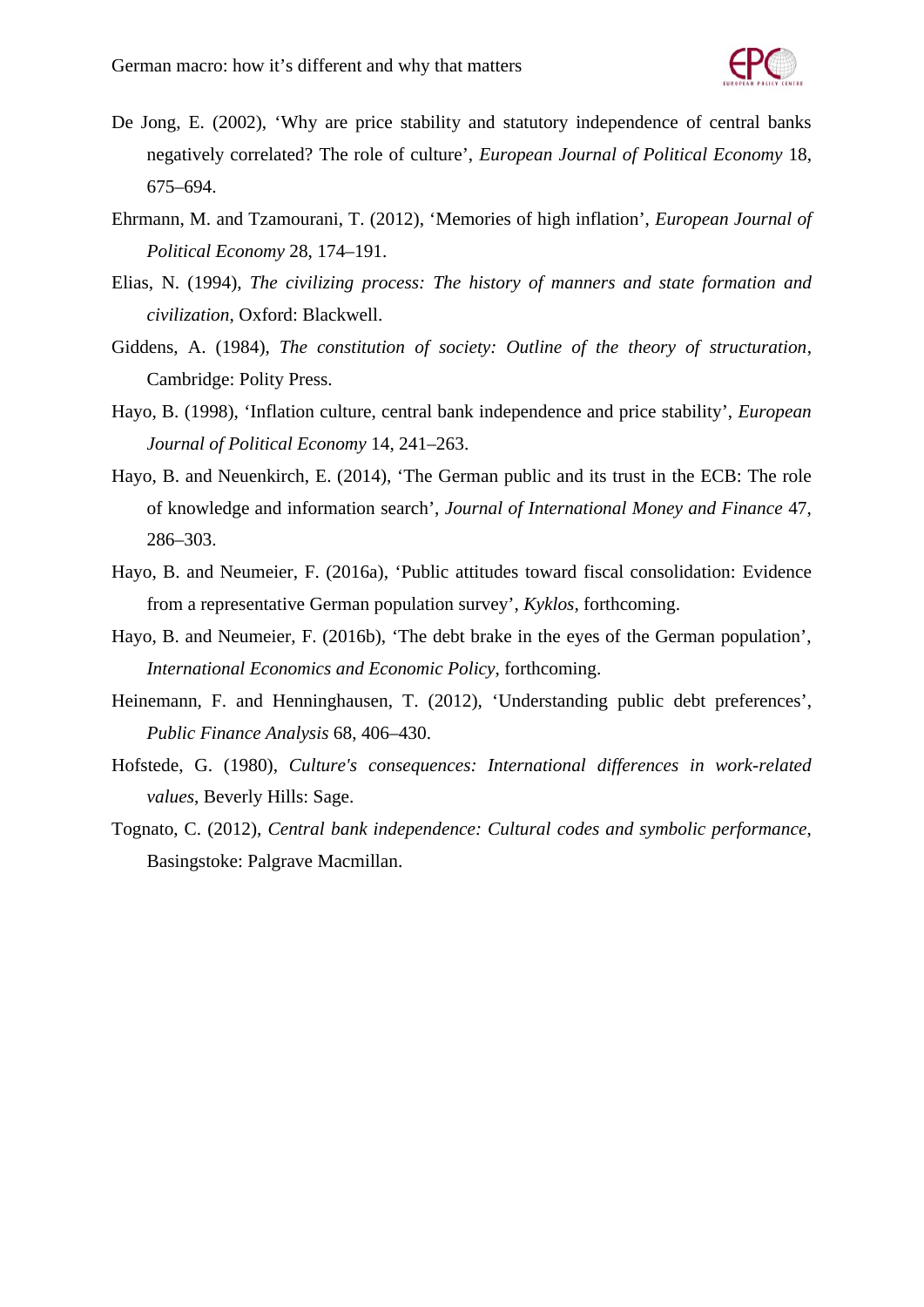

## **The Germany-South fault line in EMU and the case for a second euro**

## **by Jacques M**é**litz1**

### **1 Introduction**

There is a fault line in the EMU. Germany and the Southern members would be better off with separate currencies. This does not necessarily call for a return to national monetary independence in Southern Europe. Perhaps a second monetary union would be better. This would mean two euros in the current Eurozone, one based on the Maastricht Treaty, that would surround Germany, and a second one that would be founded on a new monetary constitution, to which France would belong together with Spain, Italy, Portugal and Greece, and there would be exchange rate movement between the two euros. I would like to develop this viewpoint. First, I will discuss the fault line in the system. Based on the argument, no set of revisions of the Maastricht Treaty can reconcile the members' conflicting interests. Germany benefits from the Maastricht rules. The Southern European countries and France do not. There may have been important policy errors made in the Eurozone. But avoiding these mistakes in the future will not suffice. The difficulties are more fundamental.

After discussing the fault line, I will develop the argument for a second euro in a separate section. Support for the EMU today despite its poor performance since 2008 rests largely on the view that the problems stem from incomplete political unification. On this view, further fiscal union is the answer and nothing must be done to impede its progress. I will also respond to this position in the closing section.

## **2 The fault line**

Germany is an export-oriented economy. Since WWII, the country has generally been able to maintain its competitiveness relative to all of its European trade partners without nominal exchange rate depreciation. The same cannot be said for some of its European trade partners. The Southern European members of the EMU and France have repeatedly required exchange

<sup>&</sup>lt;sup>1</sup> CREST and CEPII, Paris, December 2015.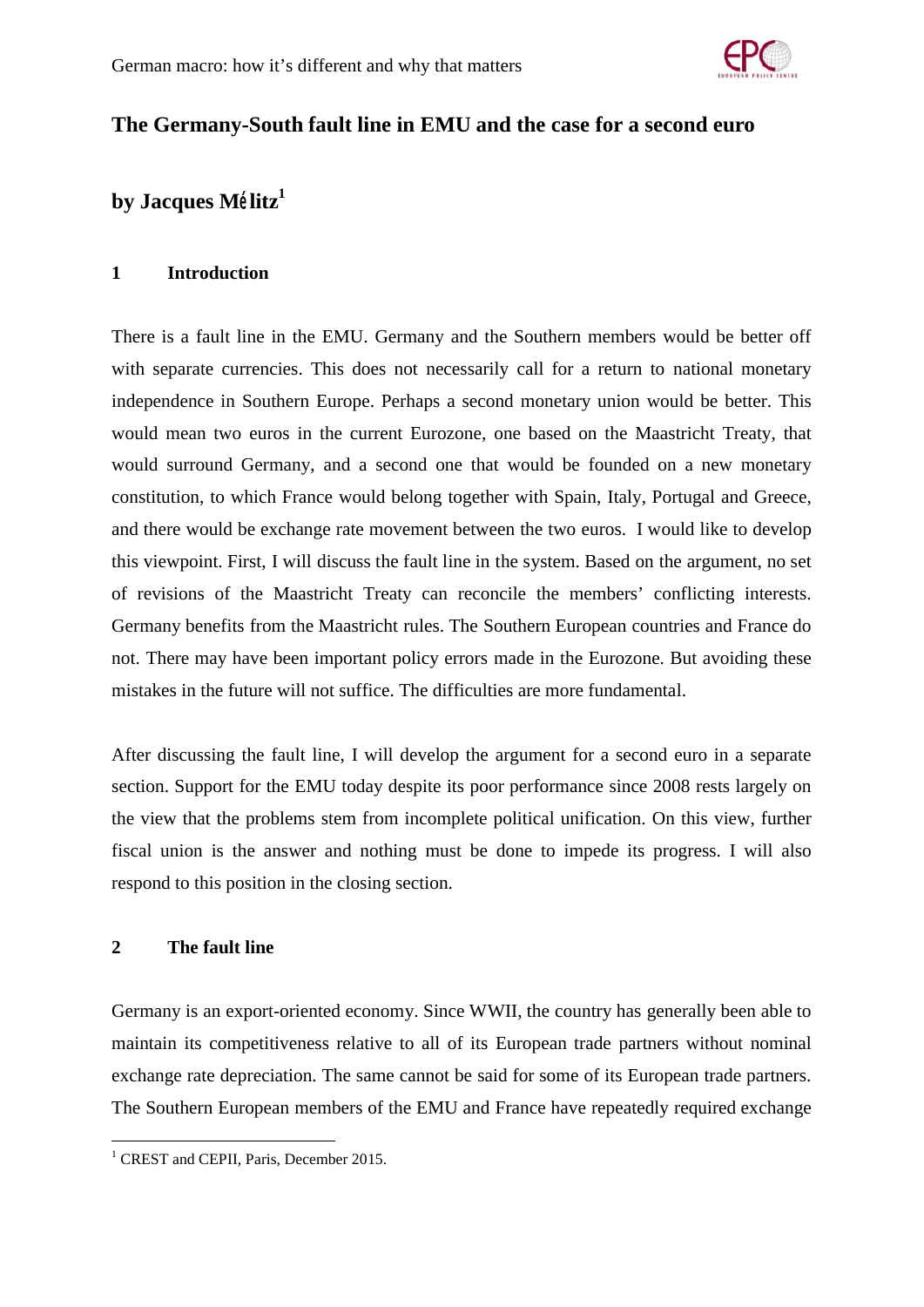

rate depreciation to maintain their competitiveness relative to Germany. The pattern was set from the very start of the European Community (EC) in 1957 (which then comprised only the Benelux, France, Germany, and Italy) after post-WWII reconstruction. The German Deutsche Mark (DM) emerged early on as a strong currency relative to the other ones in the EC. It remained so following the breakdown of Bretton Woods under the 'European Snake' (1972- 78) and the subsequent European Monetary System (EMS). Every realignment in the 'snake' and the EMS saw a rise in the parity of the DM relative to the other currencies in the system except the Dutch guilder. Never once did the DM fall in price relative to any other member currency.

With the arrival of EMU in 1999, nominal exchange rate adjustment became impossible. Such adjustment had already ceased to be much of an option in the mid- to late-nineties for those members of the EMS who desired to enter EMU at the start. Notwithstanding, the pre-EMU pattern re-emerged in the mid-2000s. The important difference is that, in the absence of possible exchange rate adjustment, the pattern took the form of huge current account imbalances between Germany and the rest. Germany manifested a whopping current account surplus of around 6 % of its GDP by 2008 that was essentially matched by deficits in Spain, Greece, Italy and Portugal while the EMU as a whole remained in current account balance. The situation has basically persisted since. Before the crisis of 2007-08, markets overlooked the problem. But starting with the first Greek bailout of May 2010, markets took notice and began to lose confidence in the ability of the borrowing members of EMU to repay (as witnessed by the emergence of big interest rate premiums on the debts of the governments of the borrowing countries).

It is now clear that the real exchange rate of German goods is much too low for long run sustainability of the foreign debt positions of a number of the members of the EMU. Sinn (2014, p. 120), who can hardly be suspected of exaggerating Germany's price advantage, proposes an estimate of 20 % for the required appreciation of German goods based on a welldone Goldman-Sachs study. The same study would imply a required depreciation of 20 to 30% for Greece, Portugal and Spain for long run sustainability of their foreign debts and, more surprisingly, one of 20% for France. The exact numbers<sup>2</sup> are not so much the issue as

 $2$  Which might also differ if the national adjustments took place simultaneously.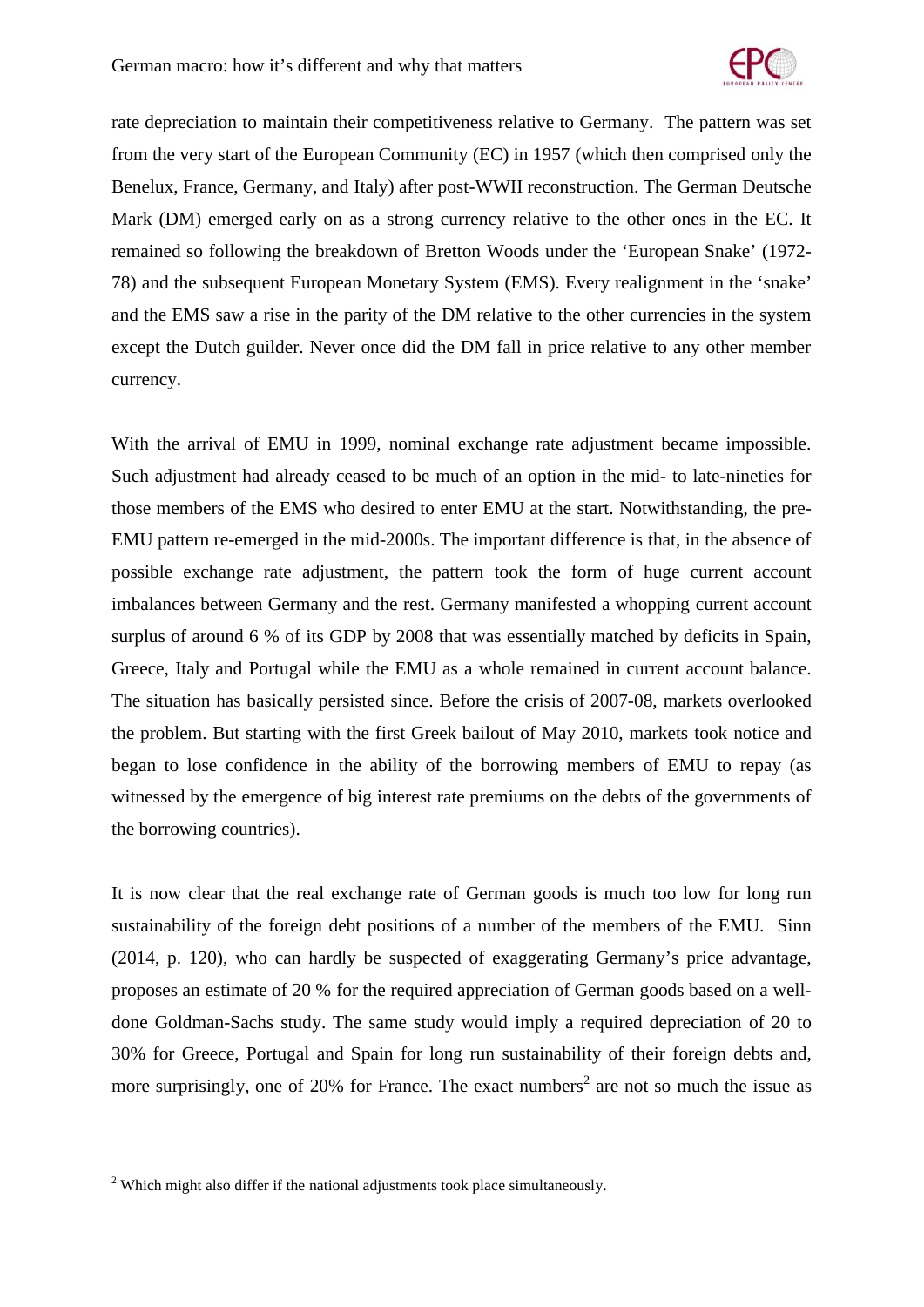

the fact that little has changed over the last half century or more regarding Germany's tendency to put the Southern European countries and France under relative price pressure.

It is of the utmost importance that Germany was able to achieve its strong performance since 2000 in the face of formidable obstacles. The German unification in 1991 had led the country deliberately to reduce its competitiveness abroad in order to promote a switch of production from export markets to home ones so as to build up infrastructure, clean up pollution and bolster construction in the new Eastern länder. The country's difficulties were heightened by its decision to move instantly, without transition, to equal legal treatment of Eastern and Western citizens in regard to unemployment benefits, public health and retirement insurance, public-sector wages and inter-länder transfers. As a result, Germany's tradable goods sector was confronted at once with both an appreciation of the Deutsche Mark and a substantial rise in its tax burden.

In accordance with the policy designs, the current account balance of the country turned negative in 1991 and remained so to the tune of around 0.8 of 1 percent of GDP for five consecutive years in 1991-1995 (OECD Economic Surveys). During that period, the country's real effective exchange rate rose by about 15 percent (World Economic Indicators).

At some point, however, the problem was to switch back to the normal state of affairs where exports spearheaded growth of the economy. This meant bringing the real exchange rate back down and improving competitiveness. However, by the mid- to late nineties the run-up to EMU had begun and nominal exchange rate depreciation had ceased to be a political option. This is when Germany's achievement becomes truly impressive. The entire appreciation of the real effective exchange rate through 1991-95 was erased by 2000-02. The current account returned to balance in the same years. From 2002 on, the country marched forward to the large current account surpluses to which reference was made above.

How did this happen? As Carlin and Soskice (2009) explain, most of the answer lies in wage discipline. Consumption-wages fell in the tradable goods sector through wage restraint. The net profit share in manufacturing rose from 5 to 15 percent in 1995-2005 (p. 75). Yet so great were the economic problems posed by unification that those years were also ones of mediocre or fair aggregate output and unemployment performance, and they were so not only nationally but in relation to the country's European partners. Then came the German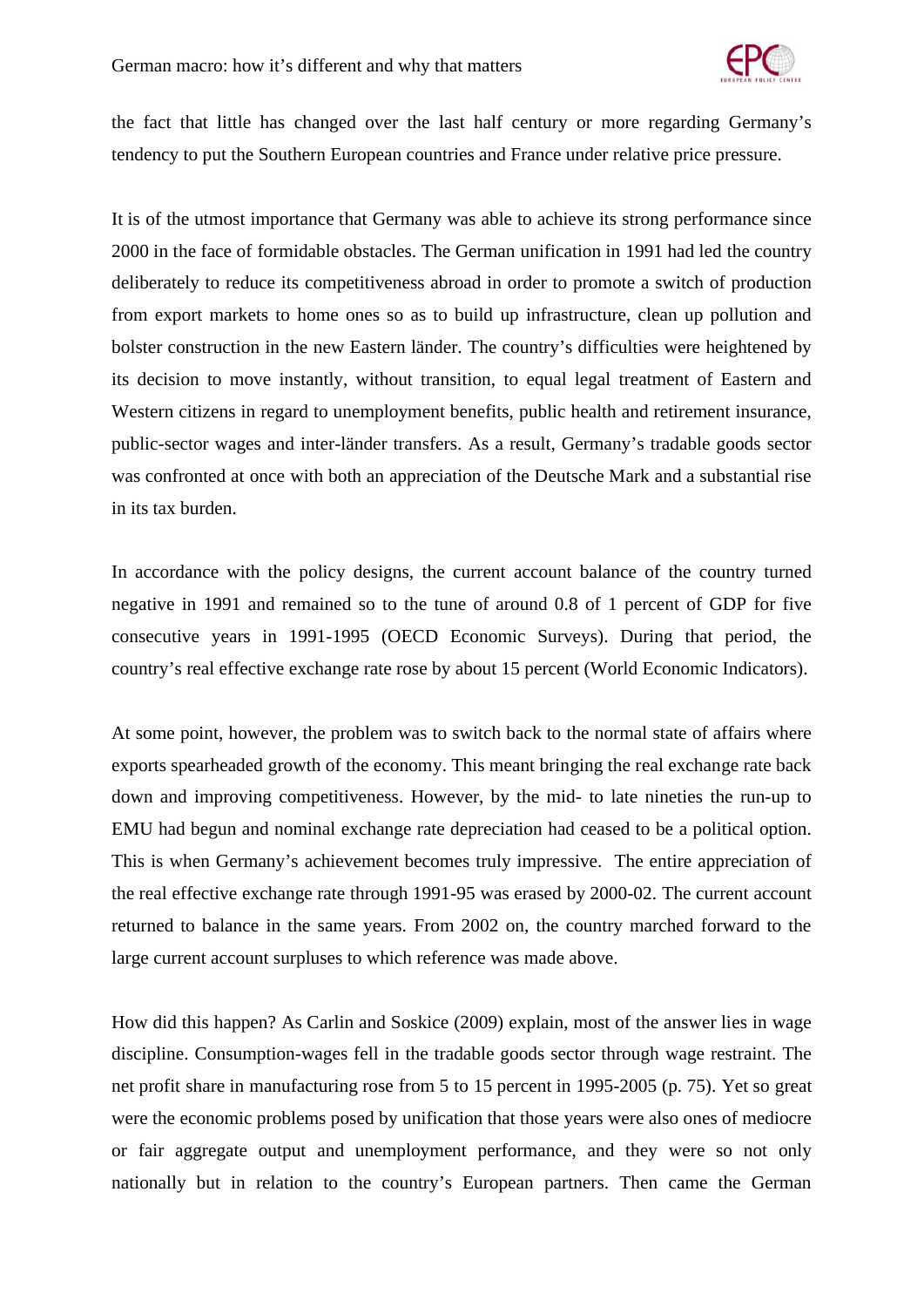

response. The country adopted the Hartz reforms of the labour market in 2003, also known as Agenda 2010. These reforms ended long-term unemployment insurance and brought down unemployment benefits to the level of ordinary welfare support. The reforms are widely credited with contributing much to the relatively good output and employment performance of the country since 2005 or over the last ten years. The added wage discipline reinforced the competitiveness of Germany's export sector, which had already been impressive earlier, as noted before. The added wage discipline also contributed to strengthening the country's current account balance.

In sum, to all indications, Germany can handle its employment, economic and trade problems without independent monetary policy. The country needs little or no compensation for its surrender of monetary independence through collective insurance. As a result, there is little or no basis for striking a satisfactory deal in the Eurozone. I would like to develop this argument further.

Consider a group of countries who expect no real exchange rate movement in relation to one another. If they form a monetary union, they can partly compensate for their sacrifice of independence of their nominal exchange rate through programmes of joint insurance. The insurance can provide all of them some extra security at no *expected* cost. It can relate to unemployment, recession, financial-sector illiquidity, financial-sector insolvency, or all four. Suppose next that one member can expect to place the rest continuously under competitive price pressure. Let us assume a zero rate of inflation in the monetary union as a whole. Then in the long run this particular member will require a secular rise in nominal wages and prices to keep its total lending to the rest from rising in perpetuity and the borrowing members will require a secular fall in nominal wages and prices to keep their borrowing in check. But we know from wide macroeconomic evidence that we must then expect the countries that undergo the deflation to experience most of the strains in unemployment, output and finance. This last section of the union therefore can expect to be a net recipient of the insurance payments. The so-called insurance scheme is partly a plan of systematic transfer and redistribution. Unfortunately, this describes the situation in the Eurozone pretty well.

As a fundamental factor, Germany anticipated the problem from the start and as the dominant player in the construction of EMU was able to do something about it. The monetary provisions of the Maastricht Treaty are adapted to limit Germany's risks. By intent, the ECB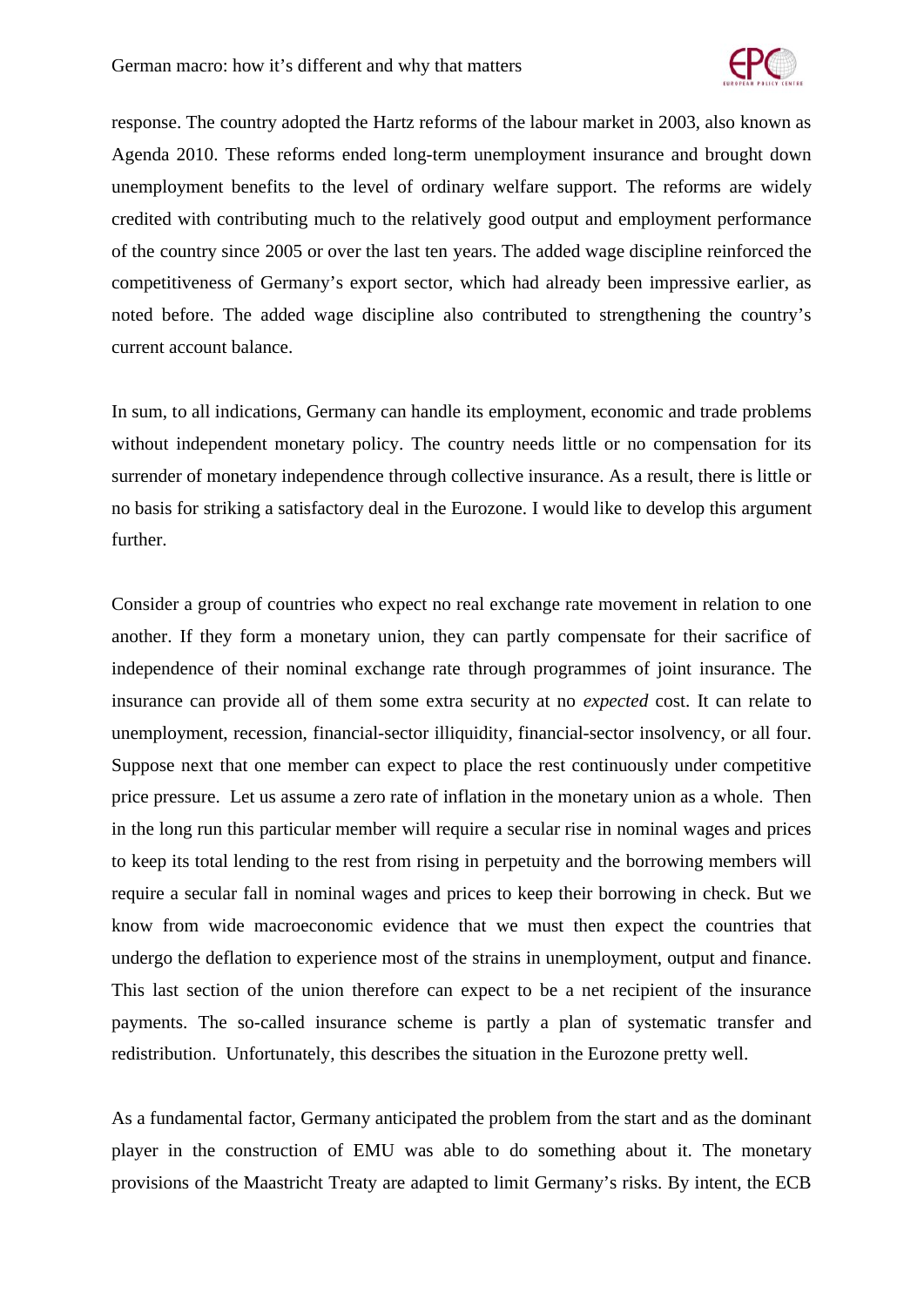

is a weak central bank. This is not sufficiently appreciated. The ECB does not have as much monetary control as central banks are usually supposed to have. It has no clear mandate to engage in ordinary open market operations. The texts do not explicitly allow the ECB simply to purchase a government bond and increase the monetary base at will in the typical textbook manner. According to the logic of the Treaty, such action would be tantamount to permitting the central bank to favour the financing of a particular lower-level government. It would be like letting the Federal Reserve increase the monetary base by purchasing the bonds of Illinois (a state in financial difficulty). Instead, the Treaty makes monetary control by the ECB contingent on the willingness of commercial banks to lend to individual firms and households. If one searches the Eurosystem literature for the term 'open market operations,' he/she will find that it describes quantitative allotments of refinancing that must still be initiated by the private banks. Since  $2010$  the term has also sometimes served to refer – first, under the 'Securities Markets Programme' and more recently under the programme of 'Outright Monetary Transactions' - to purchases of bonds of member governments that are under financial stress with various strings attached. These are not open market operations in the ordinary sense. In addition, there is no provision for the ECB to act as a lender of last resort in the Maastricht Treaty. Needless to say, the Maastricht Treaty also does not provide for the collective fiscal support of the payments system in the case of danger to the system stemming from the collapse of the banking sector in any particular region.

All this makes perfect sense from a German point of view. But how reasonable are these provisions from the standpoint of a large segment of the other members of EMU? It was clearly of no help to a majority of the population in the euro area that once the official intervention rate on the interbank market approached the zero interest rate floor in 2008-10, the Maastricht rules left the ECB powerless to increase the money supply at all without engaging in legally questionable actions or emergency measures that required bending the rules. As a result, unsustainable premiums on Spanish and Italian bonds were able to arise in late 2011 following the second Greek bail-out (when the private lenders took a hit). It is clearly a good bet that those premiums would not have arisen if the ECB had possessed the ordinary ability of a central bank to raise the monetary base at will. As evidence, it sufficed for the President of the ECB simply to announce (July 27, 2012) that "within [our] mandate," the Bank would "do whatever it takes to preserve the euro" to bring down the interest rate differentials to manageable size. Very significantly, though, the President's statement was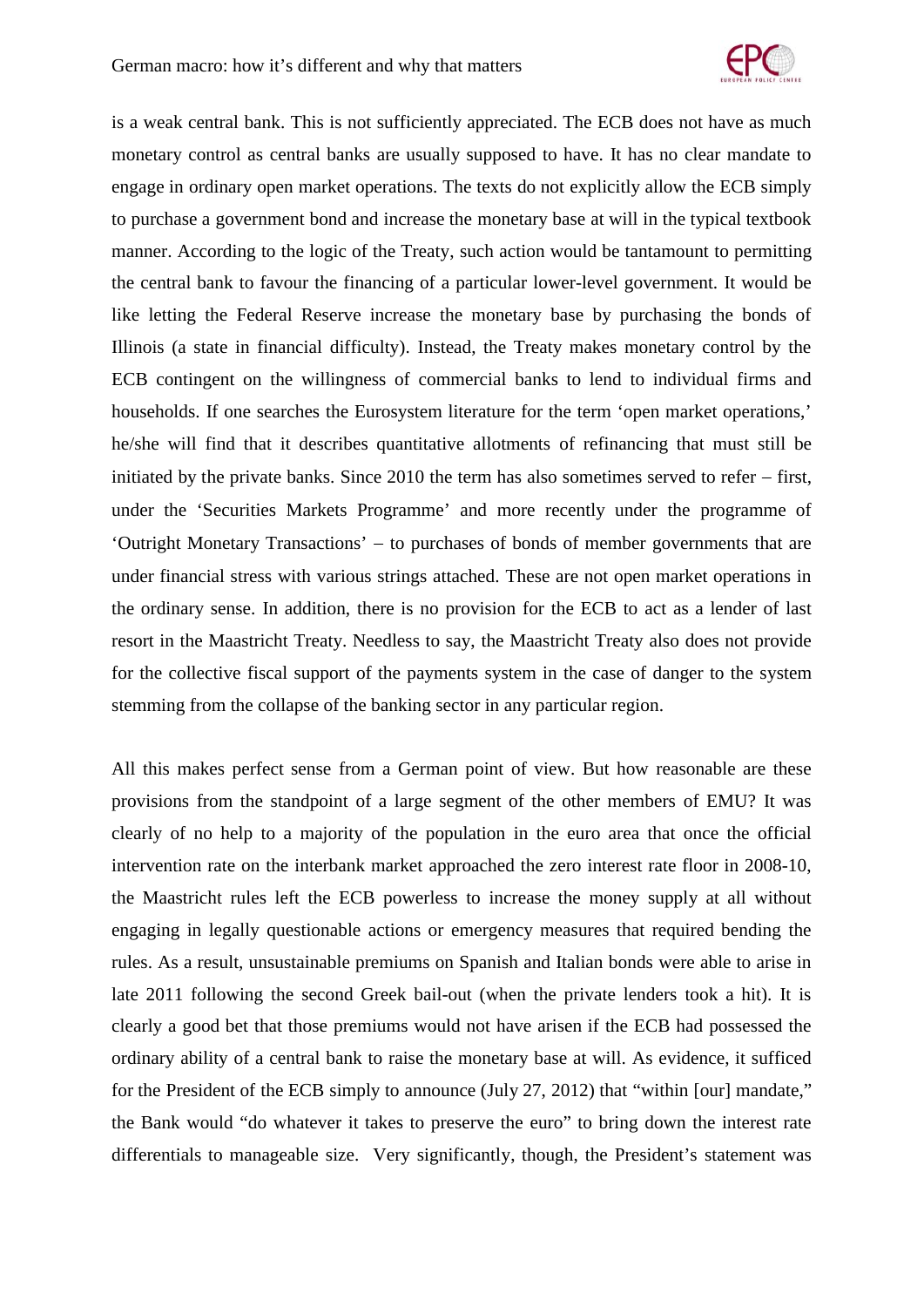

legally questionable, as some German observers, including leading members of the CES-IFO in Munich (Sinn and Fuest), did not fail to point out. The decision of the Court of Karlsruhe on February 7, 2014 reinforces this point of view. The German constitutional court explicitly rejects the ECB's argument that its responsibility to save the EMU is grounds for the Outright Monetary Transactions (OMT) programme. True, in a more recent decision (June 16, 2015), the European Court of Justice upheld the legality of OMT, contrary to the German court. True too, by the previous March the ECB had begun a 'quantitative easing' programme, the closest thing to a programme of open market operations to appear thus far, but it did so as an emergency action outside the Maastricht Treaty. The recent refugee crisis in Europe has also allowed this initiative to go forward with far less resistance from Germany than it would otherwise have met.

In addition, unlike the situation in the U.S. during the savings and loan crisis in the 1980s and 1990s, once the financial crisis of 2007-08 hit, the Irish paid for the insolvency of their banking sector, the Spanish paid predominantly for theirs, and in Cyprus, it even looked for a while that small bank depositors would have to contribute heavily to pay for theirs following the second Greek bail-out in late 2011.

#### **3 The case for a second euro**

These observations naturally pose the question of whether a number of the countries in the Eurozone would not do better to form a second euro system based on a different set of rules. I believe this to be a serious question. Studies of business cycle symmetry in the EC in the runup to EMU generally tended to show differences North-South but never any major differences in the cyclical performance of the Southern economies and France (see, e.g., Bayoumi and Eichengreen, 1992). Since EMU, the trade performances of the Southern group and France have not revealed any need for notable relative price changes within the group. Therefore, if these countries formed a separate monetary union, they would have little reason to hesitate to adopt a strong central bank in order to arm themselves with adequate macroeconomic policy tools. They would then at last have a central bank capable and fully licensed to engage in open market operations independently of commercial banks' desire for liquidity and with the power of lender of last resort. The countries could also adopt joint deposit insurance and a joint bank resolution fund based on ordinary principles of insurance. Though they would no longer form as large a currency area as before, they would still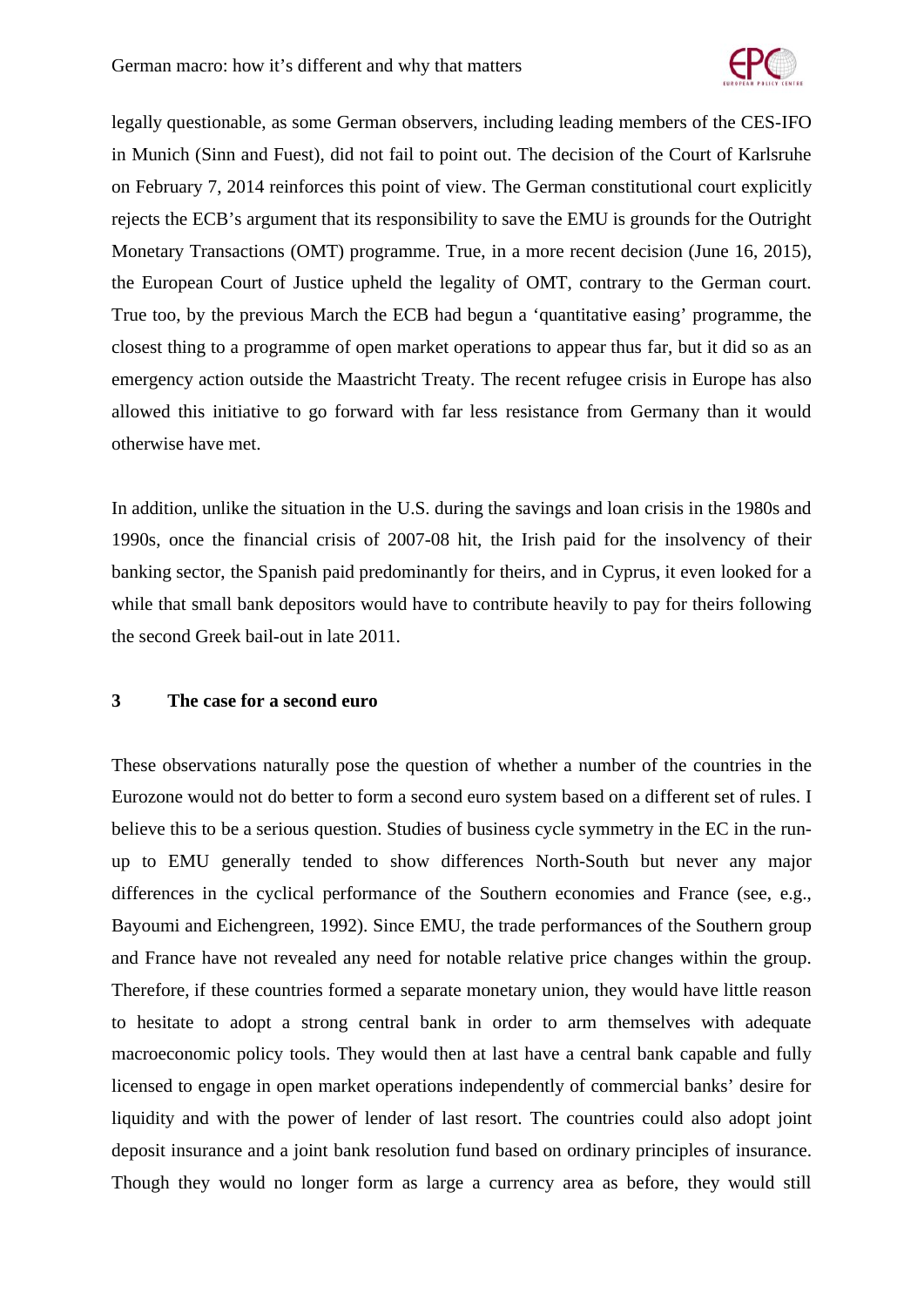

constitute a large one and therefore would keep many of the benefits of a single currency and capital market integration. Notably, by choosing to form a monetary union rather than opt for separate currencies, they would avoid the Nash consequences of non-cooperative games among themselves via exchange rate competition. If we judge from their earlier behaviour between the breakdown of Bretton Woods and EMU, there is reason to believe that these countries (clearly France and Italy) put weight on avoiding such Nash consequences. In addition, of course, the members would profit from exchange rate flexibility relative to Germany.<sup>3</sup>

Of course, some precautions would be necessary for the expected benefits. Arming the new central bank with full powers of open market operations does pose an issue of moral hazard. But a number of satisfactory responses to the problem have been offered. The 'Blue bond' proposal of Depla and Weizsäcker (2012) is one. The euro-nomics group (Brunnermeier et al, 2012) makes a particularly attractive suggestion. The group proposes creating a new intermediary (which they call the 'European Debt Agency') that would hold an imposed combination of government securities (in fixed, irreversible weights) against which the intermediary would issue new securities (which they term 'European Safe Bonds') to the public that the central bank could subsequently buy and sell. The nice thing about this proposal is that it demonstrates the lack of any need to go even so far as to introduce new joint government bonds in order to provide for ordinary open market operations without creating moral hazard.

In addition, the proposed collective insurance clearly calls for banking union. Indeed the right sort of banking union would be stronger than any currently envisaged under that name in the EMU and stronger still than anything that can be expected to happen with German consent. The right action would be to treat all banks in the euro area as euro institutions, subject to progressively harmonized rules, and under the supervision of euro-wide authorities with far greater powers than the current European Banking Authority has. The relevant rules of bank behaviour would best include strict limits on the ability to hold home-government debts. Otherwise the joint bank resolution fund would be difficult to interpret as strict risk reduction and insurance.

 $3$  I have developed the argument in this paragraph more fully in Mélitz (2014).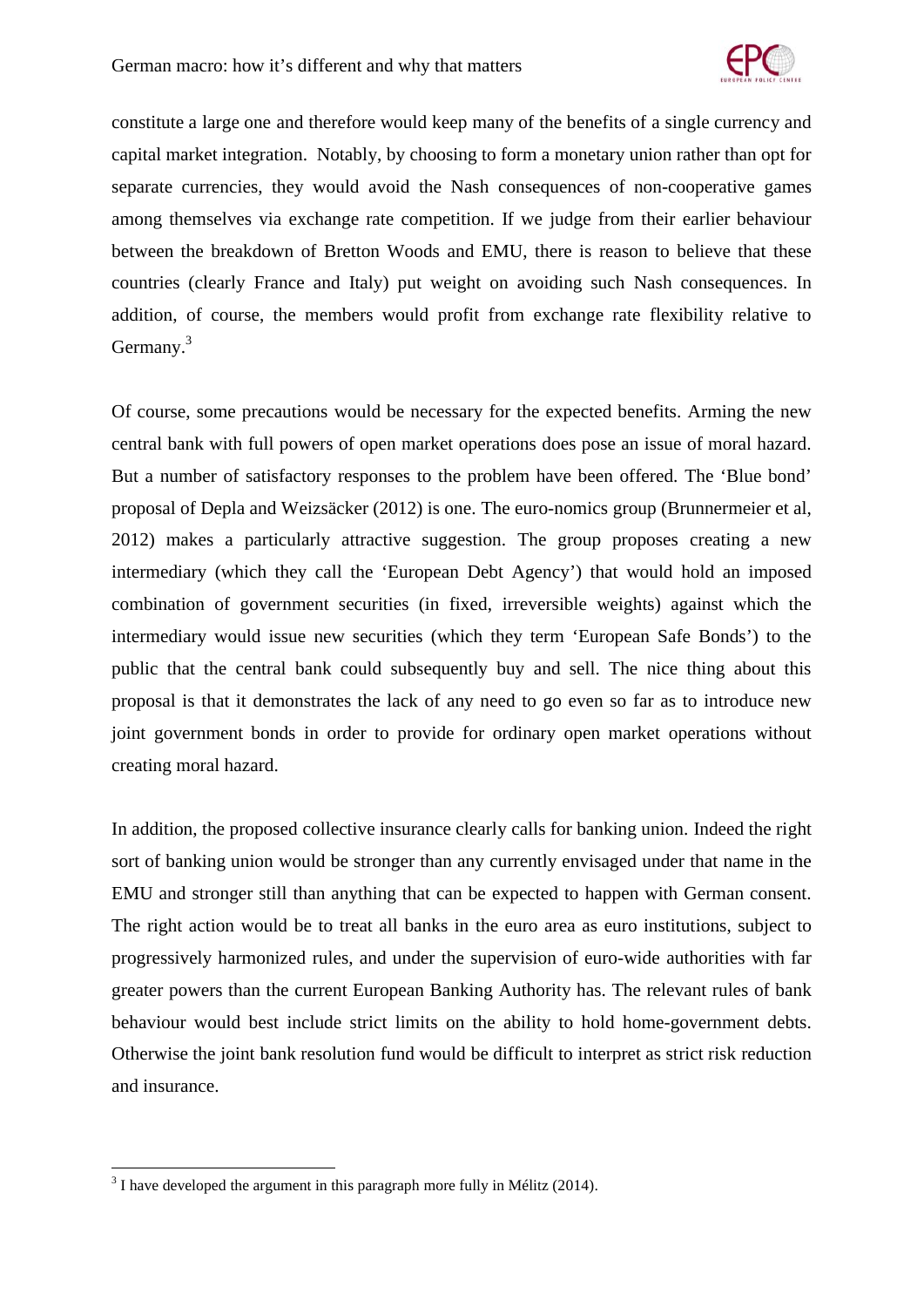

However, if constructed properly, the second euro would even heighten fiscal discipline. The member governments would lose most if not all of their privileged access to home banks in order to finance deficits. In this way, the new rules would also break the 'doom loop' or 'diabolic loop' between government financing and bank financing that economists have identified as a particularly dangerous element of the current situation (Baldwin and Giavazzi, 2015, Brunnermeier et al, 2012, and Shambaugh,  $2012$ <sup>4</sup> Finally, nothing in the proposal would prevent the members of the second euro from sticking to the Stability and Growth Pact (SGP) and the more recent Fiscal Compact Treaty.

#### **4 Conclusion**

In closing, I would like to respond to two objections. The first is that the transition to the second euro would be unworkable. In answer, it should be noted that the costliness of the transition depends on when and how the reform takes place. The costs (that is, the opportunity costs) would be much lower in a period of storm, when the whole system is in danger of crashing. If a major reform is necessary anyway, then all the alternatives are costly. Yet if this is so, should we not entertain the merit of the proposal at all times in order to have a better idea of the direction we would like to go if the occasion arises and of which way we might like to lean at present? In addition, Dobbs (2012) makes an interesting suggestion about holding down the costs of an eventual transition (subsequently summarized in Dobbs and Spence, 2012). She considers a break-up of the euro into two or more currencies. The basic inspiration comes from equity finance when there is about to be a merger, buy-out or stock split. The idea is to let the market know in advance that all outstanding euro claims will have the same composite value of both (all 3, all 4, etc.) euros after the split no matter what people do with their assets or liabilities right now. Avoiding one-way bets if a break-up looms ahead is obviously fundamental.

Perhaps the most important objection to my proposal is the danger of any political division between Germany and France. Granted, any currency split between these two could have wider political repercussions. Though the proposal does not put into question any political institution in the EU besides the Eurosystem, it does go counter to any broader vision of a

<sup>&</sup>lt;sup>4</sup> The 'doom loop' refers to the unfortunate sequence of events that we have witnessed in Europe where a home government first bails out home banks and in the aftermath the banks invest heavily in associated new government debt issues and the banks and the government now find themselves jointly at risk.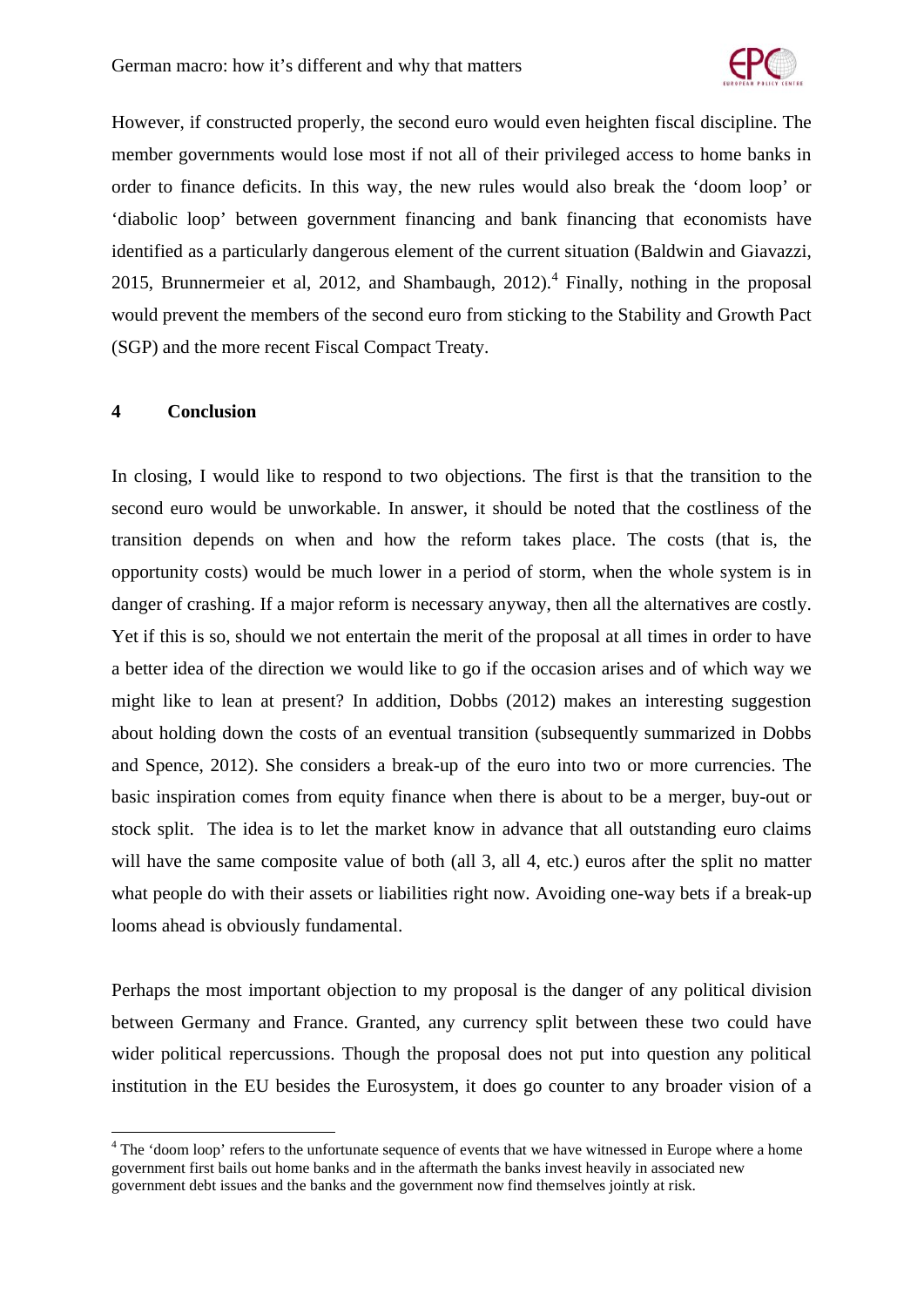

political union in the EU in the future. In this connection, last June 3rd, the respective Ministers of Finance in France and Germany, Emmanuel Macron and Sigmar Gabriel, issued a joint statement (repeated by Macron in an interview in the *Süddeutsche Zeitung International* last August 31) drawing up a broad design for a fiscal union and calling for advance toward the goal in order to save the euro. Yet no visible movement in that direction has occurred since; not even the slightest progress toward implementing the Single Bank Resolution Fund, the most important element of fiscal union on the political agenda. The problem of the refugees from Syria and the Near East may have intervened.

In any event, on my analysis there is a fundamental reason not to rest hope in this direction. The difficulty is that in the long run the Southern European countries and France can only benefit from a common currency with Germany on conditions that would be disadvantageous to Germany. The former countries require some insurance for the abandonment of their monetary independence which amounts to expected fiscal transfers from Germany. From the German side, therefore, the Macron-Gabriel proposal makes little political sense. This is a deep obstacle. In light of it, I believe, failure to consider a second euro may be burying one's head in the sand.

There have undoubtedly been mistakes in managing the euro since the crisis. However, avoiding those policy mistakes in the future would not be enough. True, as widely recognized at long last, it was a mistake to invite markets to think that the 'no bail-out' clause of the Maastricht Treaty along with the SGP implied that the debts of all member governments could be treated as nearly perfect substitutes. It was also a mistake not to write down Greece's debts to private creditors in May 2010, only to do so later in November 2011 after the situation had worsened, and it was probably a further mistake not to write down the total Greek debt more than was done either in 2011 or since. Yet had these policy mistakes not happened, Ireland, Portugal and Spain would not have escaped the miseries they faced after 2008 and the whole system would still probably have been shaken by a loss of market confidence. The blame for the troubles in Ireland, Portugal and Spain, which spread to Italy and threatened France, lies in the weakness of the ECB and the lack of any sort of joint insurance in the Eurosystem. Yet these features of the system are also a part of a deliberate German design. If we cannot even argue today that Germany was wrong to choose this design, fiscal union cannot go far. Should we therefore not consider the possibility of a second euro?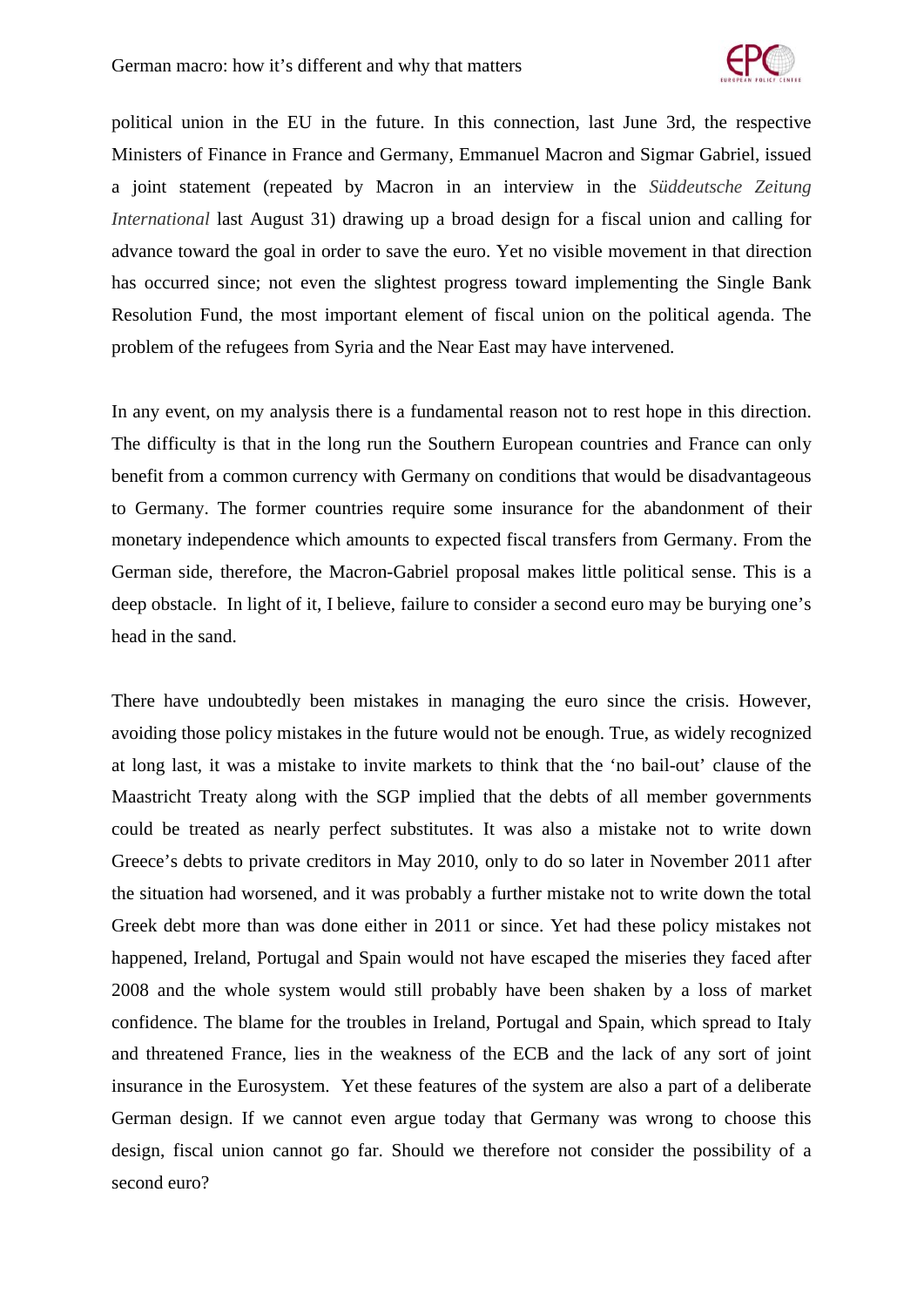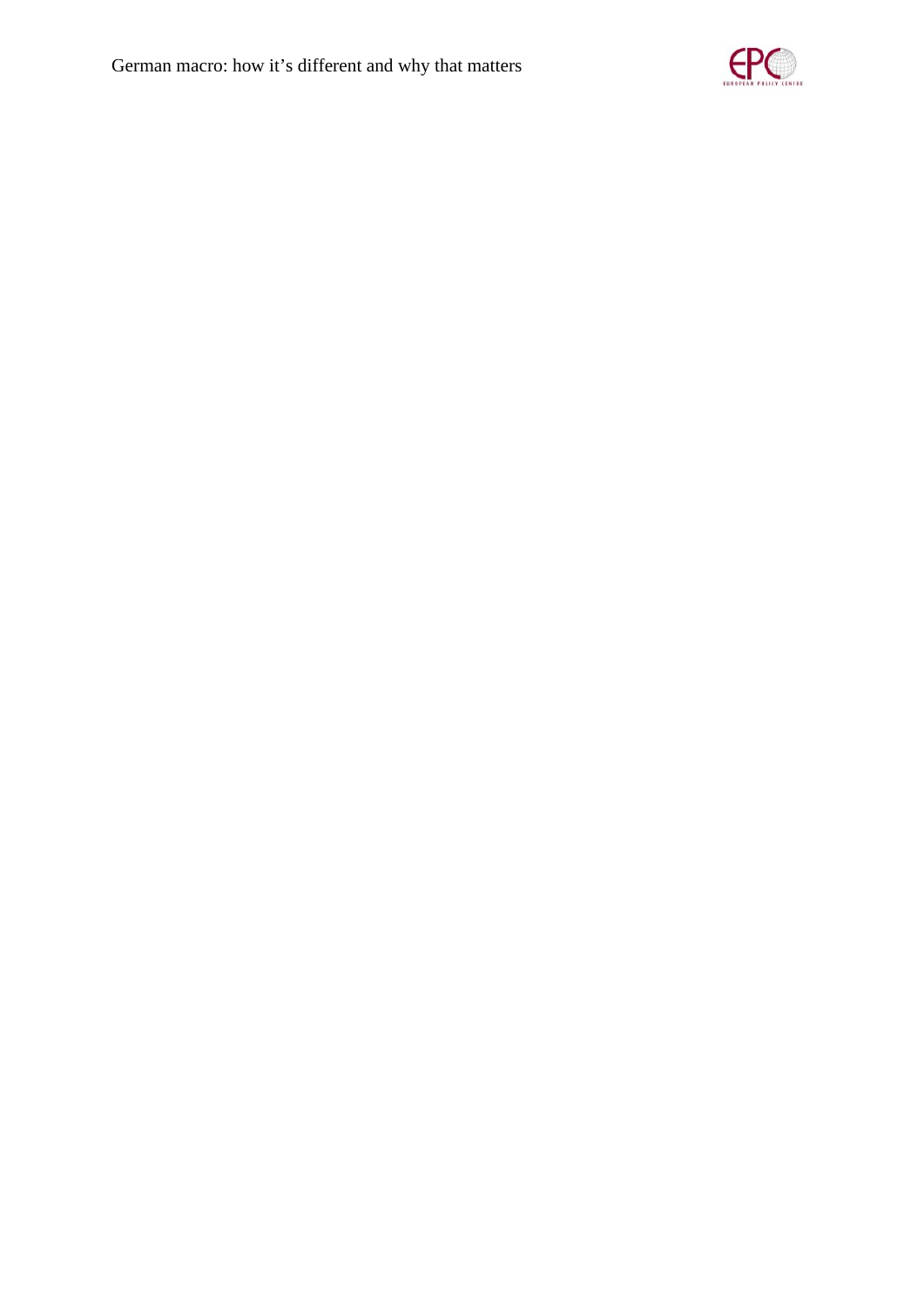

#### **References cited**

- Baldwin, Richard and Francesco Giavazzi (2015). 'Introduction,' in Baldwin and Giavazzi eds., *The Eurozone crisis: A consensus view of the causes and a few possible solutions*, A VoxEU.org eBook, CEPR Press.
- Bayoumi, Tamim and Barry Eichengreen (1992). 'Shocking aspects of European monetary unification,' CEPR Working Paper 643, May.
- Brunnermeier, Markus, Luis Garicano, Philip Lane, Marco Pagano, Ricardo Reis, Tano Santos, David Thesmar, Stijn van Nieuwerburgh and Dimitri Vayanos (2012). 'European Safe Bonds (ESBies),' Princeton University, 2 April.
- Carlin, Wendy and David Soskice (2009), 'German economic performance: disentangling the role of supply-side reforms, macroeconomic policy and coordinated economic institutions,' *Socio-Economic Review* 7, 67-99.
- Delpha, Jacques and Jakob von Weizsäcker (2010). 'The Blue bond proposal,' *Bruegel Policy Brief*, May.
- Dobbs, Catherine (2012). 'The NEWNEY approach to unscrambling the euro,' Wolfson Economics Prize.
- Dobbs, Catherine and Michael Spence (2012). 'Preventing a Eurozone bank and bond run,' *Vox column*, 15 June.
- Macron, Emmanuel (2015), 'Refondons l'Europe,' *SZ International Online*, 31 August, available at [http://international.sueddeutsche.de/post/128026249890/refondons-leurope.](http://international.sueddeutsche.de/post/128026249890/refondons-leurope)
- Macron, Emmanuel and Sigmar Gabriel (2015). 'Europe cannot wait any longer: France and Germany must drive ahead,' http://www.theguardian.com/commentisfree/2015/jun/03/ europe-france-germany-eu-eurozone-future-integrate.
- Mélitz, Jacques (2014). 'Why Europe needs two euros, not one,' *Vox column*, 2 July.
- Jay Shambaugh (2012). 'The euro's three crises,' *Brookings Papers on Economic Activity*, Spring, pp. 157-226.
- Sinn, Hans-Werner (2014). *The Euro Trap*, Oxford University Press.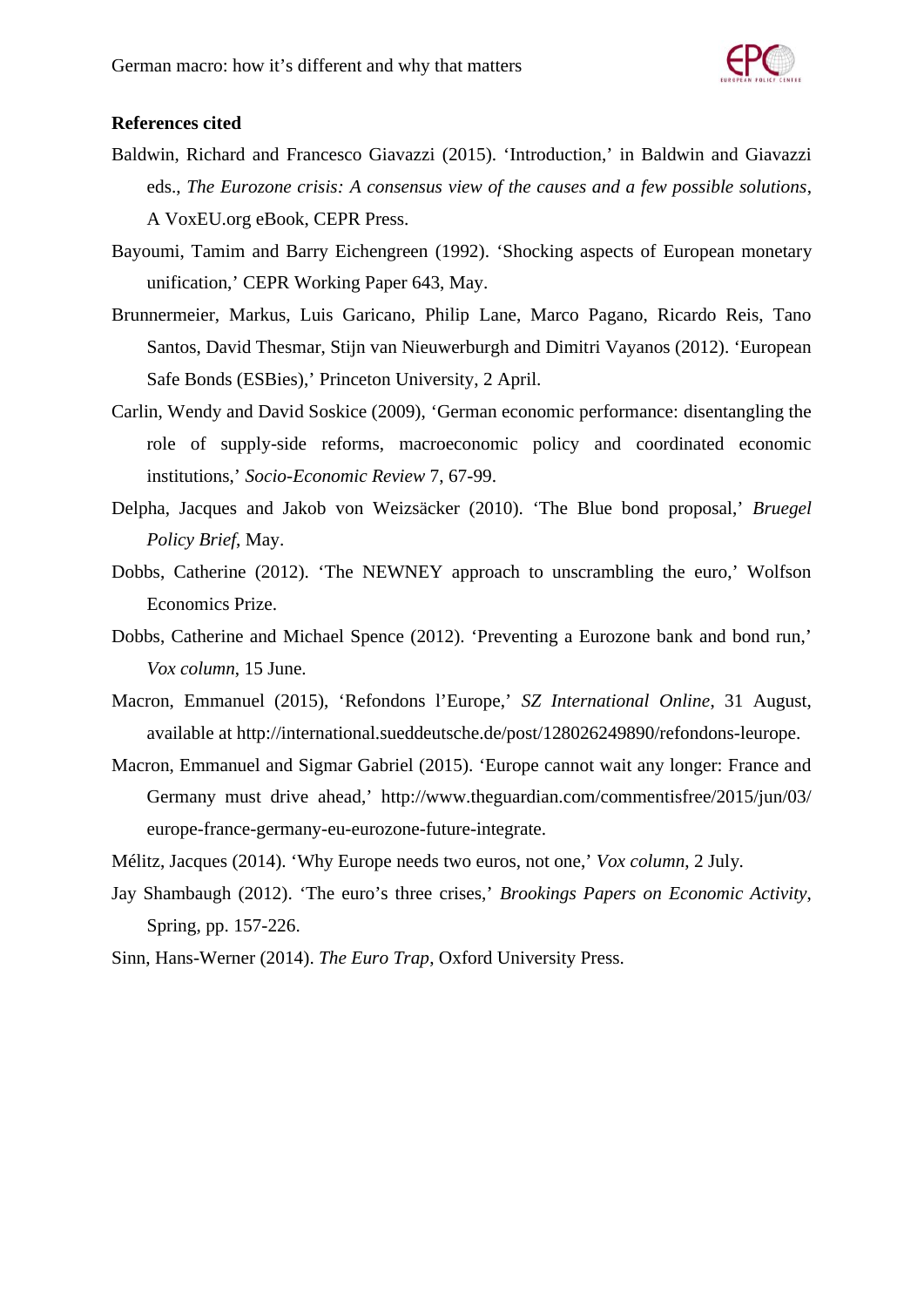

## **Property rights, moral hazard and hysteresis**

# by Charles Wyplosz<sup>1</sup>

During the Eurozone crisis, moral hazard has often been invoked to discuss policy options. Unfortunately, many of the subtleties of the concept have been lost in the debate and wrong decisions have been taken because of its improper use. Once these decisions have changed the landscape, moral hazard has taken on new meaning and introduced a sharp disagreement between some leading German economists and their colleagues.

#### **1 Principles**

Early on, when the Greek crisis erupted, policymakers insisted that debts have to be repaid. Otherwise, they observed, a bad precedent would be established. This is a strong argument, but that cannot be the end of it. Obviously, it must be the rule that debts are honoured. Without this rule, there can be no lending. More widely, for debts to exist, there must be clear and enforced property rights. Yet, property rights are neither uniquely defined nor absolute (Demsetz, 1967). Similarly, rules usually include escape clauses to be invoked in rare unexpected circumstances.

The risk of a bad precedent is directly related to moral hazard. To recall, moral hazard occurs whenever someone takes risky decisions in the expectation that someone else will bear some of the costs that would arise if the action leads to losses. Yet, that does not imply that debts should never be written down. To start with, it is crucial to note that the reason why debt write-downs are undesirable is not that losses will be borne by an 'innocent bystander', but that it provides perverse incentives. One-off losses are bygones; if they do not affect future behavior, they do not create any moral hazard. In addition, it matters whether there are indeed innocent bystanders. Public debts are a two-way street. Governments may borrow without restraint if they expect that some of the debt will be written down. This is moral hazard, but lenders may also disregard risks and lend too much if they expect that someone else will pick up the debt if the borrower cannot honour it. They are not innocent bystanders. This too is moral hazard.

 $<sup>1</sup>$  Graduate Institute, Geneva.</sup>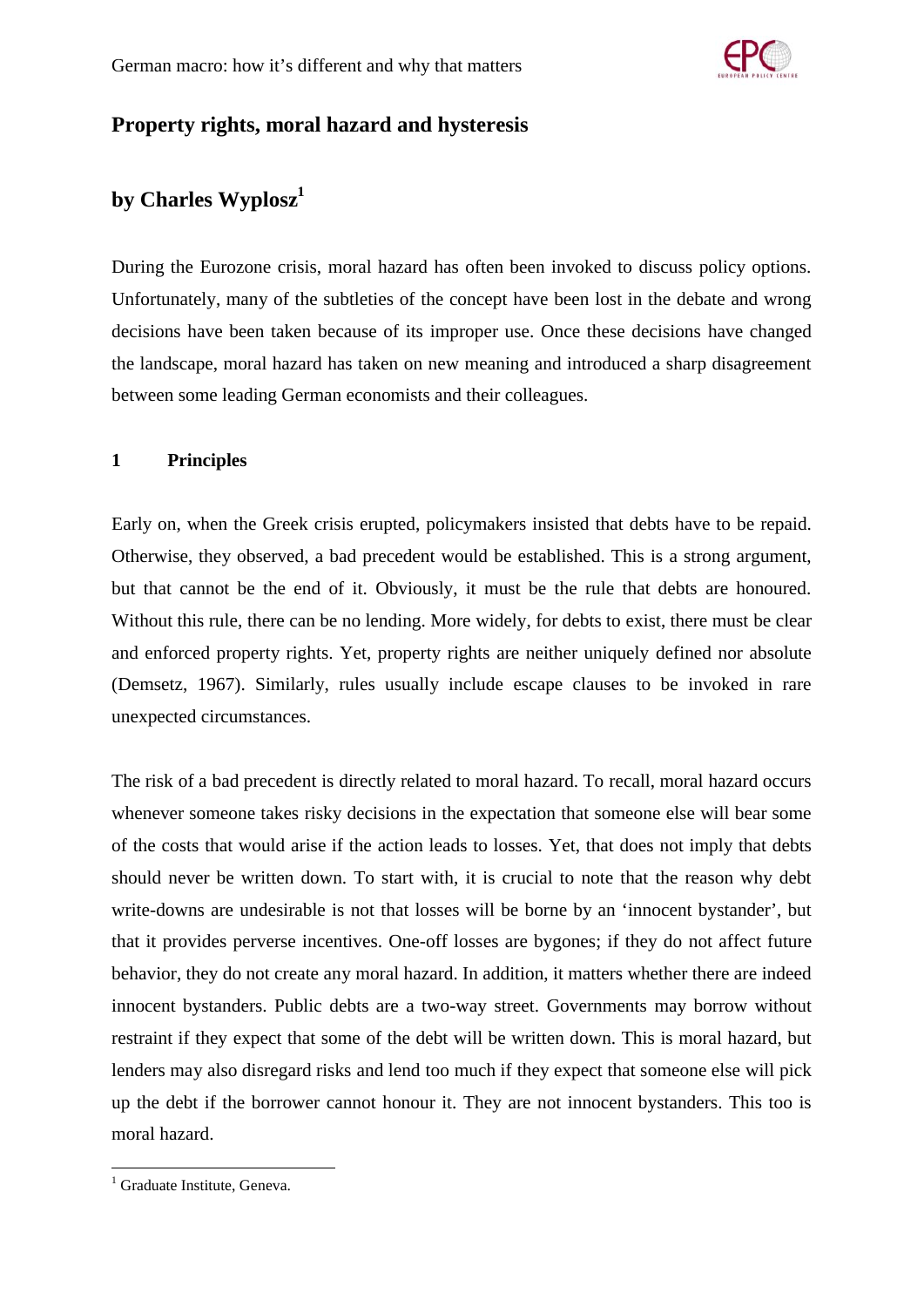

#### **2 Misleading application of principles**

The decision to exclude any debt relief for the Greek government, and then for other governments, was made at the outset of the crisis. It is not an incontrovertible implication of the sanctity of property rights and of moral hazard. When instead Greece was ordered to borrow and to accept a whole range of conditions, many property rights were violated. For instance, Greek workers whose wages were slashed underwent a unilateral alteration of their work contracts. They were as close to innocent bystanders as one can imagine. The same cannot be said about bankers who had lent unreasonable amounts to successive Greek governments.

Focusing on the borrowing, not on the lending, side as a source of moral hazard was entirely a policy choice. It matters that French and German banks were among the large lenders and that their managers were 'advising' their governments.<sup>2</sup> At any rate, there was nothing moral about that. For, if we start delving into morality issues, we could take a leaf from an undisputed authority, the Bible, and reach the opposite conclusion:

<sup>23</sup> Therefore the kingdom of heaven may be compared to a king who wished to settle accounts with his servants. **<sup>24</sup>** When he began to settle, one was brought to him who owed him ten thousand talents. **<sup>25</sup>** And since he could not pay, his master ordered him to be sold, with his wife and children and all that he had, and payment to be made. **<sup>26</sup>** So the servant fell on his knees, imploring him, 'Have patience with me, and I will pay you everything.' **<sup>27</sup>** And out of pity for him, the master of that servant released him and forgave him the debt. **<sup>28</sup>** But when that same servant went out, he found one of his fellow servants who owed him a hundred denarii, and seizing him, he began to choke him, saying, 'Pay what you owe.' **<sup>29</sup>** So his fellow servant fell down and pleaded with him, 'Have patience with me, and I will pay you.' **<sup>30</sup>** He refused and went and put him in prison until he should pay the debt. **<sup>31</sup>** When his fellow servants saw what had taken place, they were greatly distressed, and they went and reported to their master all that had taken place. **<sup>32</sup>** Then his master summoned him and said to him, 'You wicked servant! I forgave you all that debt because you pleaded with me. **<sup>33</sup>** And should

<sup>2</sup> On the role of the Chairman of BNP-Parisbas, see 'BNP Paris Chairman to Retire', *Financial Times*, 9 May 2011. On the role of the CEO of Deutschebank, see 'Deutsche Bank's Chief Casts Long Shadow in Europe' *New York Times*, 11 June 2011.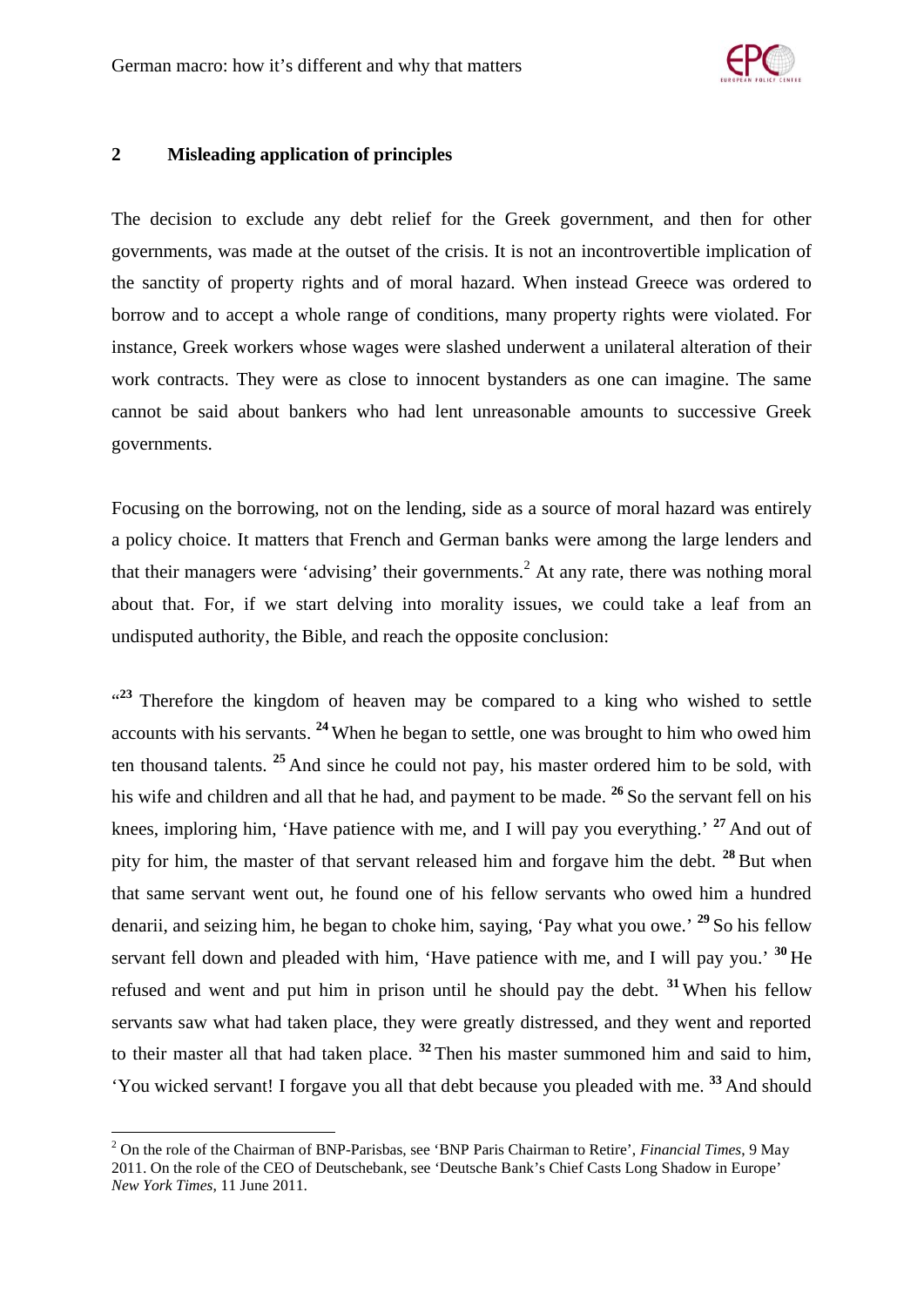

not you have had mercy on your fellow servant, as I had mercy on you?' **<sup>34</sup>** And in anger his master delivered him to the jailers, until he should pay all his debt.  $35$  So also my heavenly Father will do to every one of you, if you do not forgive your brother from your heart." Matthew 18:23–35

## **3 Most economists agreed**

Many German economists graced the profession by publicly disagreeing with their government. A Plenum of 189 German economists published a statement that condemned the Greek bailout and called instead for debt restructuring.<sup>3</sup> Their argument was that some debts are so high that they will never be repaid, as also argued in Portes (2011) and Wyplosz (2009, 2011a) among others. They correctly noted that permanent credit is a source of moral hazard, in contrast with a never-again write-down. They remained silent, however, on how to make sure that it would not be repeated, yet they observed that the Stability and Growth Pact would not do the trick. Importantly for what was to follow, they warned that the ECB should refrain from buying distressed public debts.

## **4 Hysteresis**

Once the policy had been set, the situation changed dramatically. The treatment imposed on Greece was quasi-automatically reproduced in Ireland, Portugal, Cyprus and, implicitly, in Spain. These countries were forced to borrow large amounts that massively increased their public debts. In return, they were requested to promptly reduce their budget deficits, which meant carrying out procyclical fiscal policies in the midst of historic economic depressions. As a consequence, the Eurozone became highly unstable as the soaring interest rate premia showed. In this desperate situation, crucial actions were needed and there were no good options. Each option was a distant Nth best, implying acute tradeoffs. This is where many German economists parted ways from their foreign colleagues. This was a sort of hysteresis effect on economic analysis.

 $3$  A presentation in English is Merz et al. (2011).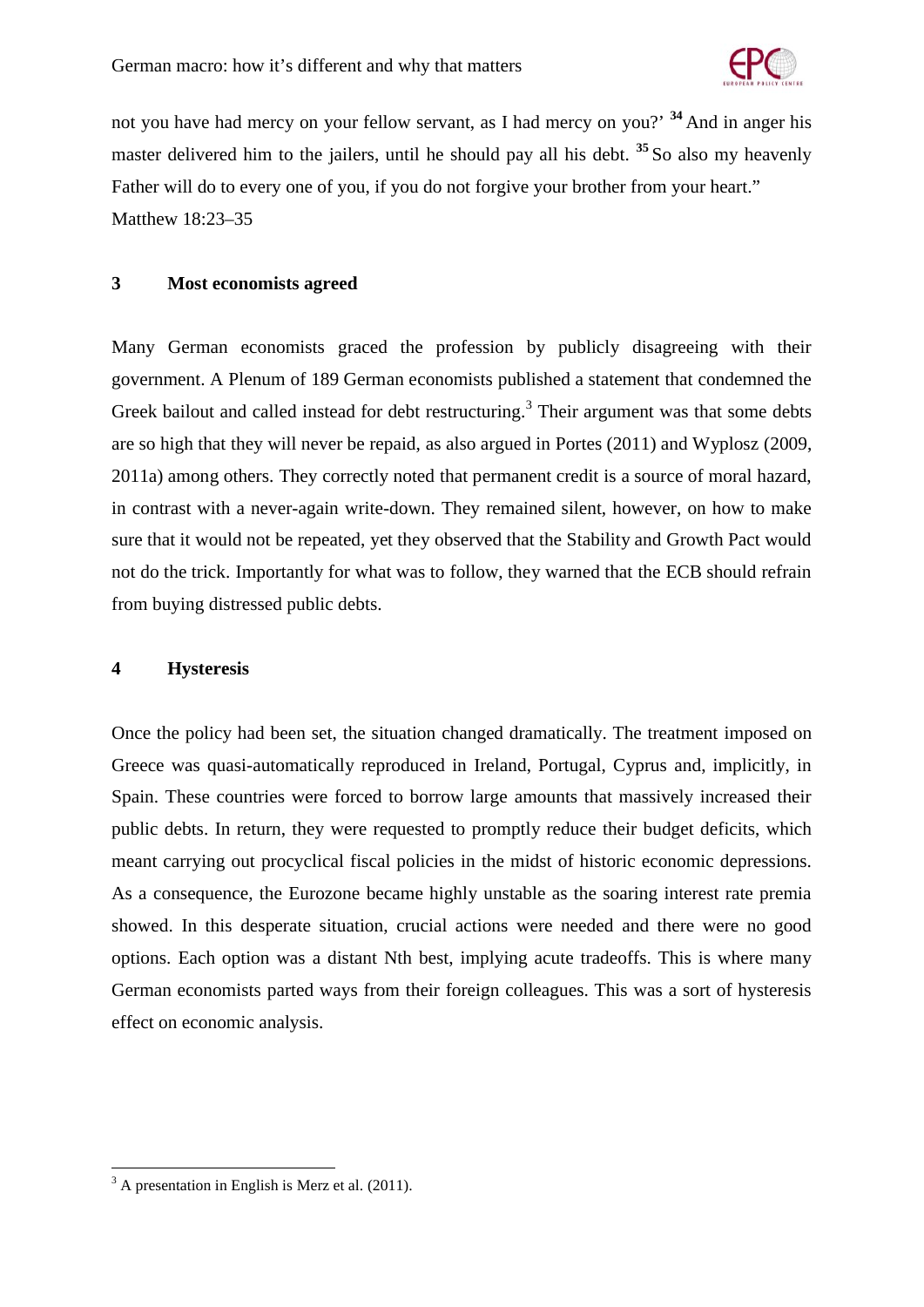

#### **5 Disagreements set in**

The first challenge was Greece and its soaring public debt, which kept alarming the markets. The policymakers finally recognized that some debt relief was unavoidable. The chosen solution was Private Sector Involvement (PSI), a default imposed on the private debt holders in 2012. By then, much of the private debt had been sold by banks to the public sector, including the EFSF and the ECB. Most of the private bond holders were Greek and Cypriot banks. There was limited debate among economists. In fact, it befell to some German economists (working abroad) to show that the bondholders were treated surprisingly generously, a clear instance of moral hazard (Hau, 2011; Zettemeyer et al., 2013).

The second challenge was to stabilize the whole of the Eurozone. The decisive step was taken by the ECB in September 2012 with its Open Market Transactions (OMT) programme. Moral hazard issues were now on the front burner. Once again, the issue was that the readiness of the ECB to buy bonds issued by now-distressed governments would provide incentives to build debt up again in the future. Of course, there was another side of the coin: the lending by the ECB was a risk that could cost taxpayers a lot. On the other hand, bringing interest rate spreads down in the teeth of acute financial market stress could only be achieved through a central bank commitment because central banks are unique in being able to make commitments of unlimited size. In other words, the ECB had to act as lender of last resort for distressed public debt.

As is well known, the Chairman of the Bundesbank dissented – and eventually resigned, ostensibly as a protest gesture – when the Governing Council of the Eurosystem took the decision. He was backed by a majority of German economists while non-German economists had long called for the move, which instantly brought lasting relief.<sup>4</sup> In fact, some German legal scholars took the issue to the German Constitutional Court, asking that the OMT programme should be ruled to have violated the German constitution.<sup>5</sup> Even though the programme was widely held to have been highly efficient in calming market tensions,

<sup>&</sup>lt;sup>4</sup> An assortment of views can be found on the website of VoxEU. Among those calling for an ECB backstop are Delbecque (2011), Padoan et al. (2012), Wyplosz (2011b). German opposition, represented by Sinn (2011), was widespread as indicated below.

<sup>&</sup>lt;sup>5</sup> This was a second attempt. In 2010, the same group had asked the Court to declare the Securities Market Programme (SMP) carried out by the ECB in 2010-11 illegal. The Court decided that the programme was legal but under these conditions: 1) that the commitment be explicitly limited *ex ante*; 2) that any loan involving German taxpayers be approved by the Bundestag.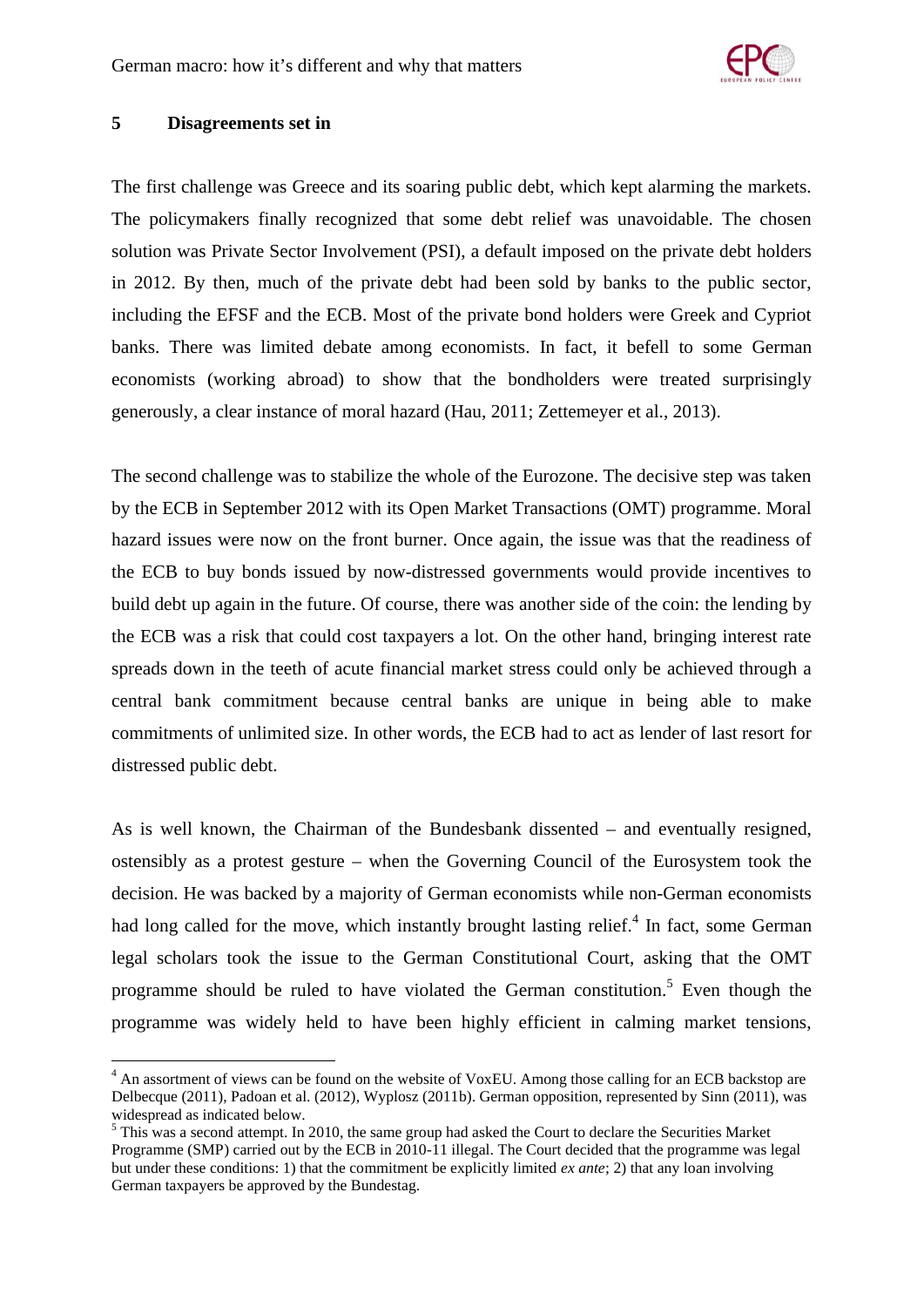

without the ECB having to intervene at all, the German Constitutional Court indicated that it would determine whether OMTs were part of the monetary policy mandate of the ECB. The Court conducted hearings of some German economists, who argued that the OMT programme was not within the ECB's monetary policy mandate (Sinn, 2013). Concerned that a national court was about to decide what is monetary policy in the Eurozone, five European economists, backed by 246 economists from around the world, including Germans, issued a statement calling on the Court to desist (Fratzscher *et al.*, 2013). This led 136 German economics professors to issue their own statement, reproduced in the *Wall Street Journal* of 11 September 2013. They argued that "money finance of governments is rightly prohibited because it endangers the central bank's independence from governments. The central bank's duty is maintaining price stability, it is not reducing the sovereign risk premia member states have to pay in bond markets."

#### **6 Interpretations**

Both the 2011 call by 189 German economists and the 2013 call by international economists recognized the moral hazard issue but concluded that the economic risks were pressing and threatening enough to take precedence. The call by the 136 German economics professors focused on the legal obligations of the ECB, ignoring the risks. They echoed Sinn's testimony to the Constitutional Court, summarized in Sinn (2013), who considered that if the risks were deemed too high for some countries, then these countries should leave the Eurozone. Legal obligations (more precisely, their interpretation of the treaties) and associated moral hazard trumped the integrity of the Eurozone. The sharp disagreement was not really about economic analysis but rather about how to deal with the tradeoff between conflicting principles.

This is not surprising. When it comes to determining the Nth best solution, economists disagree because no model is complete enough to provide an undisputed solution. In fact some German economists backed the 'international view' while some non-German economists sided with the 'German view'. Yet, it is worth noting that legal considerations were seen as dominating in the German call while their opponents described them as a matter of interpretation. Clearly, ordoliberal principles dominate among German economists. This, however, is not the whole story. The call by the 136 German economics professors and Sinn (2013) explicitly referred to German interests while their opponents explicitly presented their arguments from a Eurozone viewpoint.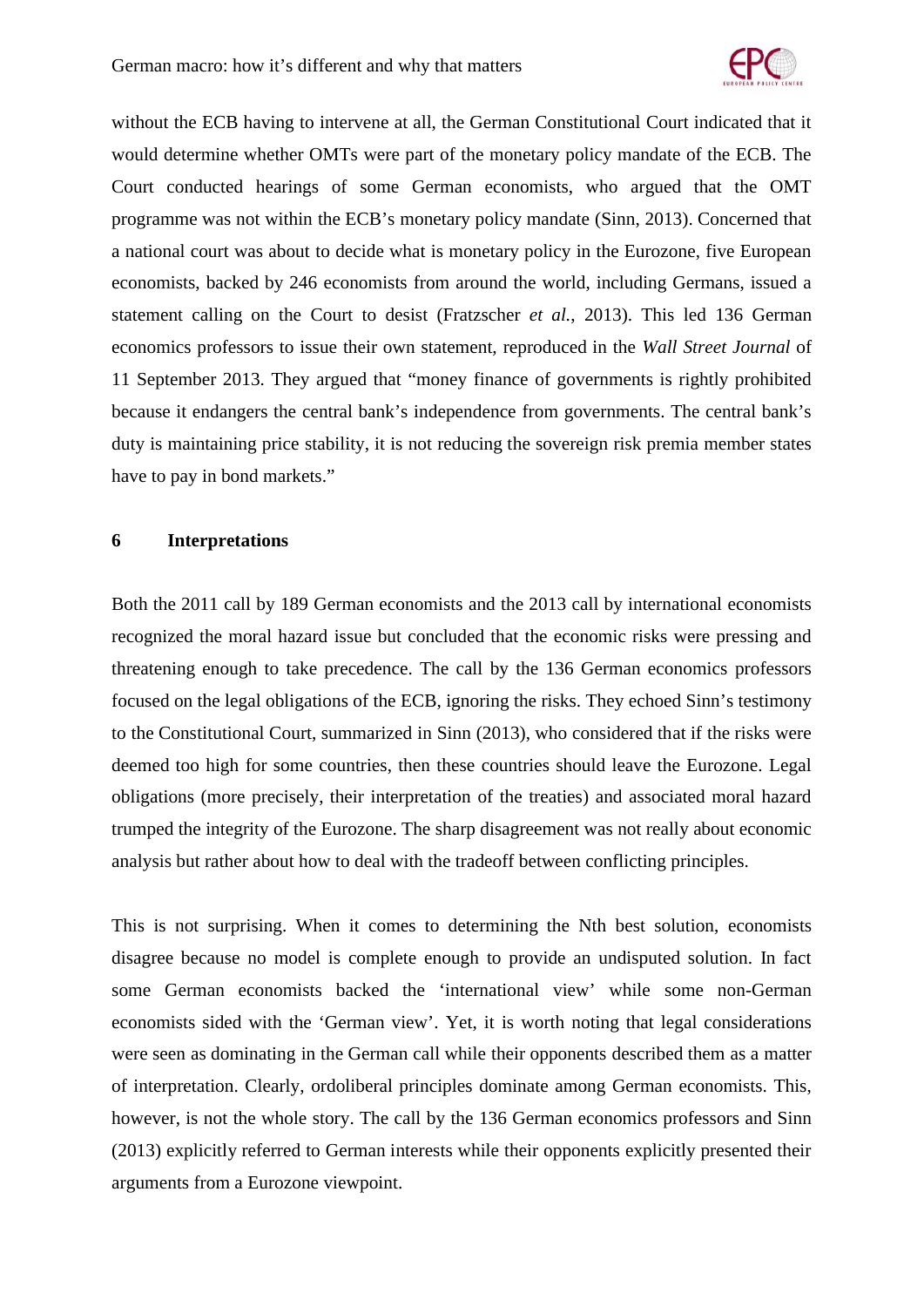

This surprising nationalistic approach is mirrored in the German Constitutional Court rulings. The first one, concerning the SMP programme, did not hesitate to subject Eurozone decisions to Bundestag approval, in effect giving the parliament a right of veto. The second ruling expressed grave reservations about the OMT programme's compatibility with German basic law. It asked the opinion of the European Court of Justice on whether the programme was compatible with Europe's primary law, while retaining the right to subsequently declare the programme illegal in Germany. The European Court ruled that there was no such incompatibility. The German Constitutional Court has not (yet?) followed up on its threat, which remains in place.

Is Germany more nationalistic than other countries? Another striking feature of the Eurozone crisis has been that similar tendencies have emerged among economists from other countries. For instance, majorities of economists from periphery countries under stress have come out in favor of Eurobonds, which imply joint European responsibility for national debts. In effect, this means that countries saddled with large debts could expect a guarantee from countries in a better position. When it comes to identify Nth best solutions, apparently, economists are surprisingly sensitive to home interests.

## **7 So are German economists really different?**

A counterfactual may help in answering the question. Assume that Greece, or Italy, is the largest and most powerful country in the Eurozone. They would have argued in favour of debt relief or Eurobonds, and this is what would have happened. They would have exploited the myriad of economic theory ambiguities to make their point. They would not have sought to debate with their fellows from other countries. Call it the danger of hegemony.

The answer to hegemony is proper institutions. We need to develop a crisis management framework. We need to better define the role of the ECB. We need to free the central bank from the whims of national constitutional courts. And, we all agree, we need to restore the no-bailout rule. As economic historians teach us, if applied, this rule would have saved us most of the subsequent disagreements (Bordo *et al*., 2011).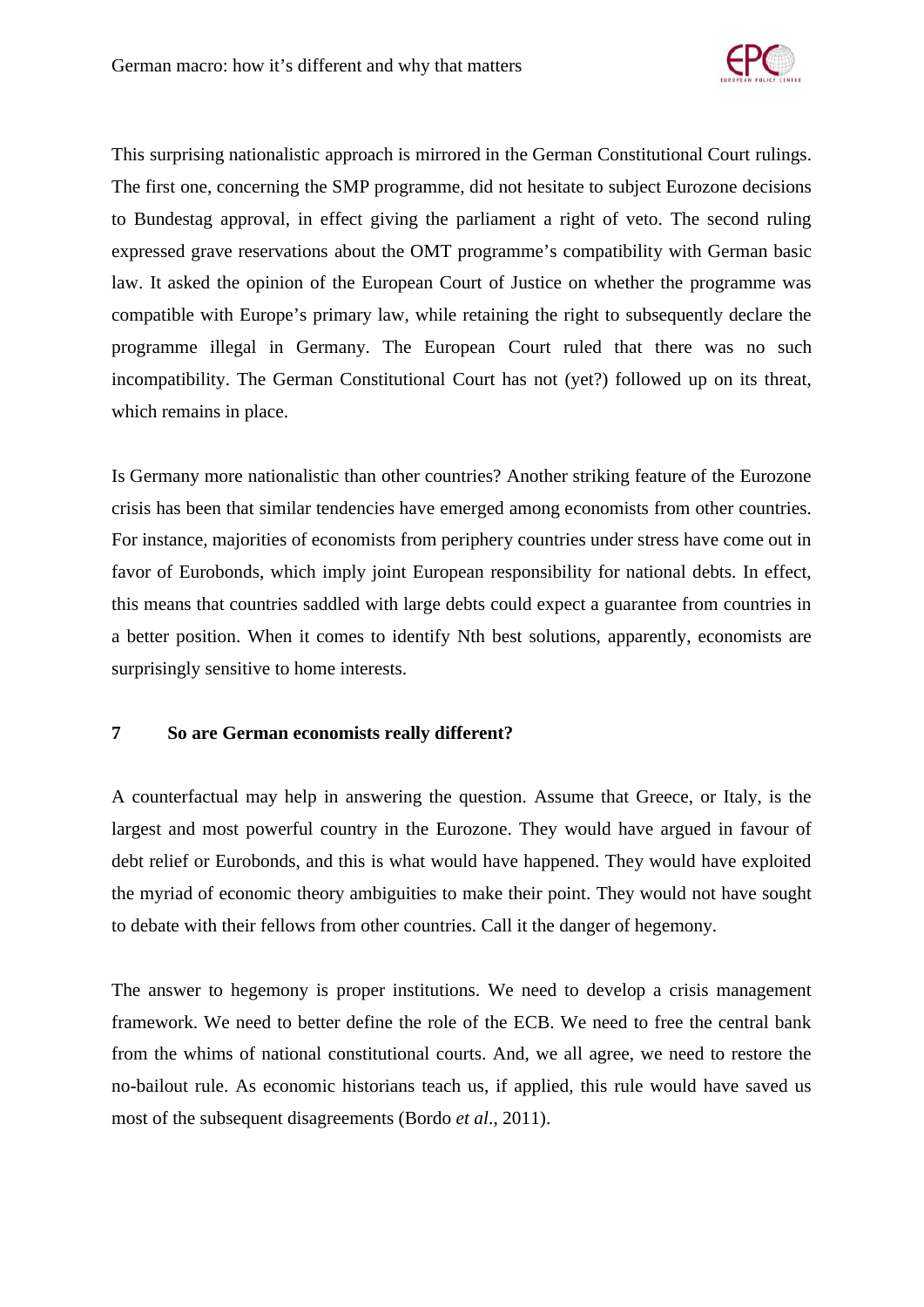

#### **References**

- Bordo, Michael, Agnieszka Markiewicz and Lars Jonung (2011) 'A Fiscal Union for the Euro: Some Lessons from History', NBER Working Paper 17380.
- De Grauwe, Paul (2011), 'The European central bank as a Lender of Last Resort', VoxEU, CEPR.
- **Delbecque, Bernard (2011) '**Capping Interest Rates to Stop EZ Contagion', VoxEU, CEPR.
- Demsetz, Harold (1967) 'Toward a Theory of Property Rights', *American Economic Review Papers and Proceedings* 57(2): 347-359.
- Feld, Lars, Christoph Schmidt, Isabel Schnabel, Benjamin Weigert, Volker
- Wieland (2015) 'Greece: No Escape from the Inevitable', Vox EU.
- Fratzscher, Marcel, Francesco Giavazzi, Richard Portes, Beatrice Weder di Mauro and Charles Wyplosz (2013) 'A Call for support for the European Central Bank's OMT Programme', https://berlinoeconomicus.diw.de/monetarypolicy/a-call-for-support-forthe-european-central-banks-omt-programme/
- Hau, Harald (2011) 'Europe's Billion Reverse Wealth Tax Explained', Vox EU.
- Merz, Monika, Andreas Haufler, Wolfram Richter, Bernd Lucke (2011) 'The Plenum of German Economists on the European Debt Crisis', VoxEU, CEPR.
- Muenchau, Wolfgang (2011) 'Germany in open revolt against European bailout', *Eurointelligence*, [http://www.eurointelligence.com/briefings/2011-02-](http://www.eurointelligence.com/briefings/2011-02-25.html?cHash=283007fbd34ad05d338cf045657def15) [25.html?cHash=283007fbd34ad05d338cf045657def15.](http://www.eurointelligence.com/briefings/2011-02-25.html?cHash=283007fbd34ad05d338cf045657def15)
- Padoan, Pier Carlo, Urban Sila and Paul van der Noord (2012) 'The Euro's Future Begins Now: Escaping Debt Traps And Moving Towards Sustainable Growth', VoxEU, CEPR.
- Portes, Richard (2011) 'Restructure Ireland's Debt', VoxEU, CEPR.
- **Sinn**, **Hans-Werner (2011) '**How to Rescue the Euro: Ten Commandments', VoxEU, CEPR.
- **Sinn**, **Hans-Werner (2013) 'Germany's Case Against the ECB', Project Syndicate,** [http://www.cesifo-group.de/ifoHome/policy/Staff-Comments-in-the-Media/Press](http://www.cesifo-group.de/ifoHome/policy/Staff-Comments-in-the-Media/Press-articles-by-staff/Archive/Eigene-Artikel-2013/medienecho_ifostimme-ps-25-06-2013e.html)[articles-by-staff/Archive/Eigene-Artikel-2013/medienecho\\_ifostimme-ps-25-06-](http://www.cesifo-group.de/ifoHome/policy/Staff-Comments-in-the-Media/Press-articles-by-staff/Archive/Eigene-Artikel-2013/medienecho_ifostimme-ps-25-06-2013e.html) [2013e.html](http://www.cesifo-group.de/ifoHome/policy/Staff-Comments-in-the-Media/Press-articles-by-staff/Archive/Eigene-Artikel-2013/medienecho_ifostimme-ps-25-06-2013e.html) **.**
- Wyplosz, Charles (2009) 'Bailouts: the Next Step Up', VoxEU, CEPR.

Wyplosz, Charles (2011a) 'The R Word', VoxEU, CEPR.

Wyplosz, Charles (2011b) 'A Failsafe Way to End the Eurozone Crisis', VoxEU, CEPR.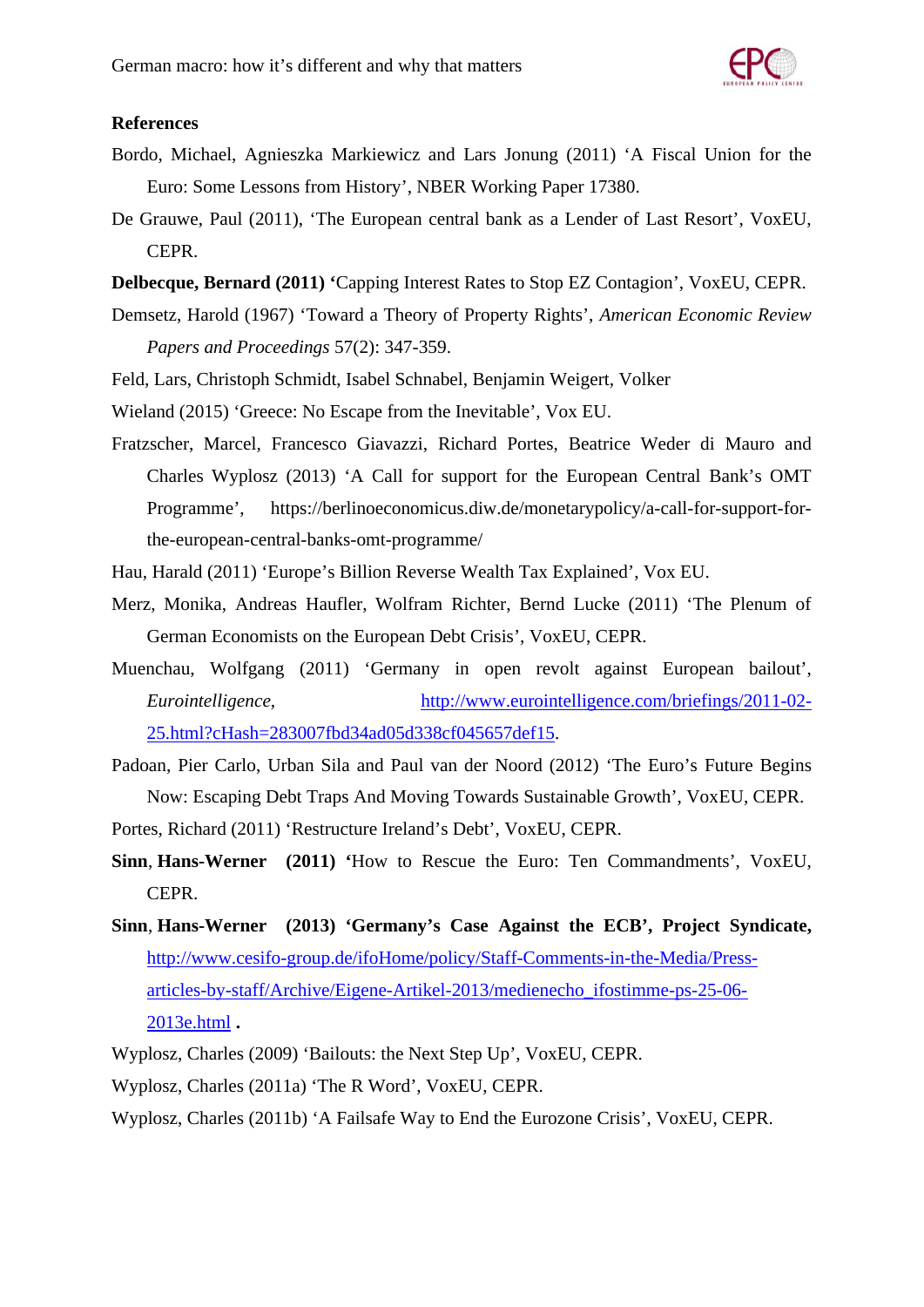

Zettelmeyer, Jeromin, Christoph Trebesch, and Mitu Gulati (2013) 'The Greek Debt Restructuring: An Autopsy', Working Paper 13-8, Peterson Institute of World Economics.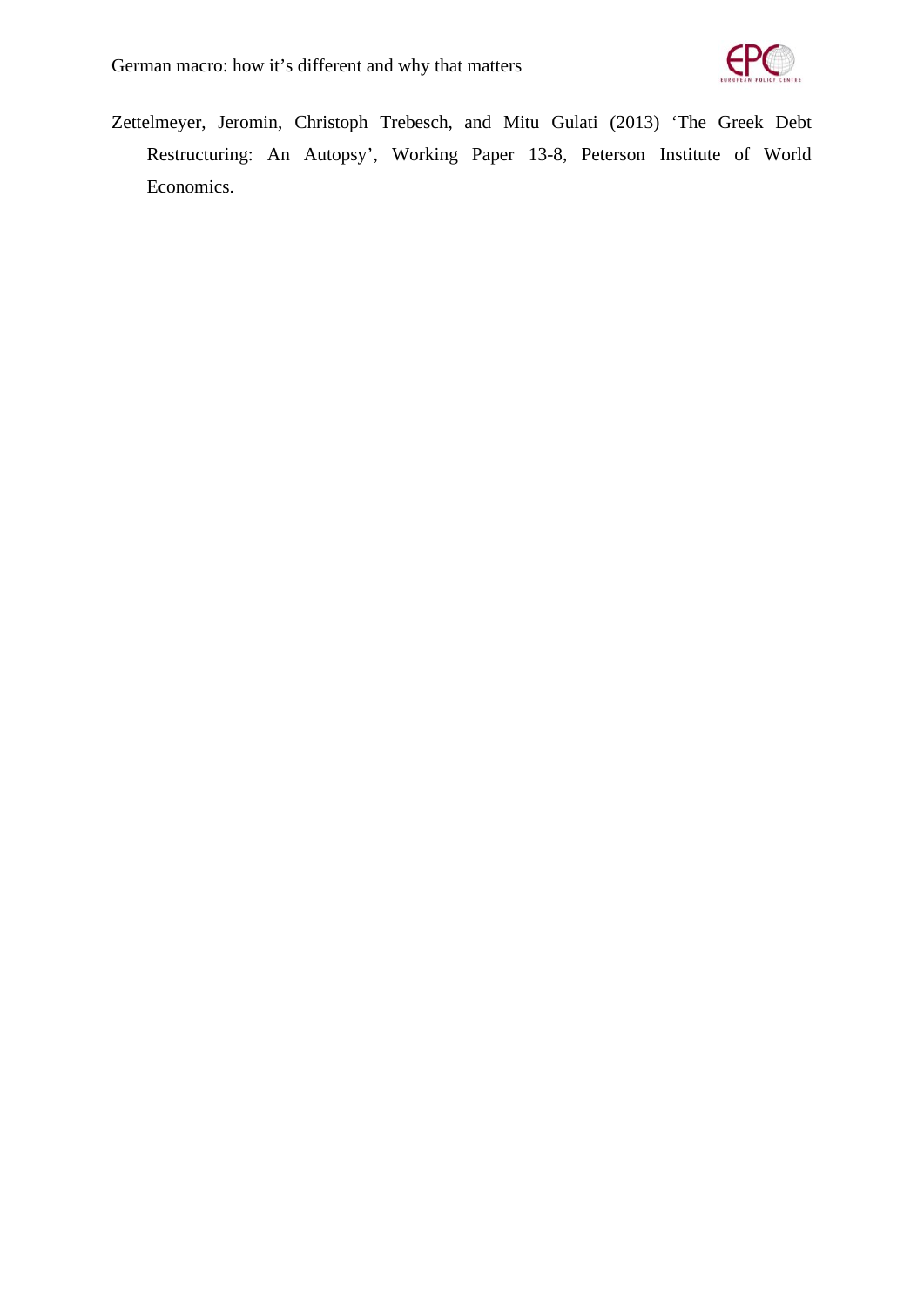

## **The Eurocrisis response: towards a German Europe?**

## **by Fabian Zuleeg**<sup>1</sup>

## **1 Introduction**

This essay discusses the policy response to the crisis which has gripped the Eurozone for the last few years from the perspective of how influential German economic thinking has been in shaping this policy response. In particular, it assesses how far the economic philosophy of Ordoliberalism or 'Ordnungspolitik' has been the driver behind European austerity and its attempted enforcement.

## **2 What is Ordoliberalism and how does it influence the EU?**

It is difficult to find a comprehensive definition of German Ordoliberalism. Broadly speaking, it is the belief that there is a strong role for the state in defining a framework for economic interaction but that the state should not interfere beyond this. In other words, it is a rules-based system, with a legal underpinning to enforce these rules and no or limited flexibility, ideally enforced by independent institutions, such as the German Bundesverfassungsgericht (Constitutional Court) or the Bundesbank. It implies that individual economic and political actors cannot be trusted in crisis situations and need to be constrained by effective rules to prevent sub-optimal outcomes.

Such a system is seen by its proponents as providing a large degree of stability and predictability. This is often contrasted to politicians trying to influence political developments, especially elections, by providing a short term fiscal stimulus or windfall gain that will prove costly in the long run, or, by circumventing the rules, undermining the long term credibility of the whole system.

The underpinning philosophy of Ordoliberalism appears to appeal to many in Germany, with a strong preference for rules-based systems coupled with a distrust of 'Anglo-Saxon Casino Capitalism' and a strong, historically-rooted aversion to economic instability, debt, inflation

<sup>&</sup>lt;sup>1</sup> Chief Executive and Chief Economist, European Policy Centre.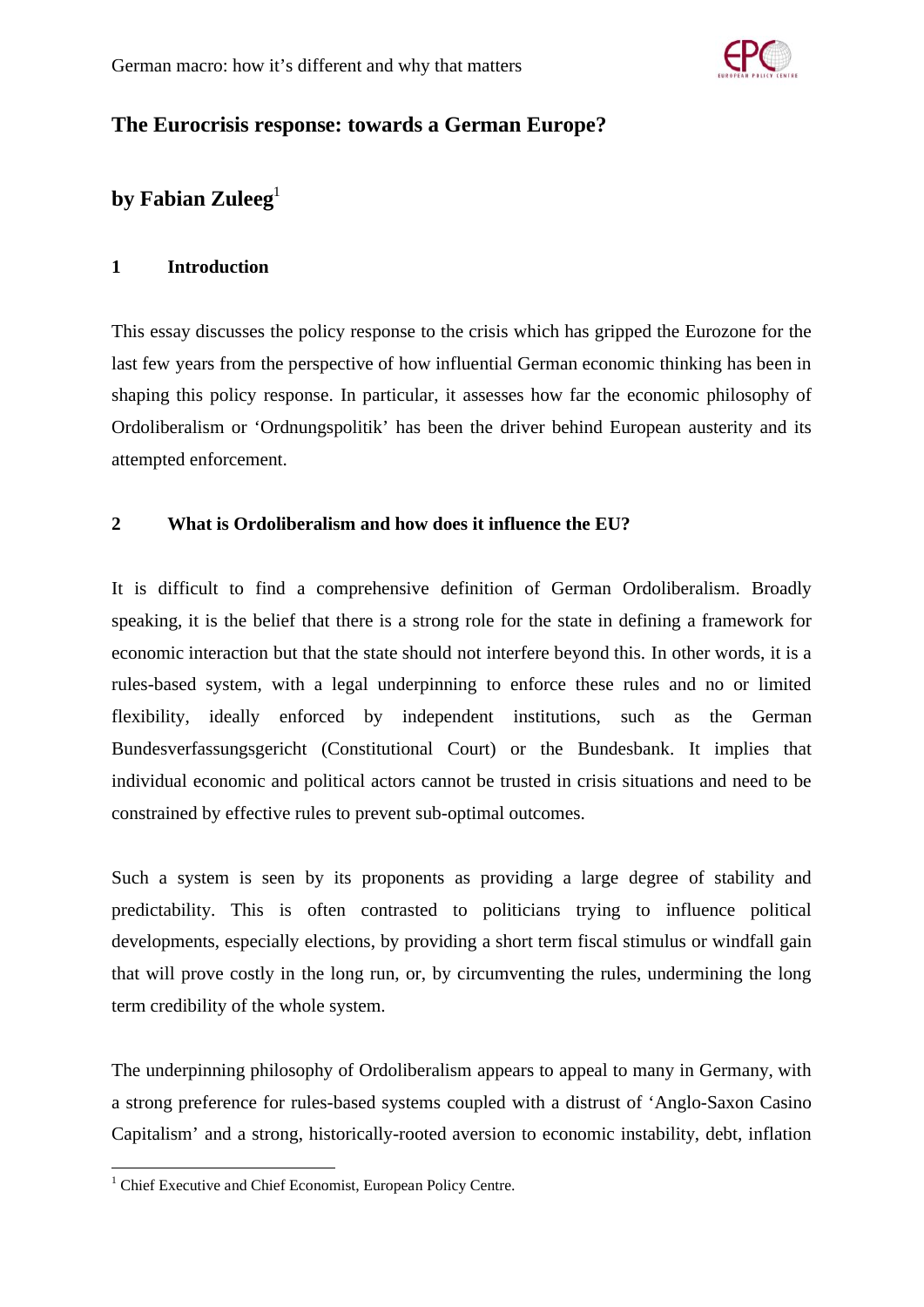

and its political consequences. Throughout the crisis there was reference to the Swabian Housewife as a reminder to everybody that 'you cannot live beyond your means'.<sup>2</sup> While it can be debated whether this general perception of economic policy is part of Ordo-liberalism, it is the combination of such attitudes with the rules-based, legalistic system that has influenced the EU debate.

When applied to interactions between the EU's Member States, Ordoliberalism implies adherence to the rules laid down in the Treaties, with little room for political negotiations or open-ended commitments such as the ones made by the ECB later in the crisis. Within the debate on Eurozone governance, it has been argued that this philosophy is behind the inflexible response to the Eurocrisis.<sup>3</sup> When countries were starting to run into public debt problems, the emphasis was on maintaining the rules and instilling greater fiscal discipline, with new economic governance instruments being created where implementation of the rules in the Treaties, in particular the Stability and Growth Pact, was seen as too weak.<sup>4</sup>

#### **3 Germany – the constrained hegemon**

This narrative of the crisis raises the question of how effective German dominance is within the Eurozone. Undoubtedly, with the crisis, Germany has become the most influential country in the Eurozone, as well as the wider EU, not least as any Eurozone response that requires funding has to be underpinned by Germany. Politically, Germany has been very visible, both in the discussion of how the existing rules need to be enforced and in judicial challenges to what some see as 'excessive' flexibility or even illegal overreaching of their competences by EU institutions such as the ECB. Equally, Germany has been influential in determining what new rules might be necessary to enforce fiscal discipline, including the Fiscal Compact,<sup>5</sup> which in essence translates the German debt brake to the European level. During the crisis the role of Germany has changed: while in the past Germany was willing to subsume its national economic interest to the European integration process, this is no longer

See also The Economist (2014).

 $3$  See e.g. Dullien and Guérot (2012).

<sup>4</sup> European Commission (2015), Stability and Growth Pact website.

<sup>5</sup> The Fiscal Compact is part of the Treaty on Stability, Coordination and Governance in the Economic and Monetary Union signed on 2 March 2012, available at [http://www.consilium.europa.eu/en/european](http://www.consilium.europa.eu/en/european-council/pdf/Treaty-on-Stability-Coordination-and-Governance-TSCG/)[council/pdf/Treaty-on-Stability-Coordination-and-Governance-TSCG/.](http://www.consilium.europa.eu/en/european-council/pdf/Treaty-on-Stability-Coordination-and-Governance-TSCG/)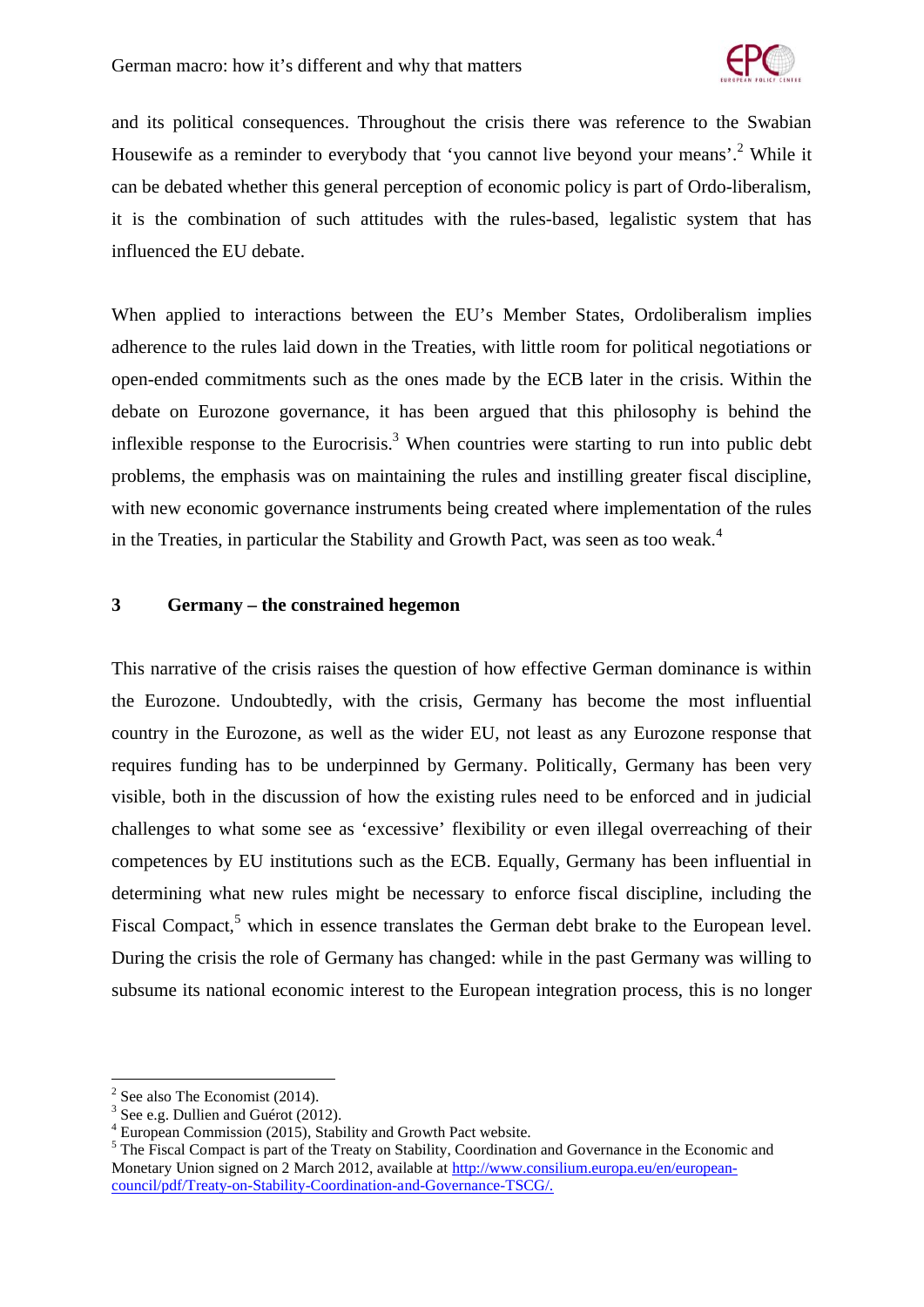

the case. In this sense, Germany has become a normal country: it pursues its national interest, using the power at its disposal. $<sup>6</sup>$ </sup>

But German hegemony does not describe EMU governance accurately. Despite the political and economic strength of Germany, no single country can dominate the EU, not least because the system has been designed to protect the smaller countries from domination by the bigger ones. EU policy-making is based on building coalitions rather than having a single country dominating. German influence is thus biggest when actions are taken outside the Communitymethod (such as the Fiscal Compact, which is an inter-governmental treaty), when new instruments are created that contain implicit or explicit veto powers for the countries providing the funding (e.g. the European Stability Mechanism<sup>7</sup>) or when countries are in such financial difficulty that they have to accept stringent conditions (economic reforms under support programmes, enforced through the Troika). Conversely, in the creation of new EU rules or in the 'normal' application of these rules, German influence is more limited, mainly constituting a quasi-veto power for new provisions or transfers of competence to the EU level.

## **4 Rules vs. reality**

Even this quasi-veto power of Germany is either weak or not exercised consistently at EU level, as evidenced by a wide range of policies which have been introduced despite initial German resistance. The list of spurned German demands is rather long: no debt bail-out for countries in financial difficulties, no activism by the European Central Bank, no debt forgiveness, no flexibility for government deficits, no banking union with cross-border implications etc. All of these demands have, more or less, been rejected in recent years. While many (especially outside orthodox German economic circles) will contend that this was necessary and desirable, it flies in the face of the perceived power of Germany and the influence of Ordoliberalism which many have claimed.

There are many reasons why this might have been the case. Most importantly, there is an overarching need to take action to ensure systemic stability which provides a rationale for taking even unorthodox actions: preventing the collapse of the Euro or of Europe's banks, or

 $6$  See also Zuleeg (2015c).

<sup>7</sup> European Stability Mechanism website, [http://www.esm.europa.eu/.](http://www.esm.europa.eu/)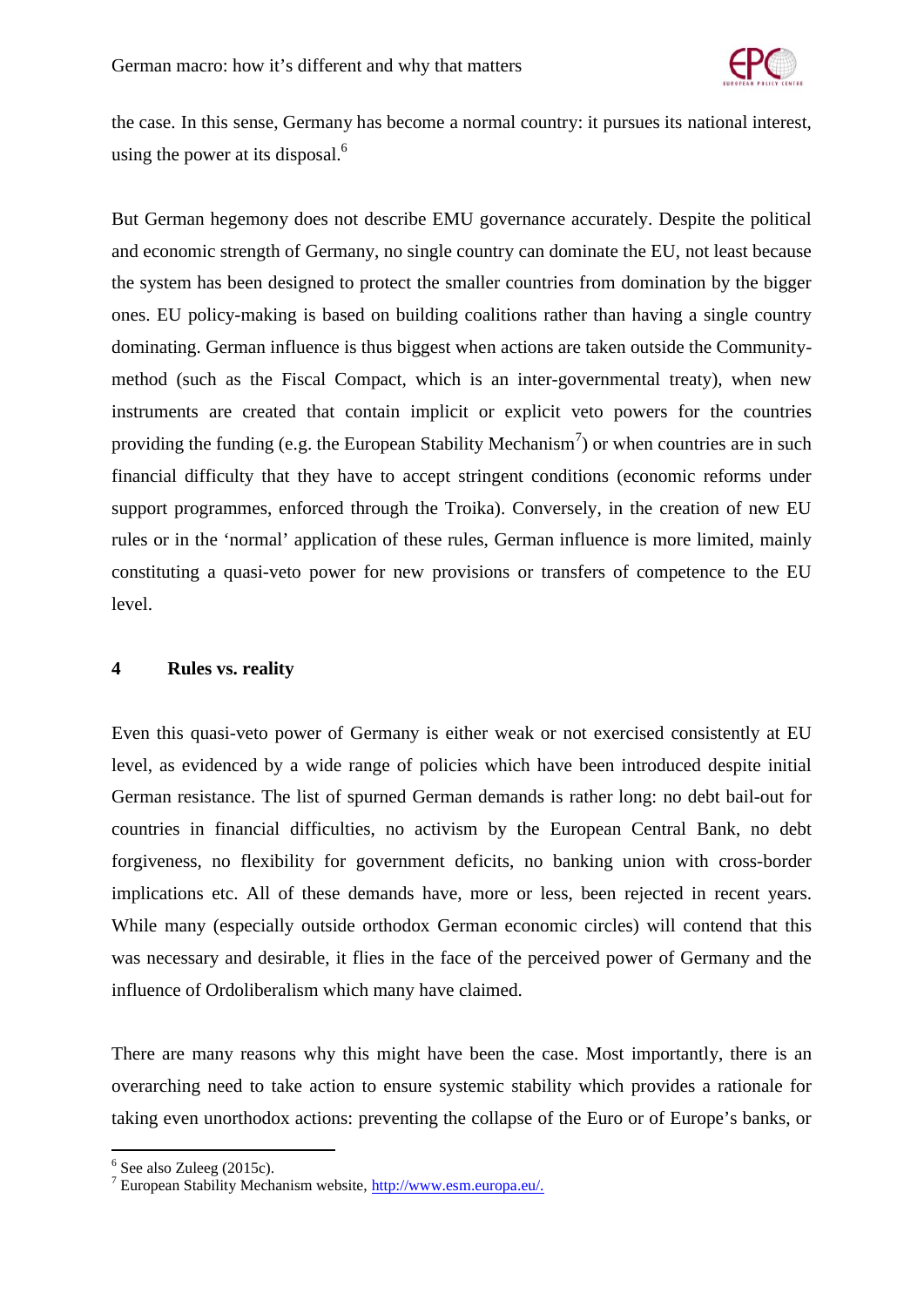

the political break-down of the EU, is worth almost any price. In the end, this kind of political consideration has always overridden the underlying economic principles.

Historically, the rules-based system has also been undermined by Germany itself, as clearly seen by the weakening of the Stability and Growth Pact by France and Germany in 2005.<sup>8</sup> A rules-based system can only be credible at EU level if applied to all Member States. The resistance of German politicians to the application of the Macroeconomic Imbalance Procedure to the German current account surplus is a more recent case in point.<sup>9</sup> Differences between key actors in Germany have also played a role: while Finance Minister Schäuble can be seen as broadly signing up to the main tenants of Ordoliberalism, it is far from clear whether this is shared by Chancellor Merkel.<sup>10</sup>

#### **5 An economic governance under strain**

But those in Germany who claim that there is something wrong in European governance also have a point. European economic governance cannot rely on rules alone but there is a level of trust which is necessary, between Member States and between the Member States and the institutions.<sup>11</sup> This level of trust has eroded to dangerously low levels on all sides. The problem of *ex post* opportunism continues to be present; in other words, once a country has received support and is no longer in an existential crisis, the incentive to carry out reforms and consolidate public finances is no longer present, especially where there is strong populist resistance.

In addition, the new economic governance mechanisms, and in particular the European Semester, are not changing countries' behaviours, especially not in terms of carrying out necessary economic reforms. In part, this can be explained by the unchanged political framework: decisions are still legitimised through national elections.<sup>12</sup> However, this does not help to make support for other countries more acceptable in countries like Germany, especially if there is a perception that there are no effective sanction regimes or even the ultimate consequence of exclusion from the Eurozone for persistent offenders.

<sup>8</sup> See also Reiermann and Wiegrefe (2012).

<sup>9</sup> See also Schneider, Zuleeg, and Emmanouilidis (2014).<br><sup>10</sup> See also Schieritz (2015).

<sup>&</sup>lt;sup>11</sup> See also Zuleeg (2015b). <sup>12</sup> See also Zuleeg (2015a).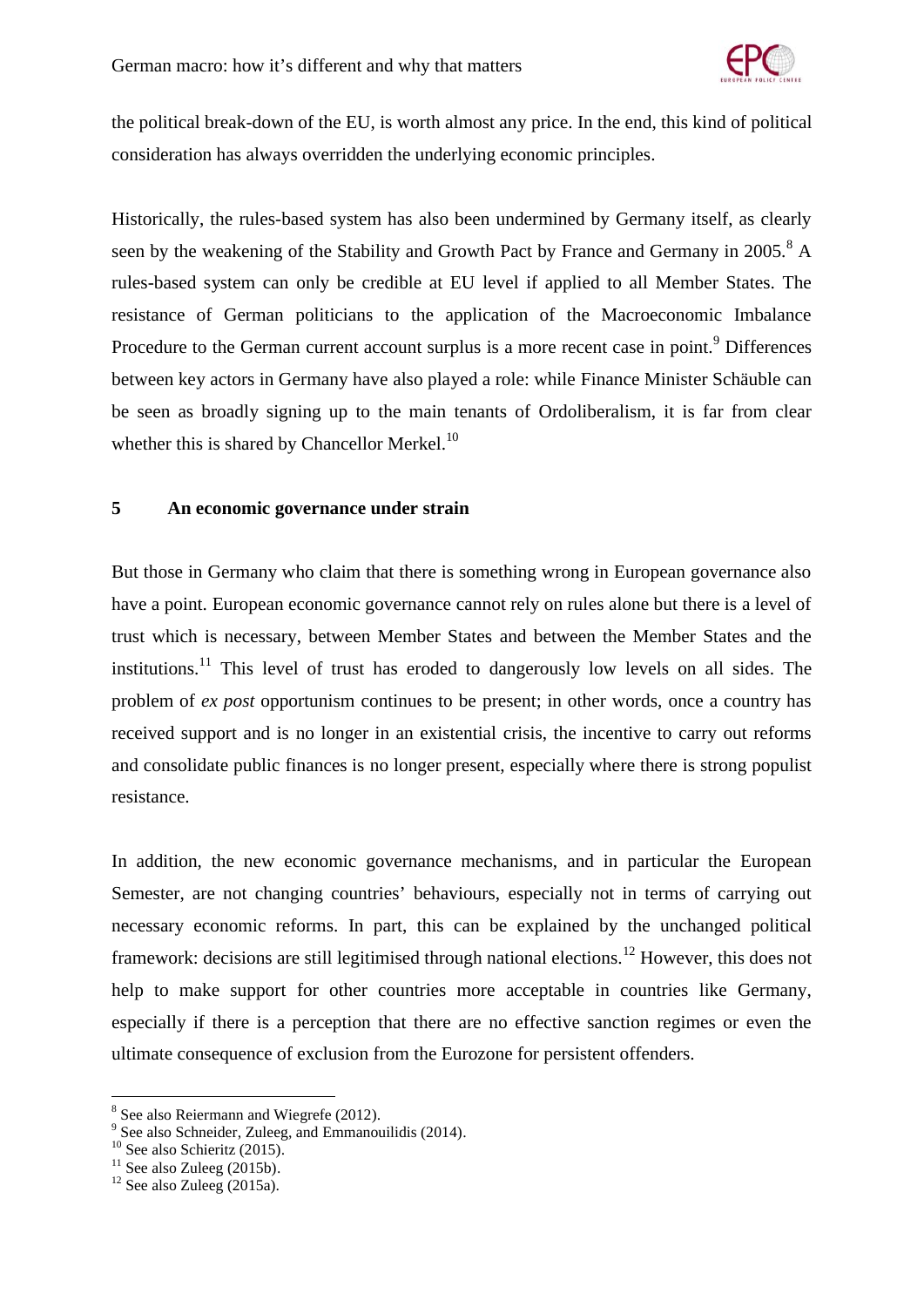

#### **6 Implications for the future**

What does this mean for the future? Undoubtedly, Germany has become politically stronger, with some elements of dominance, especially in relation to the Eurozone. This is unlikely to change and makes a stand-off like the one with the new Greek Government in the summer of 2015 more likely. At the same time, an isolated Germany or Germany in combination with a small number of countries cannot impose a policy on the rest of the Eurozone or even individual countries, unless they are in acute crisis. The result is a stalemate, with no significant further deepening of EMU possible unless a solution can be found that satisfies all sides.

What the EU is currently facing is not the prospect of a German Europe, with ordo-liberal and austerity policies being forced onto other Member States. Rather, the EU faces a period where effective decision-making is under severe strain. To make further progress, the European economic framework will have to contain both elements: support for economically weaker countries but also mechanisms to ensure countries carry out reforms; in European jargon, solidarity and responsibility. With this in mind, it could be worth revisiting the socalled contractual arrangements, i.e. commitments by member states to carry out reforms in return for support, as this could overcome the political blockage that is preventing the development of a fiscal capacity.<sup>13</sup> The existing fiscal rules should also be complemented by a Golden Rule which provides Member States with some flexibility to increase social and public investments.<sup>14</sup>

But in truth, the erosion in decision-making capacity goes far further than the EMU crisis, where at least some progress has been made. The refugee crisis is also posing similar questions of responsibility and solidarity, albeit with some countries being affected differently than in the Eurocrisis. So, paradoxically, what Europe needs is more Germany but a Germany that recognises that its relative hegemony implies that it needs to take the lead in constructing European compromises that can take the EU forward to overcome its poly-crisis. Without this recognition, there is a danger that the greatest experiment in creating a stability

<sup>&</sup>lt;sup>13</sup> See also Zuleeg (2015c).<br><sup>14</sup> See also Zuleeg and Schneider (2015).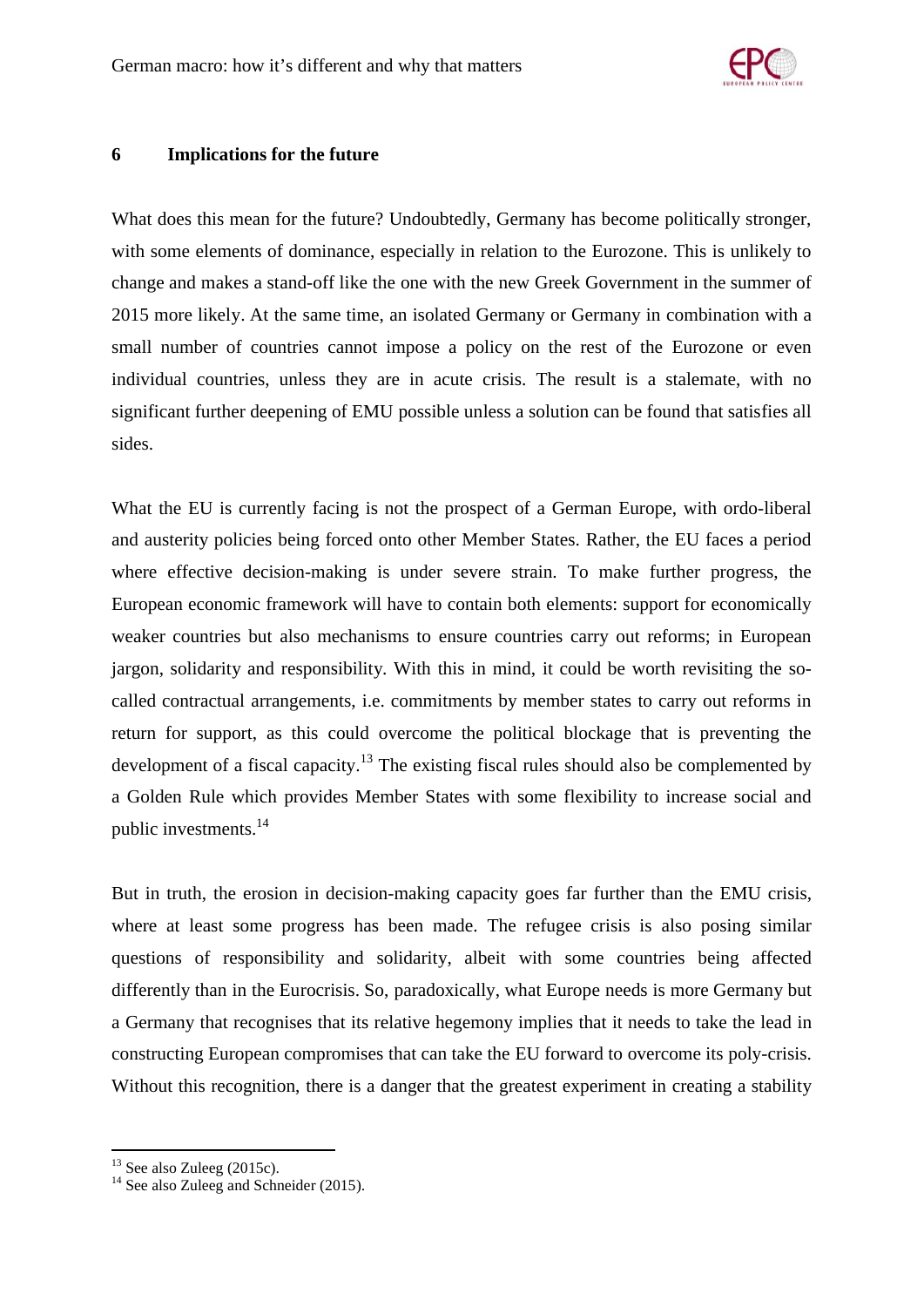

mechanism and the rule of law across Europe is undermined over time, threatening the outcomes Ordoliberalism strives to achieve.

#### **References**

- Dullien, S., Guérot, U. (2012) The long shadow of ordoliberalism: Germany's approach to the euro crisis, ECFR Policy Brief, available at [http://www.ecfr.eu/page/-](http://www.ecfr.eu/page/-/ECFR49_GERMANY_BRIEF.pdf) [/ECFR49\\_GERMANY\\_BRIEF.pdf](http://www.ecfr.eu/page/-/ECFR49_GERMANY_BRIEF.pdf) [Accessed 3 March 2016]
- European Commission (2015) Stability and Growth Pact website, available at [http://ec.europa.eu/economy\\_finance/economic\\_governance/sgp/index\\_en.htm](http://ec.europa.eu/economy_finance/economic_governance/sgp/index_en.htm) [Accessed 3 March 2016]
- European Council (2012) Treaty on Stability, Coordination and Governance in the Economic and Monetary Union, 2 March, available at [http://www.consilium.europa.eu/en/european-council/pdf/Treaty-on-Stability-](http://www.consilium.europa.eu/en/european-council/pdf/Treaty-on-Stability-Coordination-and-Governance-TSCG/)[Coordination-and-Governance-TSCG/](http://www.consilium.europa.eu/en/european-council/pdf/Treaty-on-Stability-Coordination-and-Governance-TSCG/) [Accessed 3 March 2016]
- European Stability Mechanism website, available at<http://www.esm.europa.eu/> [Accessed 3 March 2016]
- Reiermann, C., Wiegrefe, K. (2012) Chancellor Schröder's Legacy: Germany's Leading Role in Weakening the Euro, Der Spiegel, 16 July, available at [http://www.spiegel.de/international/germany/chancellor-gerhard-schroeder-key-in](http://www.spiegel.de/international/germany/chancellor-gerhard-schroeder-key-in-weakening-the-euro-stability-pact-a-844458.html)[weakening-the-euro-stability-pact-a-844458.html](http://www.spiegel.de/international/germany/chancellor-gerhard-schroeder-key-in-weakening-the-euro-stability-pact-a-844458.html) [Accessed 3 March 2016]
- Schieritz, M. (2015) Was denkt dieser Mann?, Die Zeit, 9 October, available at http://www.zeit.de/2015/41/wolfgang-schaeuble-oekonomie-weltbild/komplettansicht [Accessed 3 March 2016]
- Schneider, J. (2015) Growth for Europe Is the Juncker Plan the answer?, EPC Discussion Paper, 20 March, available at
- [http://www.epc.eu/pub\\_details.php?cat\\_id=17&pub\\_id=5420&year=2015](http://www.epc.eu/pub_details.php?cat_id=17&pub_id=5420&year=2015) [Accessed 3 March 2016]
- Schneider, J., Zuleeg, F. and Emmanouilidis, J. (2014) Policy recommendations for the new European Commission: priorities for stabilising EMU, EPC Discussion Paper, 30 September, available at
- [http://www.epc.eu/pub\\_details.php?cat\\_id=1&pub\\_id=4858&year=2014](http://www.epc.eu/pub_details.php?cat_id=1&pub_id=4858&year=2014) [Accessed 3 March 2016]